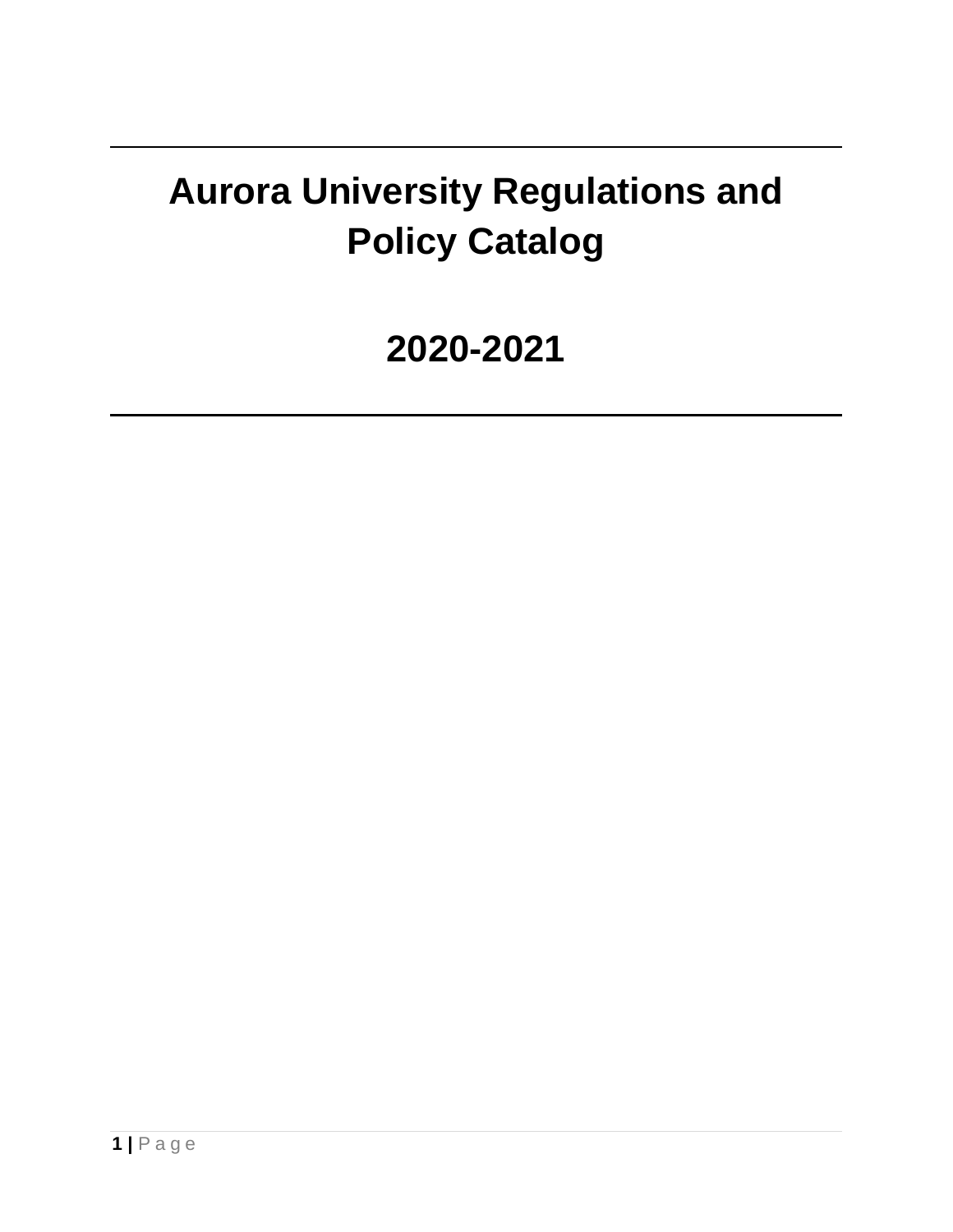|                    | 11  |
|--------------------|-----|
|                    | 15  |
|                    |     |
|                    |     |
|                    |     |
|                    |     |
|                    |     |
|                    |     |
|                    |     |
|                    |     |
|                    |     |
|                    |     |
|                    |     |
| <b>GRADES.</b>     |     |
|                    |     |
|                    |     |
| <b>DIRECTORIES</b> | 112 |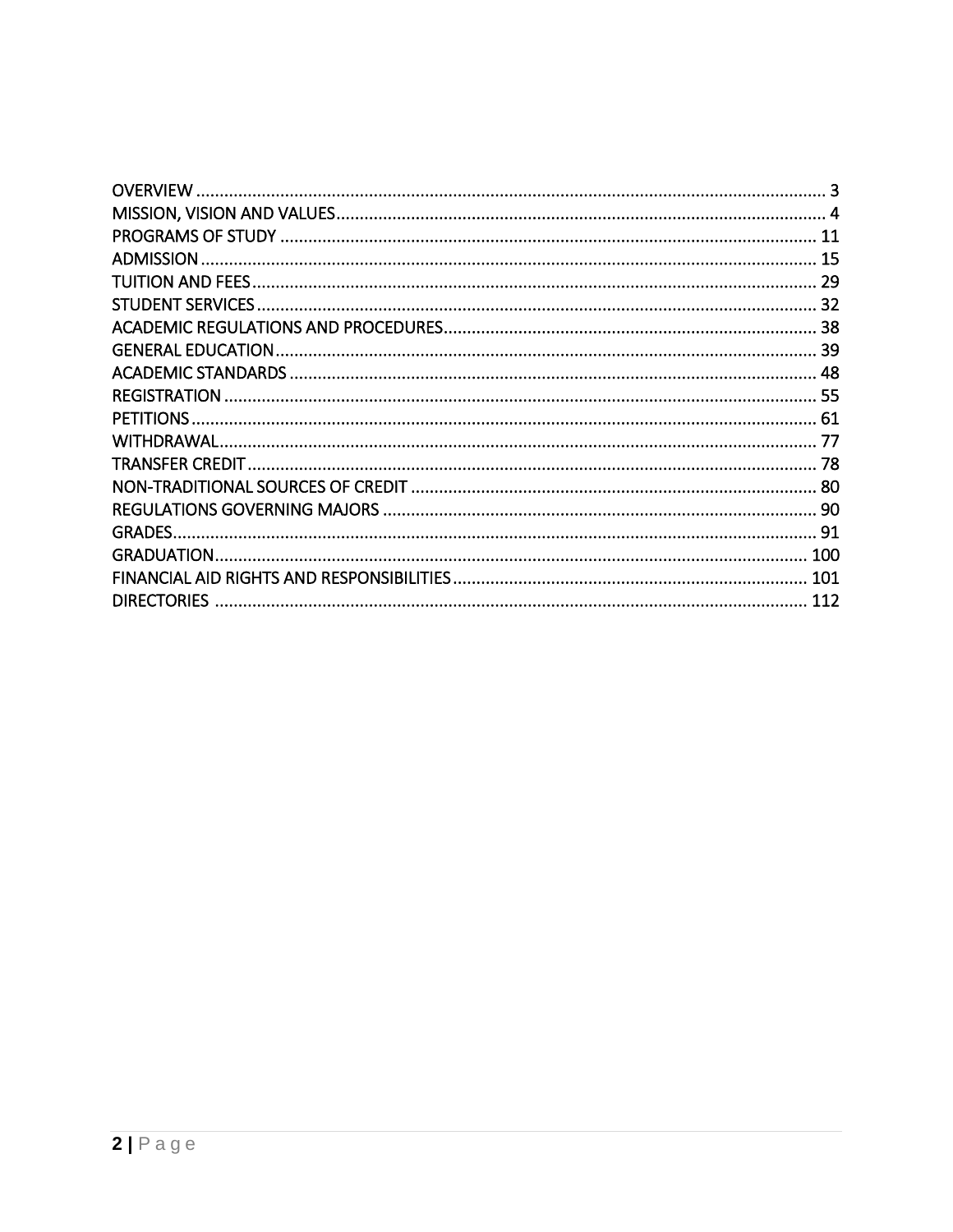#### <span id="page-2-0"></span>**Overview**

#### **History of Aurora University**

Aurora University traces its origins to the 1893 founding of a seminary in the small town of Mendota, Illinois. Though established initially to prepare graduates for ministry, the institution soon adopted a broader mission and moved to a new campus on the western edge of the nearby community of Aurora. With this change came a different name and a growing enrollment. When World War II ended, the campus population swelled again as veterans enrolled in the college's innovative evening degree program. The 1970s and 1980s saw an expansion of curricular offerings in a number of professional fields and the awarding of advanced degrees in selected disciplines. These changes culminated in the 1985 decision to rechristen the institution Aurora University.

#### **History of George Williams College**

The roots of George Williams College run deep in the YMCA movement of the 19<sup>th</sup> century. In 1884, leaders from America's "western" YMCAs gathered on the shores of Geneva Lake in Williams Bay, Wisconsin, to attend a summer training program. Two years later, the camp was incorporated, and the first parcel of the current Williams Bay campus was purchased. Since that time, "college camp" has been a source of inspiration, recreation, education and renewal for thousands of guests and students. In 1992, Aurora University and George Williams College traditions blended when the two institutions entered into an affiliation agreement that paved the way for a merger eight years later.

#### **Aurora University and George Williams College: A New Era**

Today, Aurora University is a private, independent, comprehensive institution with an enrollment of approximately 6,000 students. Aurora University is comprised of two campuses: a campus of 37 acres in Aurora, Illinois; and the 137.5-acre George Williams College on Geneva Lake in Williams Bay, Wisconsin. Programs are also offered at the Woodstock Center in downtown Woodstock, Illinois, the Orchard Center near the interchange of I-88 and Orchard Road in Aurora and through AU Online. Aurora University is accredited by the Higher Learning Commission of the North Central Association to award degrees at the baccalaureate, master's and doctoral levels.

On the Aurora campus, AU offers more than 40 undergraduate academic programs and a wide variety of graduate degrees, certificates and endorsements. Undergraduate students participate in a wide range of on- and off-campus learning experiences. Students participate in more than 60 musical, literary, religious, social and service organizations and play active roles in campus governance. The university also fields 22 NCAA Division III intercollegiate athletic teams.

At AU, we believe that the educational needs of our students are served best through the formation of strategic partnerships with institutions of like vision, mission and values. Such collaborations also enhance the well-being of our communities around our campuses. For example, our innovative collaborations with area corporate, civic, nonprofit, business and education partners fostered the construction of the John C.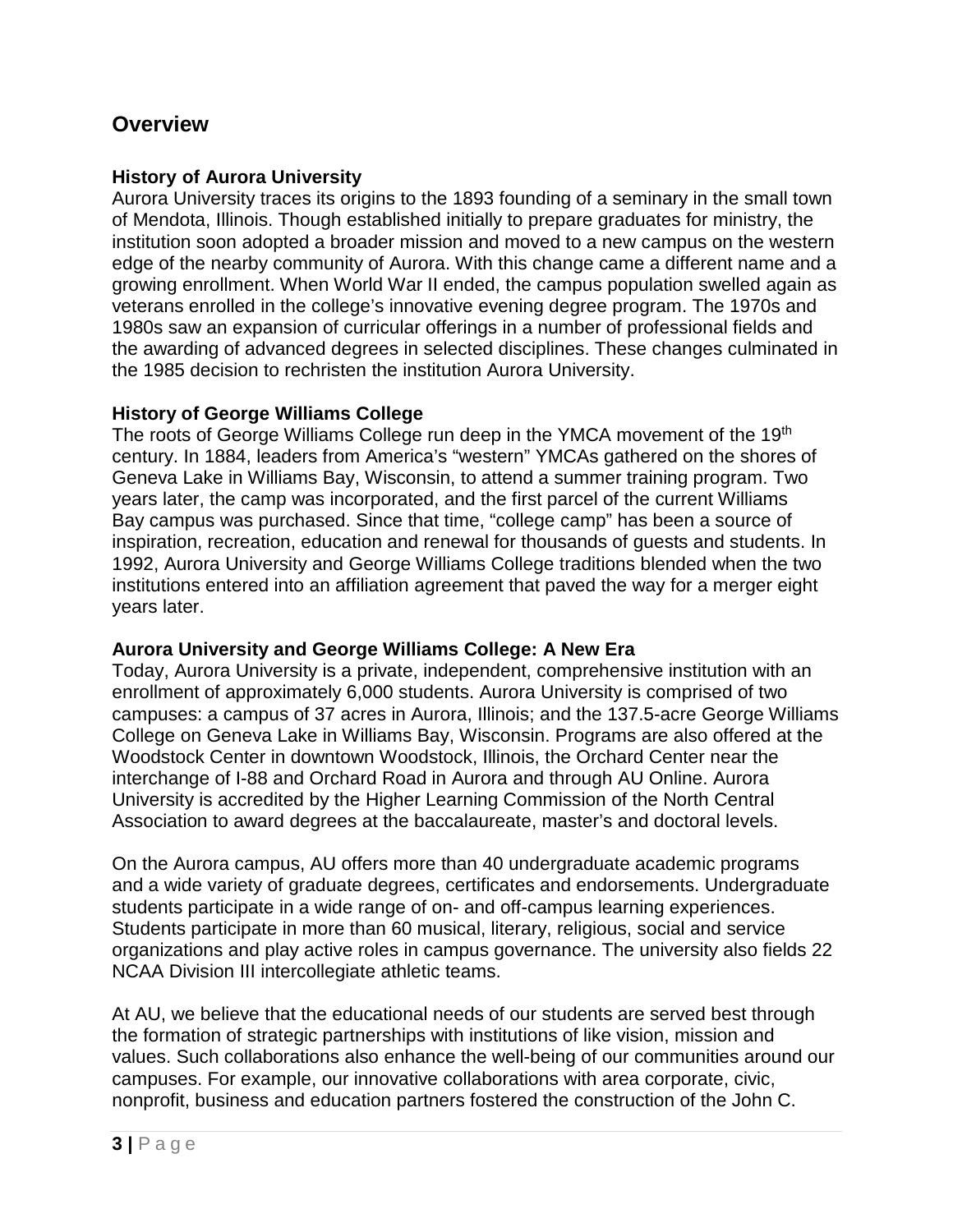Dunham STEM Partnership School, which serves elementary and middle school students from area school districts and be staffed via a unique professional model. George Williams College offers undergraduate, graduate and doctoral academic programs. The campus also boasts unique conference facilities and is home to the university's popular Music by the Lake summer festival. Aurora University draws upon the rich legacies and distinctive traditions of Aurora College and George Williams College. This history has helped shape Aurora University, which will continue to build upon its important past to help shape the future.

#### <span id="page-3-0"></span>**Mission, Vision and Values**

#### **Mission**

Aurora University is an inclusive community dedicated to the transformative power of learning. As a teaching-centered institution, we encourage undergraduate and graduate students to discover what it takes to build meaningful and examined lives. Our singular goal is to empower our students to achieve lasting personal and professional success**.**

#### **Core Values**

**Integrity:** Aurora University adheres to the highest standards of integrity in every aspect of institutional practice and operation. Through this proven dedication to honesty, fairness, and ethical conduct, we lead by example and inspire our students to do the same.

**Citizenship:** Aurora University exercises the rights and responsibilities of citizenship in an inclusive educational community, founded upon the principles of mutual respect and open discourse. We live within our means and manage our resources wisely and responsibly, while sustaining an environment that fosters teamwork and promotes services to others. We serve the needs of the Fox River Valley, McHenry County (Illinois), Walworth County (Wisconsin), and online learners by offering myriad educational and cultural opportunities to our students and the community-at-large.

**Continuous Learning:** Aurora University works and lives as a non-profit organization dedicated to continuous learning. We help students achieve their full potential.

**Excellence:** Aurora University pursues excellence by embracing quality as a way of community life.

#### **Vision Statement**

Aurora University will be known and experienced as an exemplary institution of higher learning. We will draw upon the values of integrity, citizenship, continuous learning and excellence to provide our students with life-changing educational experiences. As an inclusive and vibrant community, inspired by the traditions of the past, we hope students will find what matters and build their life around it. In this way, we will help create a promising future for our university and our students.

Toward fulfillment of this vision, we will engage gifted faculty, staff and trustees in the work of the university and will recruit and graduate talented and dedicated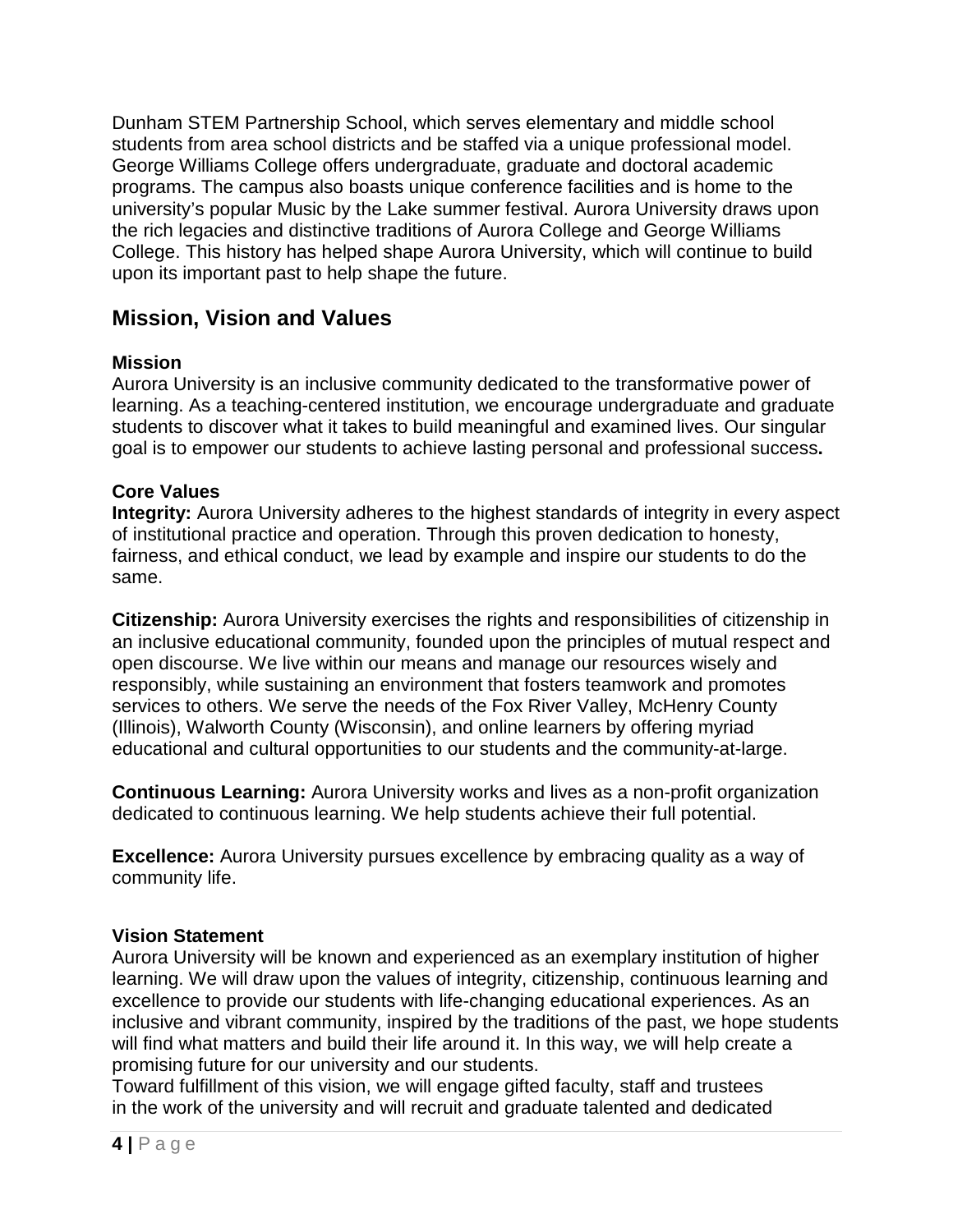students. Together, we will strengthen our educational programs and will improve the learning, living and working environments on our campuses. We will serve the needs of our students through strategic partnerships and will enhance the well-being of the communities around us. We will manage our resources effectively and will deepen the financial foundation upon which our aspirations rest.

Through these initiatives, we will invest in our university and will endow a new generation of Aurora University graduates with the knowledge, skills, and values to transform themselves and their world.

#### **Undergraduate General Education at Aurora University**

The university's approach to general education reflects a commitment to the transformative power of learning. Grounded in the university's core values of integrity, citizenship, continuous learning and excellence, the General Education program and the university's degree programs seek to develop and graduate responsible citizens who discover and reflect, communicate effectively, and think critically.

Students in their first year at Aurora University develop foundational academic skills in quantitative reasoning, argument-based writing, discussion and critical reading. Specifically, students satisfy the mathematical competency requirement through coursework or examination. They take the university's core composition course, ENG1000 Introduction to Academic Writing. They also take IDS1200 Discover What Matters and IDS1150 First Year Experience. While the IDS1200 course focuses on the development of the key academic skills of effective communication and critical thinking, the IDS1150 course encourages students to reflect upon their interests, skills, and values, and consider how these might inform career and life aspirations. It is also designed to help students make a successful transition to college. For this reason, the course is not a requirement for transfer students. Adult Degree Completion and undergraduate online program students engage in IDS3040 Global Justice, rather than the first year IDS courses, given the extensive life experience that they bring to their studies. The IDS courses set a tone of inquiry, careful reading, critical thinking, and the communication and application of ideas.

During their junior year, students participate in an assessment, advising and mentoring process. Students demonstrate their learning to this point in the curriculum through campus-wide assessment. They receive guidance in relation to their final two years of study, including ways they can broaden their experiences or strengthen their skill sets. Attention is given to the steps students need to take to pursue their interests beyond college, whether in their lives, careers or graduate study. Students also receive one-onone mentoring with major faculty where these conversations may best take place.

The university is committed to assessing within its General Education program six categories of learning outcomes. These include:

- Creative Thinking
- Discovery and Reflection
- Quantitative Reasoning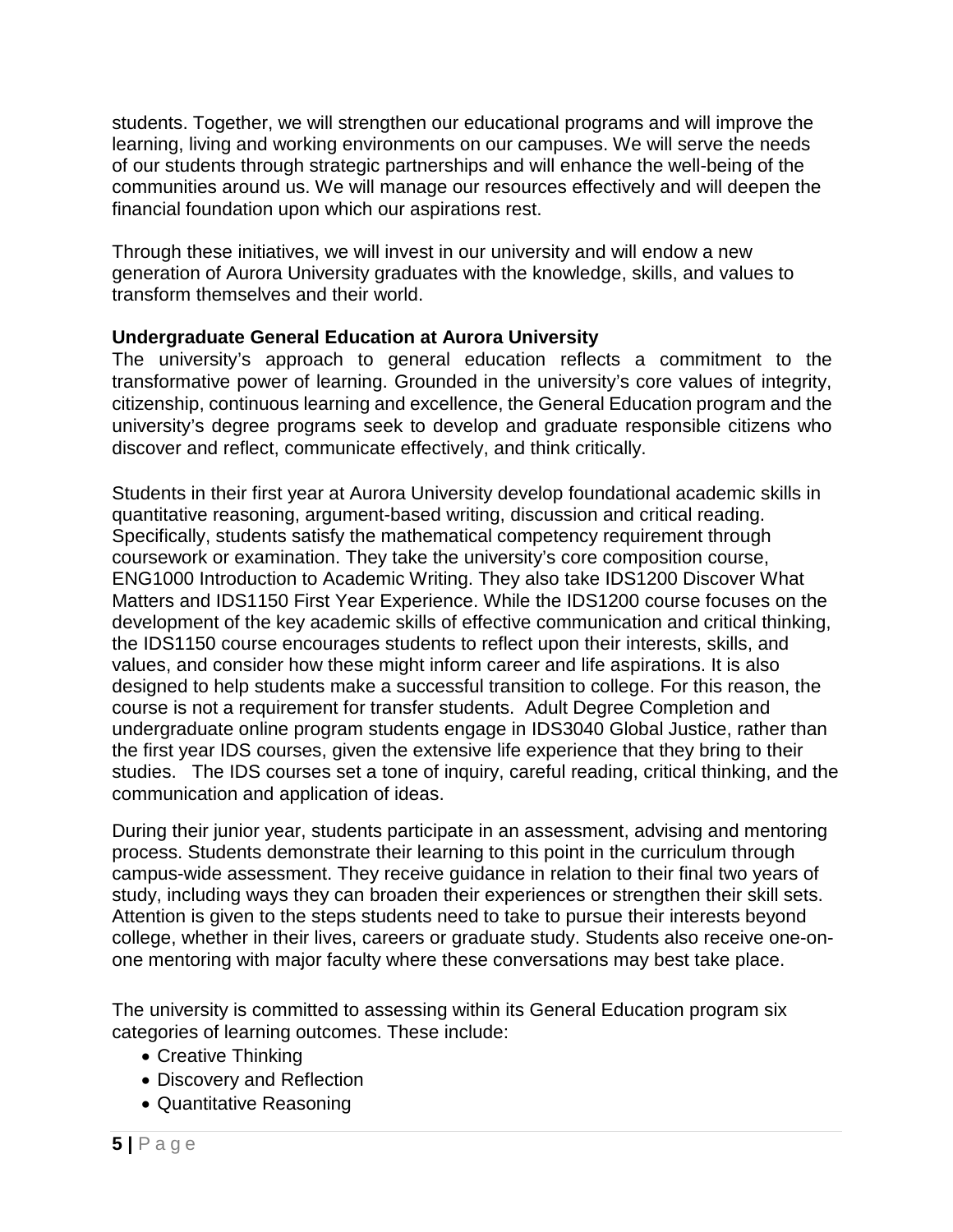- Intercultural Knowledge
- Social Scientific Inquiry and Analysis
- Scientific Reasoning

In addition, the university is committed to assessing the following two University Learning Outcomes in both the General Education program and the major programs:

- Effective Communication
- Critical Thinking

The university is committed to measuring the achievement of the program's outcomes and using assessment as a rationale for program revisions.

These six categories are a distillation and reflection of careful discussion among faculty and staff as to what skills and characteristics ought to represent an Aurora University graduate. What has emerged is a picture of a graduate who demonstrates intellectual and ethical integrity; who is well informed and seeks quality evidence; who reflects critically on values, actions and consequences; who engages with those holding values and perspectives different from his or her own and seeks out alternative perspectives; who participates responsibly in the community and world; and who contributes to a culture of compassion and respect for dignity. Students who demonstrate effective communication and critical thinking can be characterized as those who read and listen critically; who discuss ideas with respect and openness; who pose and pursue meaningful questions in a range of areas; who analyze, synthesize and evaluate information and arguments; who make connections among academic and nonacademic experiences; who use technology responsibly; who collaborate and exhibit creativity; and who write and speak with clarity and purpose.

Finally, there is a commitment within the core curriculum to engage with primary sources, i.e., original writings, research or productions by scholars, experts, artists or thinkers. Interaction with primary sources, rather than other people's interpretations of them only, marks the entry into the process of inquiry and critical thinking. The ultimate aim is a curriculum grounded in the university's core values, which provides the kind of transformative education articulated in the university's mission and vision statements.

#### **Governance**

An independent, nonsectarian institution organized under the laws of the State of Illinois, Aurora University is governed by a Board of Trustees representing the community at large and various constituencies of the university. Within the university, students are subject to the provisions of the "A-Book" (student handbook); faculty are governed under the provisions of the Aurora University Faculty Handbook; and all employees are subject to the university's HR Policy Manual. In common with all schools and colleges in Illinois, public or private, Aurora University is subject to the oversight of the Illinois Board of Higher Education as provided by law. Graduate students are also subject to the provisions of their respective graduate program handbooks.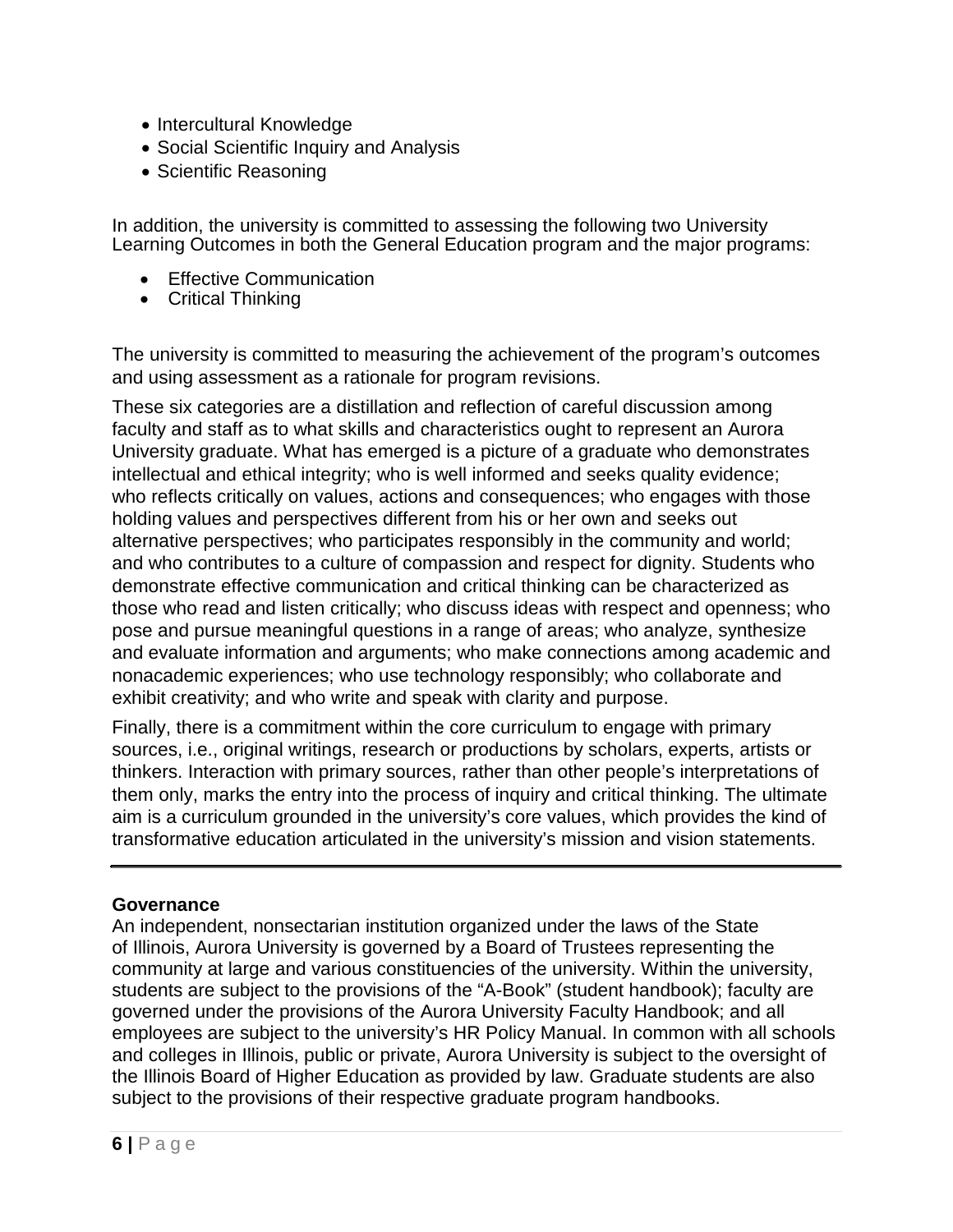#### **Accreditation**

The Higher Learning Commission accredits Aurora University at the bachelor, master's and doctoral levels. The following individual programs are accredited by the specific agencies listed below:

The baccalaureate degree program in nursing at Aurora University is accredited by the Commission on Collegiate Nursing Education, 655 K Street NW, Suite 750, Washington, D.C. 20001, 202-887-6791

The Bachelor of Social Work and Master of Social Work programs are accredited by the Council on Social Work Education, 1725 Duke St., Suite 500, Alexandria, VA 22314, 703-683-8080

The Bachelor of Science in Athletic Training is accredited by the Commission on Accreditation of Athletic Training Education Programs (CAATE), 6850 Austin Center Blvd. Suite 100, Austin, TX 78731-3184

Aurora University, as an Educator Preparation Provider (EPP), has 16 programs that are accredited by the Council for the Accreditation of Education Preparation (CAEP) 1140 19th Street NW. Suite 400 Washington, D.C. 20036 202-223-0077

#### **Approved Licensure Programs**

Aurora University has initial teacher licensure programs approved by the Illinois State Board of Education in early childhood special education, elementary education, English, mathematics, social studies, Spanish K-12, physical and special education offered through the School of Education. Post-MSW Illinois Professional Educator's License with School Social Work endorsement is offered through the School of Social Work. The Principal endorsement and Teacher Leader credentials are offered through the School of Education.

#### **Non-Discrimination**

Aurora University expressly prohibits any form of unlawful employee discrimination or harassment based on race, color, religion, marital status, sex, national origin, age, sexual orientation, gender identity disability or status in any group protected by Federal, State or Local law. Inquiries regarding the Equal Employment Opportunity policy can be addressed to Human Resources, Aurora University, 347 S. Gladstone Ave, Aurora, IL 60506.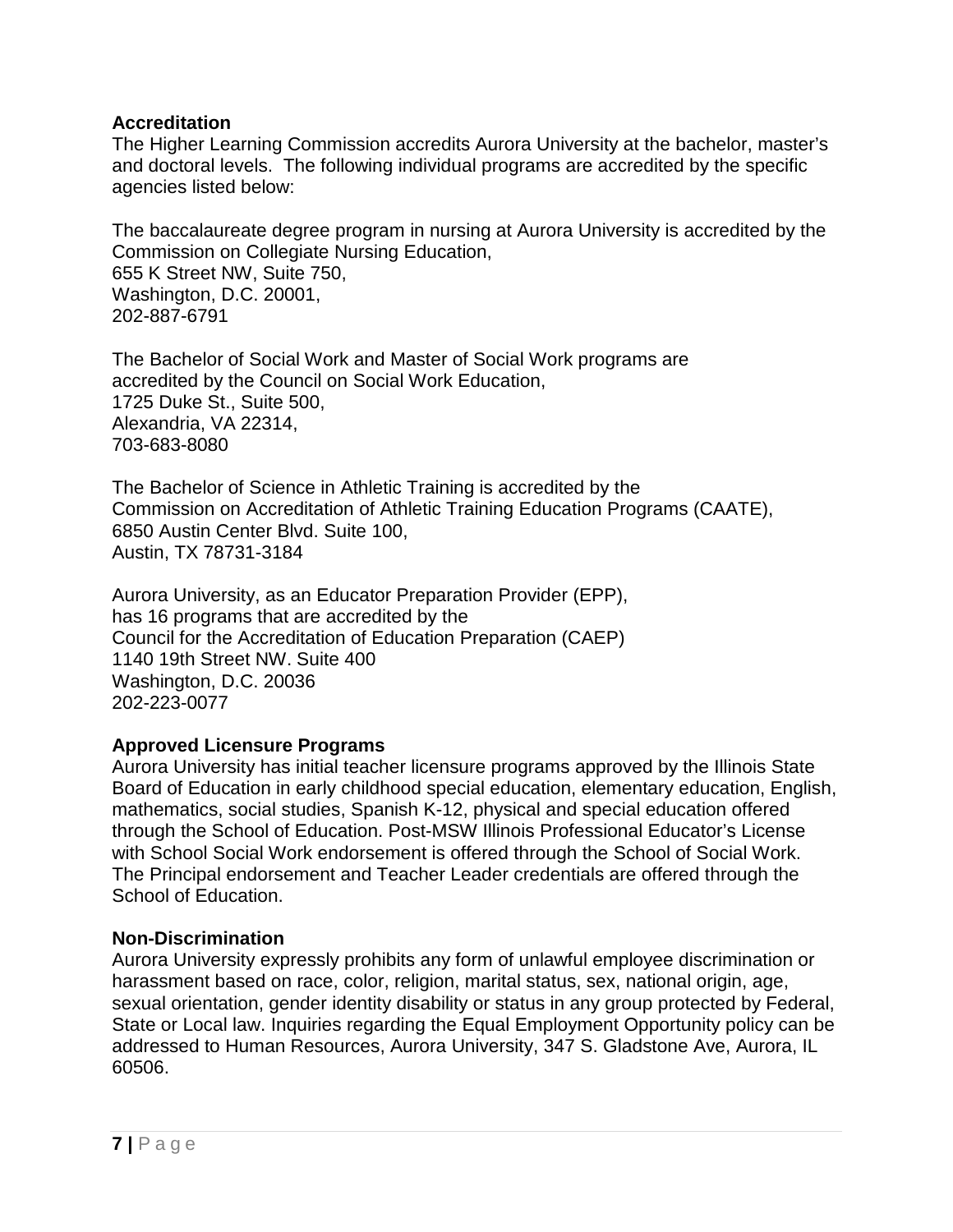#### **Equal Opportunity Employment**

Aurora University affords equal employment opportunities regardless of race, religion, color, sex, marital status, national origin, disability, sexual orientation, gender identity or status in any group protected by Federal, State or Local law. This policy extends to all employment practices and all employee types. Inquiries regarding the Equal Employment Opportunity policy can be addressed to Human Resources, Aurora University, 347 S. Gladstone Ave, Aurora, IL 60506.

#### **Sexual Misconduct Policy (Title IX)**

Aurora University is committed to providing a learning, working and living environment that promotes personal integrity, civility and mutual respect. Aurora University does not discriminate, or tolerate discrimination, against any member of its community on the basis of race, color, national origin, ancestry, sex/gender, age, religion, disability, pregnancy, veteran status, marital status, sexual orientation, or any other status protected by applicable federal, state or local law in matters of admissions, employment, or in any aspect of the educational programs or activities it offers.

Sex discrimination, sexual misconduct (including sexual harassment, sexual violence, and sexual exploitation), and interpersonal violence (including dating violence, domestic violence, and stalking) are serious offenses that have major consequences for the victim, the respondent, and campus community and are prohibited by Aurora University Policy Statement A in the student guidebook. Aurora University is committed to addressing sexual misconduct and will not tolerate any sexual misconduct in accordance with Title IX and other relevant federal legislation. For additional information regarding this policy, please visit aurora.edu/sexual-misconduct.

#### **Aurora Campus**

Located in an attractive residential neighborhood on the southwest side of Aurora, the 37-acre main campus contains 29 instructional, administrative and residence buildings. The distinctive, red-tiled roofs specified by Charles Eckhart in his donation for the original campus mark the major buildings (347 South Gladstone Avenue, Aurora, IL, 60506).

In addition to the main campus, Aurora University offers programs off campus for the convenience of students. The education program offers graduate degrees at school districts throughout northern Illinois. The George Williams College campus offers undergraduate and graduate degree programs. Additional individual classes and degree programs are offered at numerous other sites in northern Illinois, including the Woodstock Center in downtown Woodstock, Illinois (222 Church Street, Woodstock, IL, 60098), and the Orchard Center near the interchange of I-88 and Orchard Road in Aurora (2245 Sequoia Drive, Aurora, IL, 60506). Online programs are available through AU Online (online.aurora.edu).

#### **George Williams College Campus**

George Williams College is a living learning lab — the ideal setting for an integrated, experiential education. Here students graduate with a resume, not just a diploma.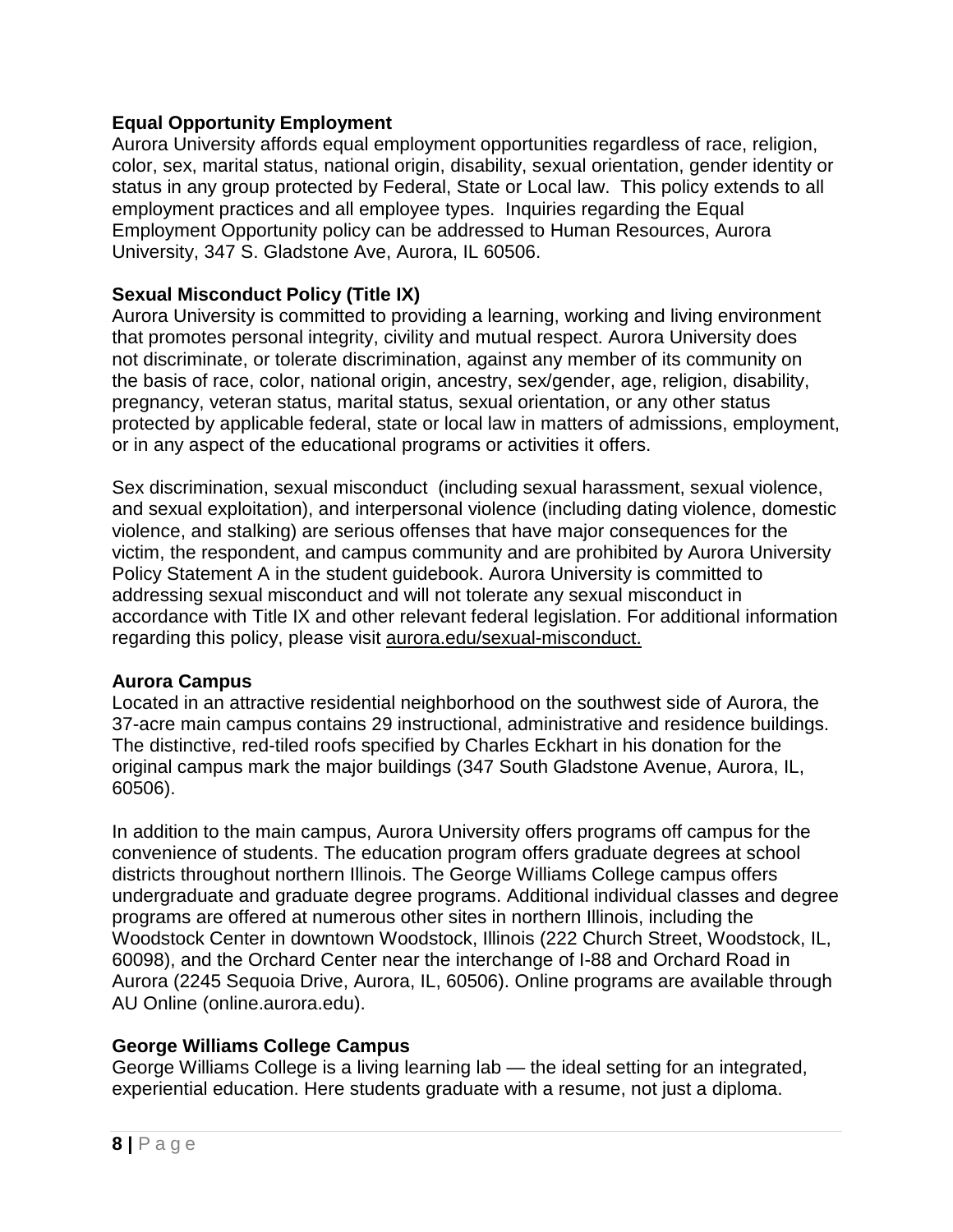The holistic, liberal arts curriculum gets students out of the classroom, learning by doing. The picturesque Williams Bay, Wisconsin, setting (just two hours from downtown Chicago and one hour from Milwaukee or Madison, Wisconsin) offers numerous opportunities for volunteerism, internships and field experiences ventures — key experiences sought by employers (350 Constance Blvd., Williams Bay, WI, 53191). Small class sizes and a close-knit community ensure personal attention from professors and staff members and a close bond with classmates. The George Williams community connects students with the networks and resources they need to achieve their personal and professional goals. In fulfilling the passions of each individual within the community, George Williams College works to advance creativity, global awareness, diversity of thought and societal well-being.

The historic buildings and student life on the GWC campus have been reinvigorated by the return of traditional first-year students to the campus in fall 2012. This represented the college's first class of traditional undergraduate students since the affiliation of GWC and AU. The buildings that were once used for camp have been given new purpose for academic and conference center use with the evolution from camp to campus.

#### **Special Study Opportunities**

In addition to study on campus and at regular university sites, AU offers its students an opportunity to advance their studies in several special programs in the United States and abroad. Through Travel in May travel/study courses, students can immerse themselves in another culture while studying with AU faculty.

#### **Catalog Statements and Terms of Issue**

This catalog does not constitute a contract between Aurora University and its students. Where possible, Aurora University permits its students to graduate under the degree requirements in effect when they entered the university provided enrollment is continuous from time of matriculation to graduation, or as provided under the leave of absence policy. However, the university reserves the right to modify or eliminate academic programs and course offerings and to modify academic requirements for all students at any time without prior notice and without incurring obligation of any kind. The university also reserves the right to modify its academic and administrative policies, regulations, and procedures, as well as tuition, fees, and conditions of payment, without prior notice at any time.

While this catalog represents the best information available at the time of publication, all information contained herein, including statements of fees, course offerings, admission policies, and graduation requirements, is subject to change without notice.

#### **Waivers and Exceptions to Academic Regulations**

No exceptions to academic regulations or waivers of academic requirements are recognized by the university except in those cases where a student has followed the university's procedures for obtaining such waiver or exception as published in the university's Academic Regulations. Individual advisors or faculty members are not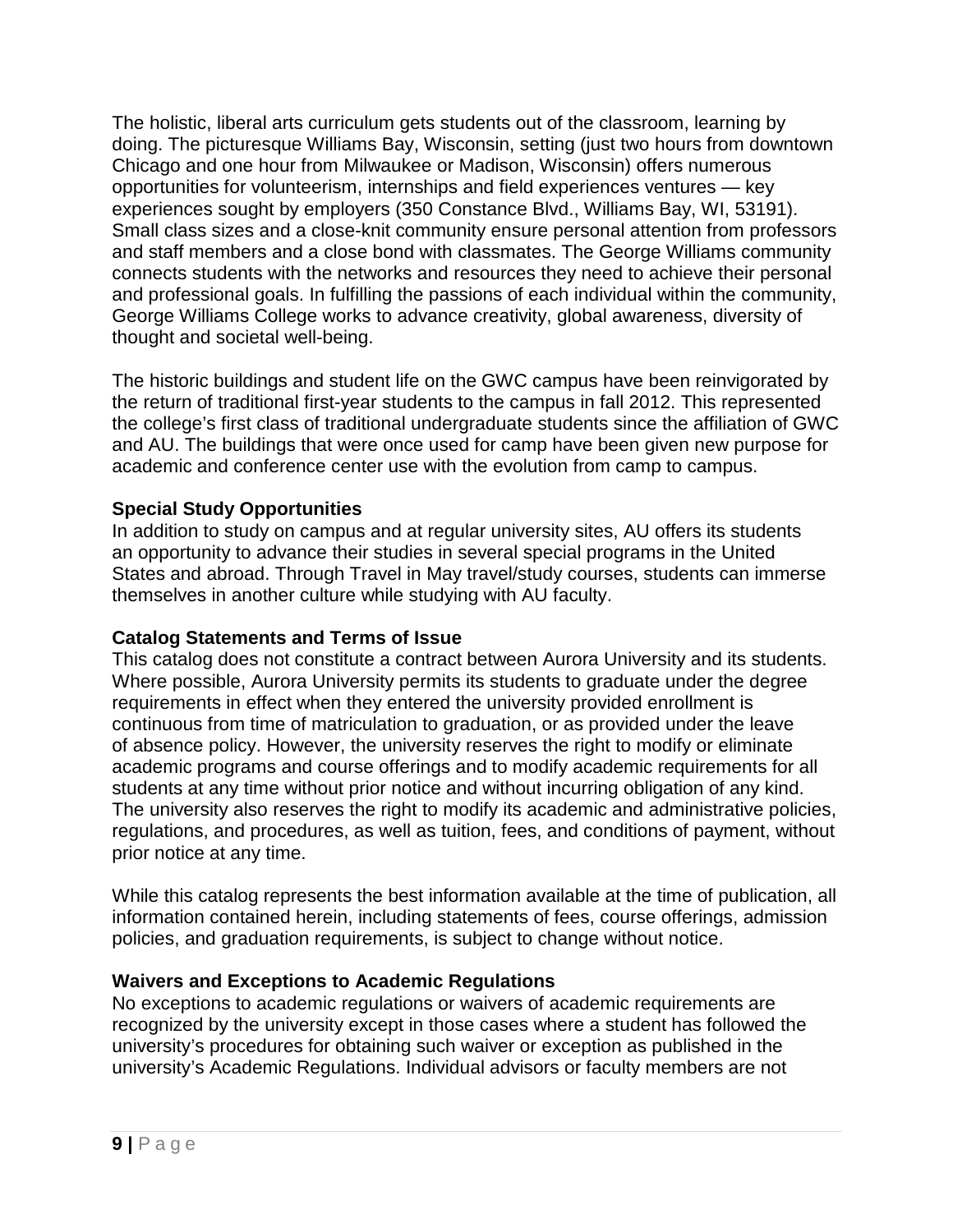authorized to grant waivers or exceptions. All waivers and exceptions granted by authorized university officials must be provided in writing.

#### **Course Modalities**

Three course modalities are recognized at Aurora University: online, hybrid and faceto-face. These modalities may include online components aiming to enhance learning or substitute for face-to-face interactions (reduction in seat time) between instructors and students.

- **1.** Face-to-face: Face-to-face courses are the traditional type of courses where all or most of the class meetings take place in a classroom during an established schedule. A small percent (reduction in seat time up to 24.99%) of the course delivery and/or interactions between instructor and students may occur online. In addition, face-to-face courses may be web-enhanced, meaning that webbased tools and/or web-based activities (e.g., online quizzes, online videos) are used to supplement the course. A web-based component that enhances a course does not necessarily reduce face-to-face interactions.
- **2.** Hybrid courses: Hybrid courses involve online components that reduce seat time by 25-75%. These online components substitute the traditional face-toface meetings.
- **3.** Online courses: Online courses at Aurora University are fully delivered online with the exception of required fieldwork, internship, and clinical requirements, which must take place at approved sites.

\*Courses with 75.01-99% online component at Aurora University are not available.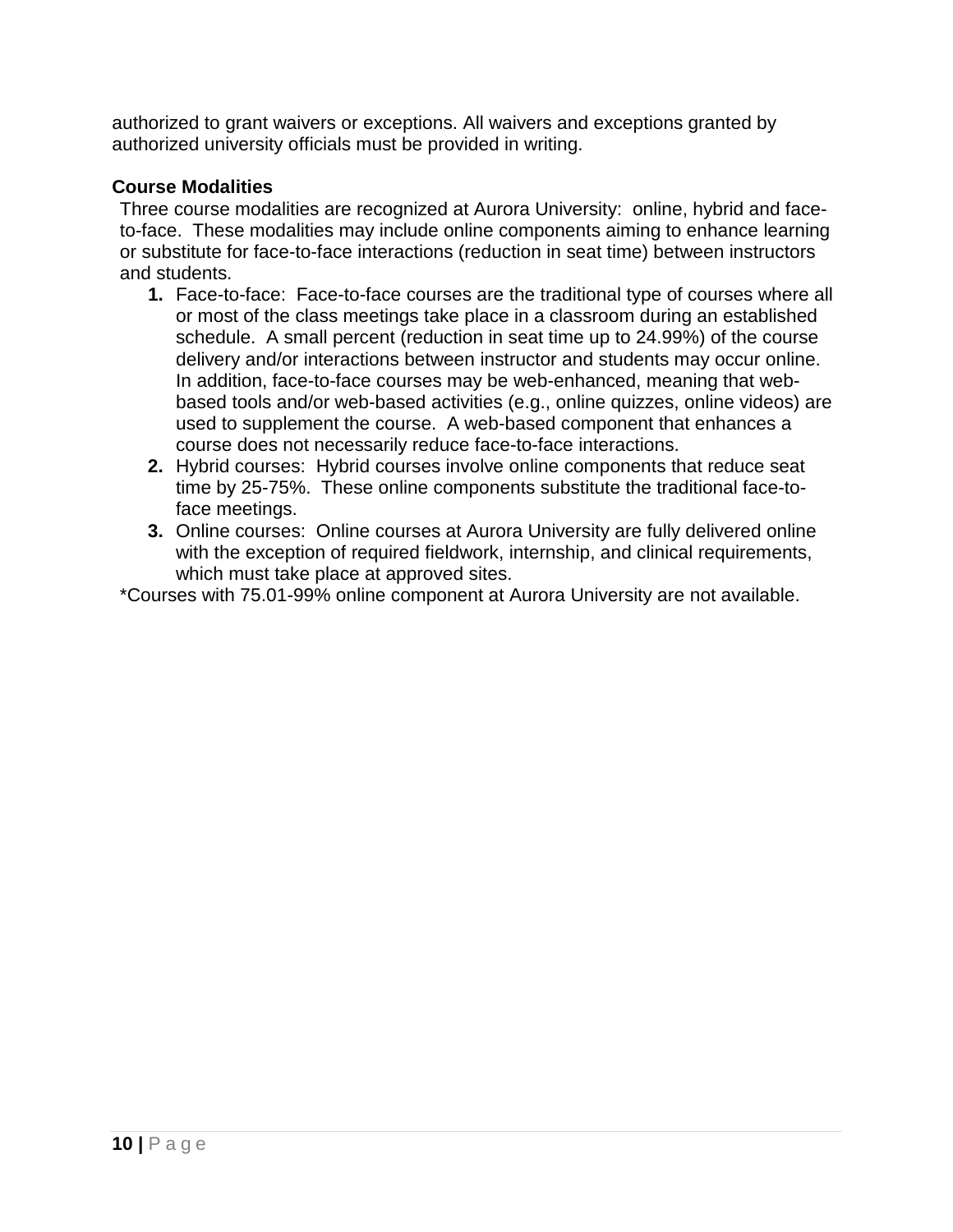## <span id="page-10-0"></span>**Programs of Study Undergraduate Programs of Study**

*Suggested supplemental course listings are available for students wishing to pursue graduate study in chiropractic, dentistry, medicine, occupational therapy, optometry, pharmacy, physical therapy, physician's assistant, podiatry, and veterinary programs. Please see the program chair in your major for guidance.*

#### **Undergraduate Majors**

Accounting (BS) Actuarial Science (BS) Biology (BS) Biology/Secondary Education Licensure (BS) Business Administration (BA) Chemistry (BS) Communication (BA) Computer Science (BS) Criminal Justice (BA) Cybersecurity (BS) Disabilities Studies (BA) Early Childhood Special Education (BA) Elementary Education (BA) English (BA) English/Secondary Education Licensure (BA) Environmental Studies and Sustainability (BA) Exercise Science (BS) Finance (BS) General Studies (BA) Graphic Design (BA) Health Science (BS) History (BA) History/Secondary Education Licensure (BA) Human Animal Studies (BS) Marketing (BS) Mathematics (BS) Mathematics/Secondary Education Licensure (BS) Music (BA) Musical Theater (BA) Nursing (BSN) Parks and Recreation Leadership (BS) Physical Education Teacher Certification (K–12) (BA) Political Science and Public Policy (BA) Professional Writing (BA) Psychology (BA) Secondary Education (supplemental major) Social Work (BSW)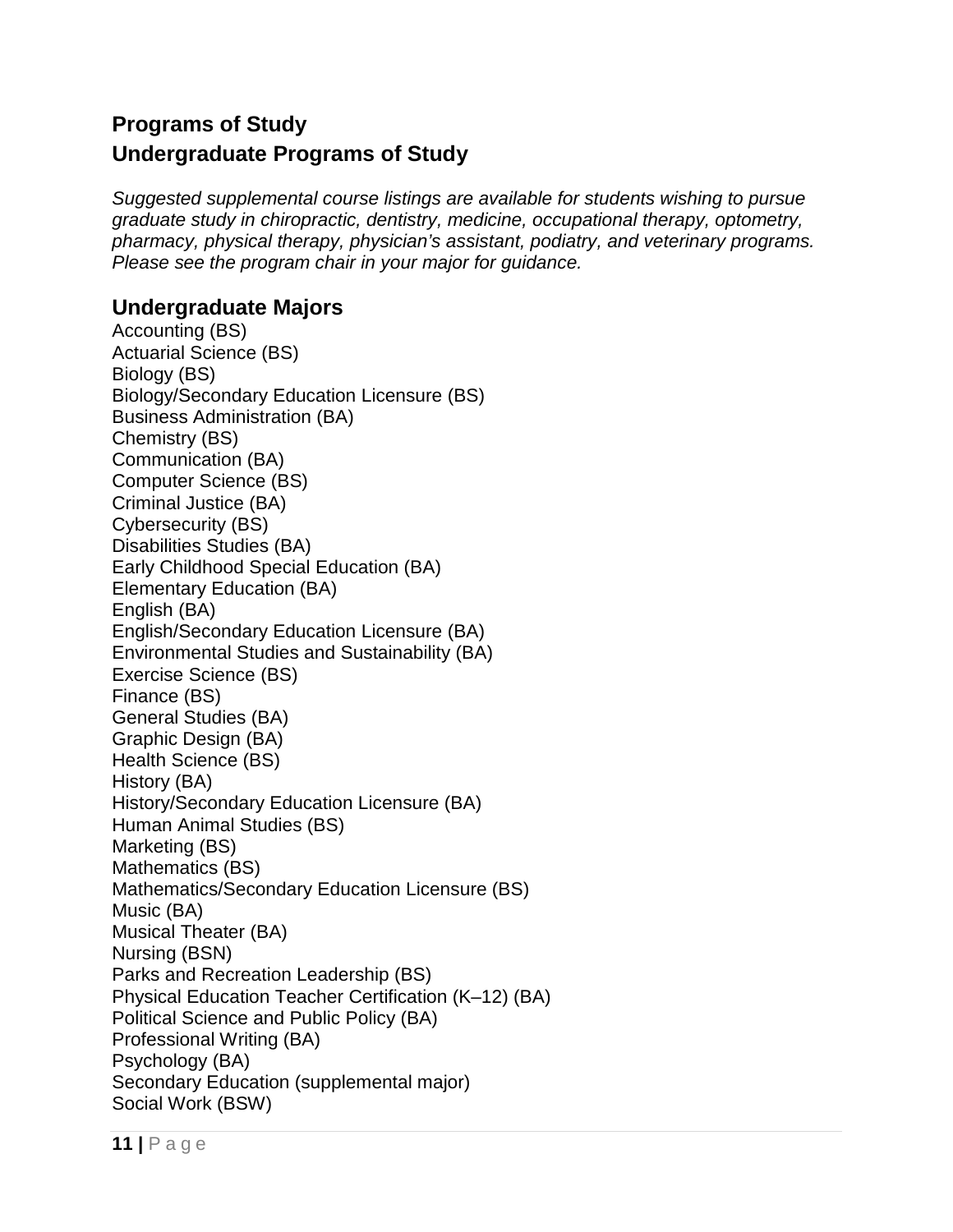Sociology (BA) Spanish (BA) Special Education (BA) Sport Management (BA) Theatre (BA) Therapeutic Recreation (BS)

### **Undergraduate Adult Degree Completion Majors at Aurora University Woodstock Center**

The following majors are offered to adults with relevant work experience. Elementary Education (BA) Social Work (BSW)

#### **Undergraduate Majors at Aurora University Online**

The following majors are offered to adults with relevant work experience. See AU Online for additional information. Business Administration (BA) Criminal Justice (BA) Cybersecurity (BS) General Studies (BA) Social Work (BSW)

## **Undergraduate Majors at George Williams Campus**

The following undergraduate majors are offered at the George Williams campus in Williams Bay, Wisconsin: Nursing (BSN) Psychology (BA) – minor offered as well Social Work (BSW)

#### **Undergraduate Minors**

Students pursuing bachelor's degrees at Aurora University have the opportunity to explore areas of learning outside of, or supportive of, their major fields by completing a minor. A minor is not required for graduation, but is strongly encouraged. At least 25% of the credits applied to minor must be taken at Aurora University. All coursework presented for a minor must bear grades of "C" or better, and only one course taken on the CR/NCR (pass/fail) grading system may be applied. American Sign Language Bilingual and English as a Second Language Education **Biology** Biotechnology Black Studies **Chemistry** Coaching and Youth Sport Development Computer Science Criminal Justice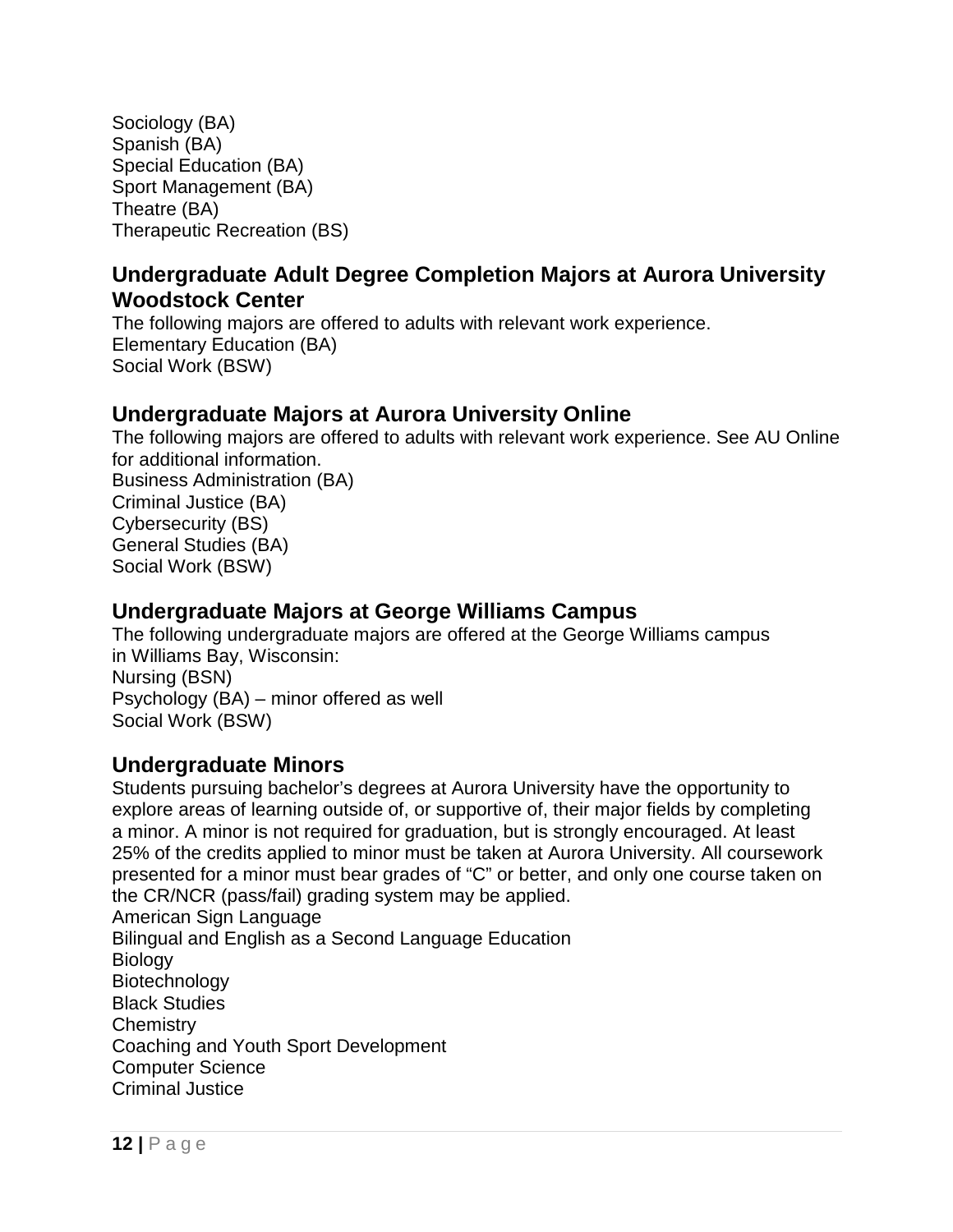French Gender Studies Homeland Security Latin American and Latino/a Studies **Mathematics** Museum Studies **Music** Physiology **Psychology** School Health Education Spanish Special Education STEM

#### **Archived Programs**

*Not taking applications at this time* Applied Psychology (BA and Minor) (GWC) Art (BA) Engineering Science (BS) Leadership Studies (BA) Nursing (RN to BSN) Philosophy (BA) Religion (BA) Software Engineering (BS) Spanish K-12 Education Licensure (BA)

## **Graduate Programs of Study**

Aurora University offers programs of graduate studies leading to the master's degree, master's-level post-baccalaureate credentials and the doctoral programs in education and social work. Since the establishment of the first graduate program, the Master of Science in Management in 1980, Aurora University has been dedicated to offering graduate study that promotes the career and professional success of its students.

Doctor of Education (EdD) in Leadership in Adult and Higher Education, Instructional Leadership: Coaching and Mentoring, or Leadership in Educational Administration Doctor of Social Work (DSW) Master of Arts in Curriculum and Instruction: Teaching Diverse Learners (MACI-TDL) Master of Arts in Educational Leadership (MAEL) with Principal Endorsement Master of Arts in Educational Technology (MAET) Technology Specialist Endorsement Master of Arts in Mathematics Education (MAME) Master of Arts in Reading Instruction (MARI) Master of Arts in Special Education (MASE)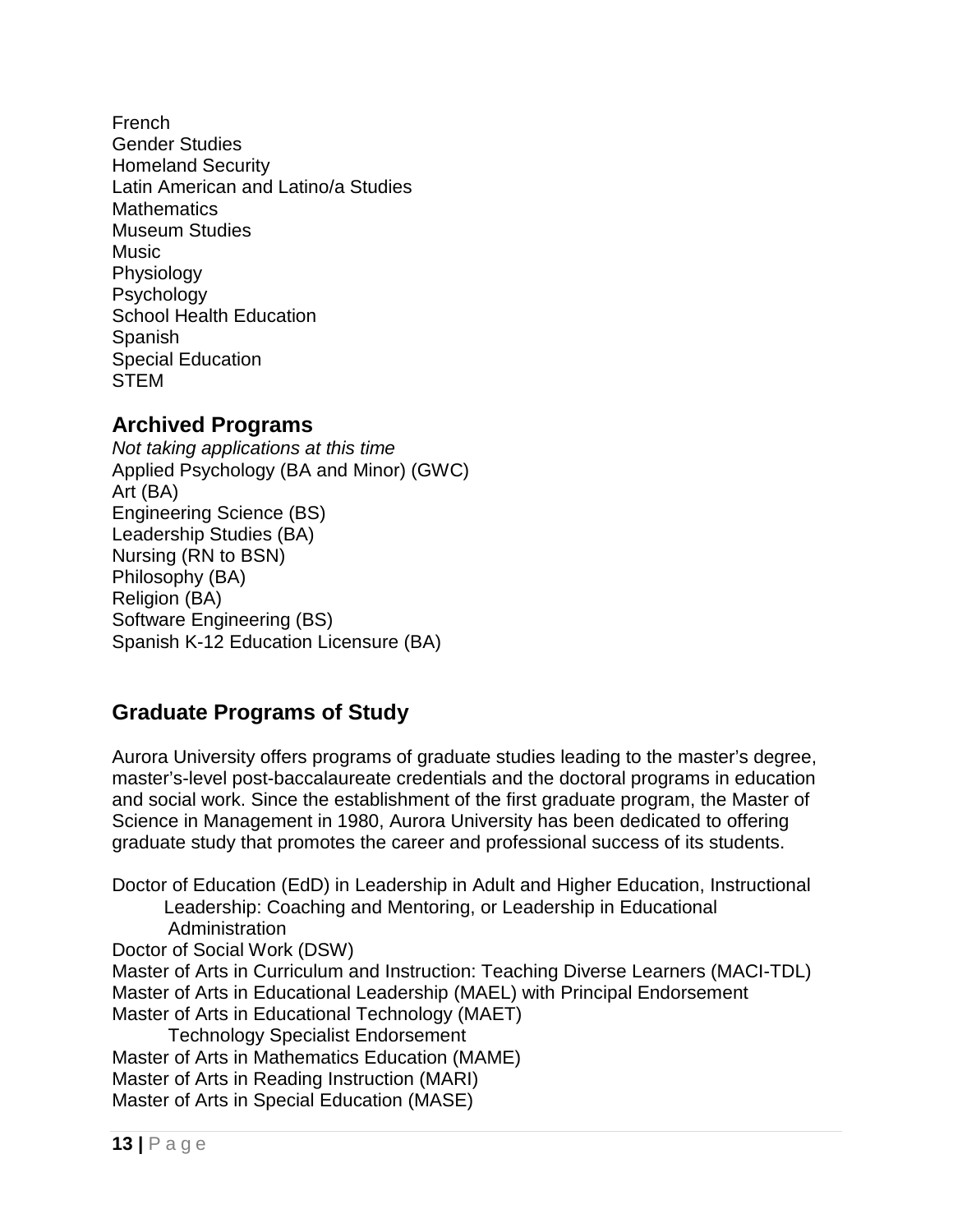Master of Arts in Special Education with Licensure (MASE)

Special Education Endorsement (Archived)

Reading Teacher Endorsement

Master of Business Administration (MBA)

Master of Public Administration (MPA)

Master of Science in Accountancy (MSA)

Master of Science in Applied Behavior Analysis (ABA)

Master of Science in Athletic Training (MSAT)

Master of Science in Digital Marketing and Design (MSDMD)

Master of Science in Exercise Science (MSES)

Master of Science in Mathematics (MSM)

Master of Science in Recreation Administration (MSRA)

Master of Social Work (MSW)\* Tracks in Addictions/CODPA, child welfare, faith-based, forensic, gerontology, health care, leadership administration, school social work Post-MSW: Graduate Addictions Certification

Post MSW: Illinois Professional Educator's License with School Social Work Endorsement

Master of Social Work/Master of Business Administration Dual Degree Master of Social Work/Master of Public Administration Dual Degree\*

#### **Graduate Programs at George Williams College**

Doctor of Social Work (DSW) Master of Social Work (MSW)

#### **Graduate Programs at Aurora University Woodstock Center**

Doctor of Education (EdD) in Leadership in Adult and Higher Education, Instructional Leadership: Coaching and Mentoring, or Leadership in Educational Administration Master of Arts in Curriculum and Instruction: Teaching Diverse Learners (MACI-TDL) Master of Arts in Educational Leadership (MAEL) with Principal Endorsement Master of Arts in Educational Technology (MAET) Technology Specialist Endorsement Master of Arts in Reading Instruction (MARI) Reading Teacher Endorsement Master of Business Administration (MBA) Master of Public Administration (MPA) Post-Baccalaureate Elementary Education (PBEE) Bilingual/ESL Endorsement Courses

#### **Graduate Programs at Aurora University Online**

Master of Arts in Mathematics Education (MAME) Master of Business Administration (MBA) Master of Public Administration (MPA) Master of Science in Digital Marketing and Design (MSDMD) Master of Science in Exercise Science (MSES)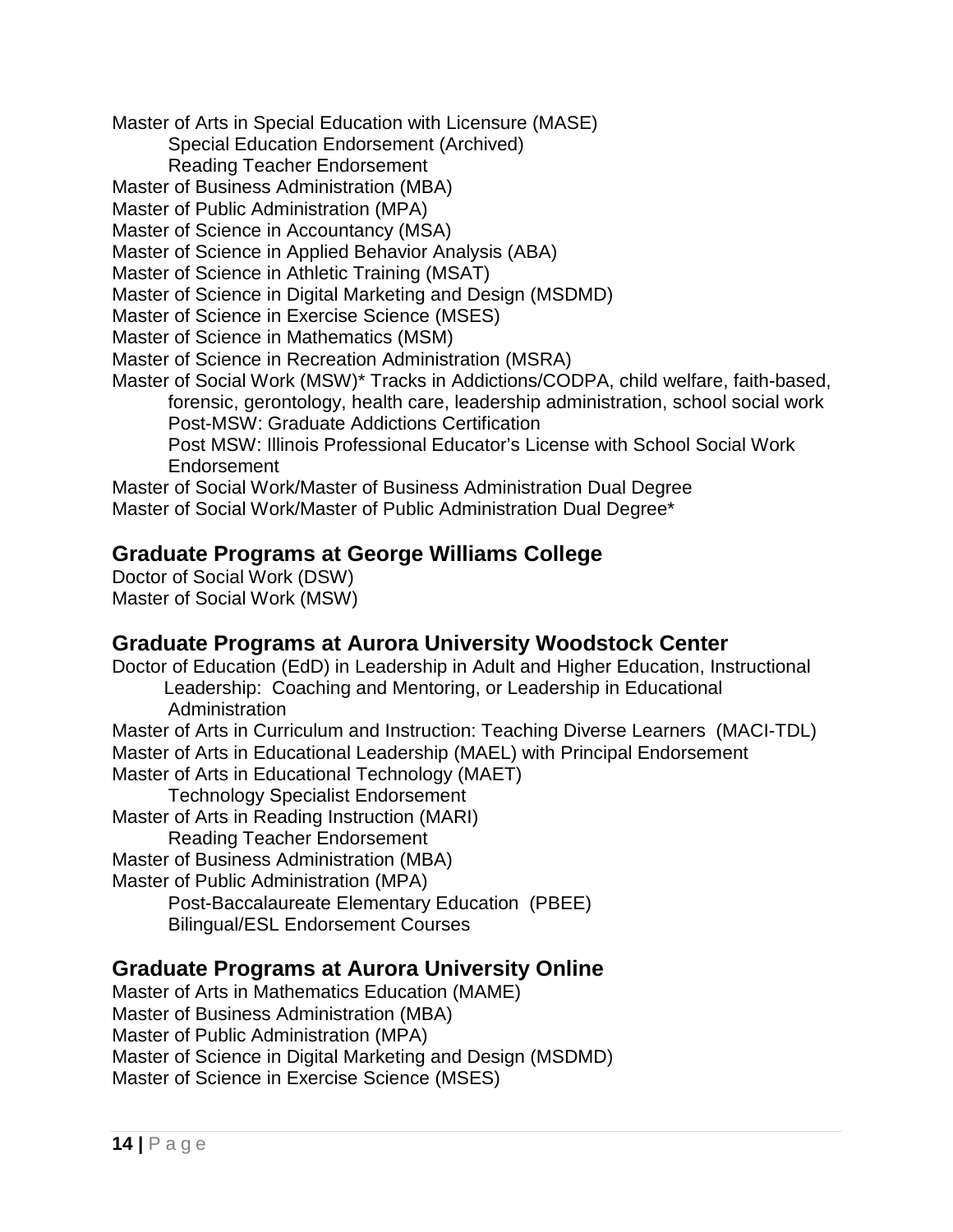Master of Social Work (MSW) )\* Tracks in faith-based, forensic, health care, leadership administration, school social work

Post MSW: Illinois Professional Educator's License with School Social Work Endorsement

Dual MSW/MBA Dual MSW/MPA

## **Archived Programs**

*Not taking applications at this time* Master of Arts in Communication Management (MACM) Master of Arts in Curriculum and Instruction (MACI) with Bilingual/English as a Second Language Education (BL/ESL) Master of Arts with Early Childhood and Special Education Endorsements (MA-ECSE) Master of Arts in Educational Leadership (MAEL) with Teacher Leader Endorsement Teacher Leader Endorsement Master of Arts in Homeland Security (MAHS) Master of Arts in Mathematics and Science Education for Elementary Teachers (MAMSE) Master of Arts in School and Professional Counseling (MASPC) School Counseling Endorsement Master of Arts in Science Education (MASCE) Master of Arts in Teaching with Licensure (MAT-Licensure) and Master's-Level Elementary Education Licensure (MLEE) Post-Baccalaureate Licensure for Secondary Education Program (BPL-SE) Master of Science in Criminal Justice (MSCJ) Master of Science in Nursing – Administration Concentration\* Master of Science in Nursing – Education Concentration\* Master of Science in Nursing – Family Nurse Practitioner Master of Science in Nursing Bridge Option\* Master of Science in Nursing Leadership

Post-graduate Nursing Administration Certificate\* Post-graduate Nursing Education Certificate\*

## <span id="page-14-0"></span>**Admission**

Aurora University admits qualified students from varied geographical, cultural, economic, racial and religious backgrounds. In each candidate, Aurora University looks for two general qualities: academic ability enabling a person to benefit from the university's excellent programs and a diversity of talents and interests that will make our campus community a better and richer place to learn. Applications will be considered on the basis of academic ability, character, activities and motivation. Please note that admission requirements to specific programs may be more rigorous and varied from those of the institution.

All correspondence about traditional undergraduate admission and campus visits should be addressed to the Office of Admission and Financial Aid, Aurora University, 347 S. Gladstone Ave., Aurora, IL 60506-4892. For further information about admission to the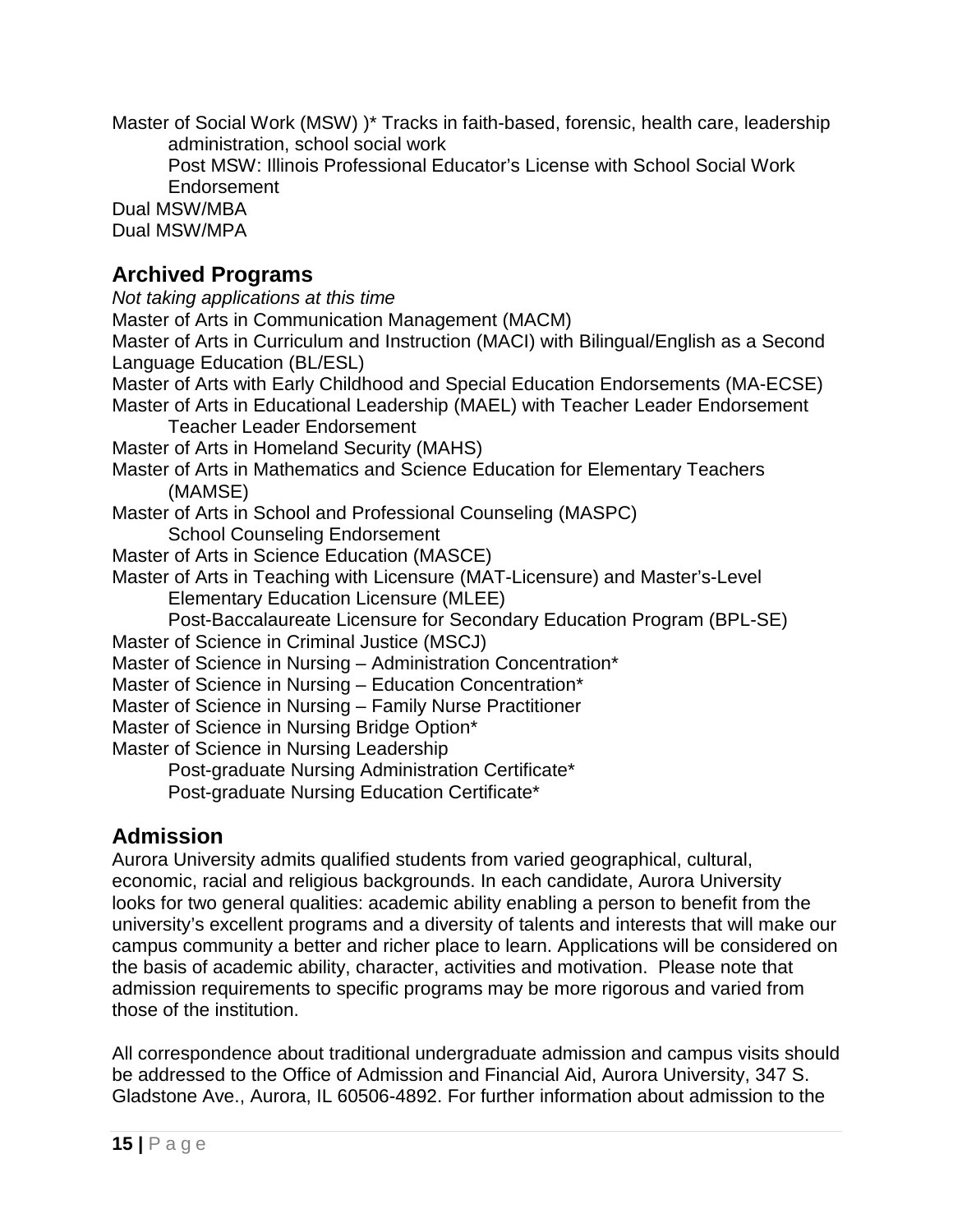university, call 630-844-5533, email admission@aurora.edu or visit aurora.edu. All correspondence about graduate admission should be addressed to the Center for Graduate Studies, Aurora University, 347 S. Gladstone Ave., Aurora, IL 60506-4892. For further information about admission to the university, call 630-947-8955, email AUadmission@aurora.edu or visit aurora.edu. Information regarding admissions to fully online programs may be found at online.aurora.edu. Email at [onlineinfo@aurora.edu](mailto:onlineinfo@aurora.edu) or call 888-688-1147.

## **Undergraduate**

#### **Entering Freshmen**

Students who have completed fewer than 15 semester hours or 22.5 quarter hours of college work are regarded as entering freshmen and are considered for regular admission on the basis of the following general expectations:

— Graduation from an accredited high school (in a college-preparatory curriculum)\* or completion of a GED certificate

\*Aurora University defines a college preparatory curriculum or its equivalent as totaling at least 16 academic units as specified below:

- English 4 years
- Mathematics 3 years
- Social Studies 3 years
- Science 3 years
- Electives 3 years

— One of the following:

- ACT composite score of at least 19; or,
- Equivalent combined SAT scores (Math and Critical Reading)
- Official transcripts of all high school and previous college work must be provided.

Final official high school transcripts, documenting date of graduation and GPA of 2.5 and above, must be submitted to the Office of Admission and Financial Aid prior to the beginning of the student's first semester of classes.

Students who have been enrolled in high school and have concurrently taken college courses should check with an admission counselor about their entry status. Conditional Admission may be granted in cases where the applicant fails to meet the stated requirements but shows other clear and strong evidence of ability and motivation necessary for academic success at Aurora University. The Vice President for Enrollment may grant conditional approval to applicants for admission who do not meet the minimum requirements but are deemed by the Vice President for Enrollment to warrant special consideration based on one or a combination of the following:

- a) Standardized test scores (ACT/SAT) that indicate a potential for academic success at Aurora University.
- b) Previous high school academic success (i.e., grade point average and class rank) that indicate a potential for academic success at Aurora University.
- c) Two references from teachers who can speak of the applicant's potential for success in college. It is preferred that one of these references be written by a current or former English teacher.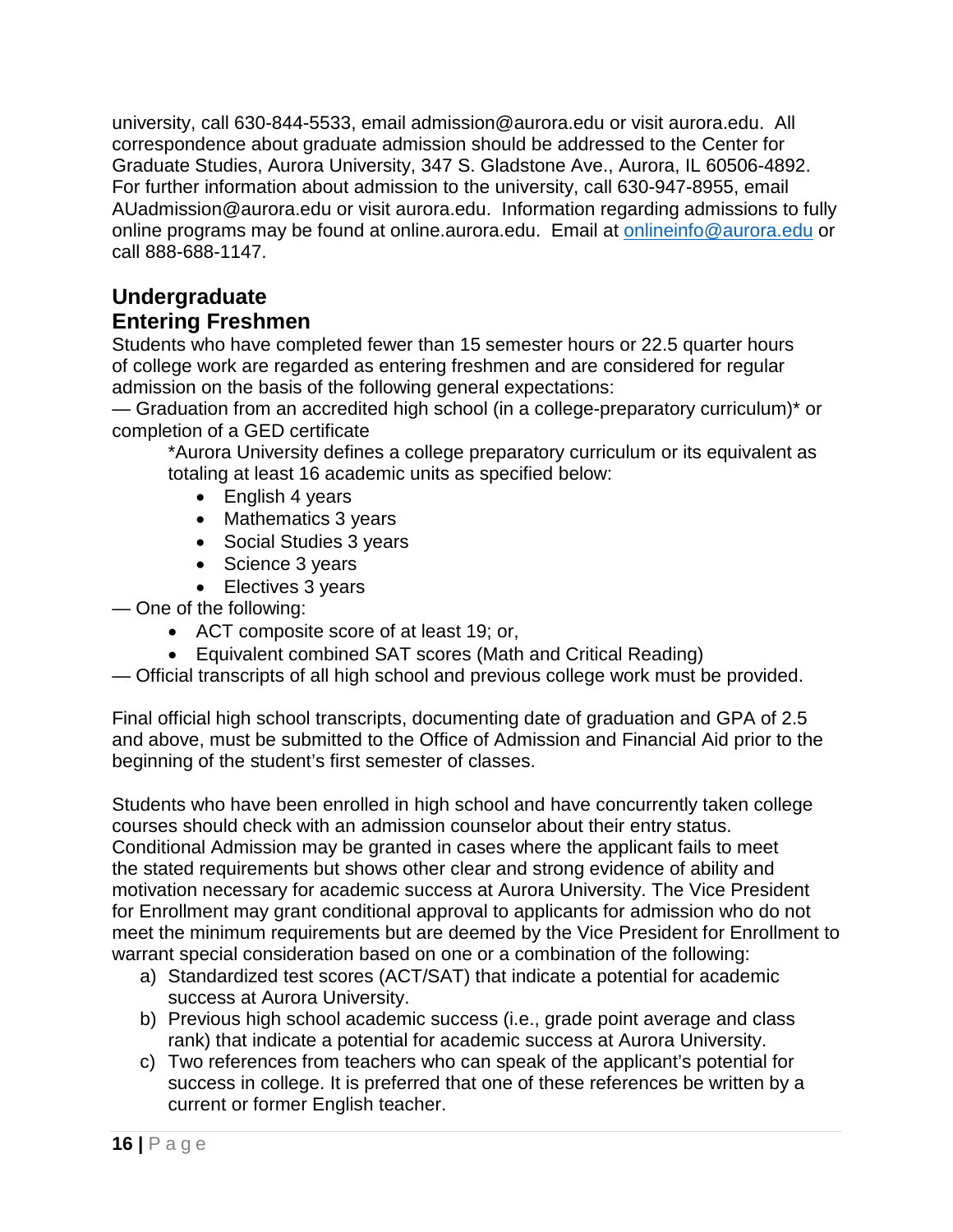- d) A personal interview with the Vice President for Enrollment or a designate.
- e) A detailed, written, personal statement by the applicant to the Vice President for Enrollment explaining the applicant's previous academic performance, his/her academic/career goals and his/her interest in Aurora University.
- f) Other pertinent information that the Vice President for Enrollment deems sufficient and appropriate to warrant an admission decision.
- g) Any combination of the above upon which the Vice President for Enrollment may deem sufficient and appropriate to warrant an admission decision.

## **Transfer Students**

Any applicant for traditional undergraduate admission, who has completed at least 15 semester hours of transferable college coursework from a regionally accredited college or university, will be considered a transfer student. Applicants with less than 30 semester hours of transferable college coursework will be required to meet the academic qualifications for freshman applicants and provide official high school transcripts with proof of graduation and ACT/SAT test scores. All transfer applicants must present proof of graduation or satisfactory completion of the GED if not evident from college transcripts. Students who have been enrolled in high school and have concurrently taken college courses should check with an admission representative about their entry status.

The Vice President for Enrollment or a designate may grant full approval for admission to transfer applicants based upon the following criteria:

- 1. The student was in good academic standing (defined as a GPA of at least a 2.0 on a 4.0 scale) at the college or university last attended and whose overall college record yields a GPA of at least 2.0 on a 4.0 scale for coursework that could normally be considered applicable to degree programs at Aurora University. Individual programs may set stricter admission requirements, including requirements for proficiency in written and/or spoken English subject to the approval of the Chief Academic Officer.
- 2. The Vice President for Enrollment may admit an applicant for admission to Aurora University on academic warning if the applicant was on academic probation or had been dismissed from a college or university previously attended or whose overall college record yields a GPA of less than a 2.0 on a 4.0 scale for coursework that could normally be considered applicable to degree programs at Aurora University. The criteria upon which a transfer applicant may be approved for admission on warning will be identical to the criteria used in consideration of conditional freshmen applicants as noted above. Admission to programs with approved standards of their own is to be governed by the standards of those programs.

The Vice President for Enrollment should exercise extreme caution in considering the application for admission of students academically dismissed from another college or university. It has been recent practice to disallow an applicant for admission to gain approval for admission sooner than the second Aurora University term (excluding summer sessions) following the dismissal.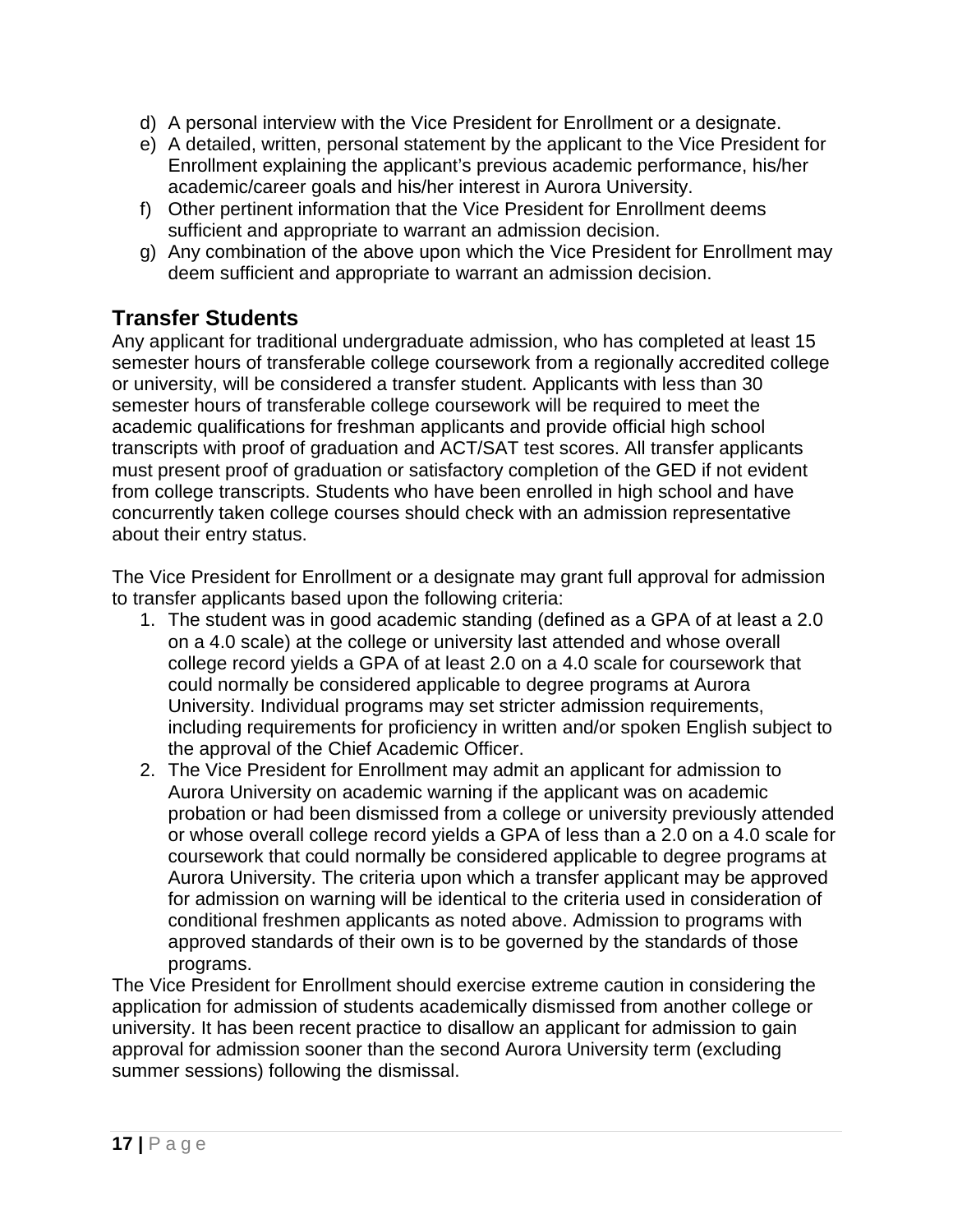#### **Special Admission Requirements for Undergraduate Online Program Students**

- An earned associates degree (AA, AS, AAS) or 60 earned hours of credit from a regionally accredited institution with a CGPA of 2.0 or higher on a 4.0 scale;
- Transcripts (official, sealed) from all previously-attended colleges and universities;
- A resume demonstrating two or more years of work experience, military service, or relevant adult responsibilities;
- A personal statement addressing why the applicant wishes to enroll in an online program and a description of how they will structure their lives and time to be successful. Students who do not meet these admissions requirements may be considered on a case-by-case basis by the VP of Enrollment or designee.

## **Adult Student Admission**

#### Available at Woodstock

Aurora University is proud of its long tradition of service to non-traditional, adult students. These students, known as Adult Degree Completion students, are considered for admission under guidelines established by the faculty. The university recognizes that many factors besides prior academic record may be important indicators of an adult student's potential for success in college. If a student has taken courses at other colleges, transcripts will be required; however, the university also considers such factors as career experience and community service in evaluating adult students for admission. Proof of high school graduation or completion of the GED may be required, but high school grades are not normally used as an admission criterion for adult students. A nontraditional age student may be required to show proficiency in written and/or spoken English.

## **Center for Graduate Studies**

The Center for Graduate Studies was established in 2004 to serve as a central location where adult and graduate students can obtain the information they need to make decisions about returning to school. It is an environment designed to make returning adults feel comfortable and confident when selecting Aurora University as their school of choice.

Specifically, the Center for Graduate Studies at Aurora University manages the enrollment processes for adult and graduate programs. This includes recruiting new adult and graduate students, communicating with current students, helping academic departments design new programs, and serving as liaisons between the student population and the university. The Center for Graduate Studies staff members understand the adult and graduate population. They are trained to provide unofficial evaluations of past college credits and to provide assistance to adults who want to return to school. The focus is on helping graduate students begin their programs, reach their goals and realize their full potential.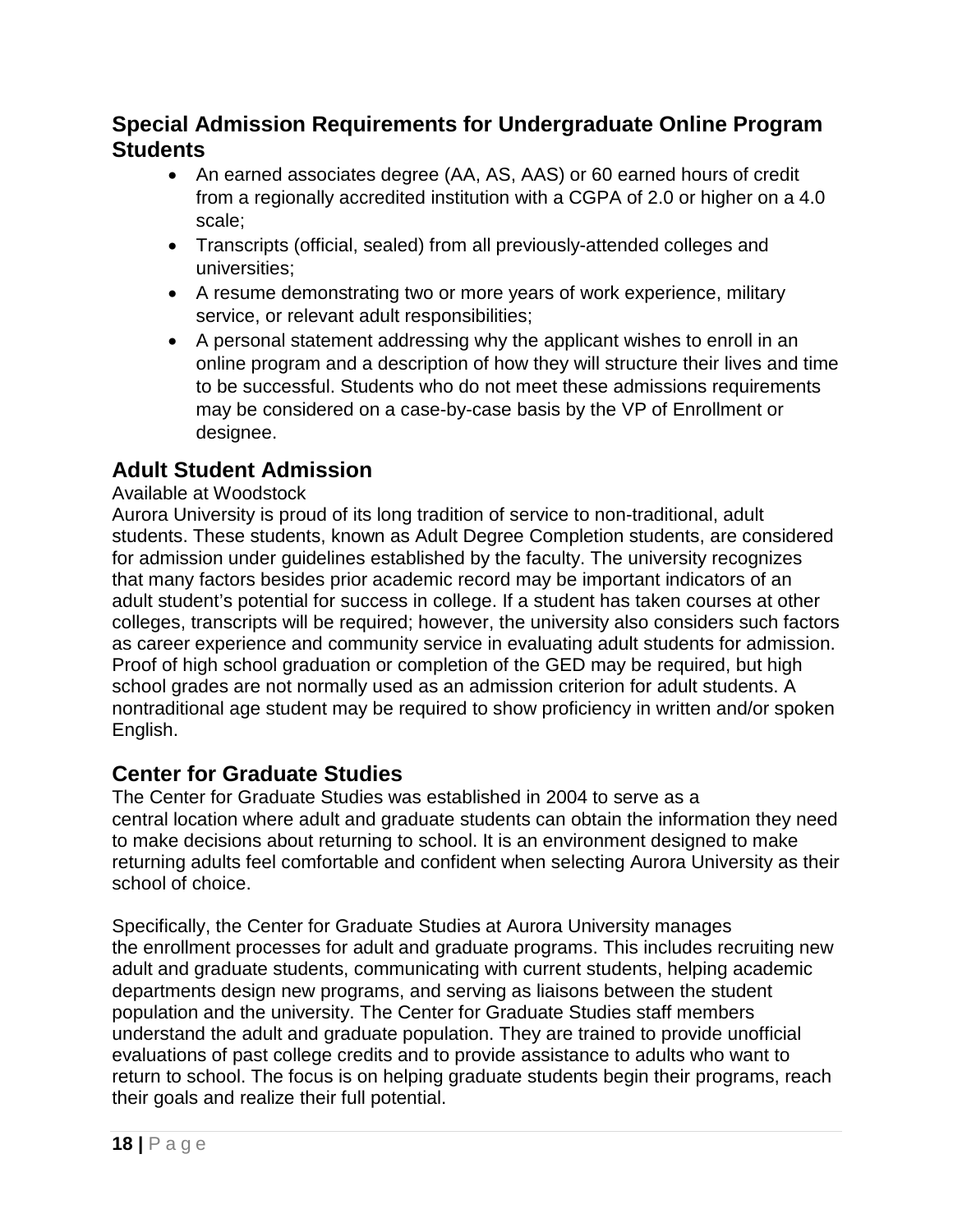The adult students who are interested in completing an undergraduate degree, enhancing an undergraduate degree with a certificate or endorsement, changing careers, or pursuing a master's certificate or degree feel at home in the Center for Graduate Studies. AU's adult and graduate programs are designed to fit an adult's busy schedule with classes offered during the day, in the evening, on weekends or online. The high quality and relevant programs include small class sizes taught by professors dedicated to students and their fields of interest. The experiences adult and graduate students bring to the classroom enhance the learning environment.

The primary goal of the center is to provide comprehensive service to adult and graduate students. Committed to being as informative as possible when it comes to enrollment and academic information for students, enrollment representatives help adult and graduate students make the transition to academic life and understand the policies and procedures associated with returning to college. The center is also responsible for educational outreach to the corporate sector and the community, providing information about the opportunities available for adults at AU.

The center's mission is to provide adult and graduate students with the skills, resources, confidence and peace of mind to make informed decisions when selecting Aurora University for continuing their education. Because of the commitment to lifelong learning, staff members stay in close contact with students.

The enrollment process for adult and graduate students is facilitated by:

- Acting as liaisons between students and the university
- Communicating with prospective and current students regarding their academic and professional goals
- Recruiting students and assisting them with their educational plans
- Assisting students during the application and registration process

The Center for Graduate Studies is located at the Orchard Center near the interchange of I-88 and Orchard Road in Aurora (2245 Sequoia Dr.). Staff members can also be reached at 630-947-8955 or [AUadmission@aurora.edu.](mailto:AUadmission@aurora.edu)

## **AU Online**

AU Online was established in 2012 to serve adult undergraduate and graduate students unable to attend courses at Aurora University campus locations. The staff of AU Online, located in Aurora University's Orchard Center, manages all aspects of the student learning experience, including recruitment, enrollment, marketing, advising, financial aid counseling, faculty recruitment and development, course and program development, and instructional and academic support.

Potential and current students interested in taking their courses fully online will find staff ready to answer questions about curriculum, the online learning experience, transfer credit, financial aid, developing a program plan for graduation, and academic support so that they may make an informed decision about selecting an online program of study. AU Online programs are developed in coordination with the faculty at each of the Aurora University schools (Dunham School of Business and Public Policy, School of Nursing,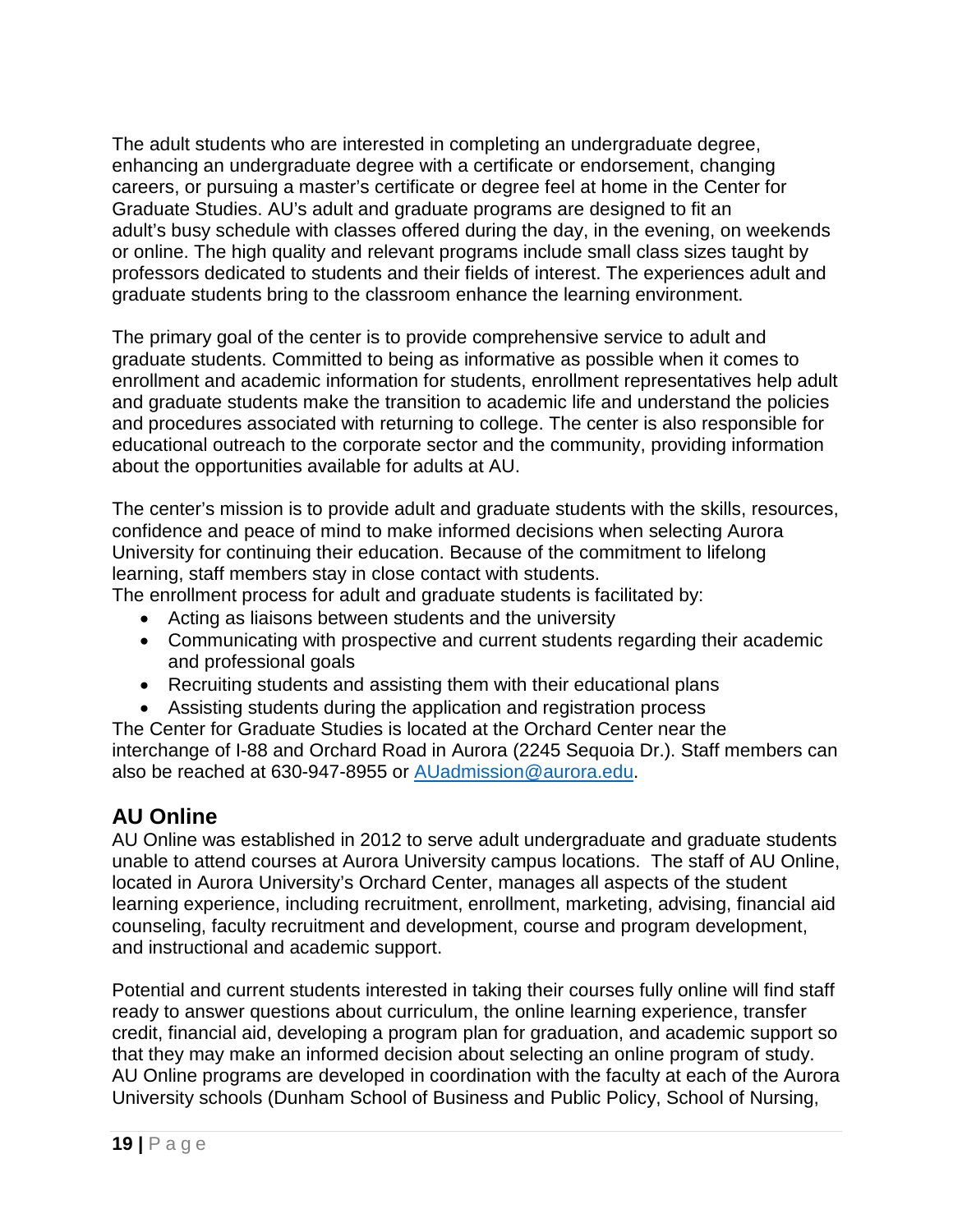School of Education and Human Performance, College of Arts and Sciences, and School of Social Work) and have the same learning outcomes and accreditation as those offered at Aurora University campus locations. Many faculty members teach courses in both modalities, on-campus and online. All AU Online faculty members are selected based upon their academic credentials and work experience so that students learn from practitioners in their fields of study. Additionally, AU Online faculty members are required to complete training in online learning methods and practice prior to teaching and continue to receive ongoing development and support through AU Online. Aurora University participates in the NC-SARA state authorization reciprocity agreement consortium. As a participating member, AU Online may offer online programs to students who live in all states with the exception of California. At this time, California has elected not to participate in the initiative. AU Online does not accept applications from individuals who reside in California, and current students who move to California during the course of their studies may be unable to complete their programs with AU Online. Those interested in learning more about AU Online may email [onlineinfo@aurora.edu](mailto:onlineinfo@aurora.edu) or call (888) 570-5070.

#### **Graduate Admission**

Aurora University admits qualified students from varied geographical, cultural, economic, racial and religious backgrounds. In each candidate, Aurora University looks for two general qualities: academic ability enabling a person to benefit from the university's excellent programs and a diversity of talents and interests that will make our campus community a better and richer place to learn. Applications will be considered on the basis of academic ability, character, activities and motivation.

All correspondence about admission should be addressed to the Center for Graduate Studies, Aurora University, 347 S. Gladstone Ave., Aurora, IL 60506-4892. For further information about admission to the university, call 630-844-5294, email AUadmission@aurora.edu or visit aurora.edu.

#### **General Graduate Admission Procedures**

Admission to Aurora University graduate programs requires that students meet general university requirements for graduate admission, as well as various specific requirements of the particular program the student wishes to enter. General university requirements are detailed below. Refer to the individual program sections that follow for the additional requirements specific to each graduate program.

All applicants for graduate admission must submit:

- 1. A completed Application for admission. (Note: The application may be completed online at aurora.edu/apply.)
- 2. Official sealed transcripts of all prior undergraduate and graduate work sent directly to the Center for Graduate Studies. Some programs may require only specific transcripts to be submitted. Aurora University accepts official transcripts at AU-ETranscripts@ aurora.edu.
- 3. Letters of recommendation from persons able to attest to the student's academic and/ or professional potential.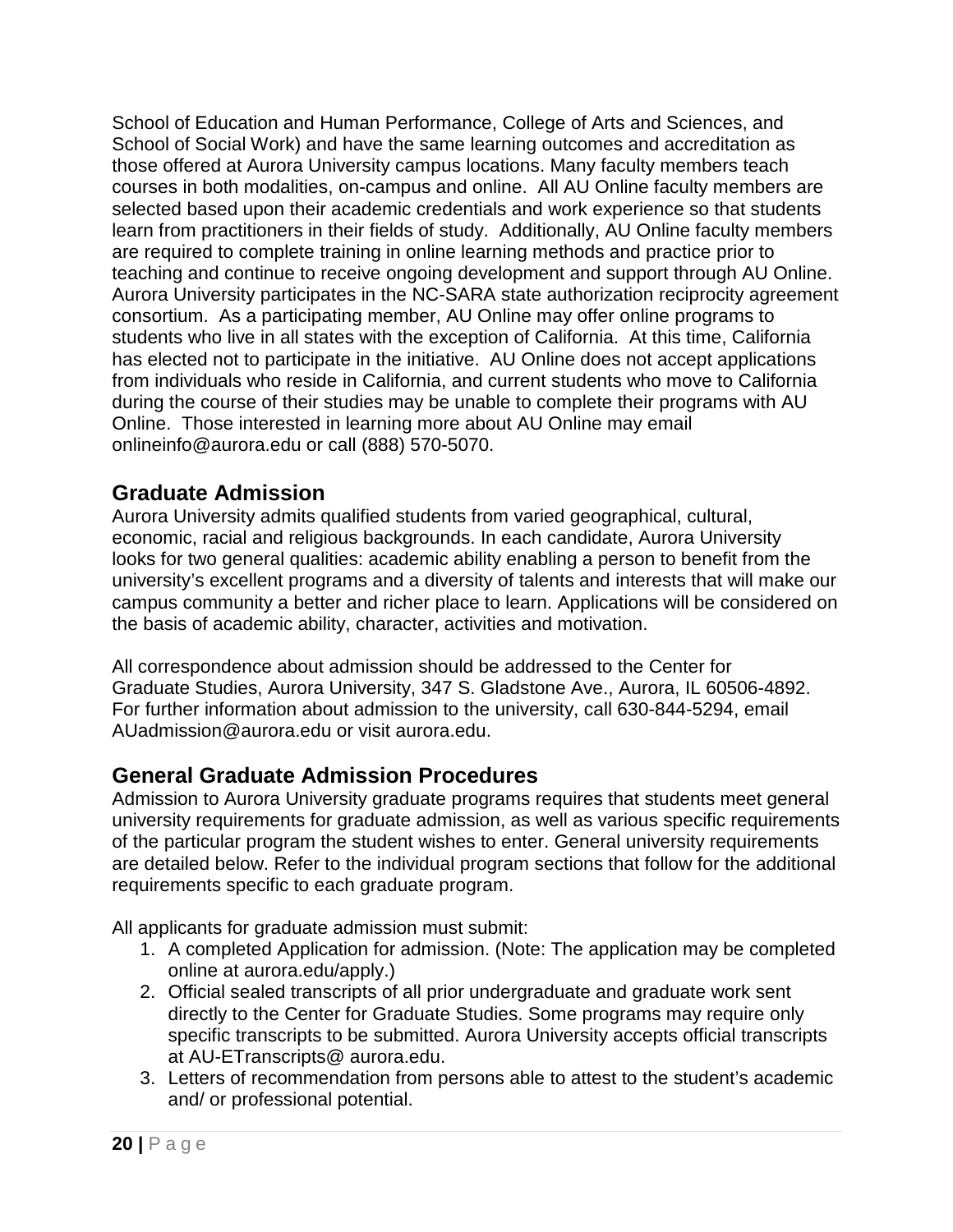See the specific requirements of the program you wish to enter; some programs require letters of recommendation from specific individuals or letters addressing specific areas of preparation or competence.

Upon submission of satisfactory credentials for admission to graduate study at the university, the student's file is referred to the graduate program for consideration of the student's application for admission to that program.

## **General Graduate Academic Admission Requirements**

- 1. A bachelor's degree from a regionally accredited institution in a field providing appropriate background for master's study in the student's chosen program. Students whose undergraduate backgrounds are in fields other than those in which they are seeking to enter graduate study may be required to complete deficiency or prerequisite coursework before beginning master's or doctoral courses.
- 2. An academic record indicative of a high probability of success in graduate study. An applicant with an undergraduate GPA of less than 2.75 on a 4.0 scale must be reviewed by a committee of master's program faculty. Individual programs may have higher admission standards.

#### **Admission to Graduate Programs**

Students admitted to graduate study at the university may only enter a specific program of study upon the approval of the program. Individual programs may require submission of additional credentials specific to the requirements of study in the program, and program specific admission requirements may be more rigorous or varied than the general university requirements.

#### **Cross-Listed Undergraduate/Graduate Courses**

Courses with numbers in the 5000 series are offered both as advanced undergraduate and beginning graduate courses. Graduate or undergraduate credit is awarded based on whether the student is admitted to the university as a graduate or undergraduate student. Any exceptions require the written approval of the appropriate graduate program director or dean; this approval must be presented by the student at the time of registration in order for the student to be registered for credit differing from admission status. Courses with numbers in the 6000 series or above are open to graduate students only.

#### **International Students**

Aurora University welcomes students from countries outside the United States to earn undergraduate and graduate degrees. It is recommended that international students enroll at the beginning of the fall semester. Students who are not a U.S. citizen and do not hold a U.S. permanent resident visa (i.e., green card) must complete the international student admission process. Some programs may have additional requirements or deadlines. Please contact the Office of Admission for more information. Admission requirements are as follows: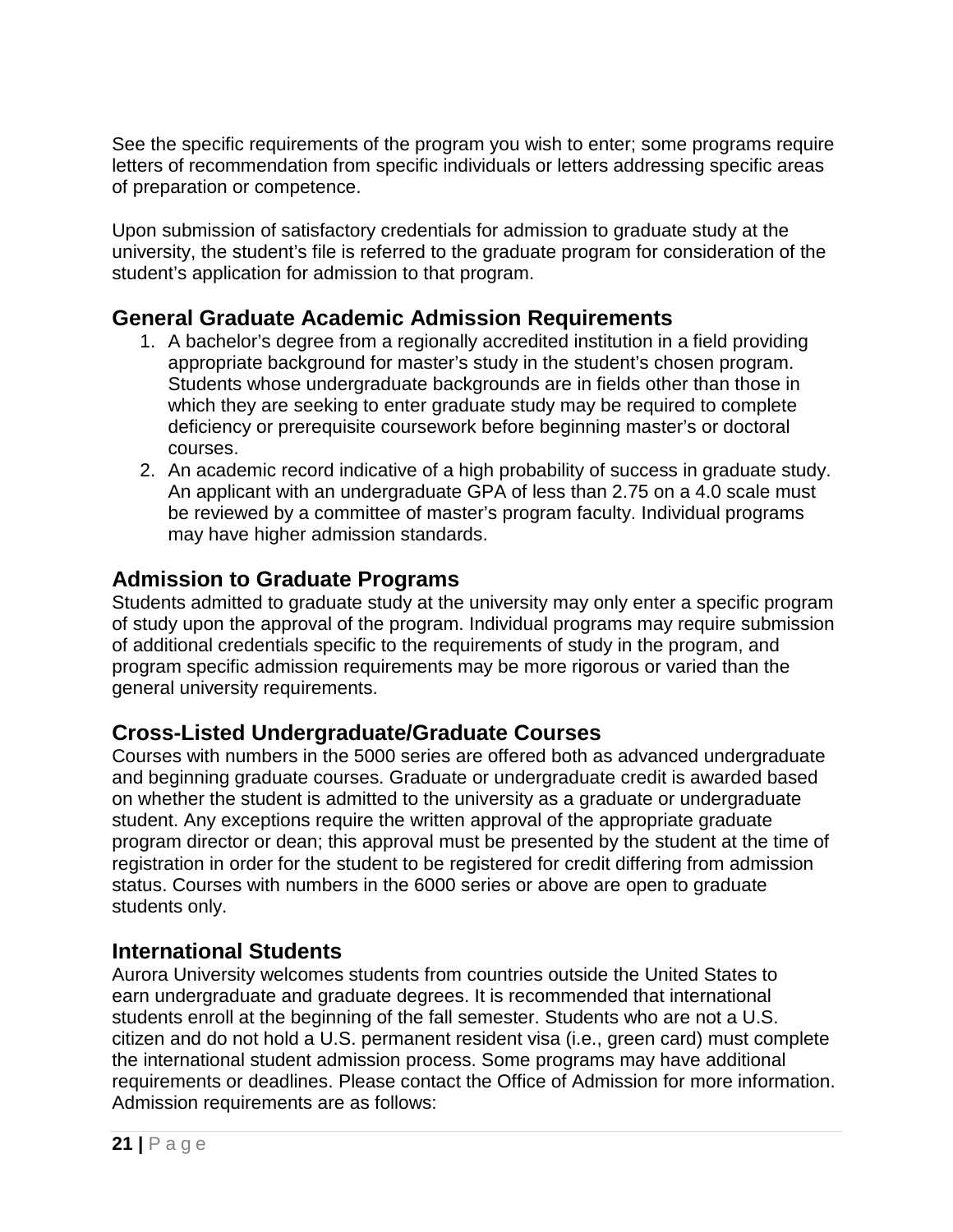#### **Application Deadlines**

- Fall semester (August–December): June 1
- Spring semester (January–May): October 1

#### **Application Process for International Students**

- 1. Apply online at aurora.edu/apply.
- 2. Official transcripts from schools attended in the United States must be sent directly to the Office of Admission as part of the admission process. Undergraduate applicants must request official transcripts from all secondary and/or post-secondary schools. Graduate applicants must request official transcripts from all post-secondary schools.
- 3. Certified copies of all official transcripts from international schools attended must be sent directly to the Office of Admission as part of the admission process.
- 4. Official certified evaluations of all non-English academic transcripts from international schools attended must be evaluated by one of the following companies: Educational Credential Evaluators, Inc. (ECE); World Education Service (WES); or the Center for Educational Documentation (CED). Evaluations must be sent directly to the Office of Admission.
- 5. Official English competency test results (non-native speaking countries) must be sent directly to the Office of Admission. The minimum scores required for admission are as follows:
	- a. TOEFL paper-based: 550 or higher
	- b. TOEFL computer-based: 213 or higher
	- c. TOEFL Internet-based: 79 or higher
	- d. ELS level 109
	- e. IELTS: 6.5 or higher
- 6. Students from English-speaking countries must submit an official score report from the American College Test (ACT) – minimum composite score of 19 (online college code = 0950); or equivalent Scholastic Aptitude Test (SAT).
- 7. References must be academic or professional based (All items are required). One letter of recommendation One personal statement Two references providing contact information (email preferred)
- 8. International students applying for an I-20 Student Visa must submit the Statement of Financial Resources form as required by Aurora University and the guidelines from the Student and Exchange Visitor Program. This form must be signed and notarized and be accompanied by an original letter from a bank official certifying the availability of funds for study at Aurora University.
- 9. Copy of current passport.
- 10.Copy of I-94.
- 11.Copy of visa only if applicants are currently in the U.S. or holding a valid U.S. visa.
- 12.Additional documentation for graduate applicants may be required. Please contact the Center for Graduate Studies at 630-844-5294 for more information.

*Note:* All materials must be received prior to the deadline date to be considered for admission to Aurora University.

*Note:* Students requiring an I-20 will not be eligible for need-based financial aid.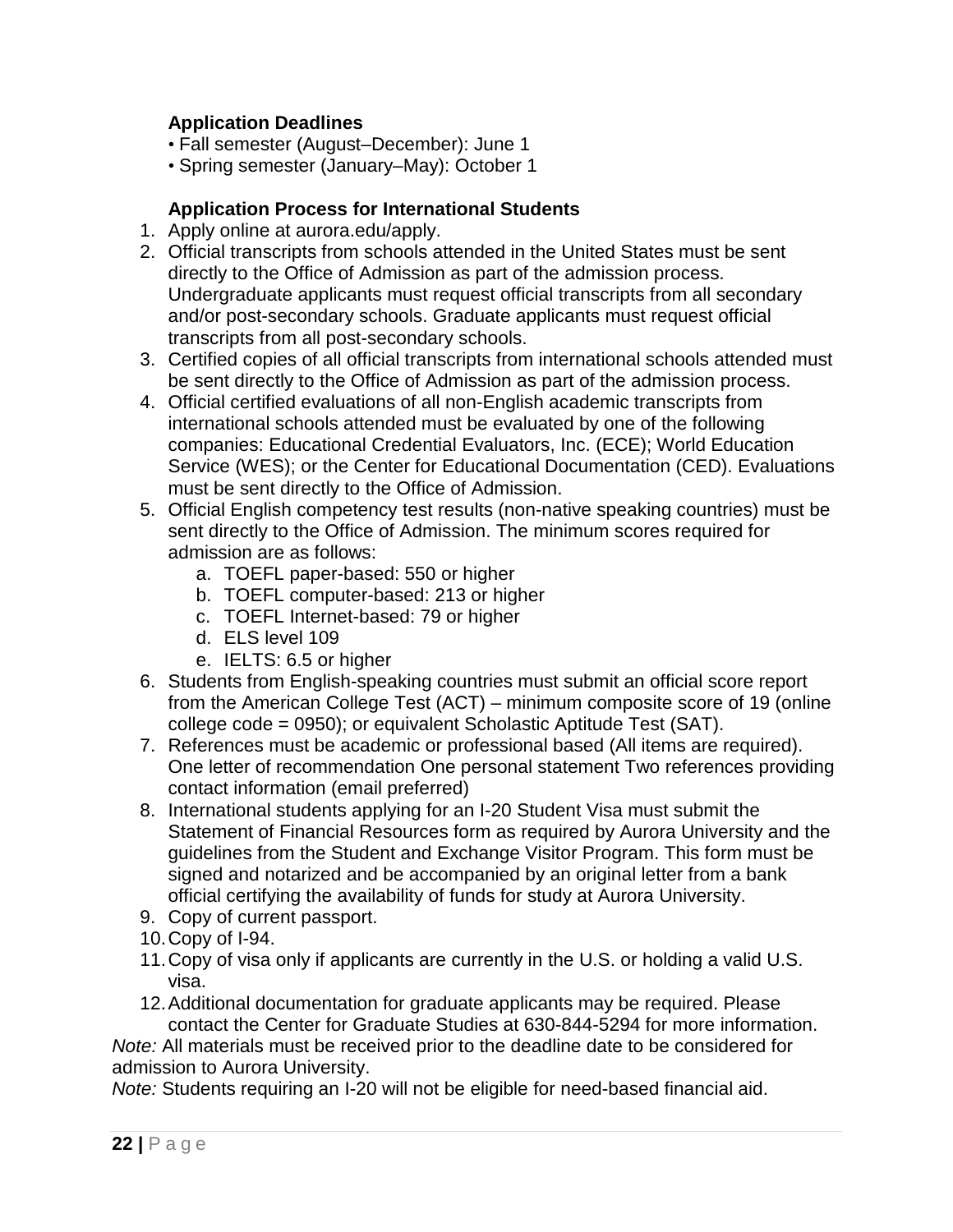After you are admitted to Aurora University, you will need to submit the following items before your I-20 will be issued:

- 1. Medical forms (including Immunization Records as required by the State of Illinois): All international students are required to submit a medical form (required by Illinois state law), with complete immunization records. Refer to Health services website for additional information. Be sure to seek out medical insurance through a private vendor.
- 2. Proof of international medical insurance: A copy of your current medical insurance card is needed. If you do not have international medical insurance, contact the Office of Admission for assistance.
- 3. \$1,000 non-refundable admission deposit: The deposit will be applied to your first semester's tuition payment.

Once admitted and Aurora University receives the above required items:

- 1. Form I-20 will qualify the non-immigrant applicant for an F-1 student visa. The university will only issue an I-20 after the applicant has met all international application requirements; has been approved for admission to Aurora University, has submitted all required medical forms, provided proof of medical insurance, and submitted the non-refundable \$1,000 deposit. The official I-20 will be mailed to the student. It is the student's responsibility to schedule an appointment with their embassy to obtain a visa before coming to the United States.
- 2. There is no need-based financial aid available for international students requiring an I-20 visa.
- 3. Housing is limited to qualified undergraduate students. Graduate students must seek off-campus housing.

## **Special Admission Status Undergraduate Student-at-Large:**

A student who does not hold a bachelor's degree and is not seeking a degree or certificate from Aurora University, but wishes to enroll in a few courses for credit, is defined as a student-at-large. Prerequisites must be satisfied for the courses in which a person wishes to enroll. Only 15 semester hours can be taken as an undergraduate student-at-large. The standard tuition rate applies, and financial aid is not available. A \$100 nonrefundable tuition deposit is required with registration for students-at-large.

## **Post-Undergraduate Student:**

A student who holds a bachelor's degree from a regionally accredited institution and wishes to enroll in undergraduate courses for credit, but is not seeking a second degree, may do so as a student-at-large. The standard tuition rate applies, and financial aid is not available. A \$100 nonrefundable tuition deposit is required with registration for students-at-large.

## **Graduate Student-at-Large Status:**

A student who wishes to enroll in a graduate-level course, but is not seeking a degree, certificate, or credential may do so as a student-at-large. A maximum of six semester hours may be applied to master's degree programs at Aurora University. Enrollment in specific courses by students-at-large may be restricted by prerequisites or other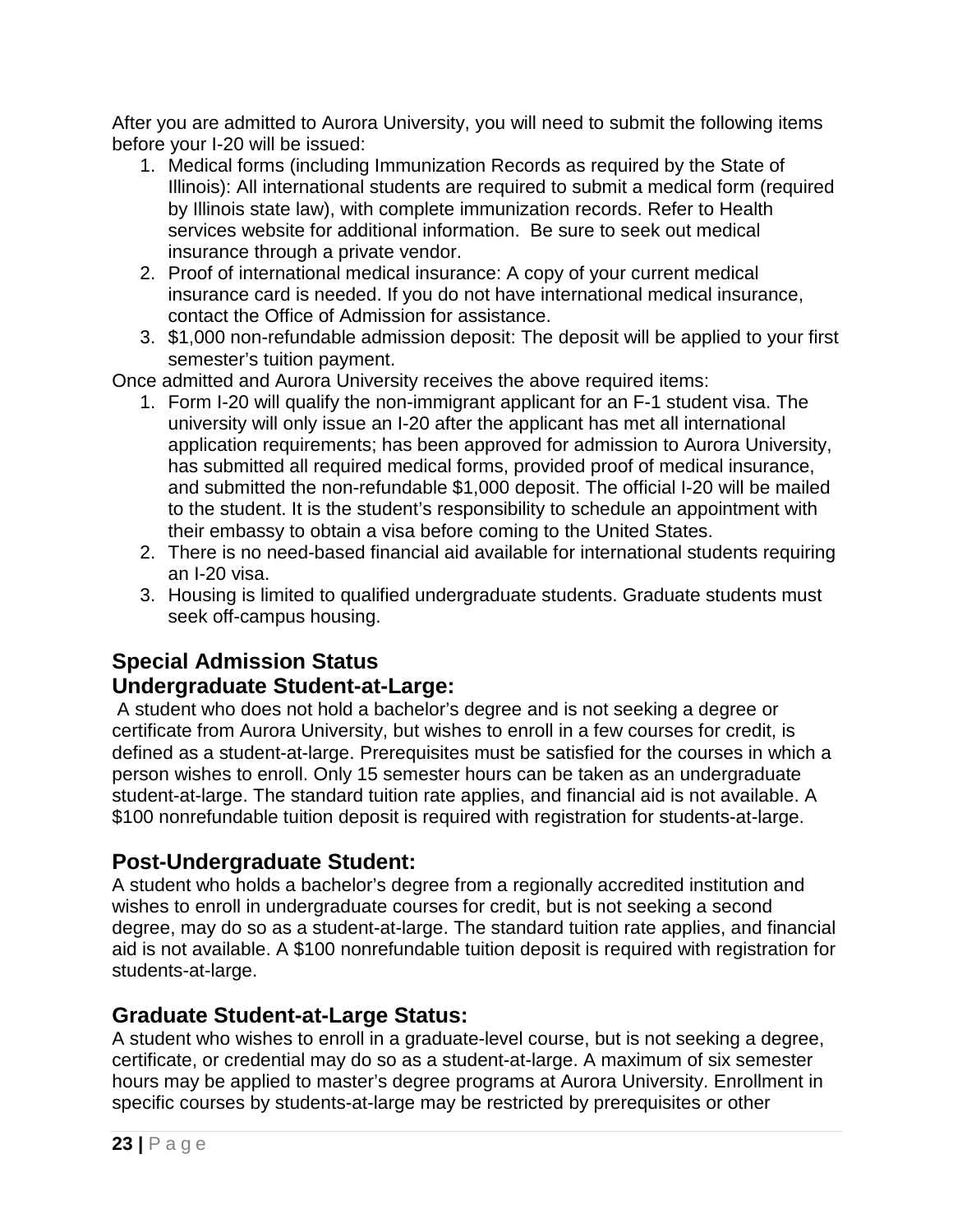requirements of individual graduate programs. The standard tuition rate applies, and financial aid is not available. A \$100 nonrefundable tuition deposit is required with registration for students-at-large.

## **Provisional Student:**

A student who has applied for regular admission but has been unable to supply all necessary documentation due to circumstances beyond the individual's control may be provisionally admitted to the university at the discretion of the Vice President for Enrollment. If provisionally admitted, a student may register for classes for one term at his/her own risk (since the records of the educational background are incomplete). An application file must be complete and approved before a student is allowed to register for a second term. Provisionally admitted students must sign an advisement agreement recording their understanding that they are registering for coursework at their own risk with respect to applicability to specific programs or requirements at Aurora University. Provisionally admitted students will not be enrolled in any future term at Aurora University unless fully accepted. Financial aid is not available.

## **Conditional Admission:**

A student who has applied for regular admission but has an

academic record that does not meet ordinary admission standards may be conditionally admitted to the university at the discretion of the Admission Review Committee (undergraduate) or graduate program director (graduate).

Academic progress will be regularly reviewed. Undergraduate students in this admission status are required to participate in other remedial coursework and programs designed to help ensure academic success.

Traditional undergraduate students who are admitted conditionally are required to enroll in two first-year seminar courses designed to assist in the transition to college and provide additional support for their success.

**Other Criteria for Admission:** In addition to the academic criteria above, the Vice President for Enrollment shall implement, where appropriate, strategies for recruitment and selection of students that promote general goals for shaping the nature and composition of the Aurora University student body. Students with special characteristics in the following areas, among others, may be especially sought from among those who meet academic criteria.

- 1. Students demonstrating unusual potential for benefiting from and contributing to the ongoing program of the university.
- 2. Students who will contribute to increasing the cultural, racial and ethnic diversity of the university.
- 3. Students who show distinction in extra-curricular activities such as student government, drama, music, athletics, etc.
- 4. Students whose experiential or career backgrounds bring unusual diversity of skills or knowledge to the classroom.
- 5. Other special characteristics as determined by the appropriate elements of the university governance units charged with overseeing campus life.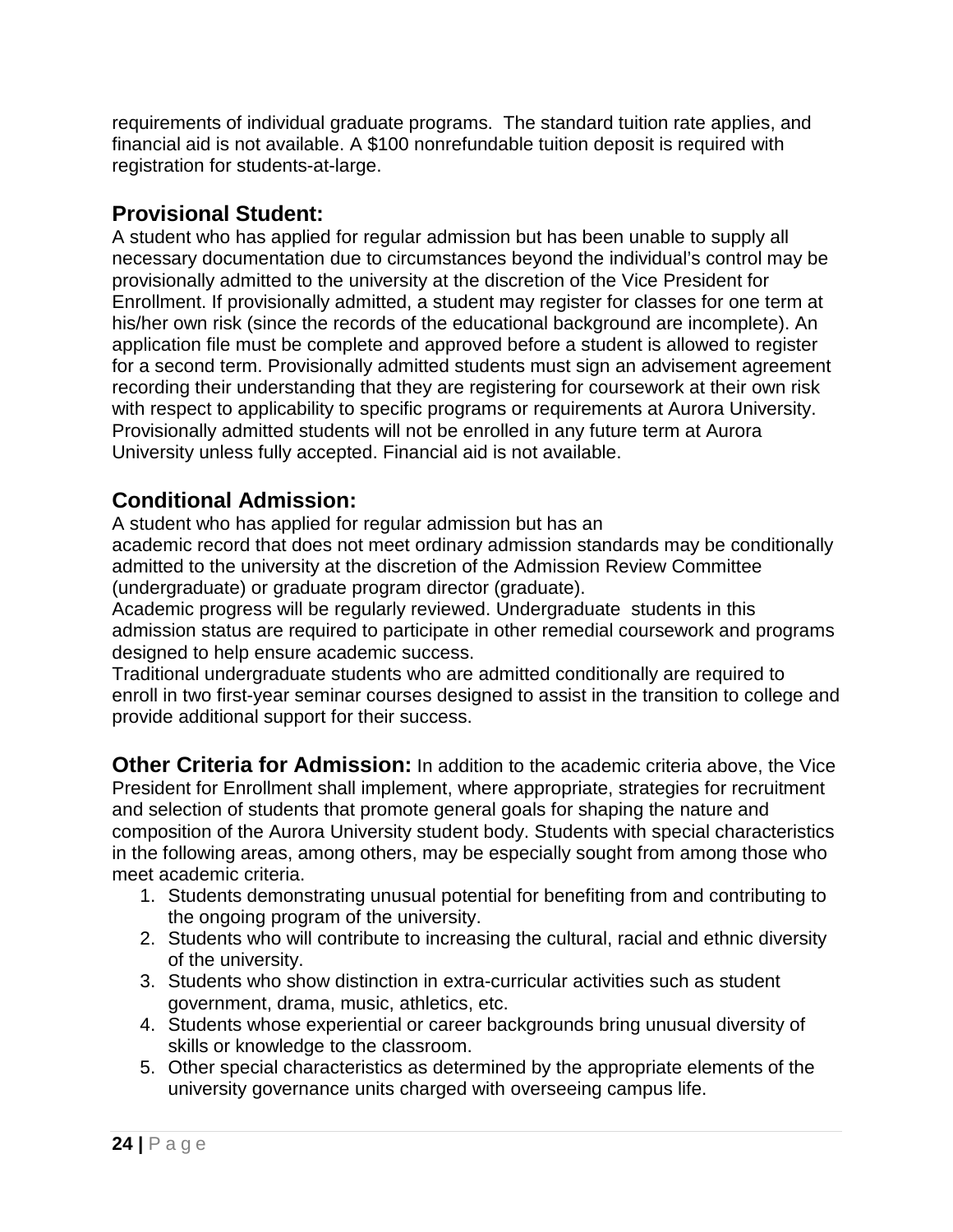*Note:* Every aspect of the admission of students to Aurora University will be conducted in accordance with the intentions of the Academic Standards Committee, and the university policies and regulations relating to nondiscrimination, equal opportunity and affirmative action.

#### **Decision Procedures and Relation to University Governance:**

- 1. Applicants for admission who meet the academic qualifications outlined above may be approved for admission by the Vice President for Enrollment, or a designate.
- 2. Applicants for admission who do not meet the stated academic qualifications above will be reviewed and accepted or rejected by the Vice President for Enrollment on the basis of guidelines issued by the Academic Standards Committee (undergraduate) or by the graduate program director or designee on the basis of guidelines from the Graduate Affairs Committee (graduate).
- 3. Applicants with an incomplete application for admission may be approved on a provisional basis only by the Vice President for Enrollment or a designate (undergraduate) or by the graduate program director or designee (graduate).

## **Second Bachelor's Degrees**

If a student already holds a bachelor's degree from a regionally accredited college or university and wishes to earn a second degree from Aurora University, he/she may do so by meeting the university's residence requirement (30 semester hours, including the last 24 semester hours in the degree), and by completing an approved major that contains a minimum of 24 semester hours not included in the major of the first degree. Holders of bachelor's degrees from Aurora University may earn a second major by completing any approved major that contains at least 18 semester hours not present in the first major. Earning a second bachelor's degree requires completing the major requirements for that degree, including at least 24 semester hours not present in the major in the first degree.

For detailed information on the completion of a second degree at Aurora University, contact the Director of Transfer Admission.

## **Earning Multiple Graduate Degrees or Credentials**

Credit earned in one post-baccalaureate program at Aurora University may be applied toward the requirements of a second program at the option of that program. In those cases where application of this policy results in a student meeting all specific coursework requirements of a program without having completed the total number of credits required for completion, the graduate program faculty shall determine additional coursework to be completed by the student in order to fulfill the total credit hours required for the program.

## **Veterans**

Aurora University participates in the Yellow Ribbon Program as well as other federal GI Bill® Benefits. The first step in utilizing veteran benefits is to apply through the Department of Veterans Affairs (VA). Every veteran student receiving benefits is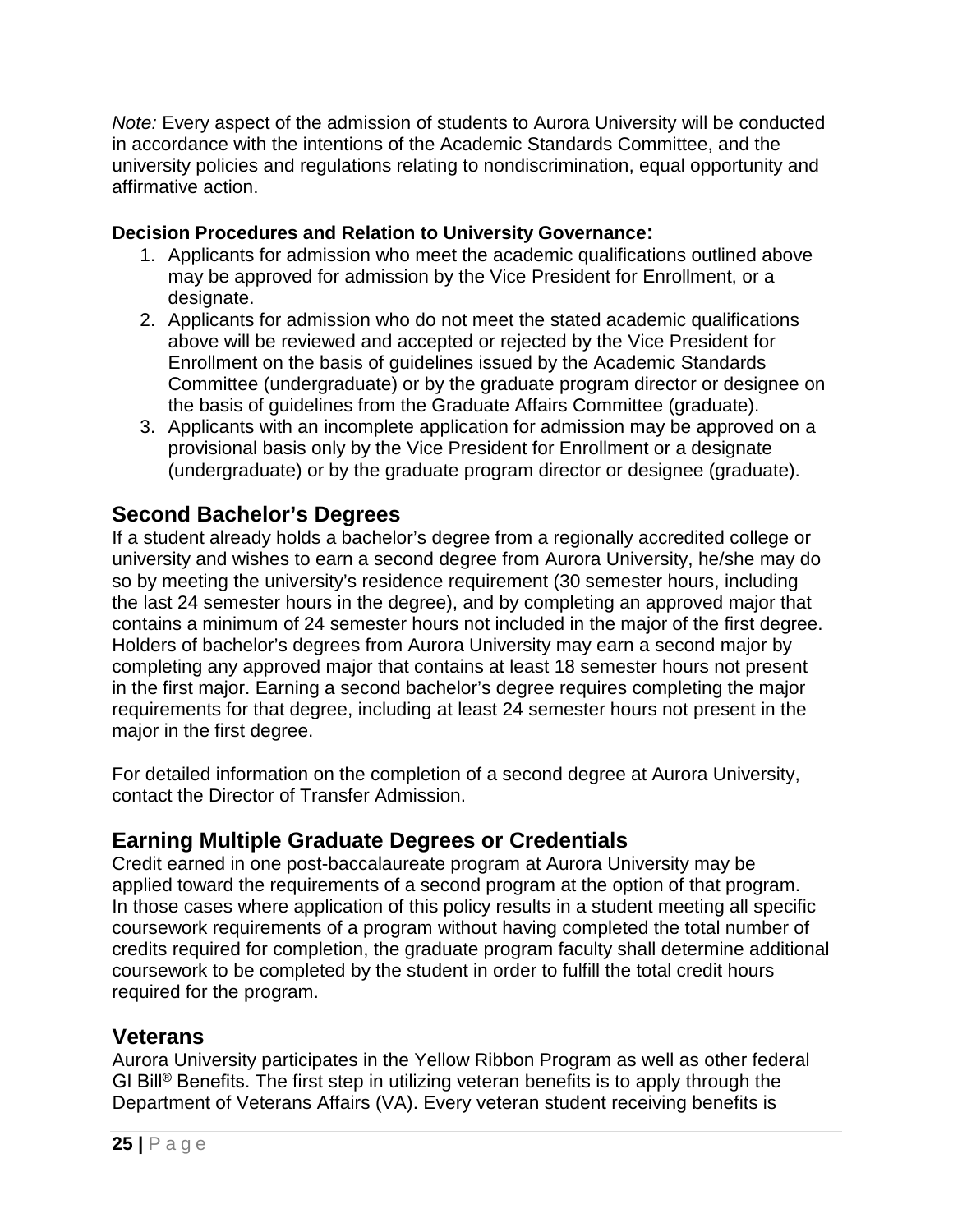required to submit a copy of his/her DD-214-Member 4 to the Office of Financial Aid, the certifying office for veteran benefits. Additionally, if the Certificate of Eligibility (COE) is available, a copy of this should be submitted as well. For more information on utilizing veteran benefits at AU, please contact the Office of Financial Aid.

A person who has served in the United States Armed Forces and wishes to use veterans' benefits to attend Aurora University must contact the university's Veterans Affairs Certifying Official in the Office of Financial Aid. Veterans must follow the admission requirements and procedures outlined in this catalog. For certification of eligibility for education benefits under one of the public laws, application for Veterans Administration benefits is made through the Veterans Affairs Certifying Official.

## **Articulations**

#### **Illinois Articulation Initiative**

Aurora University participates in the Illinois Articulation Initiative (IAI), which eases the transfer process among many Illinois colleges and universities. The IAI is a major statewide, cooperative agreement among participating Illinois colleges and universities to facilitate successful transfer of course credits from one participating institution to another. A General Education core curriculum has been defined by IAI, and if students follow the prescribed curriculum, the credits will generally satisfy General Education requirements at participating Illinois colleges and universities. Lower division courses in some majors are also available through IAI.

Aurora University has articulation agreements with a number of community colleges. We encourage transfer students to refer to AU's website to review transfer guides and transferability of courses.

#### **University of Wisconsin Colleges - George Williams College Degree Completion**

A student who has earned his/her Associate of Arts and Science degree from one of the 13 campuses in the University of Wisconsin colleges has met all lower-division general education requirements at George Williams College. Students must also successfully complete academic program requirements in the major. An admission counselor can provide information concerning requirements that still need to be met.

## **Application for Admission**

Students are encouraged to apply for admission well in advance of the term they wish to begin attending Aurora University. This is especially important if a student will be attending full time as a residential student, since residence hall space is limited. In the case of transfer students, all academic transcripts must be received by the university before admission can be processed. Transcripts of courses in progress may be submitted at the conclusion of the courses.

Application files must be completed no later than 10 working days prior to the first day of the term. Otherwise, admission to the university may be delayed until the next term, at the discretion of the Vice President for Enrollment. Admission to specific professional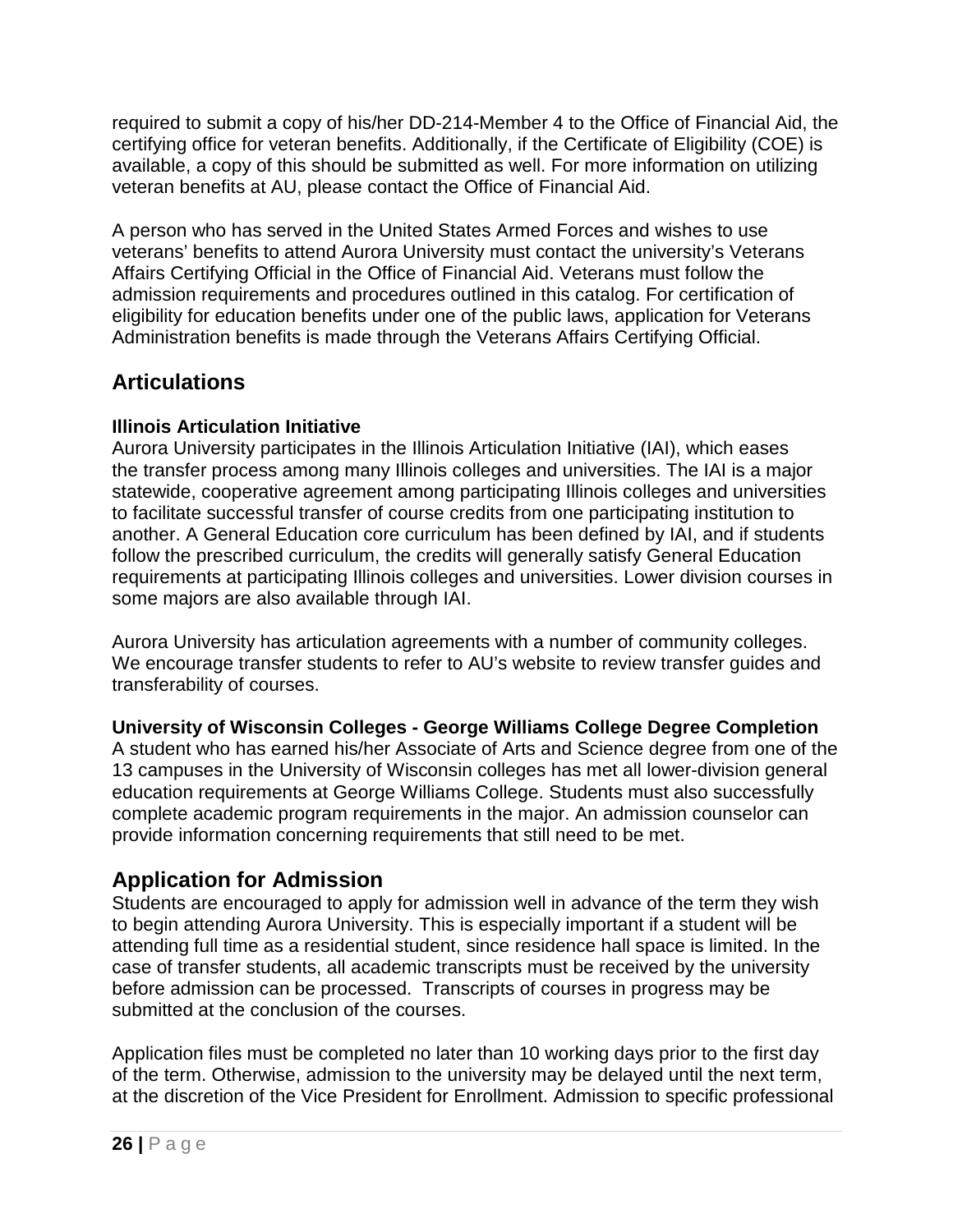programs may be limited; therefore, early application is recommended.

## **Term of Entry**

The official terms of entry shall be summer, fall and spring. Certain programs may further limit terms of entry. A degree-seeking undergraduate student whose first enrollment at Aurora University is in summer is governed by the catalog and regulations in effect for the fall term immediately following the Summer Session in which the student was first enrolled.

Students-at-large are not considered matriculated until the first term in which they are enrolled as a fully or conditionally accepted student. Provisionally or conditionally accepted students are considered to have entered in the first term of enrollment, regardless of provisional or conditional status.

#### **Undergraduate Transfer of Credit**

Credit earned at previous colleges with a grade of at least C- is transferable if it is nontechnical in nature, is comparable to credit offered at Aurora University, or is generally considered applicable to programs such as those offered by the university. Only credit earned at regionally accredited schools or at schools accredited by the Council for Higher Education Accreditation (CHEA) recognized accrediting bodies is considered for transfer through the normal process. Credit considered acceptable for transfer is listed in a separate section of the student's permanent record by the Registrar. Transfer credit is applied to general degree requirements with the approval of the Registrar and to the student's major with the approval of the Dean of Academic Administration in consultation with appropriate program faculty as needed, subject to the limitations of the university's residence requirement and in accordance with the Catalog Regulations. Students should be aware that some programs of the university have time limits for the transfer of credit into the major, although there is no general time limit for the university. Grades earned at other schools are used to determine transferability of credit, and as a criterion for transfer admission, but are not included in the student's Aurora University grade point average.

**Credit Transfer for Students Holding Associate Degrees:** Please see "General Education Requirements for Transfer Students" section.

**Non-Traditional Sources of Credit:** Learning achieved through the military or in other organized training programs may be credited in those cases where it has been evaluated by the American Council on Education. In addition, Aurora University accepts credit earned based on qualified testing results through the CLEP, DANTES, and AP testing programs. Aurora University also awards credit for Life and Vocational experience. A maximum of 68 semester hours of prior community college plus nontraditional credit is allowed for transfer students.

## **Graduate Transfer of Credit**

Graduate-level credit earned at regionally accredited institutions of higher education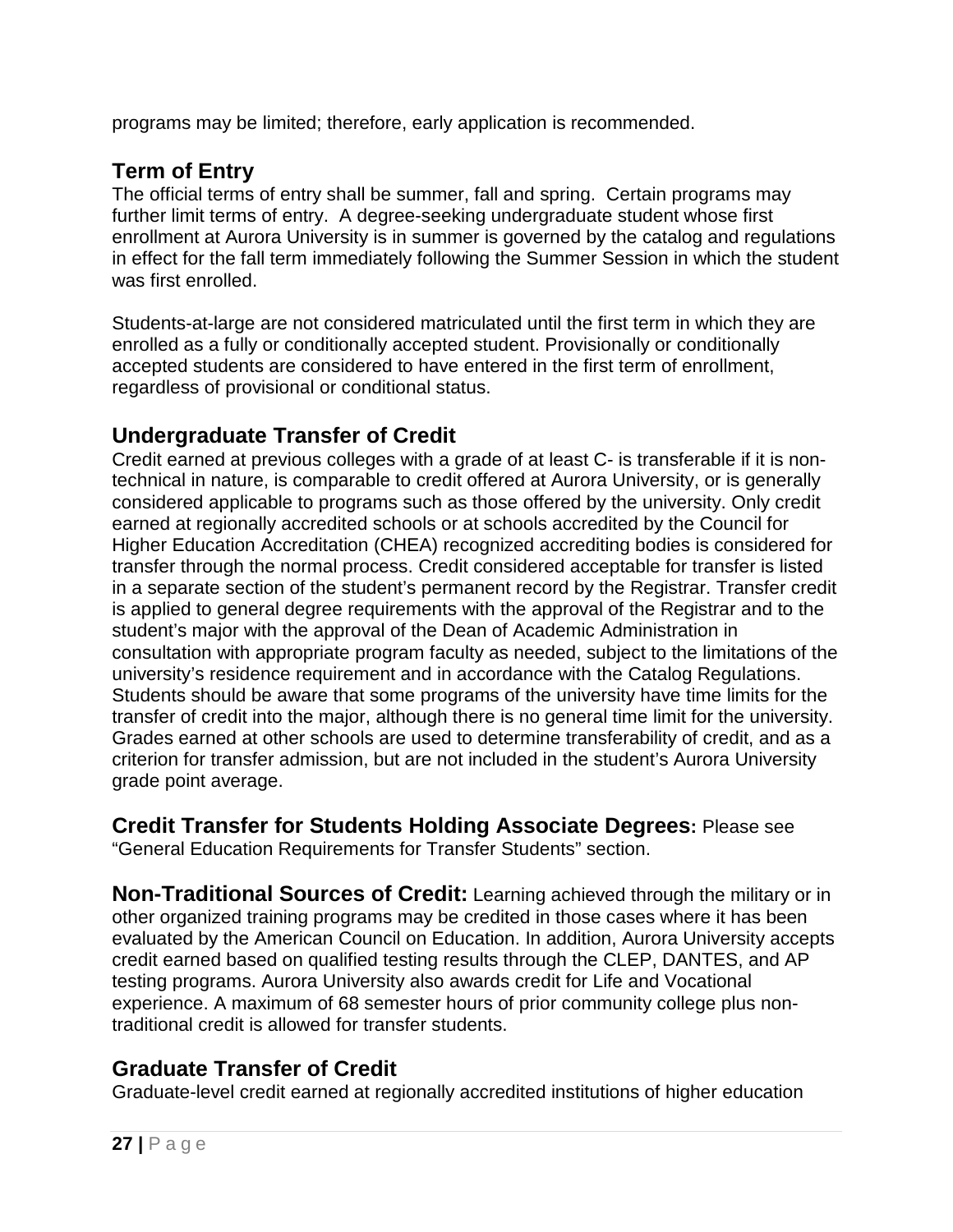may be transferred to Aurora University and applied toward a master's or doctoral degree or other post-baccalaureate programs with the approval of the director of the program to which the student is admitted. Each graduate program limits the amount of credit that can be applied toward an Aurora University degree.

- 1. Graduate credit graded "B" or better may be transferred and applied to graduate programs at Aurora University with the approval of the graduate program director. Coursework graded "Pass" or "Credit" may be transferred at the option of the graduate program director. The individual graduate program shall establish the minimum grades required for acceptance of undergraduate prerequisite courses.
- 2. Graduate credit is transferred for application only to a specific graduate program; in the event that a student is subsequently admitted to a different graduate program, any graduate work completed at other institutions will be re-evaluated by the director of the new graduate program and the transferred credit modified if necessary.
- 3. Transfer of credit once enrolled: Once the applicant has been accepted for enrollment in a graduate program at Aurora University, it is expected that he/she will complete all coursework for the degree or certificate at Aurora University. No coursework may be transferred to Aurora University after enrollment except upon prior, written approval of the graduate program director or school dean.

## **Financial Aid**

Aurora University students may be eligible for financial aid from a variety of sources, including federal, state, institutional and private organizations, in the forms of grants, loans and work study. In 2019–2020, the Office of Financial Aid assisted more than 5,700 undergraduate and graduate students.

Aid is awarded on a first-come, first-served basis. To apply for financial aid, students must complete the Free Application for Federal Student Aid (FAFSA) as soon as possible beginning October 1 for maximum consideration of all financial aid programs. Financial aid must be awarded within the term of attendance.

The criteria used for awarding institutional financial aid are academic performance and financial need. Aid is available for both full-time and part-time undergraduate and graduate students (depending upon availability of funds). In addition to need-based financial aid, Aurora University offers several academic scholarships for both freshman and transfer undergraduate students.

<span id="page-27-0"></span>The Office of Human Resources assists in connecting students with on-campus employment and off-campus community service opportunities. Students working oncampus follow the current minimum wage guidelines with a maximum of 15 hours worked per week.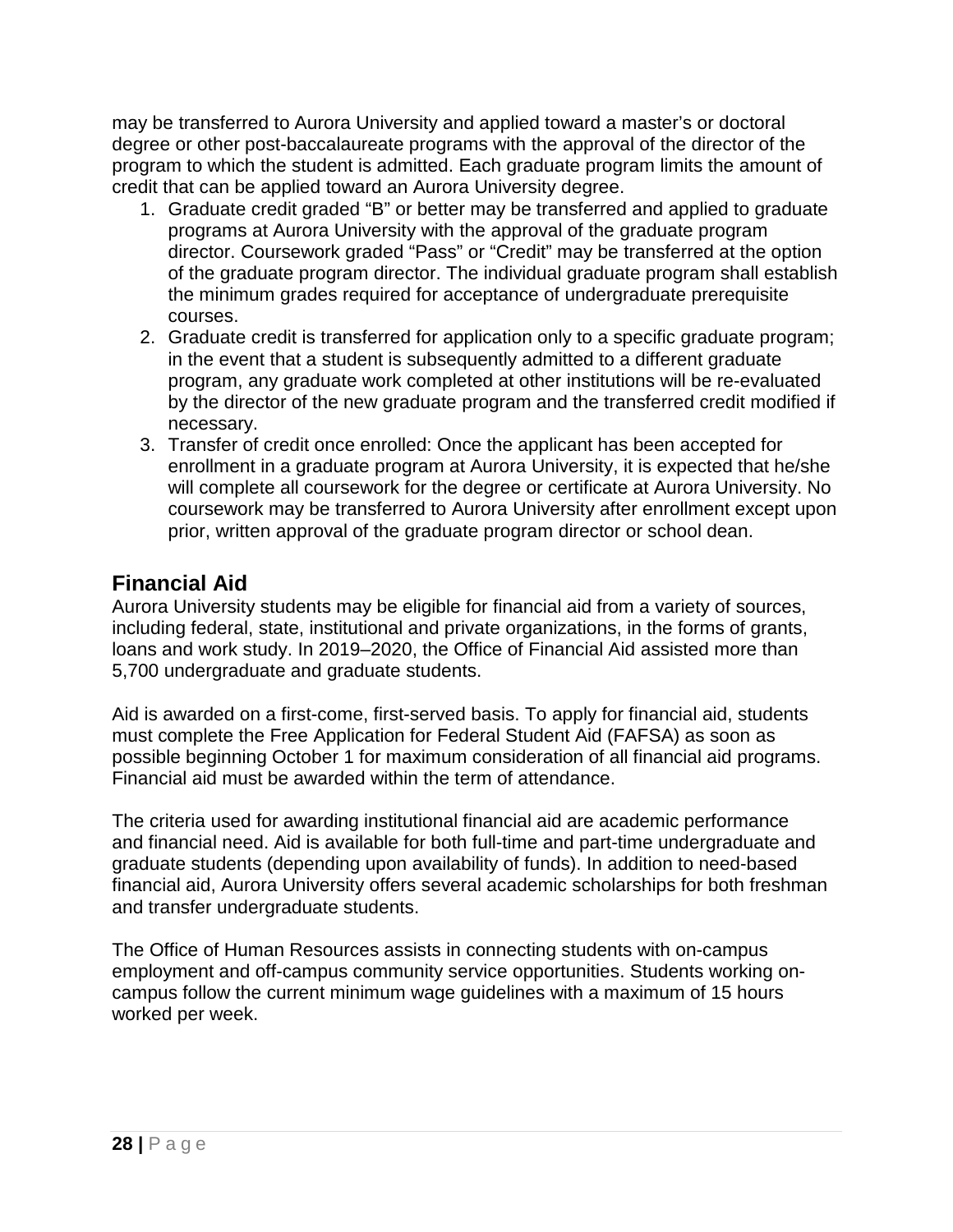### **Tuition and Fees Undergraduate Tuition:**

| Full Time (12-17 semester hours)                                             | \$12,800 per semester   |
|------------------------------------------------------------------------------|-------------------------|
| Part Time (1-11 semester hours)                                              | \$735 per semester hour |
| Over 17 Credit Hours                                                         | \$605 per semester hour |
| <b>Summer Session</b>                                                        | \$590 per semester hour |
| <b>Travel Study/May Session</b>                                              | \$590 per semester hour |
| <b>Adult Degree Completion</b>                                               | \$425 per semester hour |
| <b>AU Online</b>                                                             | \$425 per semester hour |
| <b>High School/Dual Credit Programs</b>                                      | \$100 per semester hour |
| <b>Room and Board:</b>                                                       |                         |
| 2020-2021 Academic Year (fall and spring semesters):                         |                         |
| Aurora Board---                                                              |                         |
| 175 meals $+$ \$150 points                                                   | \$2,085 per semester    |
| 125 meals $+$ \$400 points                                                   | \$2,085 per semester    |
| 10 meals $+ $100$ points                                                     | \$1,950 per semester    |
| 15 meals/week + \$275 points                                                 | \$2,500 per semester    |
| 19 meals/week + \$275 points                                                 | \$2,665 per semester    |
| Aurora Room---                                                               |                         |
| Standard: non-a/c doubles, triples, & quads                                  | \$2,950 per semester    |
| Standard a/c-doubles, triples, & quads; non-a/c singles \$3,345 per semester |                         |
| Deluxe: suite, XL non-a/c singles & a/c singles                              | \$3,610 per semester    |
| GWC Board---                                                                 |                         |
| 19 meals/week                                                                | \$2,400 per semester    |
| 14 meals/week                                                                | \$2,235 per semester    |
| 9 meals/week                                                                 | \$1,275 per semester    |
| GWC Room---                                                                  |                         |
| Single (limited availability)                                                | \$3,610 per semester    |
| Standard                                                                     | \$2,635 per semester    |
| Expanded                                                                     | \$1,860 per semester    |
| <b>General Fees:</b>                                                         |                         |
| <b>Activity Fee</b>                                                          | \$70                    |
| <b>Technology Fee</b>                                                        | \$110                   |
| Course by Special Arrangement (CBSA)                                         | \$130 per semester hour |
| <b>Deferred Payment Fee</b>                                                  | \$10 per semester hour  |
| <b>Graduation Fee--- Bachelor's</b>                                          | \$110                   |
| International Affiliate Program Transfer                                     | \$375                   |
| <b>Parking Fine</b>                                                          | \$20-25                 |
| <b>Parking Permit</b>                                                        | None                    |
| Prior Approval Petition Fee (late submissions)                               | \$30                    |
| Non-resident Replacement I.D. Card Fee                                       | \$25                    |
| Resident Replacement I.D. Card Fee                                           | \$35                    |
| Residence Hall Deposit - new students                                        | \$100                   |
| Residence Hall Lost Room Key Fee                                             |                         |
| <b>Standard Room</b>                                                         | \$110                   |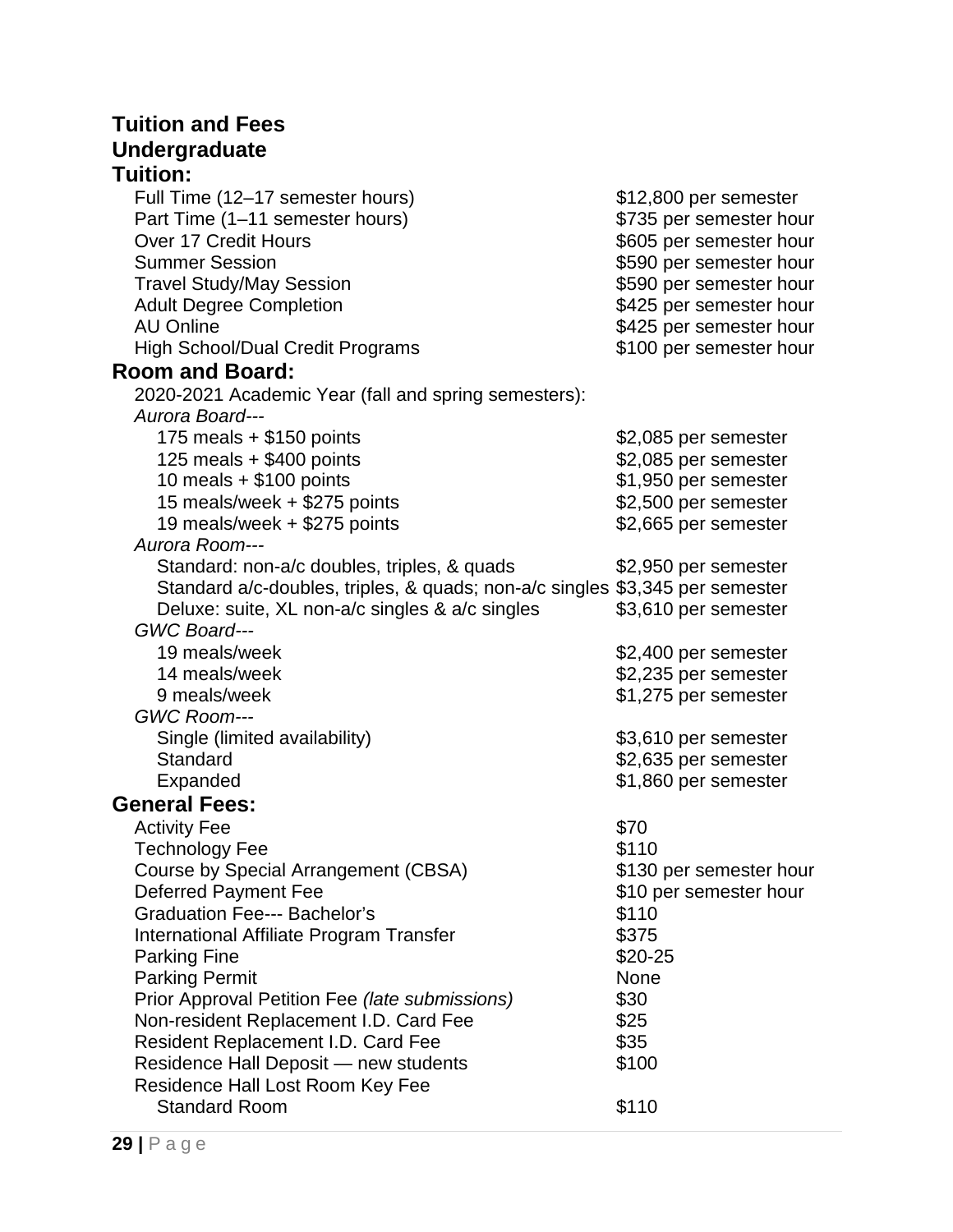| <b>Suite</b>                                                                          | up to \$310                 |  |  |  |
|---------------------------------------------------------------------------------------|-----------------------------|--|--|--|
| <b>Returned Check Fee</b>                                                             | \$25                        |  |  |  |
| <b>Transcript, Online Service</b>                                                     | \$5<br>\$25                 |  |  |  |
| <b>Transcript, While-You-Wait Service</b><br><b>Tuition Deposit</b>                   | \$100                       |  |  |  |
| Life and Vocational Assessment Fee                                                    |                             |  |  |  |
|                                                                                       | \$125 per semester hour     |  |  |  |
| <b>CLEP Credit Recording Fee</b><br><b>Auditor Fee</b>                                | No charge<br>50% of tuition |  |  |  |
|                                                                                       |                             |  |  |  |
| <b>Laboratory Course Fees:</b>                                                        |                             |  |  |  |
| <b>Applied Exercise Physiology</b>                                                    | \$50                        |  |  |  |
| Art                                                                                   | \$50                        |  |  |  |
| <b>Athletic Training Laboratory</b>                                                   | \$35                        |  |  |  |
| <b>Athletic Training Practicum</b>                                                    | \$50                        |  |  |  |
| <b>Biology</b>                                                                        | \$50                        |  |  |  |
| Biology/Health Science Sr. Capstone                                                   | \$50                        |  |  |  |
| <b>Business Golf</b>                                                                  | \$90                        |  |  |  |
| Chemistry                                                                             | \$50                        |  |  |  |
| <b>Communications/Digital Marketing</b>                                               | \$50                        |  |  |  |
| <b>Exercise Physiology</b>                                                            | \$50                        |  |  |  |
| <b>Foundations K-12 PE</b>                                                            | \$80                        |  |  |  |
| Kaplan Exam Prep (MCAT, GRE, LSAT)                                                    | \$600-2000                  |  |  |  |
| <b>Outdoor Rec Skills</b>                                                             | \$275                       |  |  |  |
| <b>Nursing Clinical Fee</b>                                                           | \$55 per semester hour      |  |  |  |
| Nursing Fee                                                                           | \$55 per semester hour      |  |  |  |
| Nursing testing fees are determined by contract with vendor and will be added to      |                             |  |  |  |
| specific courses as outlined by the School of Nursing - Estimated \$600               |                             |  |  |  |
| Photography                                                                           | \$60                        |  |  |  |
| <b>Physics</b>                                                                        | \$50                        |  |  |  |
| <b>Physical Education Fee</b>                                                         | \$35                        |  |  |  |
| <b>Recreation Administration Practicum Fee</b>                                        | \$485                       |  |  |  |
| Sustainability                                                                        | \$50                        |  |  |  |
| <b>Fees Specific to Programs:</b>                                                     |                             |  |  |  |
| <b>AUOnline Fee</b>                                                                   | \$25 per module             |  |  |  |
| <b>BSW Watermark Subscription</b>                                                     | \$133                       |  |  |  |
| <b>Nursing Pinning Fee</b>                                                            | \$25                        |  |  |  |
| Student-at-Large tuition Deposit (non-refundable)                                     | \$100                       |  |  |  |
| Student Teaching Fee (Aurora only)                                                    | \$150                       |  |  |  |
| Nate: Tuition and fees are subject to change without prior potice. Please contact the |                             |  |  |  |

*Note:* Tuition and fees are subject to change without prior notice. Please contact the Student Accounts Office for questions or information on current tuition, fees, room, board and other rates.

*Note:* Tuition and housing deposits are refundable until May 1 for fall entrants. For spring entrants, tuition is refundable until the first day of the term and housing deposits are refundable until December 15<sup>th</sup>. Tuition deposits for Summer Session are refundable until the start date of the term.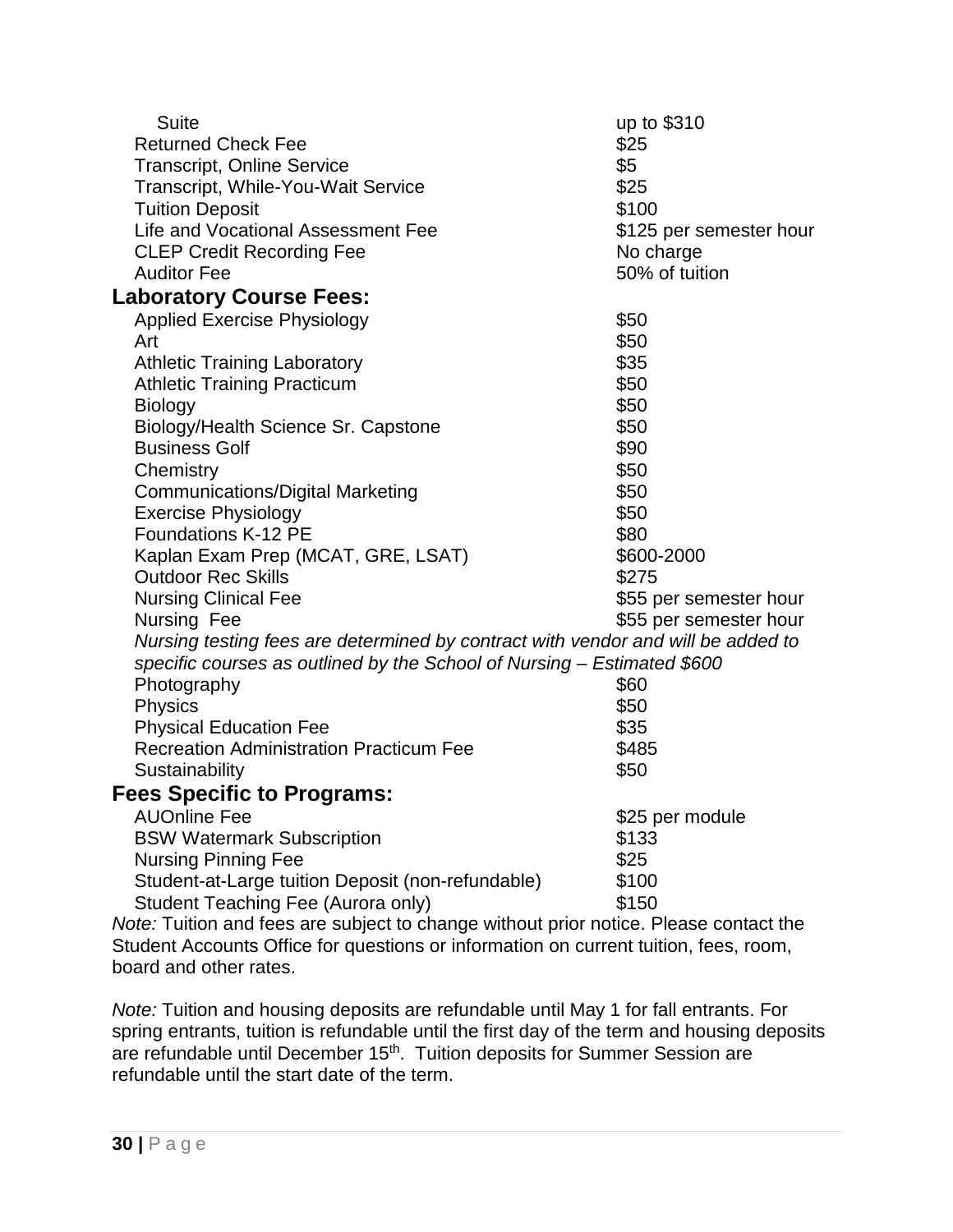## **Graduate**

## **Tuition:**

| Aurora, George Williams College and Woodstock Center                                  |                         |
|---------------------------------------------------------------------------------------|-------------------------|
| MBA, MSA, MPA Programs                                                                | \$715 per semester hour |
| MS (ABA) Programs                                                                     | \$675 per semester hour |
| MSW, MSW/MBA, MSW/MPA Programs                                                        | \$600 per semester hour |
| <b>Graduate Addictions Certification</b>                                              | \$600 per semester hour |
| Doctoral (DSW) Program                                                                | \$750 per semester hour |
| MS in Mathematics Program                                                             | \$520 per semester hour |
| MA in Mathematics Education Program                                                   | \$520 per semester hour |
| MA in Mathematics and Science Education Program                                       | \$520 per semester hour |
| MA in Science Education Program                                                       | \$520 per semester hour |
| School District Cohorts/Master Ed. Cohorts                                            | \$485 per semester hour |
| Doctoral (EdD) Program                                                                | \$650 per semester hour |
| <b>MS Athletic Training Program</b>                                                   | \$700 per semester hour |
| <b>Graduate Plus One Programs</b>                                                     | \$9,800 per semester    |
| Graduate 3+2 MS-ATR Program                                                           |                         |
| (FA/SP)                                                                               | \$9,800 per semester    |
| (SU summer internship semester)                                                       | \$4,900 per semester    |
| <b>AU Online</b>                                                                      |                         |
| AU Online Programs (excluding MSW programs below*)                                    | \$565 per semester hour |
| *AU Online MSW, MSW/MBA, MSW/MPA, Post-MSW PEL\$600 per semester hour                 |                         |
| <b>Student at Large</b>                                                               | \$650 per semester hour |
| <b>General Fees:</b>                                                                  |                         |
| Course by Special Arrangement (CBSA)                                                  | \$130 per semester hour |
| <b>Deferred Payment Fee</b>                                                           | \$10 per semester hour  |
| Graduation Fee (master's/doctoral)                                                    | \$135/\$160             |
| <b>Parking Fine</b>                                                                   | \$20-25                 |
| <b>Parking Permit</b>                                                                 | None                    |
| Replacement I.D. Card Fee                                                             | \$25                    |
| <b>Returned Check Fee</b>                                                             | \$25                    |
| <b>Auditor Fee</b>                                                                    | 50% of tuition          |
| Student-at-Large Tuition Deposit (non-refundable)                                     | \$100                   |
| <b>Transcript, Online</b>                                                             | \$5                     |
| Transcript, While-You-Wait Service                                                    | \$25                    |
| Life and Vocational Assessment Fee                                                    | \$125 per semester hour |
| <b>Laboratory Course Fees:</b>                                                        |                         |
| <b>Athletic Training Laboratory</b>                                                   | \$35                    |
| Fees Specific to Program:                                                             |                         |
| <b>AUOnline Fee</b>                                                                   | \$25 per module         |
| <b>MSW Watermark subscription</b>                                                     | \$80                    |
| <b>DSW Weekend Cohort Fee</b>                                                         | \$560                   |
| Student Teaching Fee (Aurora only)                                                    | \$150                   |
| Note: Tuition and fees are subject to change without prior notice. Please contact the |                         |

*Note:* Tuition and fees are subject to change without prior notice. Please contact the Office of Student Accounts for questions or information on current tuition, fees, room, board and other rates.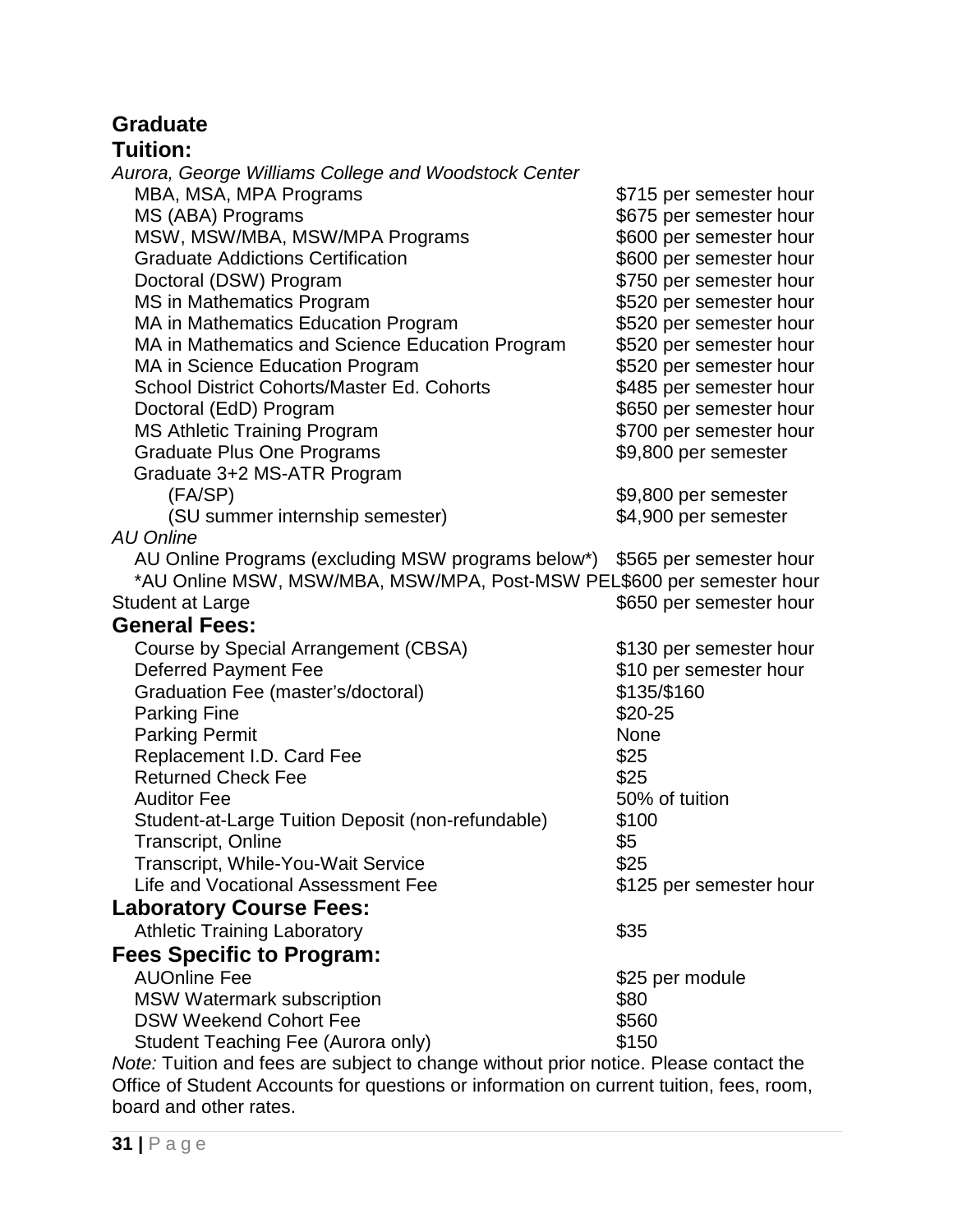#### <span id="page-31-0"></span>**Student Services**

## **Aurora Campus**

**Charles B. Phillips Library -** Phillips Library is open 96 hours per week during the regular semester with extended hours for the week leading up to final exams. The collection includes over 14,000 print volumes, access to over 170,000 eBooks, subscriptions to 60 databases which provide access to over 60,000 journals, access to over 72,000 streaming video and music files, and over 3,530 DVDs. The 13,000 sq. ft. space has seating for more than 250 students. The first floor encourages collaborative group work and popular among students are the rolling white boards that are used to practice presentations, work together on large assignments and create mobile "rooms" for groups to gather. The second floor is dedicated to individual work and students will find study carrels and a quieter environment to stay focused. There is a computer lab with and students have access to wireless network, printing and scanning. Student can reserve two spaces, the Learning Lab seats 12 and Room 204 seats 8.

**Campus Housing** — Aurora University has six on-campus residence halls — Centennial, Davis, Jenks, Memorial, Watkins and Wilkinson — with accommodations for approximately 700 residents. Priority for residential accommodations is given to undergraduate students. Double, triple, and quad rooms are available, as well as suites. A limited number of single rooms are also available, with priority for these rooms given to returning residents. Some residence halls offer air conditioning. Medical housing accommodation requests should be made with the Disability Resource Office and will be awarded based on space availability. Laundry facilities, fitness centers, community printers and lounge areas with televisions are available in each residence hall.

**Food Service —** The university partners with Sodexo Food Service to provide service at four on-campus dining locations. Resident students can use their meal plan at any of these locations. The Student Dining Hall, located in Alumni Hall, serves breakfast, lunch and dinner during the week; brunch and dinner are served on the weekends and holidays. Dining at this location is offered in an unlimited-servings, cafeteria-style format. The Spartan Spot serves hot and cold menu items. Located in the lower level of Stephens Hall, the Spot is also a social gathering place and study area. Limited food and beverage service is also available at Tru Blue Cafe in Dunham Hall. Jazzman's Cafe is located inside the Spartan Hideaway on the first floor of the Institute for Collaboration.

Various specialty coffee drinks along with grab-and-go baked goods and sandwiches are available at Jazzman's. Resident meal plan use is limited to meal plan points at Jazzman's.

**Student ID Cards** — Students are issued an Aurora University photo identification card after registration. The ID card is required for the use of university facilities and services. There is a fee for replacement of lost or damaged resident and commuter student ID cards. Student ID cards are available at the Campus Public Safety office. AUOnline students may print verification from WebAdvisor.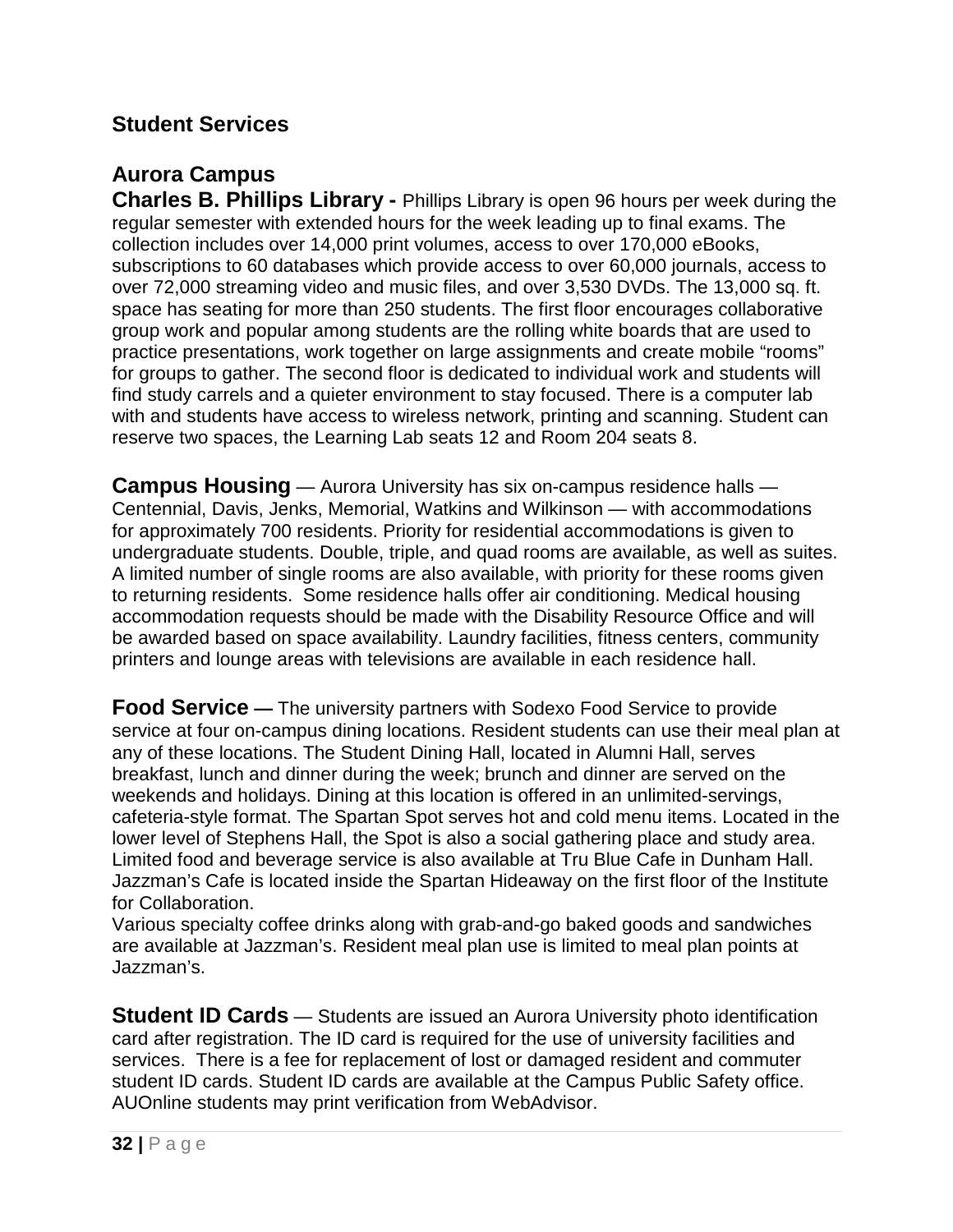**Campus Public Safety** — The safety and security needs of the Aurora University campus are addressed by Campus Public Safety, a sworn police department. Led by experienced professionals who are university employees, the office provides a variety of services including parking management and enforcement, distribution of safety information, safety training and a 24/7 on-campus presence. Through established relationships with local police and fire departments, the resources of these organizations are available to our campus community for safety preparedness.

**Emergency Preparedness** — In accordance with the 2008 federal Higher Education Act and the Illinois Campus Safety Enhancement Act, the Campus Emergency Operations Team, with representatives across various administrative areas, develops and implements a Campus Emergency Operations plan as well as Violence Prevention Plan, and regularly updates the plan to make changes necessary to protect the safety of the campus.

**Athletics** — Aurora University has a long history of excellence in intercollegiate athletics. A member of NCAA Division III, AU fields intercollegiate teams in football, men's and women's soccer, men's and women's basketball, baseball, men's and women's volleyball, softball, men's and women's cross country, men's and women's indoor and outdoor track and field, men's and women's lacrosse, men's and women's golf, men's and women's ice hockey and women's bowling — often with championship results. About 40 percent of all resident students, and many commuters, participate in intercollegiate athletics.

**Wackerlin Center for Faith and Action** — The Wackerlin Center is the campus heart for service learning opportunities, leadership development programming and campus ministry. The center's mission is to support and cultivate a student's journey of discovering their vocation through serving, leading and believing. The Wackerlin Center serves as a connecting point for volunteer opportunities in the surrounding community through our bi-annual Morning of Service, Volunteer Fox Valley service sign-up initiative and alternative spring break service trips. Additionally, the Leadership Education and Development (LEAD) program at the center is an experiential leadership cohort designed to teach basic leadership principles to students. To support our students in other meaningful ways and practice the principles of servant leadership, the center is home to Libby's Place, an on-campus food pantry dedicated to serving students dealing with food insecurity, as well as the Spartan Attic for those students looking for professional clothing attire. We also work alongside students to foster the spiritual needs of all, and cultivate understanding and insight on matters of faith and religion. Students of all faiths are equally welcomed in our common quest for meaning and purpose.

**Campus Ministry** — Campus ministries at AU are located in the Wackerlin Center for Faith and Action and coordinated through the University Chaplain. Student organizations that are reflective of campus ministry programming include Delight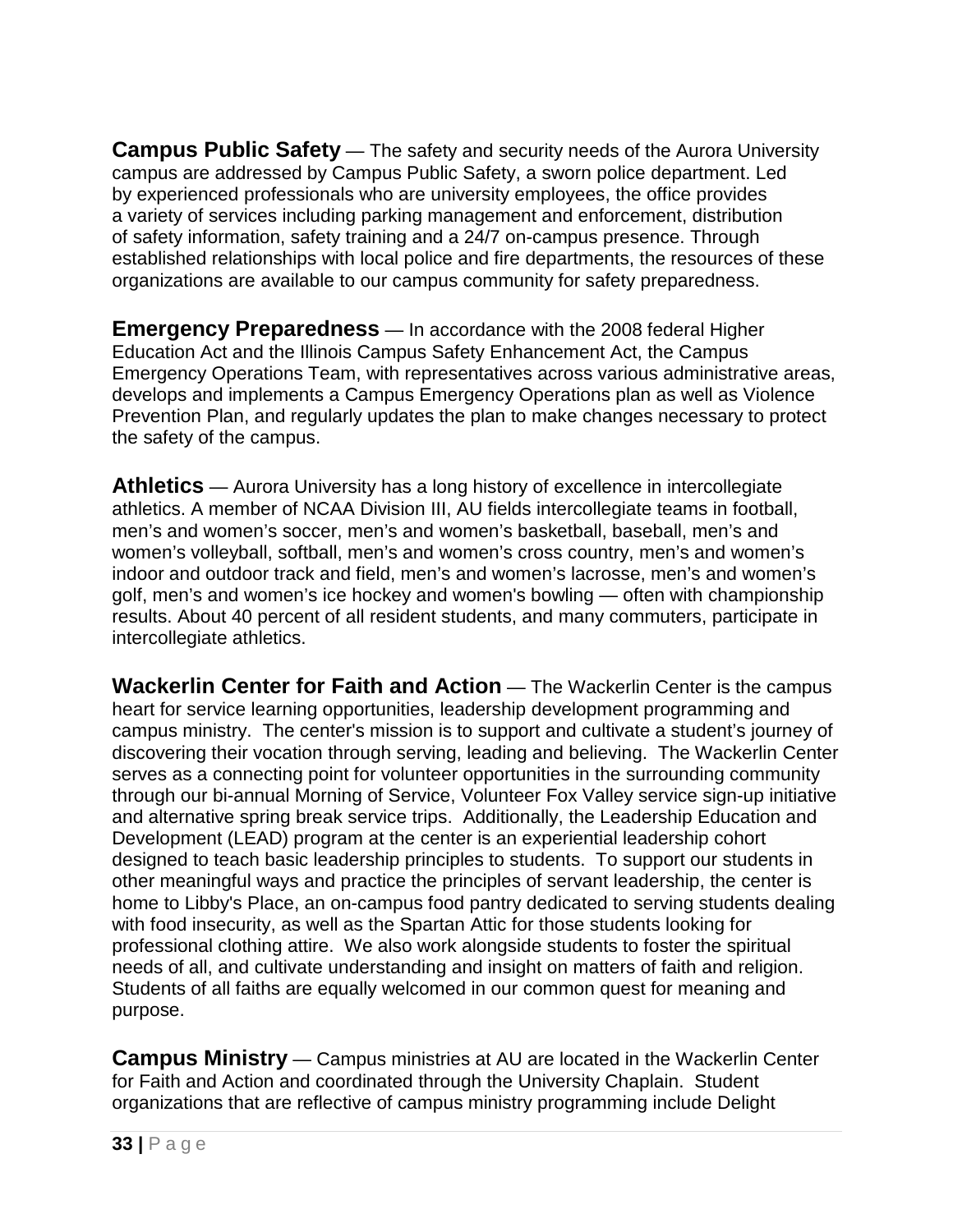Ministries, Fellowship of Christian Athletes, InterVarsity Christian Fellowship and Xperience Ministries. The University Chaplain works with these organizations and others, alongside AU faculty and staff as well as local community leaders, to offer worship services, small group discussions and celebrations and observations of holy days for a variety of religious traditions. The chaplain is also available to talk with students about their spirituality through outreach events in the residence halls, common areas and social events throughout campus, including a vocation-themed film series and other various seasonal activities.

**Counseling and Psychological Services** — Counseling and Psychological Services helps students work through the occasional social and personal problems associated with orientation to college life. Some common concerns are depression, anxiety, stress management, family concerns, educational/academic concerns, substance abuse, interpersonal difficulties (e.g., conflict with friends, roommates, or romantic partners), or concerns related to gender, sexual orientation, race, ethnicity, or culture. Contact Counseling and Psychological Services for information on services available free of charge to students, as well as for referral information to services in the community.

**Student Clubs and Organizations** — Approximately 60 student clubs and organizations are established at Aurora University. Both undergraduate and graduate students, whether resident or commuting, are eligible to organize a student group and apply for recognition and funding.

**Health Services -** The mission of Health Services is to enhance student learning and success by promoting, protecting and restoring student health and well-being. Within the department, registered nurses are available on campus weekdays for clinical assessment and treatment, consultation and referral and immunization compliance. In addition, prevention and health education services are offered. All services are free and confidential.

## **The Center for Student Success**

This center is designed to assist students through the transitions of college life. The center promotes transformational learning by teaching students how to explore academic,vocational, and career opportunities and plan for future careers. The staff of student success advisors provides academic guidance to students throughout their enrollment at the university. Advisors work with the students to help them develop a thorough understanding of their academic program requirements, and how to leverage their experiences in the pursuit of a fulfilling career. The advisors promote student development through mentoring and support. Professional advisors are the resource for students who have questions about their academic progress (including adding or dropping courses, clarification regarding university rules and regulations and graduation requirements), vocational exploration, and career development (including resume reviews, sharpening interview skills, and job searches).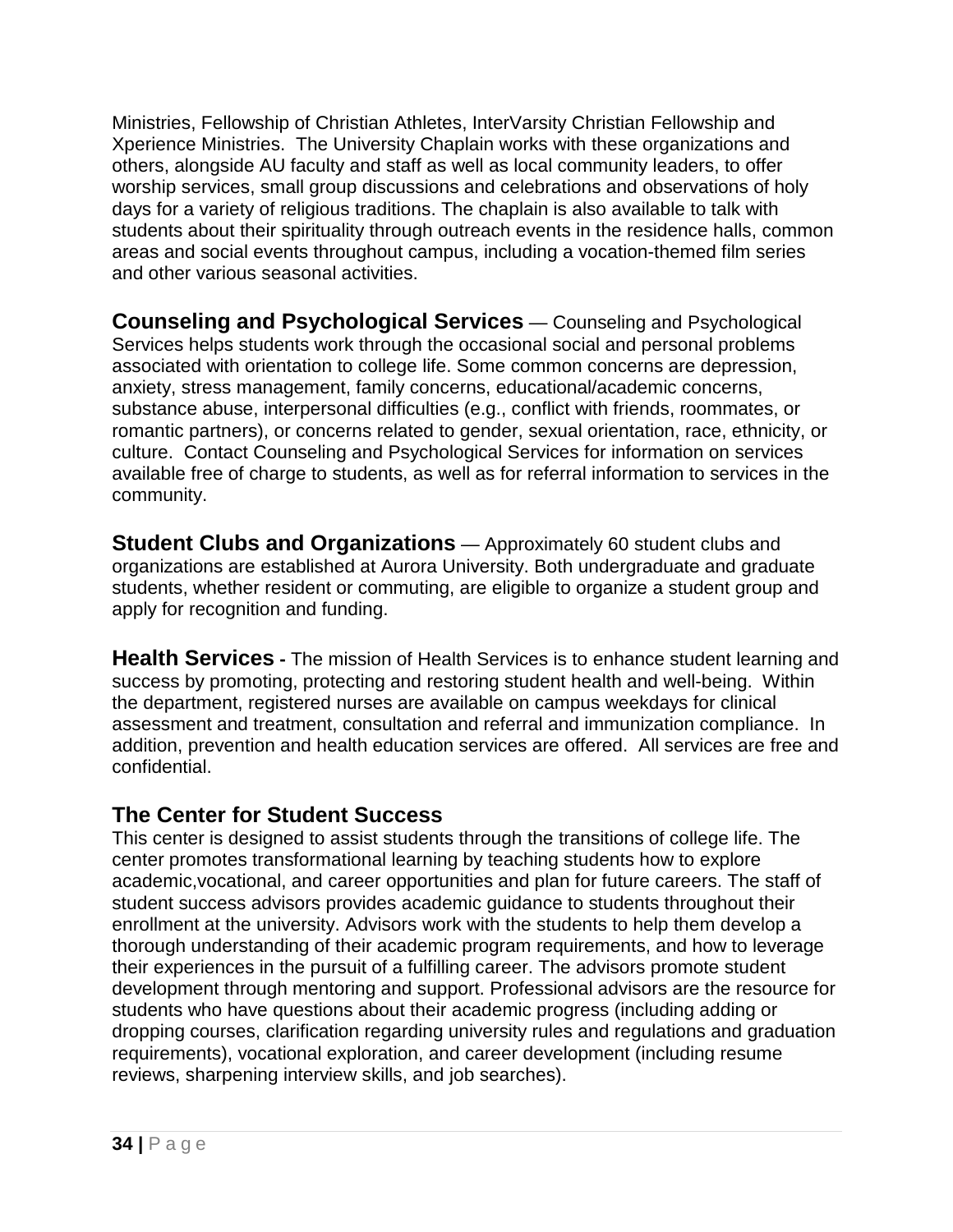#### **Academic Support Center**

The Academic Support Center (ASC) offers students a variety of instructional resources to improve student success by providing high quality, academic support to develop more engaged, confident and skillful learners.

Content-specific tutoring is available in a number of disciplines offered by professional staff and peer tutors supporting undergraduate classes. Weekly recitations, peer assisted study sessions, one-on-one appointments and drop-in programs are designed to help students achieve academic success. Writing specialists are available to consult with registered AU students at all levels. Through one-on-one, in-person or online appointments, staff members are available to guide students through the entire writing process (brainstorming, research, drafting, editing, proofreading, revision and documentation). All services provided by the Academic Support Center are free to all university students

#### **Disability Resource Office**

The Disability Resource Office (DRO) is designated to ensure access to education at Aurora University for all students with disabilities as mandated by the American with Disabilities Act and Section 504 of the Rehabilitation Act of 1973. Our goal is to create learning environments that are accessible, equitable, inclusive, and empower students to participate in every aspect of academic and campus life. Aurora University is committed to compliance with all applicable federal laws regarding reasonable accommodation to address the environmental barriers.

Students are responsible for self-identifying, requesting accommodations, and providing required documentation to the Disability Resource Office to determine eligibility. If a student requires individualized assistance devices or private health care personnel or services the student is financially responsible.

Any student who believes the decisions related to the approval of accommodations are not reasonable, may appeal the determination following the Grievance Procedure below:

*Informal Review:* The dean of the school or college in which the student is majoring will review the student's complaint and work with the Disability Resource Office to resolve the complaint.

*Formal Review:* If the informal review process does not resolve the issue, the student may request a formal review. The Provost will ask the Faculty Senate to appoint a three-person committee to investigate and make a recommendation for its final decision on the matter.

## **GWC Campus**

Services — George Williams College students may access Aurora University services offered online and on the Aurora campus. AU Human Resources and Health Services offer career search and self-improvement online programs. When visiting Aurora University, GWC students with a valid student ID can use the university weight room,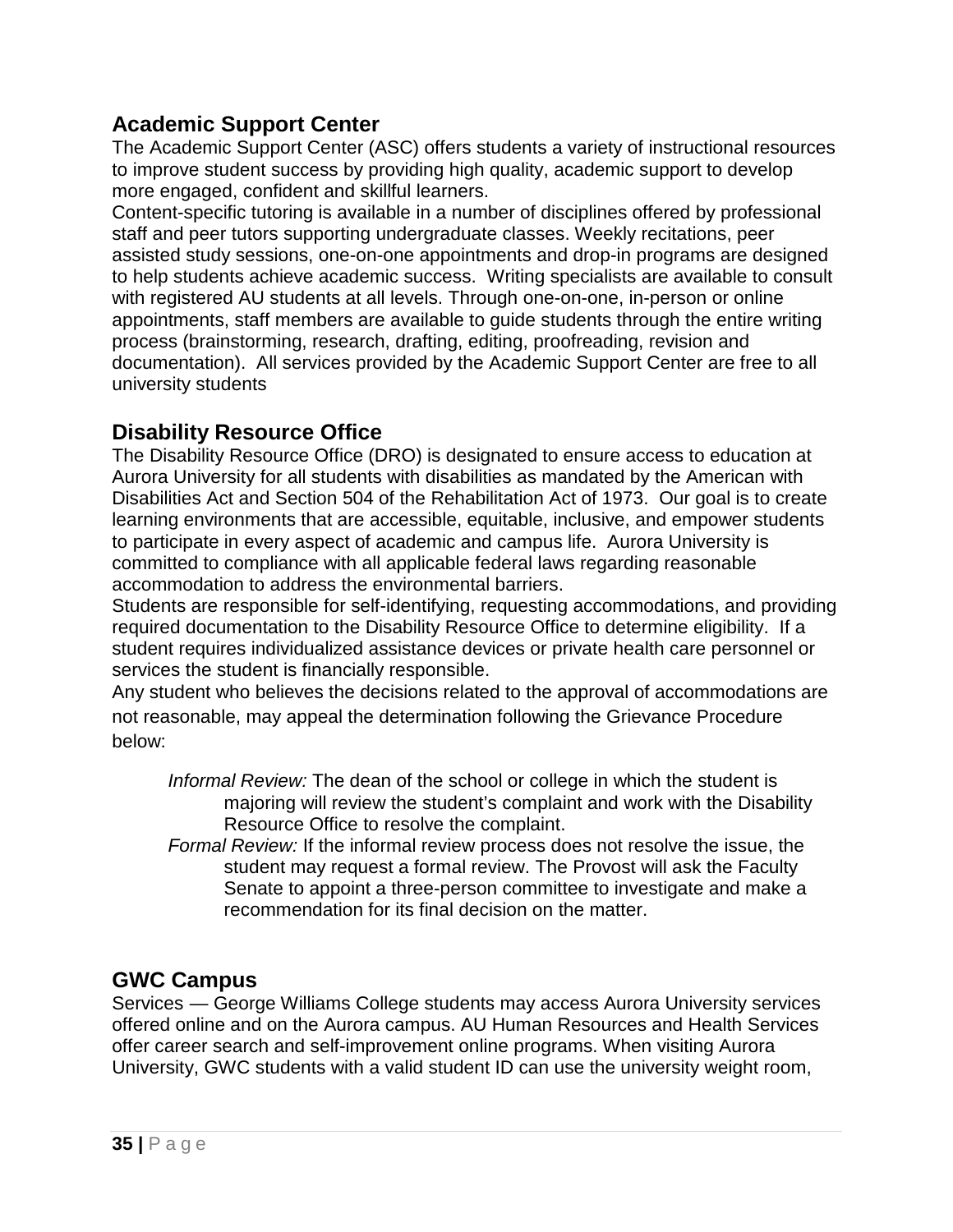fitness center and library. They are also welcome at non-tournament home athletic events.

**Thomas R. and Shirley Klein Scott Library** – Scott Library is open 62 hours per week during the regular semester. The collection includes over 800 print volumes, access to over 170,000 eBooks, subscriptions to 60 databases which provide access to over 60,000 journals, access to over 72,000 streaming video and music files. In addition, students have access to the 14,000 print volumes and 3,500 DVDs from the Phillips Library on the Aurora Campus. As the technology center on campus, the library provides 8 desktops for student use as well as I-Pads, go-Pro Cameras and other devices to check-out. Printing is limited. The Scott Library serves as a quiet learning space for individual or group study and peer tutoring services are also offered.

**Housing** — George Williams College of Aurora University offers four on-campus residence halls (Emery Lodge, Hickory Lodge, Winston Paul and Oak Lodge). All rooms are offered with in-room bathroom, air conditioning and hall common room. Each year, single rooms are provided on an as-able basis dependent upon enrollment and availability. Priority for on-campus housing in the residence halls is given to undergraduate students. Laundry facilities are available in Emery Lodge for a fee.

**Conference Center** — The Conference Center at George Williams College of Aurora University offers an ideal escape from everyday life and the perfect environment for rest and reflection. Bring a group for a day of executive planning or schedule an overnight, distraction-free retreat or business meeting. Contact the Conference Center to make reservations.

**Food Service on Campus** — The college partners with Sodexo Food Service to provide dining at two on-campus locations. Resident students can use their meal plan at either venue. Meals in the Beasley Dining Room are offered in an unlimited-serving, cafeteria-style format. The College Inn, usually referred to as the "CI," serves hot and cold al la carte items. Located in the lower level of Lewis Hall, the CI is also a social gathering place and study area. On-campus residents are required to have a meal plan. Contact Sodexo Food Services for accommodating specialized dietary needs.

**Student Identification (ID) Cards** — Students are issued a George Williams College of Aurora University photo identification card after registration. The ID card is required for the use of college facilities and services. There is a \$35 charge for replacement of lost or damaged student ID cards. Student ID cards are available in the Academic Services Office in Meyer Hall.

**Campus Public Safety** — The safety and security needs of George Williams College campus are addressed by Campus Public Safety. Led by experienced professionals who are college employees, the office provides a variety of services including parking management and enforcement, distribution of safety information,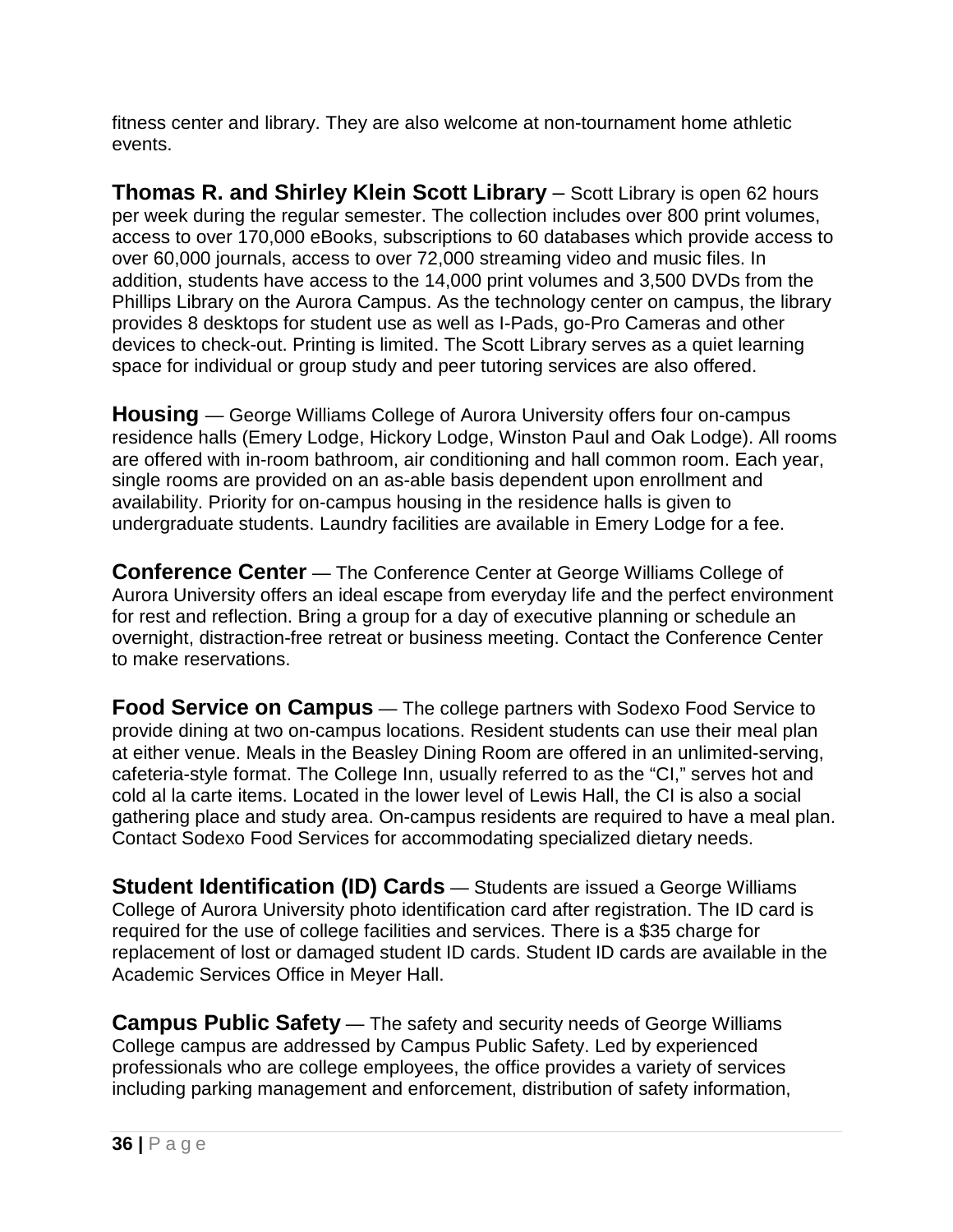safety training and a 24/7 on-campus presence. Through established relationships with local police and fire departments, the resources of these organizations are available to the campus community for safety preparedness.

**Office of Emergency Preparedness** — The mission of the Aurora University Office of Emergency Preparedness is to lessen the effects of disaster on the lives and property of the students, employees and visitors of GWC and AU through planning, coordination and support of emergency management preparation. In July of 2008, President Bush signed the Higher Education Act. Pursuant to that, campuses are mandated to enhance the safety and security of students, faculty and staff by implementing a Campus Emergency Operation Plan. Through the Office of Emergency Preparedness, George Williams College continues to update its plan to make the changes necessary to protect the safety of our campus.

**Counseling** — Counseling helps students work through the common social and personal problems associated with orientation to college life. Contact Academic Services for information on services available free of charge to students, as well as for referral information to services in the community.

**Student Activities** — Throughout the year, GWC sponsors events that provide opportunities for students to grow personally and intellectually, build a sense of self, increase tolerance for and appreciation of others, and develop social and ethical awareness and responsibilities. Both undergraduate and graduate students are eligible to participate in on-campus and off-campus programs.

**Student Clubs and Organizations** — George Williams College of Aurora University encourages and promotes participation in student clubs and organizations. Both undergraduate and graduate students, whether resident or commuting, are eligible to organize a student group and apply for recognition and funding. Contact the Office of Student Life for a current list of student clubs and organizations or the procedure to organize a new student club or organization.

**Intramural and Recreation** — George Williams College of Aurora University provides a variety of opportunities to foster the total development of the individual in the areas of health and fitness. The college tennis courts and the fitness center are available for use by all members of the student body. The George Williams College ID card will serve as your membership card for these programs and facilities. GWC also partners with Big Foot High School Recreation Center in Fontana, WI. The gym and fitness center are open to GWC students who sign up and their student ID serves as their membership card.

**Disability Services** — George Williams College of Aurora University is committed to providing equal access, please contact the disability Resource Office (DRO) on the Aurora campus to engage in a confidential conversation about the process for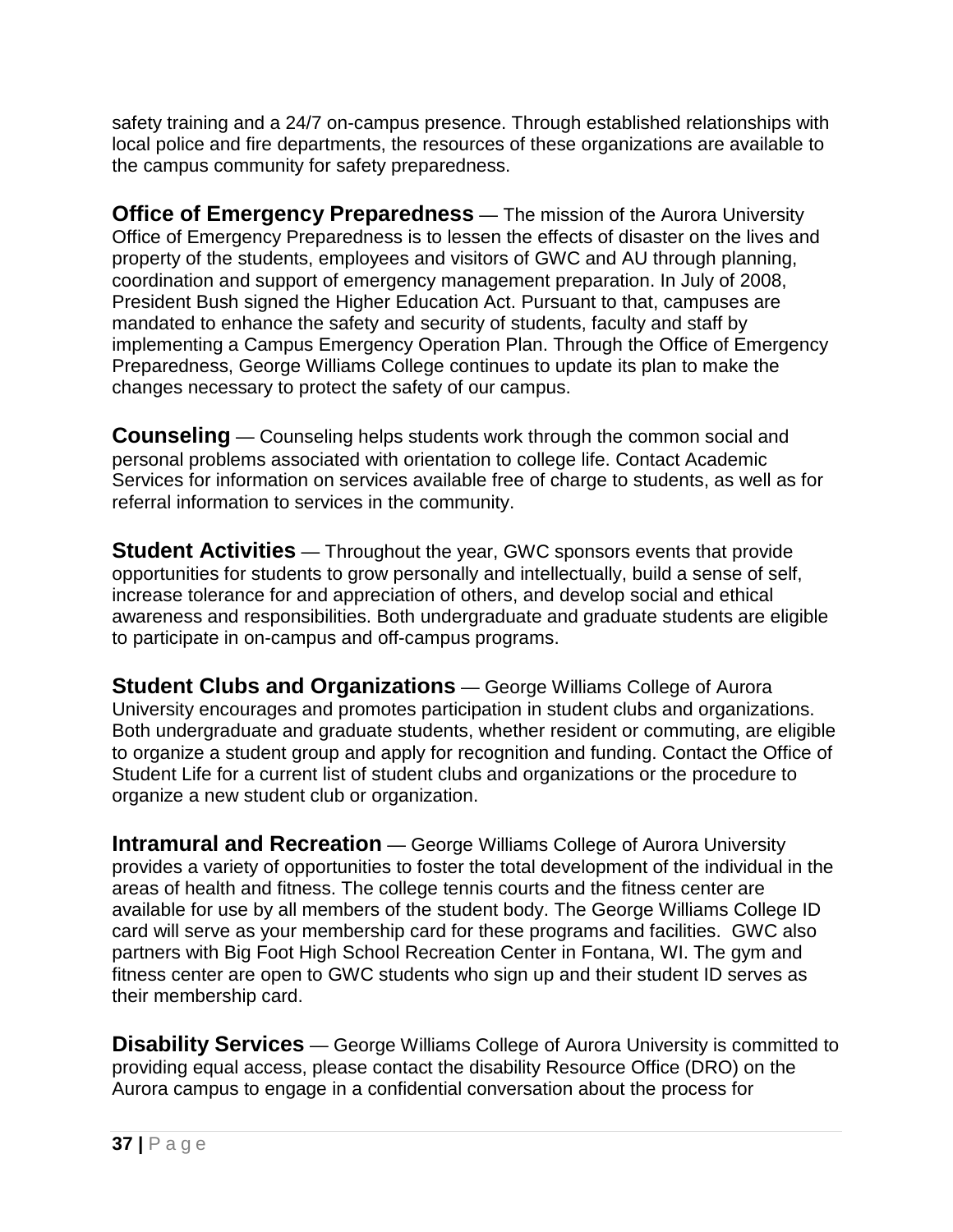requesting accommodations. More information can be obtained by contacting the Disability Office at 630-844-4225 or visiting their website www. Aurora.edu/dro. Once registered with the DRO, students will work with the GWC Academic Support Office.

**GWC Student Advisement** — All students are assigned an advisor while enrolled at George Williams College of Aurora University. The advisor assists students with choosing classes, changing class schedules and declaring majors and minors. All students must participate in the advisement process prior to registering for classes. The advisor helps students wishing to drop or add courses, helps clarify university rules and regulations for students concerned with graduation requirements, transfer work, majors and minors; advisors also perform graduation audits.

## **Academic Regulations and Procedures**

All undergraduate and graduate studies are governed by the university-wide academic policies, regulations and procedures described in this catalog. Specific undergraduate majors and graduate programs may have academic policies, regulations and procedures that are stricter than the overall university academic policies, regulations and procedures.

# **Undergraduate Degree Requirements**

A student who graduates from Aurora University with a baccalaureate degree will have met the following requirements:

- 1. Completion of all requirements for an approved major (with no grades lower than "C").
- 2. Overall completion of at least 120 semester hours of coursework with a GPA of at least 2.0 on a 4.0 scale (a course may be utilized only once in application toward a degree requirement, unless otherwise noted in the academic regulations). The 120 semester hours of coursework must include:
	- a) At least 52 semester hours completed at a senior college.
	- b) Residency Requirement At least 30 semester hours completed at Aurora University, including the last 24 semester hours in the degree, and including at least 18 semester hours in the major. (Portfolio assessment credit, life and vocational experience credit, off-campus experience credit, examination credit, participation credit and block credit, shall not count toward the residency requirement).
	- c) Upper Division Requirement A minimum of 30 semester hours numbered 3000 or above. Of these 30 semester hours, 15 semester hours must lie within the major, and 15 semester hours must be completed at Aurora University.
- 3. Completion of all General Education requirements (with no grades lower than "C"), as follows:
- Mathematical competency requirement (see below)
- ENG1000: Introduction to Academic Writing
- IDS1200: Discover What Matters or GWC1000: GWC First Year Experience or IDS3040: Global Justice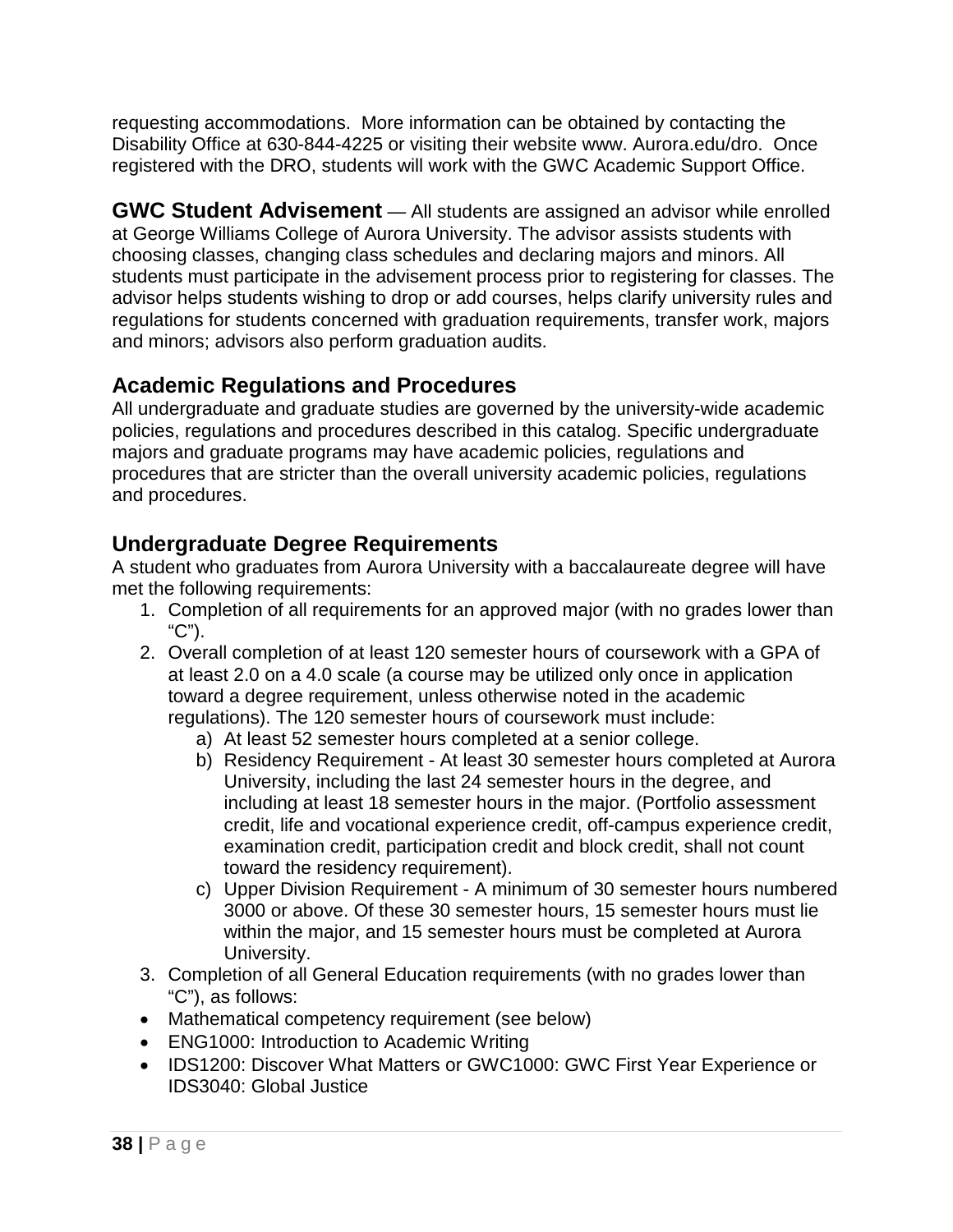- IDS1150\*\*: First Year Experience Program or GWC4000: GWC Senior Experience - *Not required for Transfer or AU Online students*)
- Satisfactory participation in the junior-year mentoring, and assessment process designed to guide students to successful completion of their degree and to encourage planning for next steps beyond graduation. (IDS3500 and IDS3550) - *Not required for ADC or AU Online students.*
- Distribution Requirements *Students will complete one approved course\* from each of the following categories (see course lists below):*

Creative & Artistic Expression Cultures & Civilizations Individual & Society Scientific Reasoning

*In addition to the above, ADC and Online students will also complete one approved course\* from the following category:* Integration and Application

**\***Only courses that are approved to meet the distribution requirement can be used toward this requirement. See the list of approved courses below for available options. Courses taken to meet distribution requirements are 4 semester hours apiece, with the following exceptions:

- An approved transfer course of at least 2.50 semester hours can be used to satisfy a distribution requirement.
- Multiple courses may be accumulated to satisfy the Creative and Artistic Expression category.
- EGR 1500 and EGR 2500, two semester hours apiece, may be taken in sequence to fulfill the Scientific Reasoning requirement.
- Courses with co-requisite laboratory components may be used to satisfy a distribution requirement, provided that the student successfully complete both the three-credit-hour course and the single-credit-hour laboratory component.

## **General Education Courses Approved for General Education Distribution Credit Catalog 2020-2021**

## **Creative & Artistic Expression**

#### **Art**

| Around the World in 80 Masterpieces |
|-------------------------------------|
| Introduction to Drawing             |
| <b>Figure Drawing</b>               |
| Introduction to Painting            |
|                                     |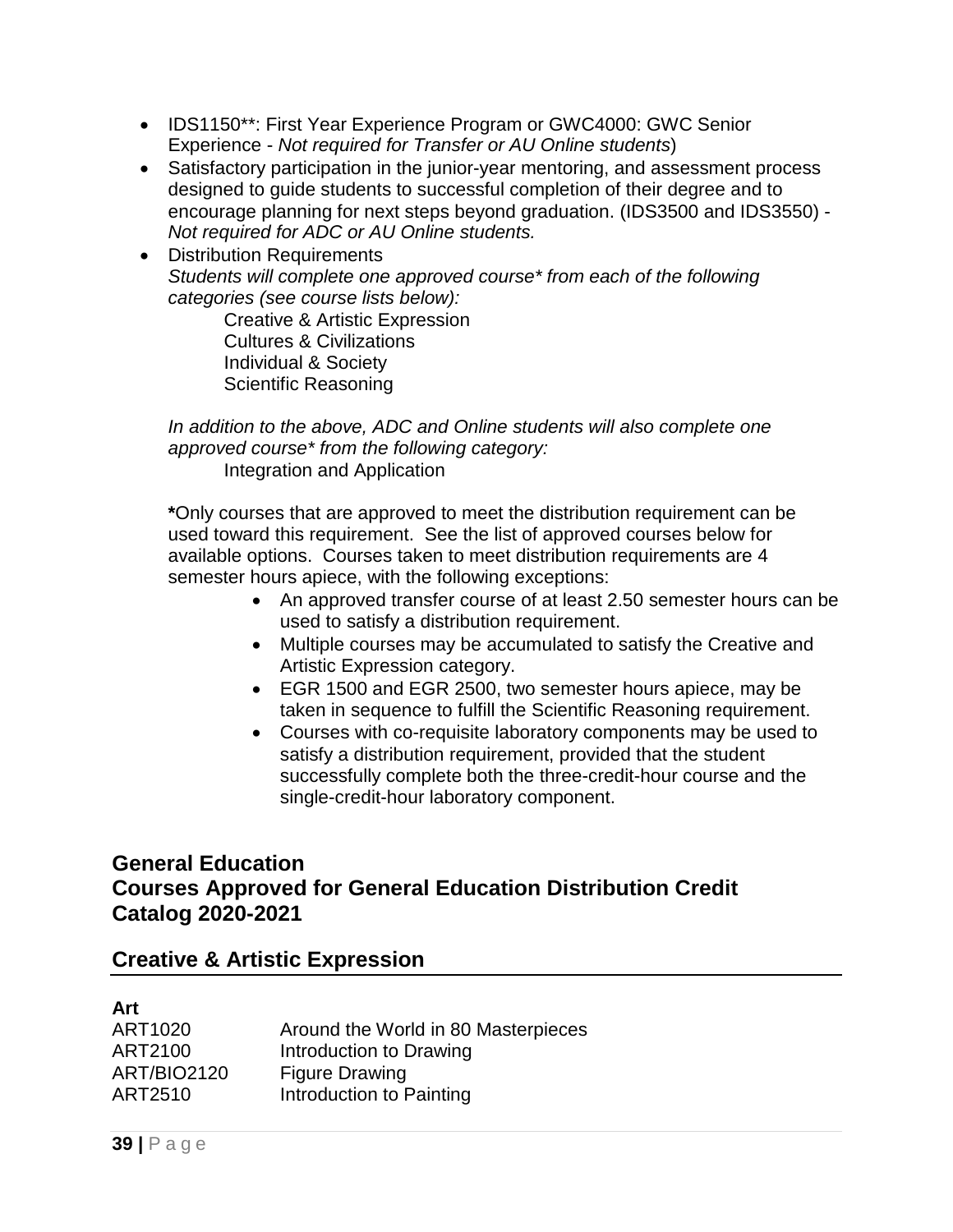| <b>ART2540</b><br>ART2610<br><b>ART2620</b><br><b>ART2670</b>                                                        | Art and Power<br>Introduction to Sculpture<br>Art and Death<br>Introduction to Digital Photography                                                                                                                                                         |
|----------------------------------------------------------------------------------------------------------------------|------------------------------------------------------------------------------------------------------------------------------------------------------------------------------------------------------------------------------------------------------------|
| <b>Biology</b><br><b>BIO/ART2120</b>                                                                                 | <b>Figure Drawing</b>                                                                                                                                                                                                                                      |
| <b>Black Studies</b><br><b>BST2015</b>                                                                               | Survey of African American Literature                                                                                                                                                                                                                      |
| <b>Education</b><br>EDU/ENG3180<br>EDU/ENG3190                                                                       | Multicultural Children's Literature (2 credit hours)<br>Multicultural Young Adult Literature (2 credit hours)                                                                                                                                              |
| <b>English</b><br><b>ENG1030</b><br><b>ENG2060</b><br><b>ENG2210</b><br><b>ENG2250</b><br>ENG/EDU3180<br>ENG/EDU3190 | The Grammar of Poetry<br>Introduction to Creative Writing<br>Poetry<br><b>The Novel</b><br>ENG2410/SUS2400 Literature and the Environment<br>Multicultural Children's Literature (2 credit hours)<br>Multicultural Young Adult Literature (2 credit hours) |
| Museum Studies                                                                                                       |                                                                                                                                                                                                                                                            |

# **Museum Studies**

#### **Music**

| <b>MUS1520</b> | Exploring Music: World of Opera (2 credit hours) |
|----------------|--------------------------------------------------|
| MUS181X        | ST: History of Rock and Roll                     |
| <b>MUS1910</b> | University Chorale (1 credit hour)               |
| <b>MUS1930</b> | Chamber Ensemble (0.5 credit hours)              |

## **Physical Education**

| PED3025 | <b>Enhancing Cultural Awareness through Dance</b> |  |
|---------|---------------------------------------------------|--|
|         |                                                   |  |

## **Sustainability**

SUS2400/ENG2410 Literature and the Environment

#### **Theatre**

| <b>THE1200</b> | Introduction to Theatre   |
|----------------|---------------------------|
| <b>THE1300</b> | Introduction to Acting    |
| <b>THE1500</b> | Stagecraft I              |
| <b>THE2210</b> | <b>Play Analysis</b>      |
| <b>THE2300</b> | Scene Study for the Actor |
| <b>THE2510</b> | Design for the Stage      |
|                |                           |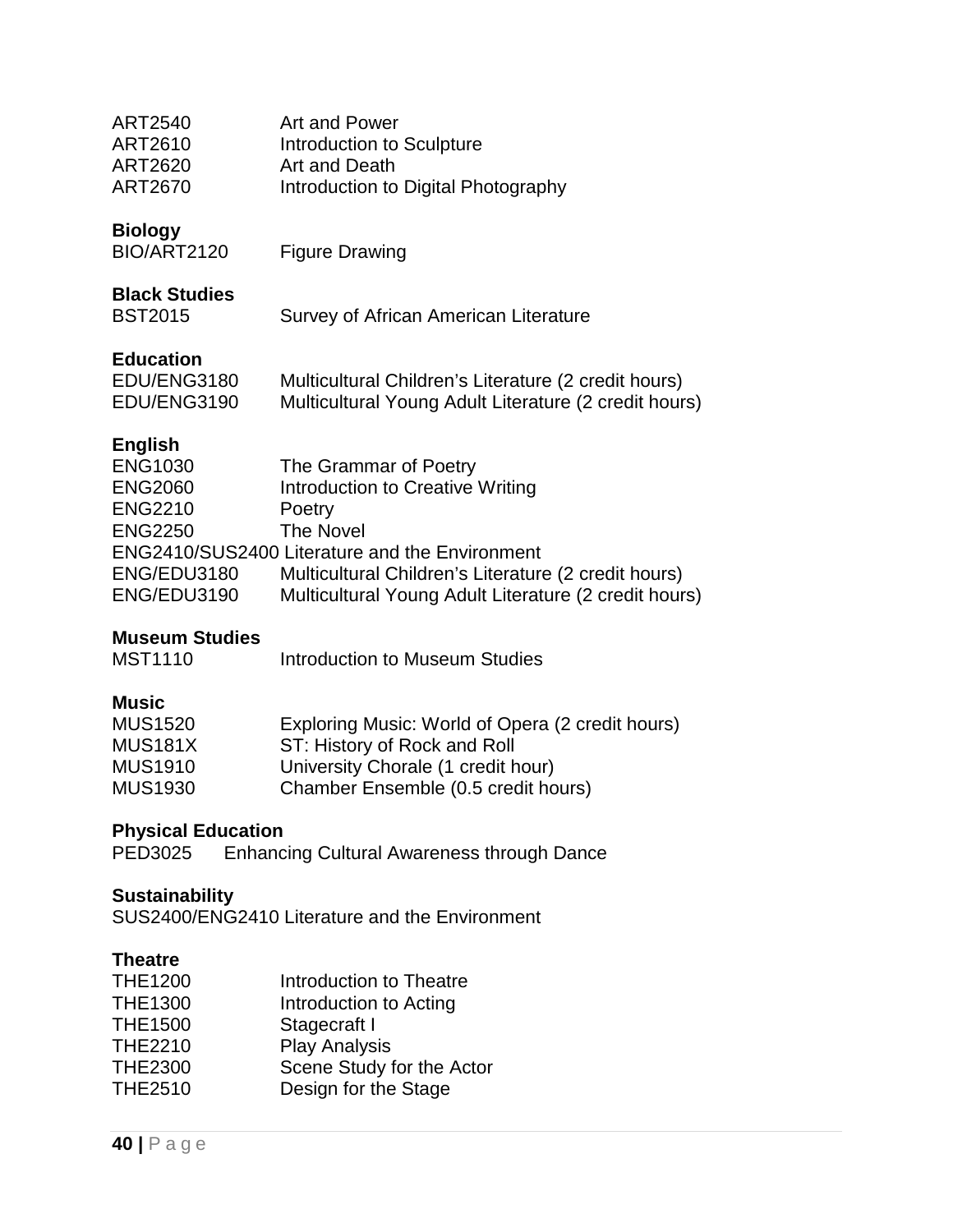| THE/LTS2630    | <b>Latinx Theatre</b>                        |
|----------------|----------------------------------------------|
| <b>THE3600</b> | History of Theatre: Antiquity to Renaissance |
| <b>THE3610</b> | History of Theatre: Restoration to Present   |

# **Cultures & Civilizations**

## **Art**

| ART/PHL2700 | Art and Philosophy |  |
|-------------|--------------------|--|
|             |                    |  |

#### **Biology**

| <b>BIO/HIS3410</b> | <b>Global Environmental History</b> |
|--------------------|-------------------------------------|
|                    |                                     |

#### **Black Studies**

## **Communication Sciences and Disorders**

| CSD1010 | Introduction to American Sign Language |  |  |  |
|---------|----------------------------------------|--|--|--|
|---------|----------------------------------------|--|--|--|

#### **French**

| <b>FRN1120</b> | <b>Elementary French I</b>                   |
|----------------|----------------------------------------------|
| <b>FRN1220</b> | Elementary French II*                        |
| <b>FRN2200</b> | Intermediate French*                         |
| <b>FRN2500</b> | <b>French Composition &amp; Conversation</b> |
| <b>FRN3810</b> | ST: French Film and Cultural Studies         |

## **History**

| <b>HIS1200</b>     | American History I (to 1877)                   |
|--------------------|------------------------------------------------|
| <b>HIS1210</b>     | American History II (since 1877)               |
| <b>HIS1300</b>     | World History I (to 1500)                      |
| <b>HIS1400</b>     | World History II (since 1500)                  |
| HIS/PHL2250        | Ancient Philosophy: History of Philosophy I    |
| <b>HIS2350</b>     | Africa in World History                        |
| <b>HIS2360</b>     | <b>Black Chicago</b>                           |
| <b>HIS2400</b>     | History of the Ancient Mediterranean World     |
| <b>HIS2620</b>     | Russian History to 1917                        |
| <b>HIS2630</b>     | <b>Russian and Soviet History since 1917</b>   |
| HIS/REL2760        | Religion in America                            |
| <b>HIS3050</b>     | <b>American Urban History</b>                  |
| <b>HIS3100</b>     | The African-American Experience                |
| <b>HIS3120</b>     | <b>History of African-American Masculinity</b> |
| <b>HIS3150</b>     | Women in American History                      |
| <b>HIS3200</b>     | United States History since the 1960s          |
| <b>HIS/BIO3410</b> | <b>Global Environmental History</b>            |
| <b>HIS/LTS3450</b> | <b>Latin American History</b>                  |
| <b>HIS3650</b>     | <b>Hitler and the Nazi Revolution</b>          |
| <b>HIS3700</b>     | History of the Middle East                     |
|                    |                                                |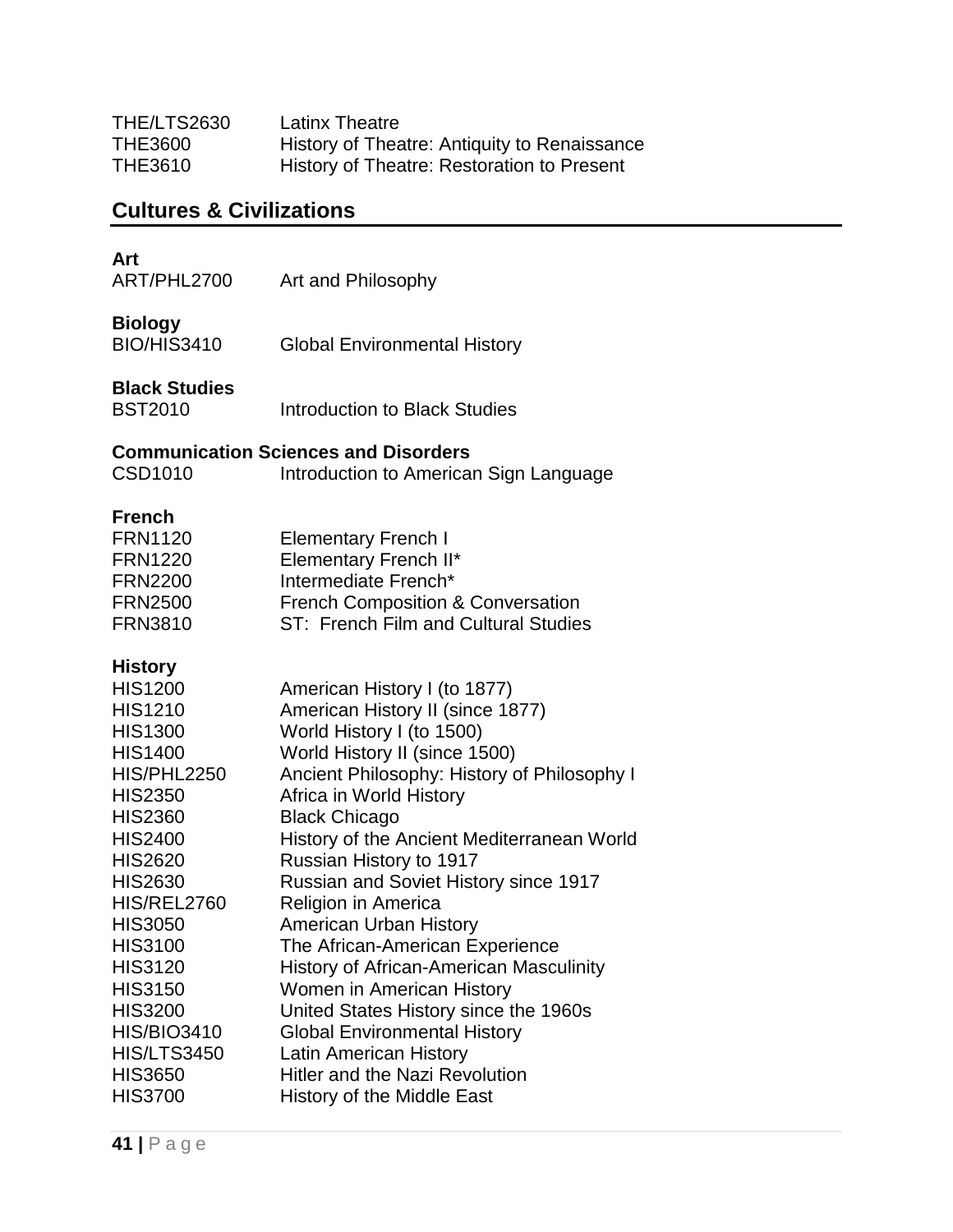| <b>HIS3750</b><br>HIS/REL3800                                                                                                                                                                                                                                             | <b>History of East Asia</b><br><b>Reformation Europe</b>                                                                                                                                                                                                                                                                                                                                                                         |
|---------------------------------------------------------------------------------------------------------------------------------------------------------------------------------------------------------------------------------------------------------------------------|----------------------------------------------------------------------------------------------------------------------------------------------------------------------------------------------------------------------------------------------------------------------------------------------------------------------------------------------------------------------------------------------------------------------------------|
| <b>Latino/a Studies</b><br>LTS/HIS3450                                                                                                                                                                                                                                    | <b>Latin American History</b>                                                                                                                                                                                                                                                                                                                                                                                                    |
| <b>Nursing</b><br><b>NUR1214</b>                                                                                                                                                                                                                                          | Professional Nursing, Culture, and Health Care                                                                                                                                                                                                                                                                                                                                                                                   |
| <b>Philosophy</b><br><b>PHL1100</b><br><b>PHL1200</b><br><b>PHL2100</b><br>PHL/HIS2250<br>PHL/ART2700<br>PHL/REL3100<br><b>PHL3150</b><br><b>PHL3200</b><br><b>PHL3300</b><br><b>PHL3350</b><br><b>PHL3400</b><br><b>PHL3500</b><br><b>PHL3600</b>                        | Problems of Philosophy<br>Logic<br><b>Ethics</b><br>Ancient Philosophy: History of Philosophy I<br>Art and Philosophy<br>Philosophy of Religion<br><b>Professional Ethics</b><br><b>Business Ethics</b><br>Modern Philosophy: History of Philosophy II<br>History of Philosophy III<br>The Good Life?<br>Philosophy of Love and Sex<br><b>Analytic Philosophy</b>                                                                |
| <b>Religion</b><br><b>REL1050</b><br><b>REL1100</b><br><b>REL1400</b><br><b>REL2060</b><br><b>REL2200</b><br><b>REL2310</b><br><b>REL2320</b><br><b>REL2330</b><br>REL/HIS2760<br>REL/PHL3100<br><b>REL3350</b><br><b>REL3360</b><br><b>REL3400</b><br><b>REL/HIS3800</b> | Introduction to World Religions<br><b>The Christian Bible</b><br>Spirituality for Today's World<br><b>Exploring Religion</b><br>The Shaping of Christian Identity<br>The Faiths of Abraham<br>The Faiths of India<br>The Faiths of East Asia<br>Religion in America<br>Philosophy of Religion<br>Jesus<br>Jewish and Christian Responses to the Holocaust<br>Love the Stranger: Interfaith Dialogue<br><b>Reformation Europe</b> |
| <b>Spanish</b><br><b>SPN1120</b><br><b>SPN1220</b><br><b>SPN2200</b><br><b>SPN2300</b><br><b>SPN3450</b>                                                                                                                                                                  | <b>Elementary Spanish I</b><br><b>Elementary Spanish II</b><br>Intermediate Spanish I<br>Intermediate Spanish II<br>Spanish Language Films                                                                                                                                                                                                                                                                                       |
|                                                                                                                                                                                                                                                                           |                                                                                                                                                                                                                                                                                                                                                                                                                                  |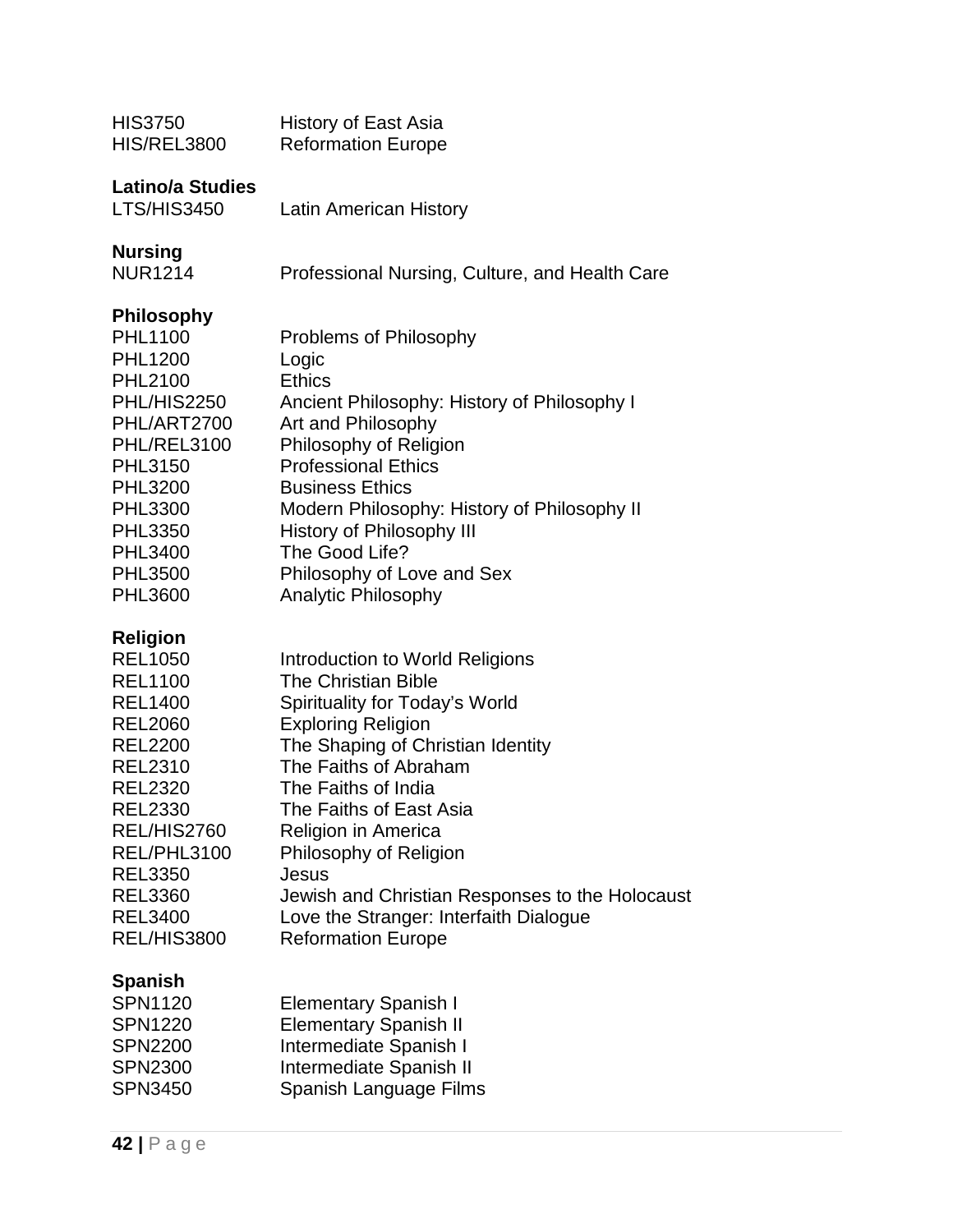| <b>SPN3500</b> | <b>Advanced Spanish Literature</b>      |
|----------------|-----------------------------------------|
| <b>SPN3600</b> | Latin American Civilization and Culture |

# **Individual & Society**

#### **Applied Behavior Analysis**

| ABA2100 | <b>Principles of Everyday Behavior</b> |
|---------|----------------------------------------|
|---------|----------------------------------------|

#### **Communication**

| COM2160 | Human Communication and Relationships |
|---------|---------------------------------------|
| COM3500 | Intercultural Communication           |

#### **Criminal Justice**

| CRJ1010             | Introduction to Criminal Justice System |
|---------------------|-----------------------------------------|
| <b>CRJ/SOC 2300</b> | Criminology                             |
| CRJ3350             | <b>Terrorism and Counterterrorism</b>   |
| <b>CRJ3500</b>      | <b>Organized Crime</b>                  |
| CRJ4400             | Introduction to Intelligence Policy     |
|                     |                                         |

#### **Economics**

#### **Environmental Studies**

#### **Latino Studies**

| LTS/SOC1200 | Introduction to Latino Cultural Studies  |
|-------------|------------------------------------------|
| LTS/SOC1300 | Latinos and Latinas in the United States |

#### **Leadership Studies**

| <b>LED1500</b> | Foundations of Leadership            |
|----------------|--------------------------------------|
| LED2100        | <b>Leadership Ethics</b>             |
| LED2320        | Introduction to Nonprofit Leadership |

#### **Political Science**

| <b>PSC1050</b> | Introduction to Public Policy      |
|----------------|------------------------------------|
| <b>PSC1300</b> | Introduction to US Government      |
| <b>PSC2160</b> | <b>Economics for Public Policy</b> |

#### **Psychology**

| <b>PSY1100</b> | <b>General Psychology</b>               |
|----------------|-----------------------------------------|
| <b>PSY3350</b> | <b>Child and Adolescent Development</b> |

#### **Sociology**

| SOC1100     | Introduction to Society                 |
|-------------|-----------------------------------------|
| SOC/LTS1200 | Introduction to Latino Cultural Studies |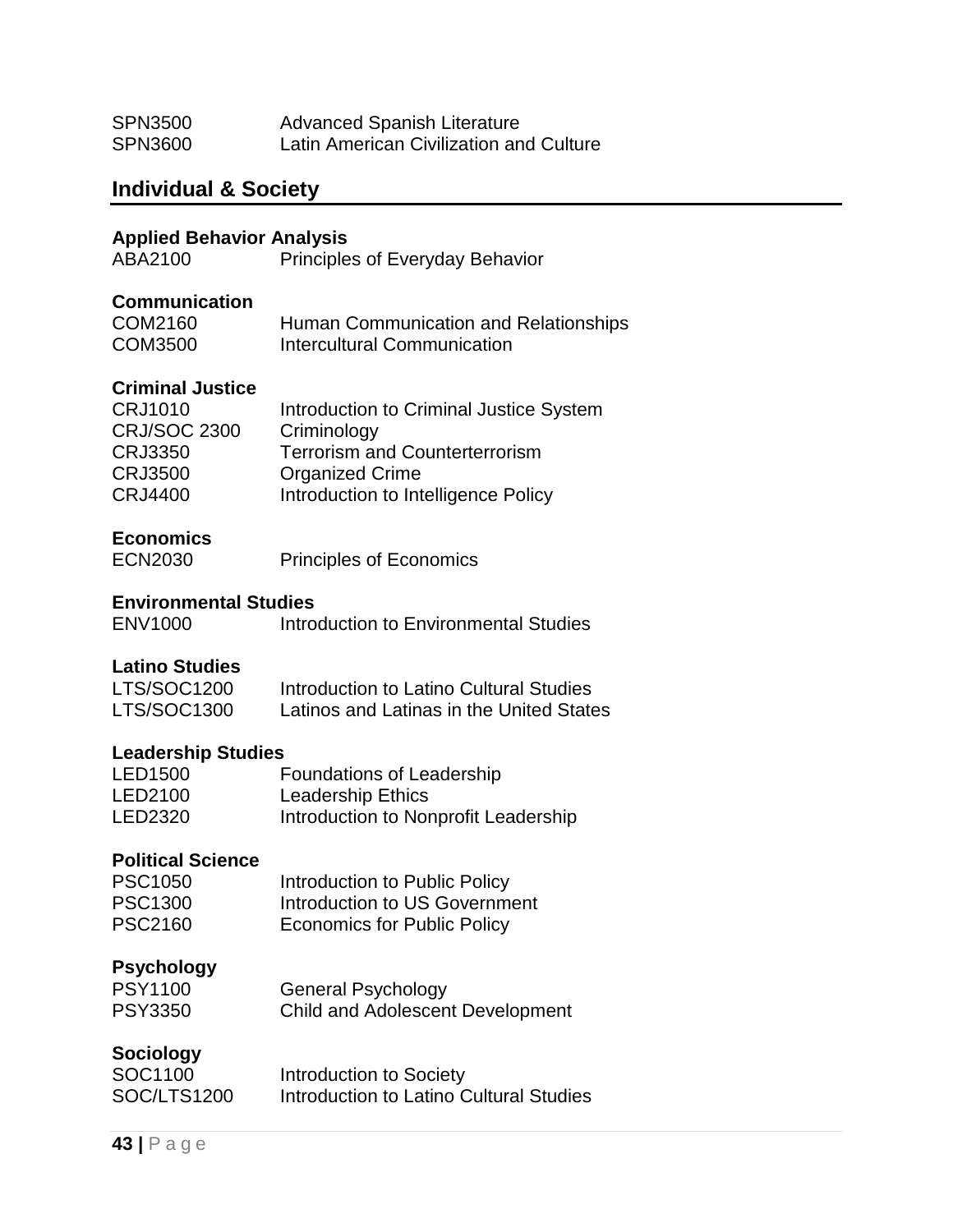| SOC/LTS1300        | Latinos and Latinas in the United States |
|--------------------|------------------------------------------|
| SOC2150            | <b>Cultural Anthropology</b>             |
| SOC2250            | Social Inequalities                      |
| <b>SOC/CRJ2300</b> | Criminology                              |
| SOC3480            | <b>Globalization and Social Change</b>   |

#### **Scientific Reasoning**

#### **Biology**

| <b>BIO1060</b> | Human Biology                         |
|----------------|---------------------------------------|
| <b>BIO2080</b> | <b>Nutrition and Health Promotion</b> |
| <b>BIO2200</b> | Humans and the Environment            |

#### **Chemistry**

| CHM1200/Z | Principles of Chemistry/Laboratory    |
|-----------|---------------------------------------|
| CHM1310/Z | <b>General Chemistry I/Laboratory</b> |

#### **Computer Science**

| CSC1010 | Introduction to Computer Science     |
|---------|--------------------------------------|
| CSC1700 | Introduction to Computer Programming |

#### **Engineering**

EGR1500/2500 Introduction to Engineering Design I & II (2 2-credit-hour courses)

#### **Human Animal Studies**

HAS1200 Animal Science

#### **Natural Science**

| <b>NSM1150</b> | <b>Science Foundations</b>     |
|----------------|--------------------------------|
| <b>NSM1400</b> | <b>Earth and Space Science</b> |

```
Physics
      Physics I (Calculus based)/Laboratory
```
## **Ways to Satisfy the Mathematical Competency Requirement**

As part of the General Education program, students will demonstrate math competency by coursework, or by performance on a university mathematical examination, or based on their ACT or SAT mathematics subscore. The General Education requirement may therefore be satisfied by any of the following:

- 1. ACT mathematics subscore of 25 or higher, SAT mathematics subscore of 580 or higher (for tests taken prior to March 2016), or SAT mathematics subscore of 600 or higher (for tests taken after March 2016)
- 2. A grade of "C" or better or transcribed credit in one of the following courses: MTH1030 Quantitative Reasoning MTH1100 College Algebra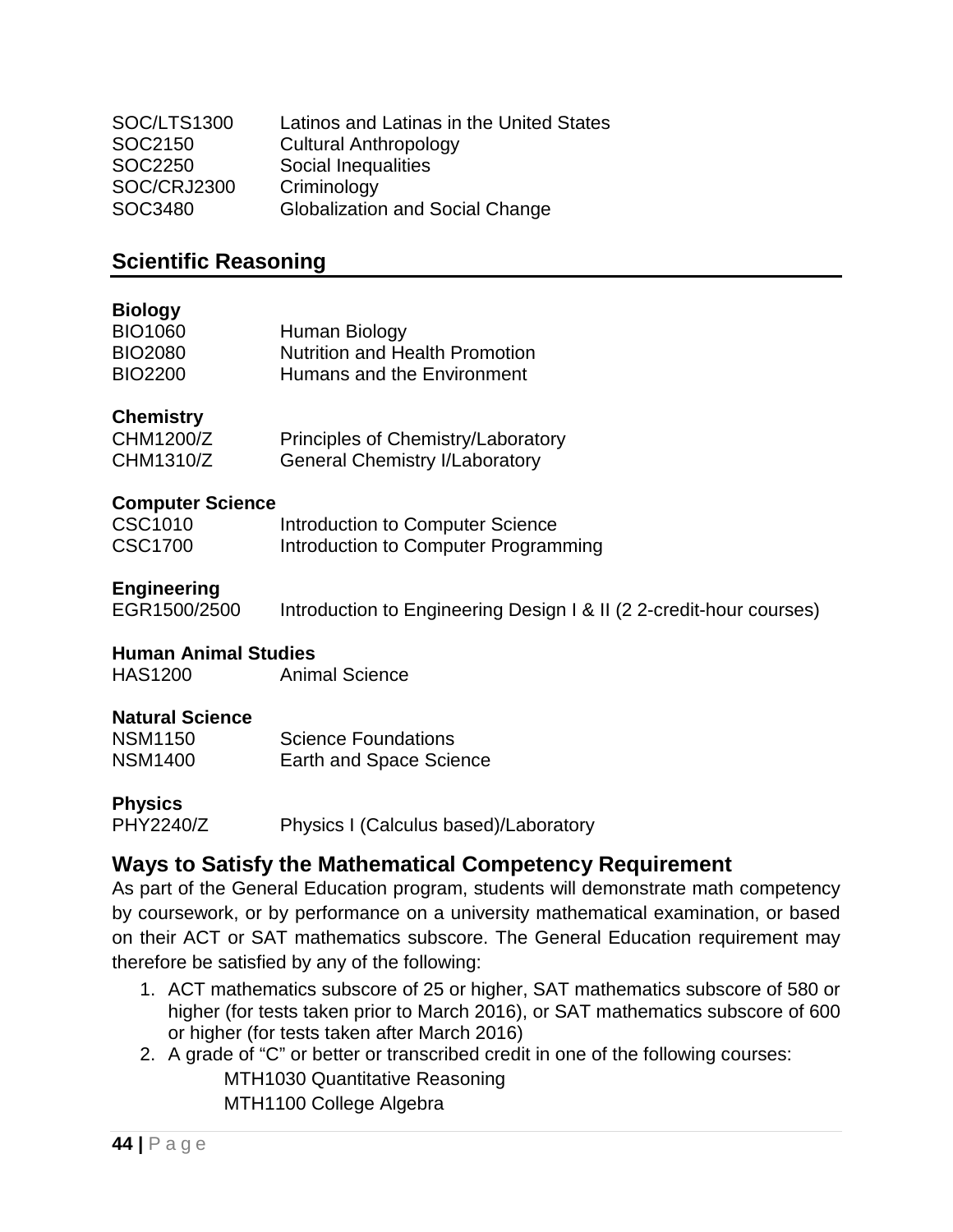MTH1310 Precalculus MTH2210 Calculus I MTH2320 General Statistics MTH2700 Statistics for Research

- 3. Elementary Education, Early Childhood Special Education with Bilingual/ESL, and Special Education majors meet math competency via MTH1210, MTH1220, and NSM2500.
- 4. Demonstrated competency via an AU mathematical examination (students may earn a maximum of four credit hours total through this process)

## **Additional General Education Course Planning Considerations**

- 1. A new first-year student is expected to take IDS1200 or GWC1000, and IDS1150 (Aurora Students only) in the first semester at Aurora University. GWC students will take GWC4000 in their senior year. All students should take IDS3500/3550 during their third year at Aurora University.
- 2. First-year students wishing to meet the ENG1000 requirement via CLEP or AP credit must have official score results submitted to the Registrar's Office prior to the beginning of their first term of attendance, or registration in ENG1000 will be required during the first year of study.
- 3. A single course may be used to satisfy a major requirement and a General Education requirement.
- 4. No single course may be used to satisfy more than one General Education requirement.
- 5. New transfer students will be advised as to the best timing to take any required IDS courses (see "General Education Requirements for Transfer Students"). They will otherwise follow the progression outlined above.
- 6. Transfer students entering without having completed an English Composition course equivalent to ENG1000 must complete the requirement as early in their Aurora University career as possible. Transfer students who have transferred in the equivalent of ENG2010 need not take ENG1000. (No credit will be given for ENG1000.) Under no circumstances should a transfer student earn more than nine semester hours at Aurora University or accumulate a total of 84 semester hours toward graduation without enrolling in ENG1000 if this General Education requirement has not already been met by transfer credit, CLEP credit, or AP credit. Transfer students wishing to meet the ENG1000 requirement via CLEP are required to take the examination during their first term of attendance. Once a transfer student has enrolled at Aurora University, the ENG1000 requirement must be met via CLEP and/or appropriate Aurora University coursework.

## **General Education Requirements for Transfer Students**

- 1. General Education requirements for students who hold an associate's (AA/AS) degree from a regionally accredited college or who have completed the IAI core or who have 60 or more hours of transfer credit accepted by Aurora University:
	- a. Participation in the junior-year mentoring, and assessment process IDS3500 and IDS3550)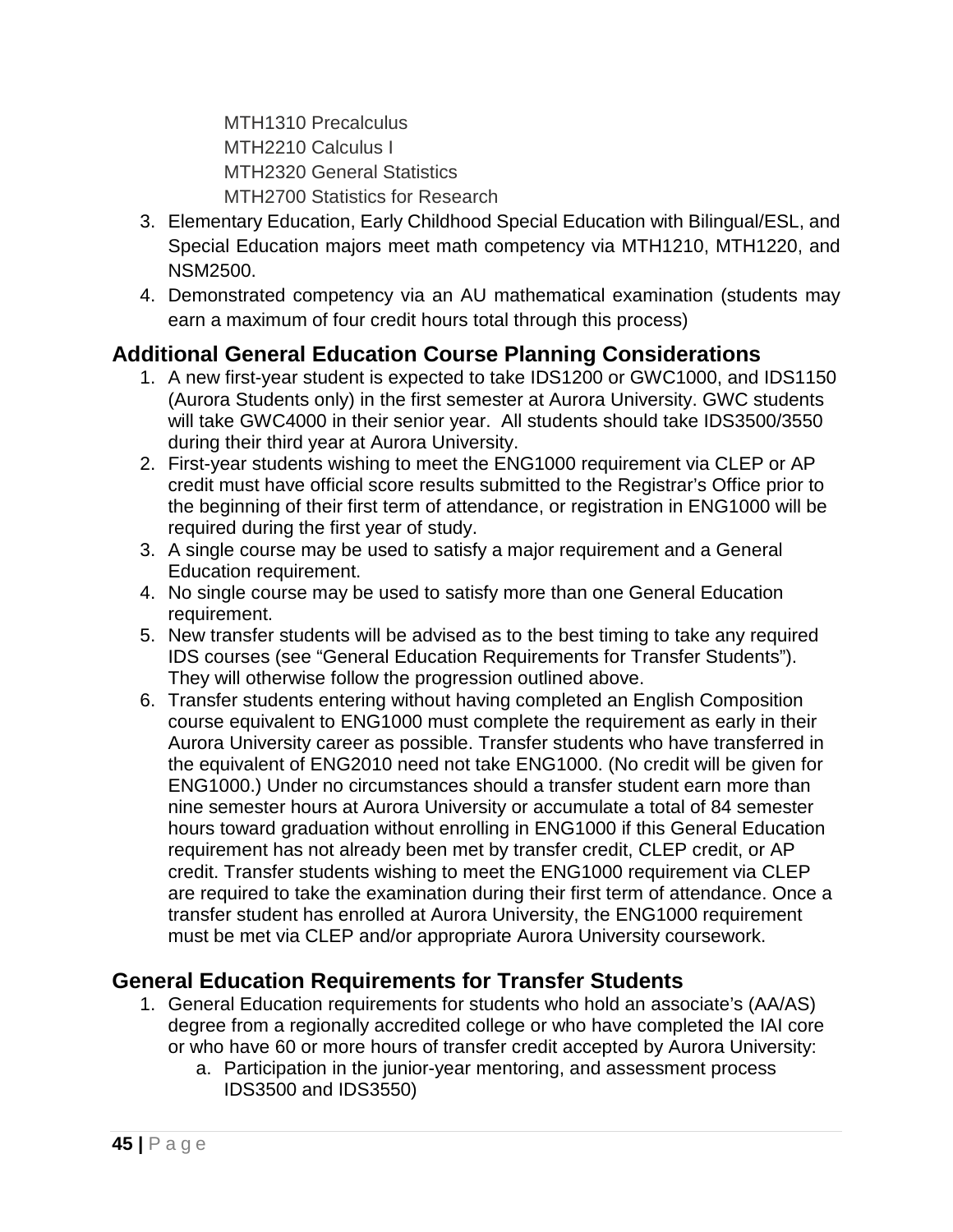- b. Completion of the ENG1000 and mathematics competency requirements through appropriate transfer credit or at Aurora University
- c. Completion of IDS3040 (online General Studies students only)
- 2. General Education requirements for students who have at least 30 but fewer than 60 semester hours of transfer credit accepted by Aurora University (without having completed an associate's degree or the IAI core):
	- a. Participation in the junior-year mentoring, and assessment process (IDS3500 and IDS3550)
	- b. Completion of the ENG1000 and mathematics competency requirements through appropriate transfer credit or at Aurora University
	- c. Must demonstrate that the distribution requirements have been met through appropriate transfer credit or at Aurora University (a transfer course equating to at least 2.50 semester hours will satisfy a category)
	- d. Completion of IDS3040 (online General Studies students only)
- 3. Requirements for students who have fewer than 30 semester hours of transfer credit accepted by Aurora University:
	- a. All General Education requirements apply
- 4. Requirements for students who hold a baccalaureate degree from a regionally accredited college:
	- a. There are no General Education requirements for a student holding a baccalaureate degree.
- 5. Any student transferring in credit but deemed by Admissions as a "First Time Freshman" is required to take IDS-1150 (does not apply to online students).

## **Simultaneous Undergraduate Multiple Degrees and Multiple Majors**

- 1. "Multiple degrees" are defined as two or more degrees bearing different general titles as printed on the diploma. Four undergraduate degrees are currently offered by Aurora University: BA, BS, BSN and BSW.
- 2. Multiple degrees may be awarded upon completion of all requirements relevant to both degrees, provided that at least 24 semester hours in each degree are not present in the other. Separate diplomas are provided for each degree; at commencement the student will process during the ceremony based on what the student considers to be the primary degree.
- 3. "Multiple majors" are defined as two or more major disciplinary areas within the same general degree title (e.g., BA in English vs. BA in History). When seeking more than one major, students must declare a primary and secondary major. Students pursing the BA in General Studies may not double major.
- 4. Multiple majors may be earned by completion of all requirements for both majors, provided that at least 18 semester hours included in each major are not present in the other. A single diploma is issued showing the general degree title. Multiple majors are shown on the transcript.
- 5. A BA and BS degree in the same major may not be awarded simultaneously. In those disciplines where both degrees are offered, a graduate holding one degree may earn the second degree for award at a later graduation date by completing all additional requirements for the second degree, provided that at least 24 semester hours in each degree are not present in the other.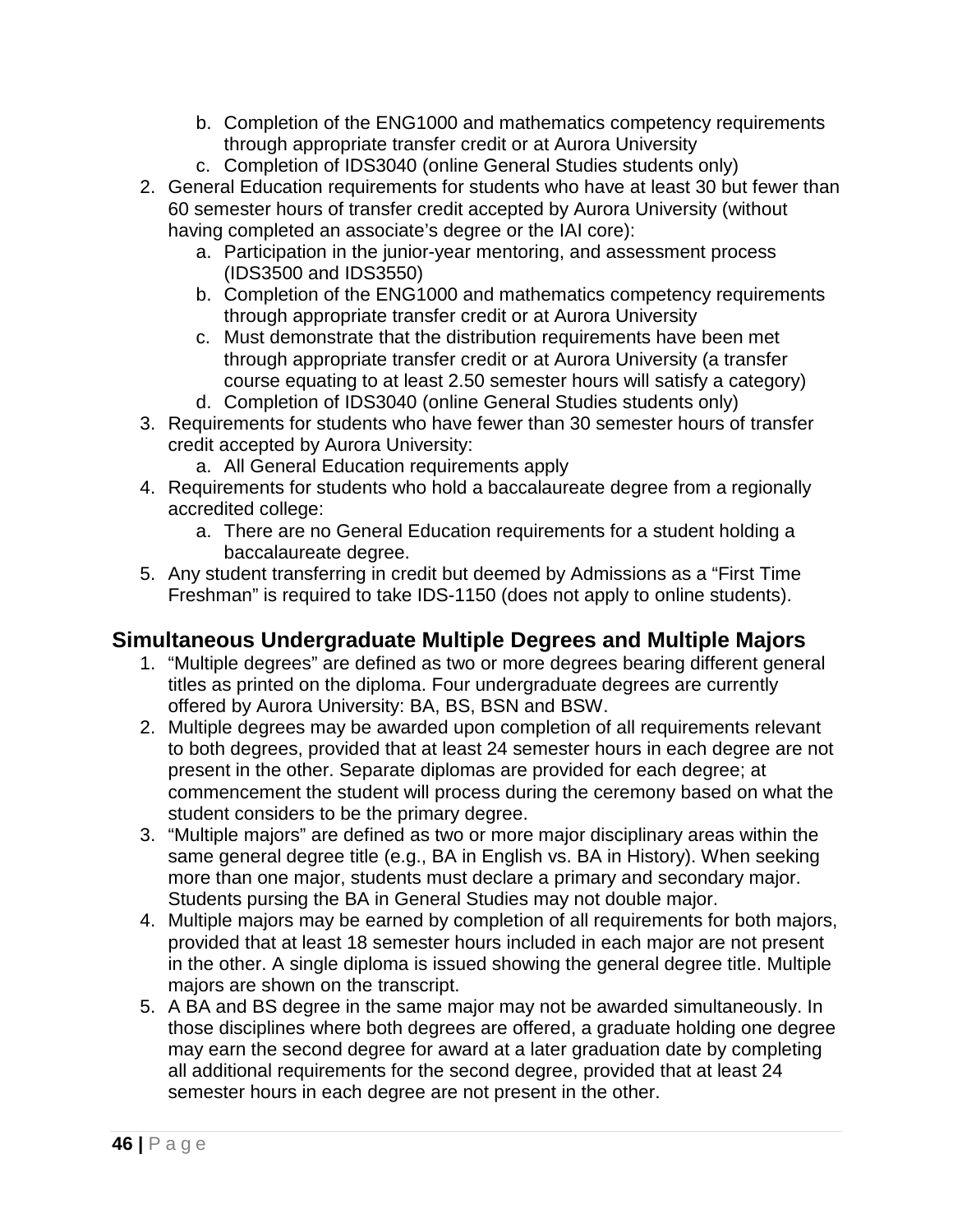## **Second Baccalaureate Degrees and Majors**

#### **Graduates of Other Schools and Alumni of Aurora University not Continuously Enrolled**

- 1. Holders of an Aurora University baccalaureate degree may complete a second degree or major by completion of the balance of the coursework required for the second credential, subject to the multiple degree/multiple major provisions above. All General Education requirements are deemed to have been met by virtue of completion of the first degree.
- 2. Holders of baccalaureate degrees from other regionally accredited schools may earn a second degree from Aurora University in a field considered by Aurora University to be distinct from that of the first degree by completing the major requirements for the new field and fulfilling the Aurora University residency requirement.
- 3. In all cases, coursework from the student's first degree or major may only be applied toward the new major or the major of the new degree upon approval of the major department or program faculty.

## **Bachelor of Arts and Bachelor of Science Distinction**

The Bachelor of Arts degree at Aurora University is typically awarded upon the completion of a program in the liberal arts or the social sciences. The primary goal of the BA is to provide a well-rounded education to prepare students for graduate work, career paths and continuous learning.

The Bachelor of Science degree at Aurora University is typically awarded upon the completion of a program that places emphasis on mathematics and science or that requires coursework relevant to the discipline beyond what is expected for a BA degree. The BS focuses on courses required for professional or pre-professional programs.

#### **Graduate Degree Requirements**

- 1. Completion of all coursework specified by the graduate program.
- 2. Cumulative GPA of at least 3.0 on a 4.0 scale, or higher if specified by the graduate program.
- 3. Submission of all pre-graduation materials required by the graduate program.
- 4. Acceptance of thesis or other required final project by the graduate program.
- 5. Submission of two copies of approved thesis or project in a specified form together with payment of binding fee where applicable.
- 6. Submission of Application for Graduation and payment of any graduation fees assessed by the university.
- 7. In the case of certification programs, submission of all governmental forms.
- 8. Residency Requirement: A minimum of 25% percent of the total credits required for the completion of the graduate degree or post-baccalaureate certificate or credential must be earned at Aurora University. Individual programs may establish more extensive residency requirements, including requirements that specific coursework be completed at Aurora University.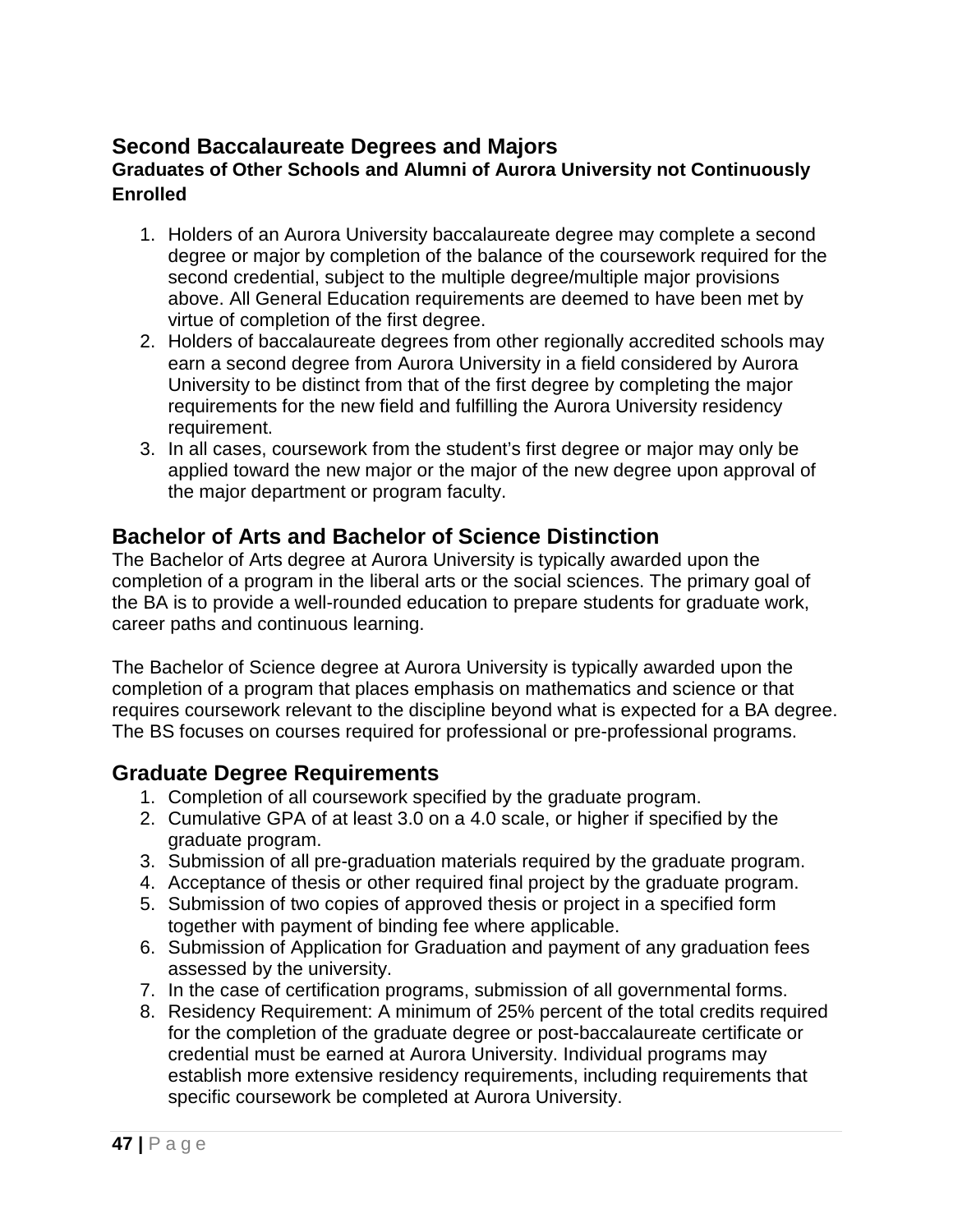## **Academic Standards**

#### **Code of Academic Integrity Policy Statement F1: Code of Academic Integrity**

Aurora University's core values include integrity and ethical behavior. A community of learners, Aurora University students and faculty share responsibility for academic honesty and integrity. The university expects students to do their own academic work. In addition, it expects active participation and equitable contributions of students involved in group assignments.

Registration at Aurora University requires adherence to the following Code of Academic Integrity (henceforth, the Code). Academic programs, colleges and departments within the university may have additional guidelines regarding academic integrity violations that supplement this Code.

In essence, this Code and any internal standards supplementing it prohibit dishonest and unethical behavior in the context of academic pursuit, regardless of intent.

Unacceptable conduct includes, without limitation:

**Cheating.** Cheating is obtaining, using or attempting to use unauthorized materials or information (e.g., notes, texts, or study aids) or help from another person (e.g., looking at another student's test paper, or communicating with others during an exam via talking, notes, texts, electronic devices or other study aids, unauthorized use of a cell phone or the internet), in any work submitted for evaluation for academic credit. This includes exams, quizzes, laboratory assignments, papers, presentations, and/or other assignments. Other examples include altering a graded work after it has been returned, then submitting the work for re-grading; unauthorized collaboration on an academic assignment; or submitting identical or highly similar papers for credit in more than one course without prior permission from the course instructors.

**Fabrication.** Fabrication is falsification or invention of data; falsification of information, citations, or bibliographic references in any academic work (e.g., falsifying references in a paper); or altering, forging, or falsifying any academic record or other university document.

**Plagiarism.** Plagiarism is representing someone else's work (including words and ideas) as one's own or providing materials for such a representation. Examples include submitting a paper or other work that is in whole or part the work of another; failing to cite references; presenting paraphrased material that is not acknowledged and cited; or failing to use quotation marks where material is used verbatim. (See under "Cheating" submitting identical or highly similar papers for credit in more than one course without prior permission from the course instructors is a violation.)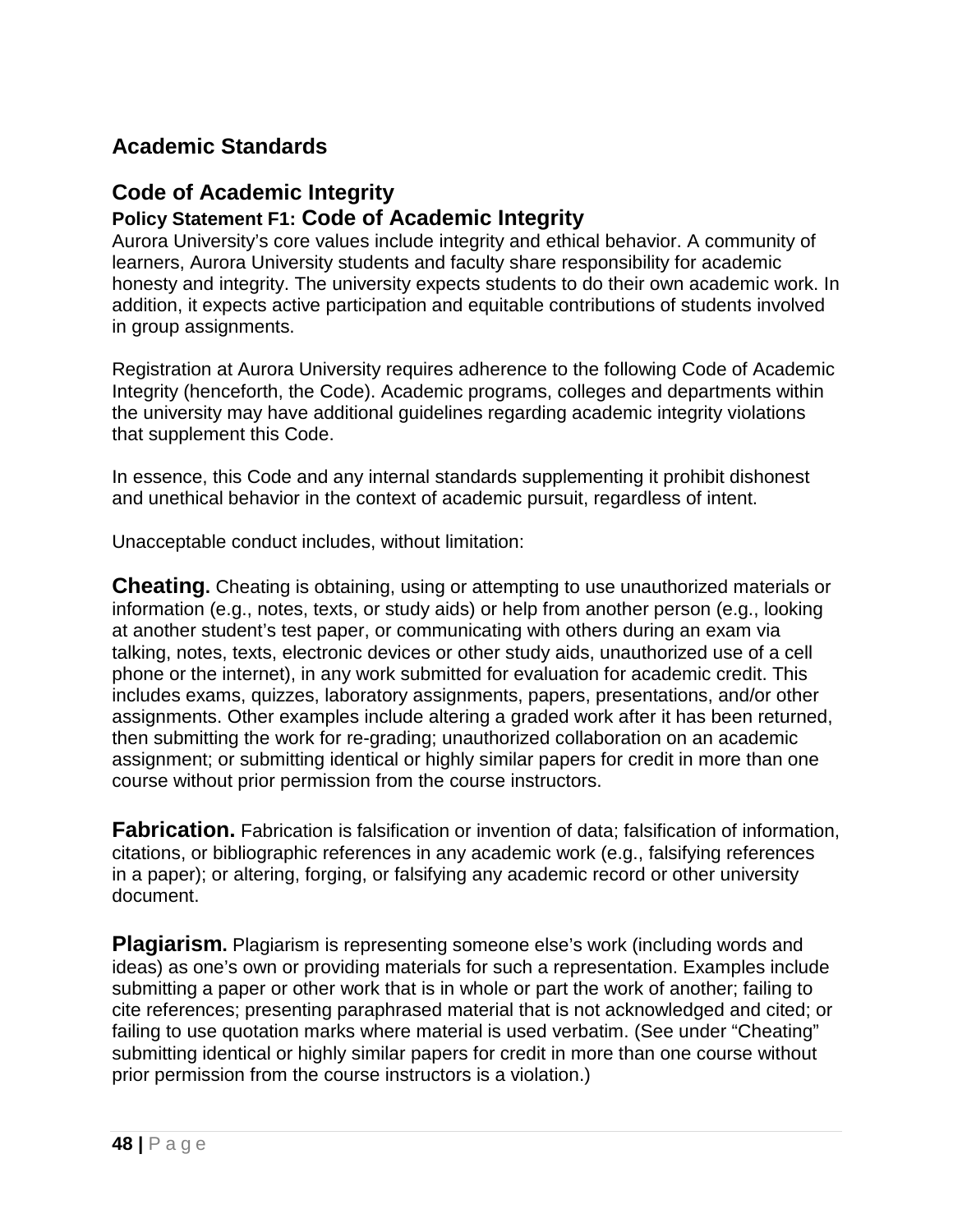**Obtaining an Unfair Advantage.** This is (a) stealing, reproducing, circulating or otherwise gaining access to examination materials before the time authorized by the instructor; (b) retaining, possessing, or using previously given examination materials where those materials clearly indicate that they were intended to be returned to the instructor at the conclusion of the examination; (c) stealing, destroying, defacing, or concealing library materials with the purpose of depriving others of their use; (d) intentionally obstructing or interfering with another student's academic work; or (e) otherwise undertaking activity with the purpose of creating or obtaining an unfair academic advantage over other students' academic work.

**Unauthorized Access to Computerized Records or Systems.** This is unauthorized review of computerized academic or administrative records or systems; viewing or altering computer records; modifying computer programs or systems; releasing or dispensing information gained via unauthorized access; or interfering with the use or availability of computer systems or information.

**Facilitating Violations of Academic Integrity.** This is (a) helping or attempting to assist another in violating the Code (for example, allowing another to copy from one's test or allowing others to use one's work as their own); or (b) providing false information in connection with any inquiry regarding academic integrity.

*Note:* Examples provided are illustrative only and are not inclusive. Other behaviors, not exemplified, may constitute violations of the Code. The above is in part adapted from "Issues and Perspectives on Academic Integrity," a pamphlet distributed by the National Association of Student Personnel Administrators.

## **Policy Statement F2: Procedures to Follow When a Violation of Academic Integrity is Identified**

Suspected cases of academic integrity violation should be reported to the course instructor, the administration of the school or department under whose jurisdiction the suspected offense took place, or to the Academic Affairs office (and will be addressed using the procedures set forth in this Policy Statement and Policy Statement F3 below). Students notified by the faculty member, Dean of Academic Administration, or Registrar of a suspected academic integrity violation **may not change their registration in a course in which the charge is pending or in which a finding of violation has been made**. Students who voluntarily withdraw from the university while an academic integrity violation is pending are not deemed to be in good standing and may not return to the university until a pending violation is resolved.

**First Violation:** A faculty member who identifies a violation of the Academic Integrity Code shall follow these procedural steps. In most cases, internal proceedings regarding a first violation will conclude with the procedural steps that follow:

1. The faculty member will report the violation to the Dean of Academic Administration or Registrar via the official electronic reporting system. This report will include a written summary of the violation; **the consequences and sanctions resulting from the violation consistent with the policies stated**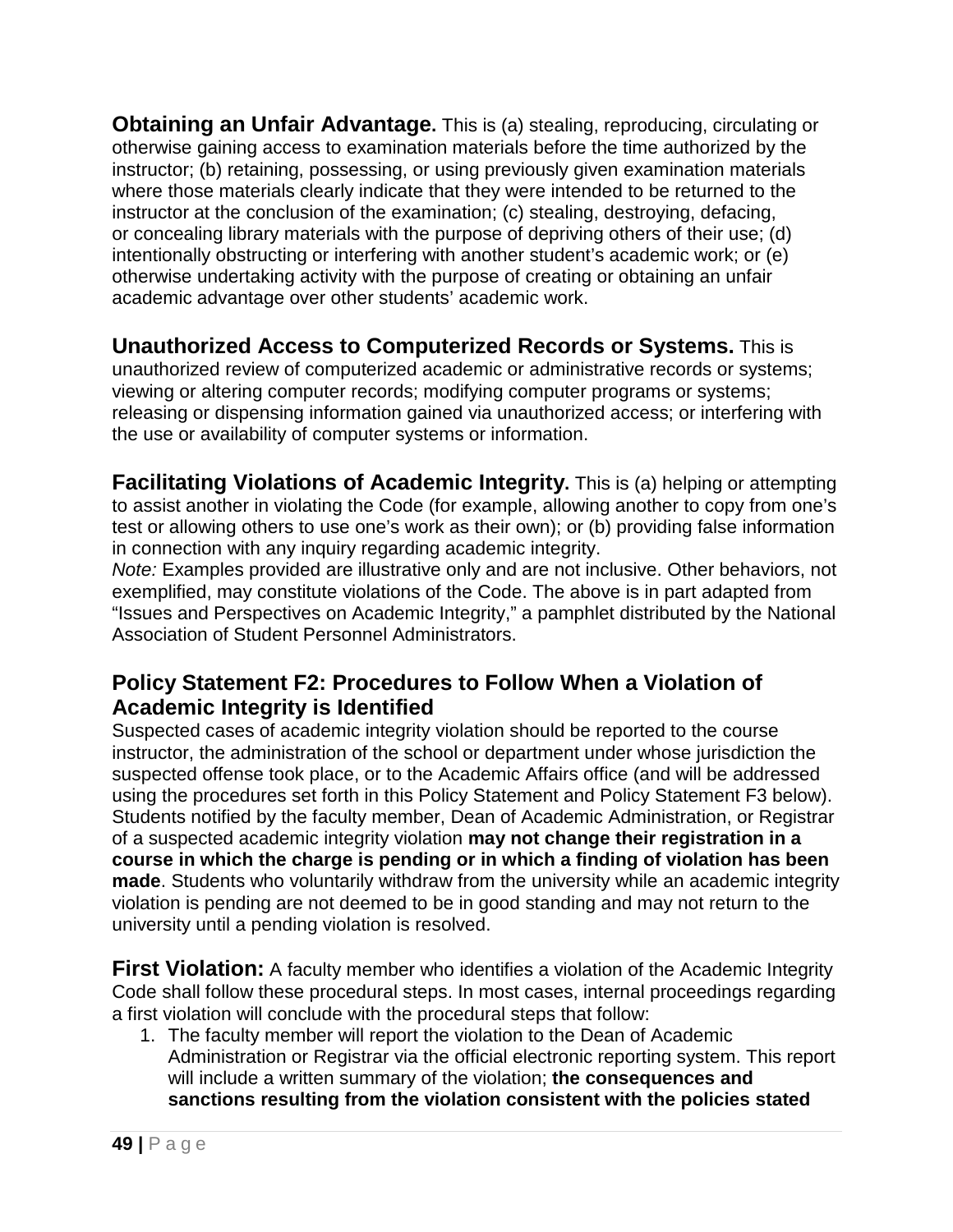**within the course syllabus**; and any interactions with the student regarding the violation. The faculty member will also provide to the Dean of Academic Administration or Registrar any material evidence of the violation, if such evidence exists. This material is placed in an academic violation file identified to the particular student and maintained with confidentiality by the Dean of Academic Administration or Registrar.

- 2. Within five business days of receipt of the violation, the Dean of Academic Administration or Registrar will confirm the violation to be a first violation and eligible for appeal under Policy Statement F3 (below). If, in the judgment of the Dean of Academic Administration, in consultation with the reporting faculty, the violation is deemed to have been egregious, or if the violation is a second violation, the hearing procedure set forth below in the section entitled "Second or Referred Violation" shall be used. The faculty member shall be so notified.
- 3. The Dean of Academic Administration or Registrar will then send the student an electronic notification, and a certified letter as needed, informing the student that a violation has been reported and advising the student of future sanctions on the part of the university in the event of subsequent violation. The letter also shall inform the student of the appeals process for academic integrity violations (see Policy Statement F3). In the event that the student appeals successfully under Policy Statement F3, the faculty member's allegation shall be removed from the academic integrity violation file.
- 4. The contents of the academic integrity violation file will not be shared with faculty members and staff, with the exception of members of the Academic Conduct and Integrity Committee in the event that the student appears before that body or faculty and administrators participating in an appeals process. The academic integrity violation file shall be destroyed upon the completion of the degree by the student.

**Second, Egregious, or Referred Violation:** In the event that a second violation is reported to the Dean of Academic Administration or Registrar (or a violation is referred for hearing as set forth above), the Dean of Academic Administration or Registrar shall inform the student of the allegation via electronic notification and a certified letter as needed. This letter shall inform the student that contact must be made with the Dean of Academic Administration or Registrar within 10 business days from the date of the letter to arrange a hearing before the Academic Conduct and Integrity Committee. Failure to do so shall be taken as acknowledgement that a violation has occurred and shall result in disciplinary action up to and/or including dismissal from the university (as determined by the Dean of Academic Administration). The student shall be permitted to attend class and other university-sponsored activities during the 10 business days following the electronic notification and a certified letter as needed sent by the Dean of Academic Administration or Registrar to the student or while a hearing is pending, unless such permission is revoked due to unusual circumstances, as determined by the Vice President of Academic Affairs. The university reserves the discretion, however, to withhold degrees or honors or postpone student graduation pending resolution of an ongoing violation.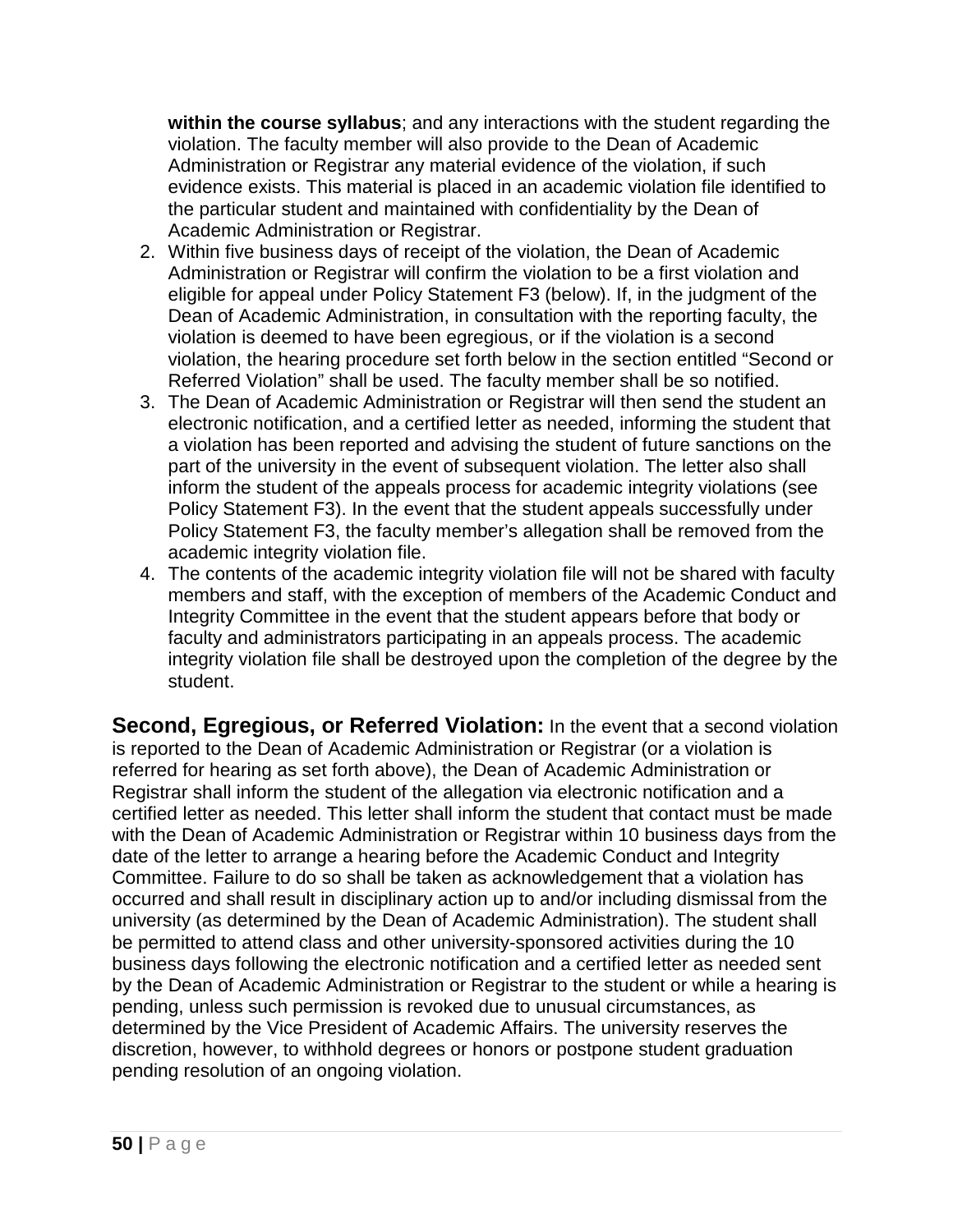The Committee shall determine whether the violation occurred. The jurisdictional dean or executive director shall not participate in the hearing. If the committee finds that a violation occurred, the student shall be immediately disciplined or dismissed from the university. If the committee finds that the violation did not occur, the allegation shall not be reflected on the student's record and documentation regarding the hearing process shall be maintained confidentially in the Office of Academic Affairs.

*Note:* As set forth above, the committee hearing procedure normally initiated by the second academic integrity violation may be triggered in the event of a first violation at the discretion of the Dean of Academic Administration. This would generally occur only in cases that are particularly egregious. The term "egregious" typically means that the act is both premeditated and, by itself, potentially damaging to the academic culture of the university if not immediately redressed. Examples of egregious academic integrity violations include, but are not limited to, misrepresenting a degree-completion work like a doctoral dissertation, master's thesis, or senior capstone project as one's own; committing an academic integrity violation intended to cause harm to another person or group; committing a crime while violating the academic integrity code, with material gain as the intended result; and others. Egregious behavior may also occur when a student commits academic integrity violations in multiple courses. This list of potentially egregious violations is illustrative and not exhaustive. Other behaviors may also apply, and the discretion to determine whether violations should be addressed using this hearing procedure (rather than the First Violation procedure set forth above) resides with the Dean of Academic Administration and the faculty member.

## **Policy Statement F3: Appeals Process for Academic Integrity Code Violations**

**First Violation:** A student who believes that a violation of the Academic Integrity Code has not in fact occurred may appeal any such finding to the Academic Conduct and Integrity Committee. The student has one week from the date indicated on the electronic notification of Finding and Sanction (and a certified letter as needed) to inform the Registrar in writing of the appeal. The Academic Conduct and Integrity Committee will review all relevant materials. The committee will meet with the student who will present his/her response to the academic integrity violation charge(s), or will rely upon written documentation provided by the student in cases where the student cannot appear in person. The committee may also question the faculty member who reported the integrity violation.

The Academic Conduct and Integrity Committee shall make one of two decisions:

- violation of the Code took place and the report remains in the academic integrity violation file;
- violation of the Code is not substantiated and the faculty member's allegation shall be removed from the academic integrity violation file.

The decision of the Academic Conduct and Integrity Committee shall be final. Imposed sanctions will be reviewed, and communicated to the student by the Dean of Academic Administration or DAA Designee.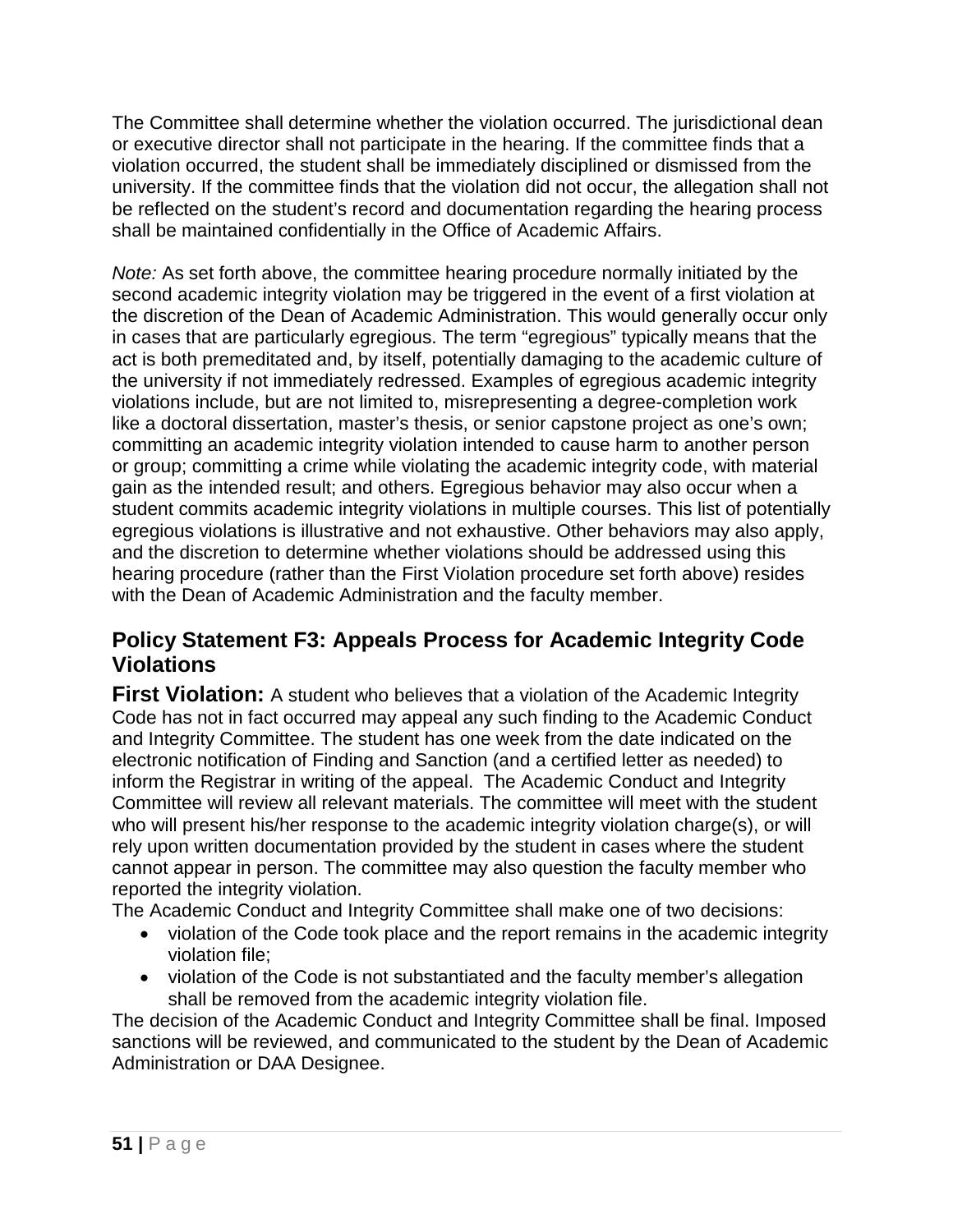## **Appeal procedure for committee decisions resulting in dismissal from university**

A student who has already had a hearing before the Academic Conduct and Integrity Committee and been dismissed from the university may appeal the decision to the Vice President of Academic Affairs. This step must be completed in the form of a written request to the Vice President of Academic Affairs within one calendar week after the Academic Conduct and Integrity Committee has informed the student of its decision. The Vice President of Academic Affairs will appoint two faculty members to serve with the Vice President of Academic Affairs on an ad hoc committee working to review the student's appeal. This committee and the Vice President of Academic Affairs will review all relevant materials and meet with the student and others, as the ad hoc committee deems necessary. The decision of this committee either to uphold or overturn the decision of the Academic Conduct and Integrity Committee shall be final. The ad hoc committee will then report back to the Academic Conduct and Integrity Committee on the final decision and its reasoning.

## **Re-admission to the University**

A student who has been dismissed for violation of the Code of Academic Integrity shall not be re-admitted to the university. The student's transcript shall indicate that the student was "dismissed with cause."

## **Classroom Conduct Policy**

Students enrolled in Aurora University courses have the right to learn in an environment where all individuals are treated equitably and with respect. Behaviors in class that interfere with the learning experience are not permitted. Disruptive or disrespectful behaviors may result in dismissal from the class by the instructor. Continued problems will be reported to the college dean and/or the Dean of Student Life for further action. Course instructors may also impose class- related sanctions on the offending student.

## **Course Enrollment and Classroom Environment Policy**

Aurora University classroom conduct requirements are intended to establish and promote the best possible learning environment for all Aurora University students. To that end, students are expected to treat each other with civility and respect. Within that context, Aurora University recognizes that within an institution of higher learning, classroom or other academic discussions may delve into topics whose themes are controversial, adult-oriented, complex or otherwise inappropriate for people not versed in academic dialog, including children.

For this, and other reasons, students enrolled in a course at Aurora University may not be accompanied to class by adult guests who are not registered for the class without the advanced consent of the course instructor. Further, students may never bring minor children into the classroom during class meeting time.

## **Undergraduate Academic Standards**

All undergraduate students must achieve a minimum Term GPA of 2.0 on a 4.0 scale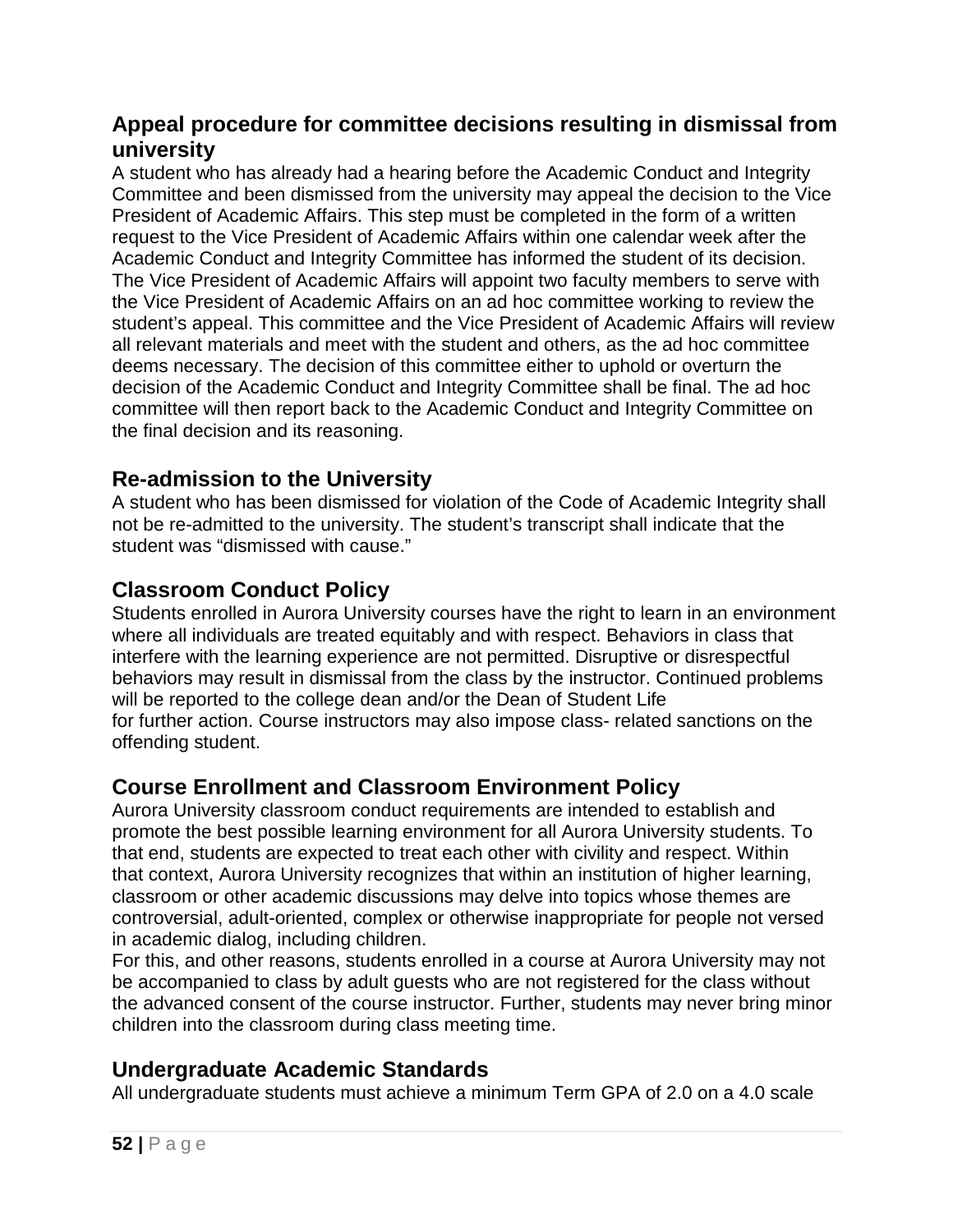to remain in good standing. Students who have a Term GPA of zero are academically dismissed from AU. Those achieving a Term GPA of 1.0 or below but above 0.0 are placed on Last Term Warning. Those achieving a Term GPA of less than 2.0 but greater than 1.0, are placed on Academic Warning. Following a second term (not necessarily consecutive) below 2.0, a student may be dismissed from the university by action of the Academic Conduct and Integrity Committee. The committee may also impose conditions on a student's continued enrollment. If dismissed for poor scholarship, a student may not be readmitted to the university until at least one calendar year later, after filing for readmission to the Academic Conduct and Integrity Committee.

Individual majors and programs may have additional or more stringent academic standards for retention of students in the major or program. These standards are available to students through the office of each respective program.

## **Undergraduate Academic Warning and Dismissal**

- 1. When a student's work falls below acceptable standards, the instructor should send an electronic alert notice to the student. The student's student success/academic advisor, as well as other invested parties, will be notified. Students are highly encouraged to meet with their advisors regularly to discuss academic progress.
- 2. A student will be academically dismissed if her/his Term GPA is 0.00 in any given term.
- 3. A student is placed on Academic Warning when her/his Term GPA is below 2.0 but above 1.0. Students placed on Academic Warning for a second time (not necessarily consecutive) may be dismissed for poor scholarship. Freshmen admitted conditionally under the guidelines of the Admissions Review Committee may be dismissed at the conclusion of their first year if their Term GPA is below 2.0. Transfer students admitted on Academic Warning will be reviewed and may be dismissed for poor scholarship whenever their Term GPA is below a 2.0.
- 4. Last Term Warning Status: A student may be placed on Last Term Warning if his or her Term GPA is 1.0 or below but above 0.00. Students on Academic Warning (AW) and who have a consecutive Term GPA (excluding summer session) of less than 2.0 but greater than 0.0 are placed on Last Term Warning (LTW). A student who encounters repeated academic difficulties may also be placed on Last Term Warning. Once a student is placed on this status, he or she remains on Last Term Warning until the student has:
	- a. completed three consecutive terms (excluding summer session) with a Term GPA of at least 2.0, and have achieved Aurora University cumulative GPA of at least 2.30,
	- b. a Term GPA below 2.0, in which case the student is dismissed from the university
	- c. graduated
- 5. Students dismissed for poor scholarship may immediately appeal for a full hearing before the Academic Conduct and Integrity Committee. At such a hearing the student may appear in person to make a statement and answer questions. A letter requesting an appeal and briefly outlining the basis for the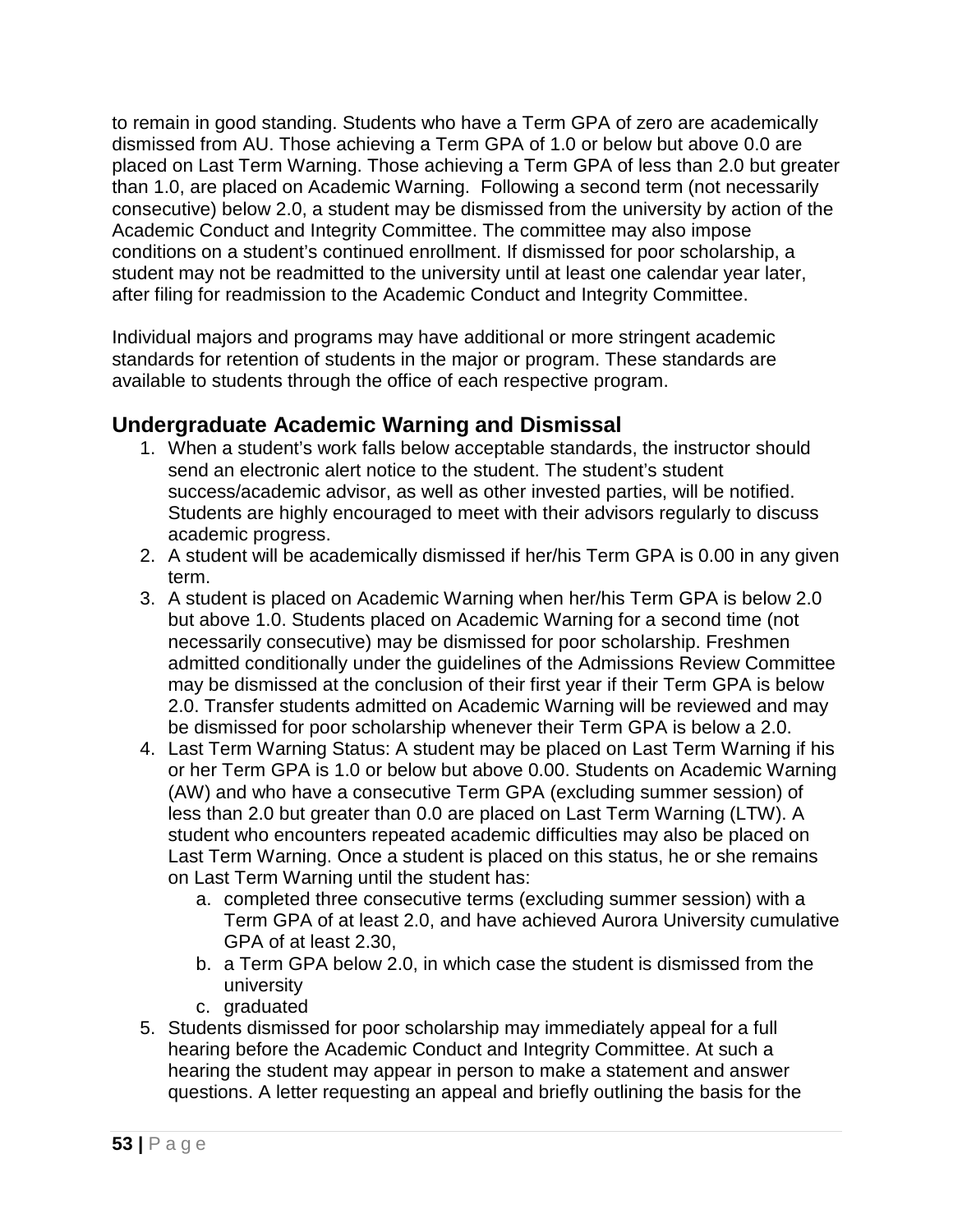appeal must be sent to the Registrar. Should the appeal be granted, the student will be readmitted on Last Term Warning.

6. A student who is dismissed from Aurora University for poor scholarship may apply for readmission after one calendar year. The application is filed with the Academic Conduct and Integrity Committee during the term preceding the term when the student wishes to return to the university.

## **Graduate Academic Standards**

Under general university standards, all graduate students must maintain a minimum cumulative program/major GPA of at least 3.0 on a 4.0 scale to remain in good standing. When a student initially fails to meet these minimum academic standards s/he will be placed on academic warning. Following a second semester (not necessarily consecutive) where the cumulative program/major GPA does not meet minimum standards (3.0 or higher), or if at any time more than two grades below "B" are earned while enrolled in a graduate program, a student will be dismissed from the university by action of the Academic Conduct and Integrity Committee. The committee may also impose conditions on a student's continued enrollment. If dismissed for poor scholarship, the student may not be readmitted to the university for at least one full semester following the academic dismissal. A successful petitioning for readmission to the university is required, as well as the filing of a new application for admission. The petition for readmission and application for admission must be submitted by the student to the university for consideration and review, no later than 30 days prior to the start of semester for which readmission is sought. Individual programs may have additional or more stringent academic standards for retention and/or graduation of students in the program. These standards are available to students through the office of each respective program.

## **Graduate Academic Warning and Dismissal**

- 1. When a student's academic performance does not meet minimum standards, the instructor should send an academic alert to the student.
- 2. A student is placed on academic warning at the end of any semester when their cumulative program/major GPA is less than 3.0.
- 3. A student placed on academic warning for a second time (not necessarily consecutive terms) will be academically dismissed for poor scholarship.
- 4. A student who at any time while enrolled in a graduate program, earns more than two grades below "B" will be academically dismissed for poor scholarship.
- 5. A student will be academically dismissed if their Term GPA is 0.00 in any given semester.
- 6. A graduate student who is dismissed from Aurora University for poor scholarship may apply for readmission after one full semester away.
- 7. To be considered for readmission, a new application for admission and a petition for readmission are both required to be filed no less than 30 days prior to the requested semester of return, with the Office of Admissions.
- 8. The petition will be reviewed by an academic program committee, comprised of the academic program director/chair and two faculty designated by the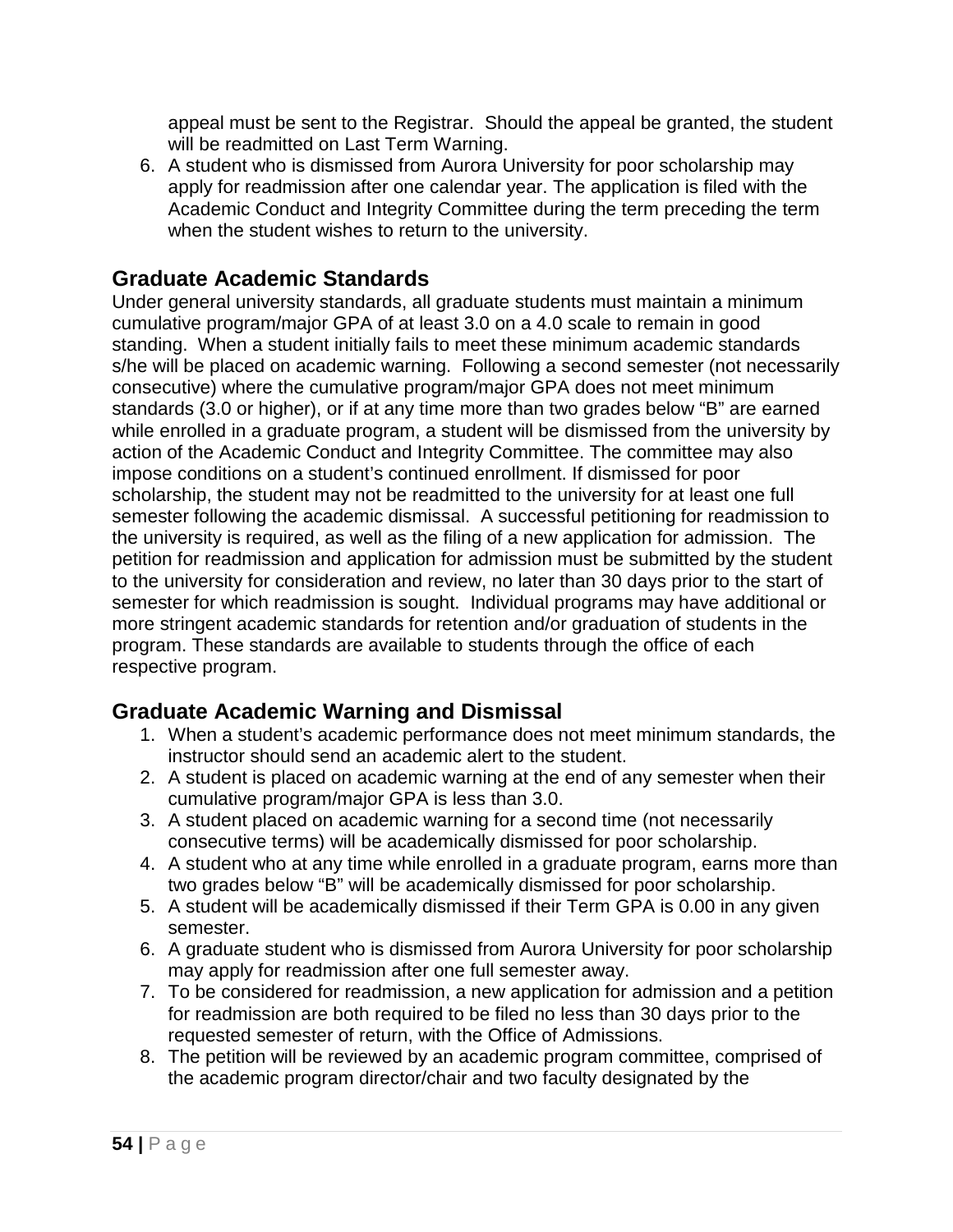jurisdictional Dean. The academic program committee may require an in person meeting with the student as deemed necessary.

- 9. Should readmission be granted, the student will be readmitted on Academic Warning. Should the cumulative program/major GPA fall below 3.0 in a subsequent semester, the student will be dismissed from the university.
- 10.A student who has already had their petition for readmission denied by the academic program may appeal the decision to the jurisdictional Dean over the program. This step must be completed in the form of a written request to the Dean within one calendar week after the student has been informed of the program committee decision. The Dean will appoint two faculty members to serve with on an ad hoc committee working to review the student's appeal. The ad hoc appeal committee will review all relevant materials and meet with the student and others, as deemed necessary. The decision of this ad hoc appeal committee is final. The ad hoc appeal committee will then report back to the program and Registrar's Office regarding the final decision and its reasoning.

## **Application of Academic Regulations**

Aurora University has traditionally allowed students to graduate under the degree requirements in effect when they entered the university if course offerings allow and if enrollment is continuous from point of entry to graduation. The university does retain the right, however, to modify the academic policies, procedures and regulations for all students. Modifications in policies, procedures and regulations normally become effective at the beginning of the term following their enactment or as specified in the approved form of the regulation. Academic policies, procedures and regulations encompass such things as grading systems, transfer of credit policies, academic fees and guidelines for applying courses toward the degree requirements.

Only those persons specified in an academic regulation may authorize exceptions or waivers pertaining to that policy. No exceptions to academic regulations or waivers of academic requirements are recognized by the university except in those cases where a student has followed the university's procedures for obtaining such waiver or exception as published in the university's Academic Regulations. Individual advisors or faculty members are not authorized to grant waivers or exceptions. All waivers and exceptions granted by authorized university officials must be provided in writing. All exceptions and waivers must be made in writing, with copies provided to the student, and to all university offices and units having an interest or responsibility related to the regulation in question.

## **Registration**

## **Undergraduate Registration Policy and Procedures**

As soon as an application for admission has been approved, traditional Aurora campus undergraduate students may contact the Center for Student Success to make an initial appointment with an advisor to register for courses. GWC undergraduate students can contact the Academic Services Office to make an appointment with an advisor to register for courses. Registration and orientation days for Aurora and GWC campus students are provided in May and June as a convenience to first-year students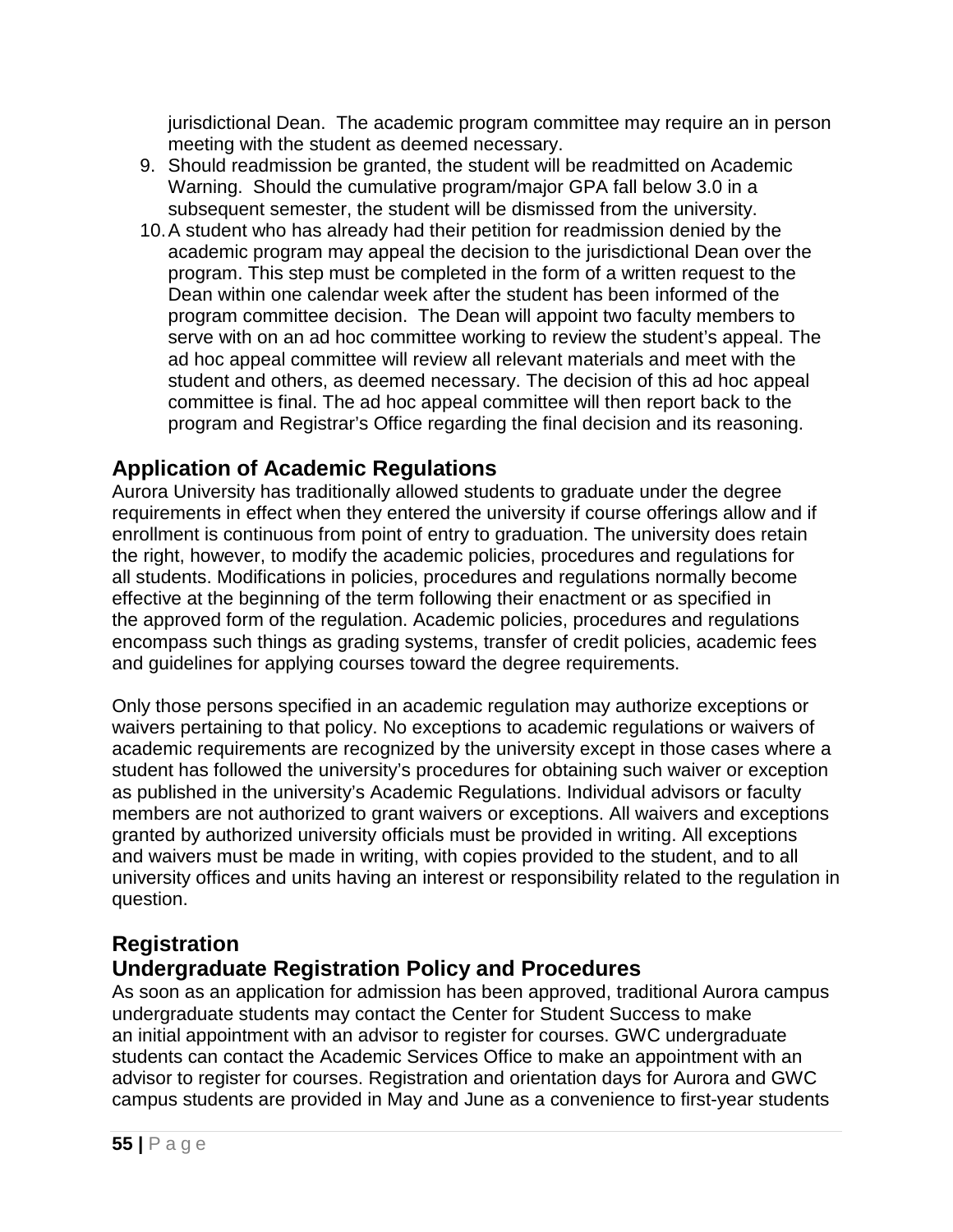planning to enter in the fall semester. New transfer students complete the advisement process and register during assigned advisement periods and prior to the start of the new term. General program advising with a professional advisor is available by appointment to all Aurora campus traditional students through the Center for Student Success and all GWC traditional students through the Academic Services Office. Adult Degree Completion students are advised through the Center for Graduate Studies, Woodstock Center, or George Williams College accordingly. Undergraduate online students are advised through AU Online.

All registration forms must bear the signature of a student success/academic advisor to indicate that the student's proposed registration has been reviewed. Forms must also bear the signature of the student to indicate that the student accepts responsibility for the consequences of the registration and agrees to be bound by all relevant university regulations.

All accounts with the Student Accounts Office must be up to date. Students must be in compliance with the State of Illinois immunization requirements. Refer to Health Services website for additional information.

Students may register for and be admitted to classes in any term only up to and during the first week of the term for courses that meet more than once a week. Courses that meet only once a week may be added prior to the second class meeting. For classes scheduled outside of regular terms, the Registrar will calculate late registration deadlines and include this information with registration materials for such classes. Registration procedures and deadlines for learning experiences co-sponsored with other educational institutions or organizations are governed by the contractual agreements for co-sponsorship when duly approved by Aurora University. Only those students who appear on the current class list in WebAdvisor may be admitted to class by faculty. Faculty who knowingly admit unregistered students to class are subject to disciplinary action by the university.

## **Graduate Registration Policy and Procedures**

As soon as an application for admission has been approved, students are notified and asked to contact their graduate program office to make an initial appointment with a graduate advisor. All degree-seeking graduate students are required to consult with an academic advisor before registering for classes. As soon as the advisement appointment is completed, a student may register online. Students must be in compliance with the State of Illinois immunization requirements. Refer to Health Services website for additional information. Prior to registering online, the student must accept the responsibility for the programmatic consequences of the registration and agrees to be bound by all relevant university regulations. Students-at-large may register in person with the Office of the Registrar.

## **Student I.D. Cards**

Students are issued an Aurora University photo identification card after registration. The card is valid while enrolled as a student at Aurora University.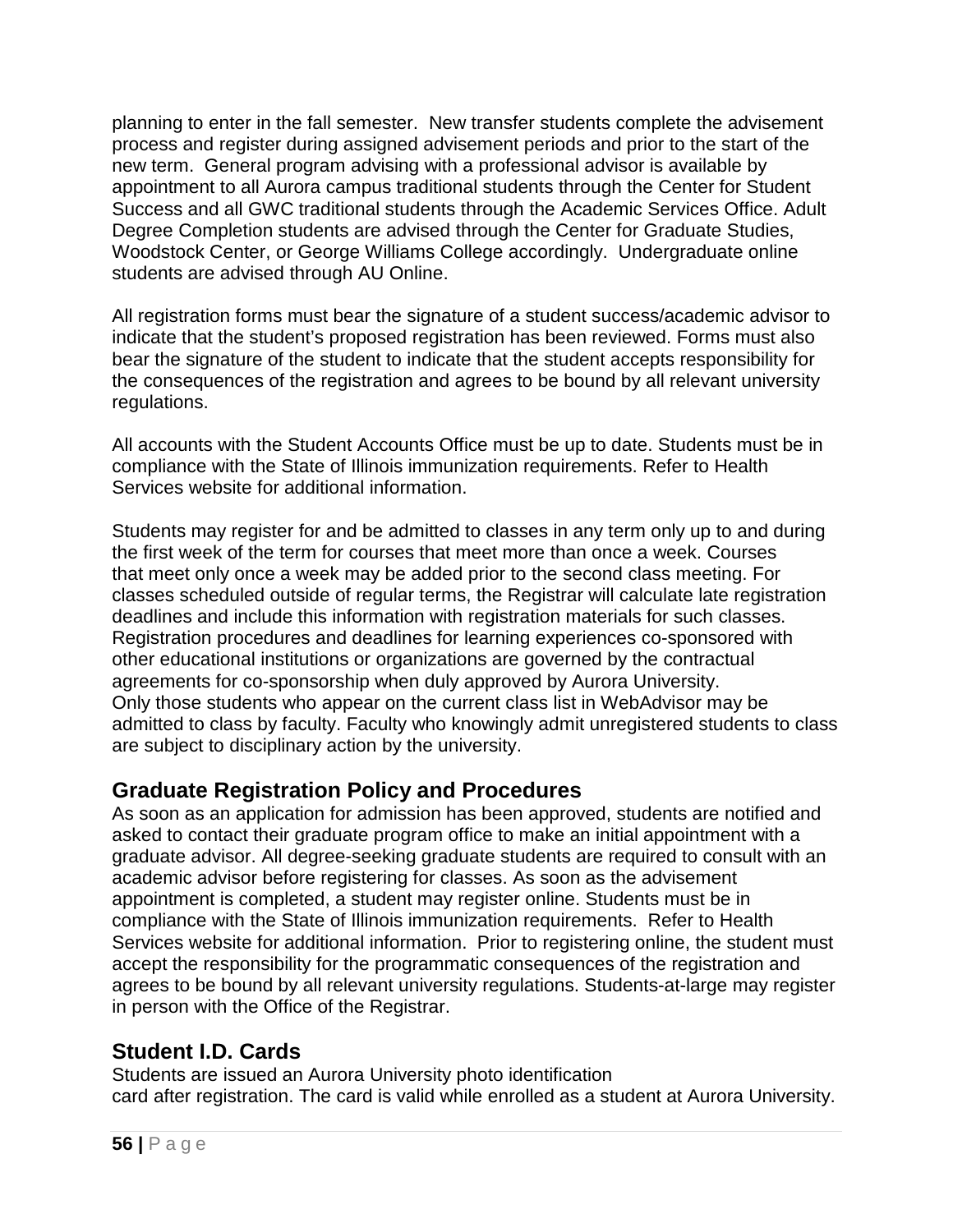The I.D. card is required for the use of university facilities and services and for free or reduced-price admission to paid events on campus. There is a fee for replacement of lost or damaged I.D. cards. AU Online students may print verification from WebAdvisor.

## **Billing/Registration Policy**

Students who have unpaid balances from prior terms that are not covered by duly approved and current installment payment plans with the university, by duly approved and current deferred payment plans, or by duly approved corporate billing agreements, or who have failed to meet any other statutory or university requirement for registration will be designated as being on hold status.

No student on hold status will be registered for any class until the hold status is removed by the appropriate university authority. Students who have resolved their hold status will be registered and admitted to classes only during the time period permitted under the university regulations concerning late registration. No grades will be recorded for students who are not duly registered. In the event that a student duly registered for a class is subsequently placed on hold status, no grade (s) will be recorded and no credit for the class(es) will be transcripted until the student's hold status is removed by the appropriate university authority.

# **Payment of Tuition and Fees**

Tuition and fees are assessed in accordance with approved policies. Please refer to the Payment Agreement Form signed at the time of registration for specific payment information. Students who have been approved to participate in a university-approved installment or deferred payment plan must adhere to the terms of these plans in order to remain eligible for participation. Details of these plans are available in the Student Accounts Office. Grades and transcripts are issued to students in good financial standing.

# **Refunds**

During the regular semester, a 100% refund of tuition is provided through the first week of the semester, 90% during the second week and 50% during the third week; no refund is issued thereafter. Refunds for Summer Session classes and for classes that do not meet in accordance with the regular semester calendar are provided in accordance with refund schedules provided by the Student Accounts Office. Specific information is provided on the Payment Agreement Form signed at the time of registration. Refunds are, in all cases, governed by the actual date of submitting a drop notice, via WebAdvisor or in writing, or a Request for a Withdrawal/Academic Leave of Absence.)

## **Undergraduate Late Registration**

The normal registration period ends with the closing of the Registrar's Office on the last university business day preceding the first day of the term or the first day of a class that officially begins at some point other than the beginning of a term. Students may register late for courses that meet more than once a week only during the first week of the semester. Courses that meet only once a week may be added prior to the second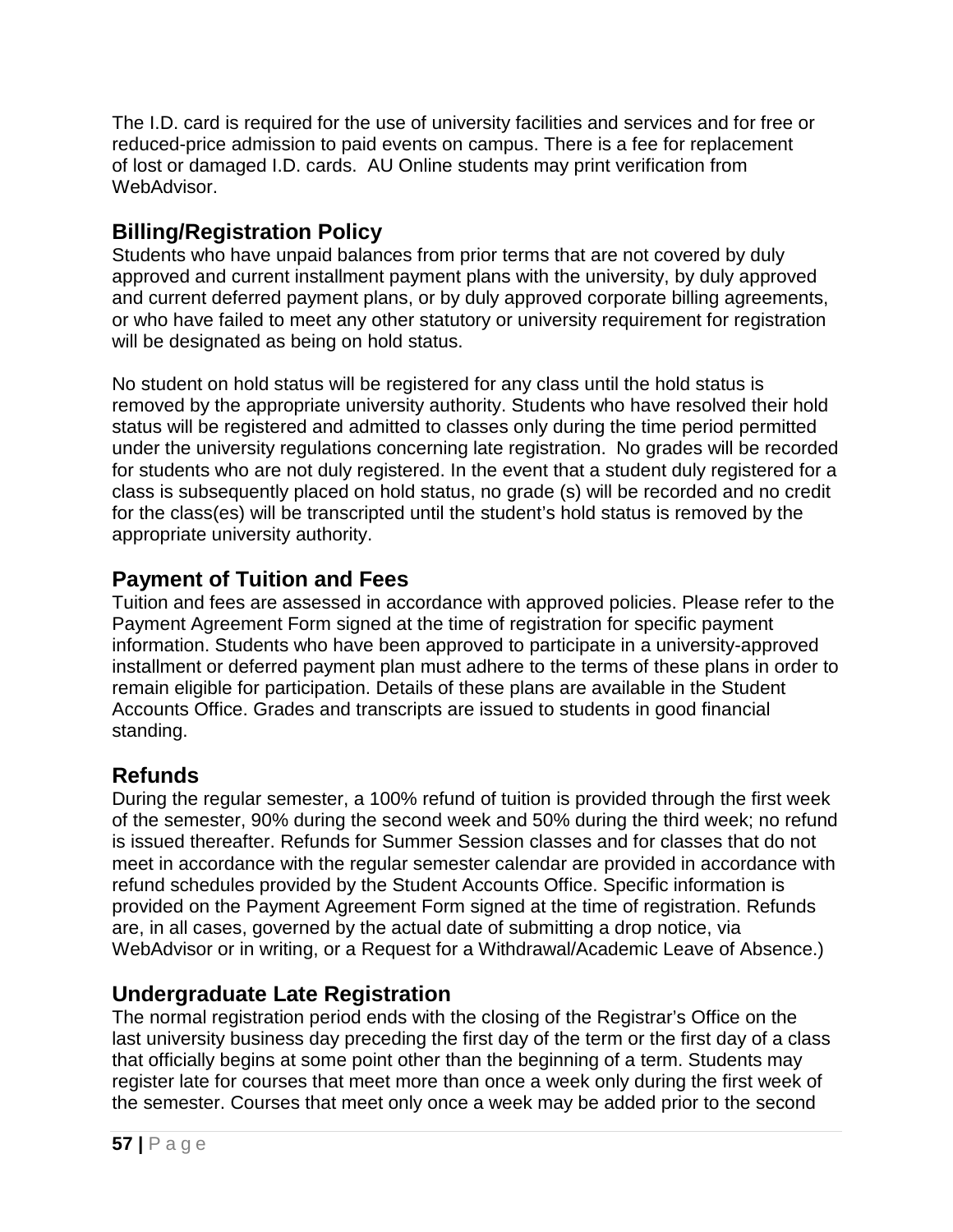class meeting. Specific deadlines may be obtained from the Registrar's Office.

Students are responsible for making up or completing all class work and assignments missed due to late registration for a class and late registering students enter any class with the understanding that missed work may affect their grades in the class. Faculty members are expected to make reasonable accommodation for students entering class after the first session (e.g., making available to the student copies of syllabi or other written materials previously provided to other students), but are under no obligation to provide late-registering students with access to learning experiences included in the missed classes that cannot reasonably and conveniently be repeated (e.g., group exercises, in-class quizzes or writing exercises).

## **Graduate Late Registration**

The normal registration period ends with the closing of the Registrar's Office on the last university business day preceding the first day of the term or the first day of a class that officially begins at some point other than the beginning of a term. Students may late register only during the first 10% of the term and before the class has met for 10% of the published contact time. Specific deadlines are published in the course bulletin or may be obtained from the Registrar's Office. It is the responsibility of a late-registering student to make up missed class work, and students are permitted to late register only with the understanding that their grades may be affected by work that cannot be made up.

#### **Adding and Dropping Courses - Changing Courses**

Once a student has registered for courses, he/she may make changes to his/her schedule up through the add/drop period, online via WebAdvisor. If the student is unable to make the changes in WebAdvisor, the student should complete a Registration Form with the appropriate changes and, after signing the form, turn it in to their student success/academic advisor or the Registrar's Office. The Registration Forms are available from any advisor, in the Registrar's Office, and online. Registration Forms for changes requested by the student must be initiated by the student.

Courses may be added only before and during the official late registration period. No course may be dropped after the end of the 10th week of classes in a 16-week semester or the sixth week in an eight-week term or module. For courses scheduled outside of the regular semesters, see the Academic Calendar for Add/Drop/Withdrawal deadlines. Once a student has registered for courses, he/she can change the grading system from letter grade to Credit/No Credit or vice-versa in writing with the Registrar's Office prior to the second week of the term.

It is the responsibility of the student to make certain that any schedule changes are completed by the specific deadlines for late registration, change of grading system, or withdrawal from courses. Aurora University reserves the right to administratively drop/withdraw those students who are not actively attending or pursuing course objectives as established by their instructors, who are enrolled in courses not consistent with placement testing and/or course prerequisities, who fail to pay their tuition and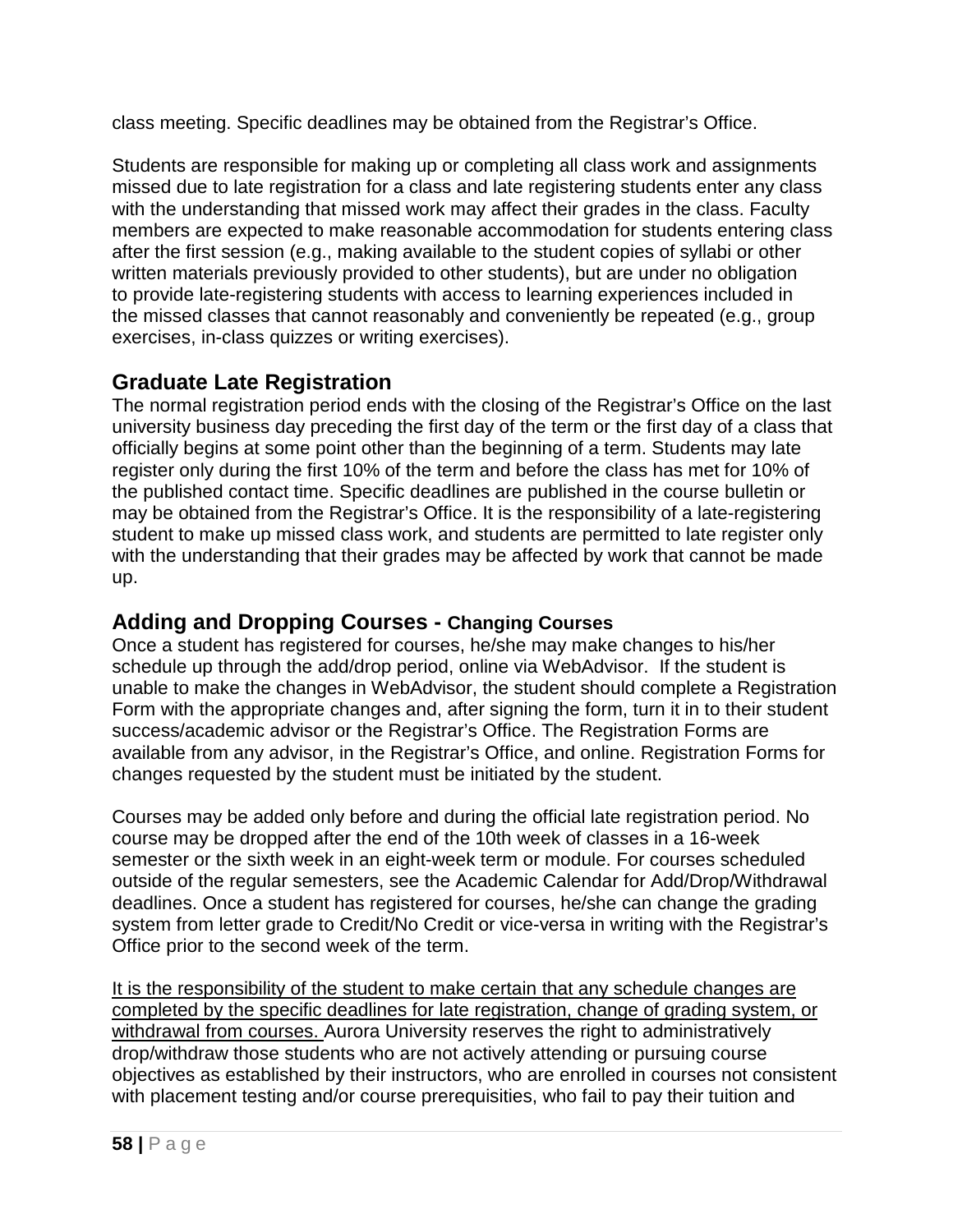fees, or who receive sanctions resulting in dismissal from course(s) or the university. Changes initiated by the university are handled administratively by student success/academic advisors, the Dean of Academic Administration, or the Registrar as appropriate.

## **Grades for Dropped Courses**

Courses dropped with 100% refund do not appear on the student's permanent academic record. A grade of "W' (withdrawal) will be recorded on the student's permanent academic record for courses dropped during the remainder of the available partial refund period noted on the academic and/or registrar calendar. Consult the Academic and/or Registrar Calendar for specifics.

For courses scheduled outside of the regular semesters (i.e. Summer), the Registrar will calculate late registration and withdrawal deadlines and provide this information on the website.

## **Undergraduate Accelerated Load (Overload)**

Students desiring to register for an accelerated load of more than 17 semester hours in any term must have the approval of a student success/academic advisor or Registrar. General criteria to be applied are a cumulative GPA of 3.0 for returning and transfer students, and an SAT composite of 1100 or ACT composite of 26 for entering freshmen. Advisors may approve an accelerated load of more than 17 semester hours in any term if the student has a cumulative GPA at Aurora University of at least 3.40. Each case will be considered individually against the general guidelines, taking into account other factors such as recent performance patterns. Students may not exceed 21 semester hours in a semester.

## **Graduate Credit Load**

Full-time status for graduate study is 6 to 17 semester hours in any term. Graduate students may not take more than 17 semester hours per term.

## **Waiting List**

Once a course has been closed, a student is encouraged to select and register for an alternative course. If a student wishes to be placed on the waiting list for the original course, the student can choose to waitlist the course in WebAdvisor or with the assistance of a student success/academic advisor. Students are admitted from the waiting list on the basis of need as determined by the Dean of Academic Administration in consultation with program chairs/directors and other academic officials when appropriate. The waiting list does not operate on a first-come, first-served basis, nor do instructors have influence on the decision. The Dean of Academic Administration makes determinations prior to the start of the term. Students authorized to add the class are contacted by email when they have permission to register for the course. It is the responsibility of the student to register for the course during the 24 hour window of authorization. Failure to register within the allotted timeframe results in forfeiture of the seat in the course. Aurora University reserves the right to register students actively on a waitlist into the corresponding course. It is the responsibility of the student to remove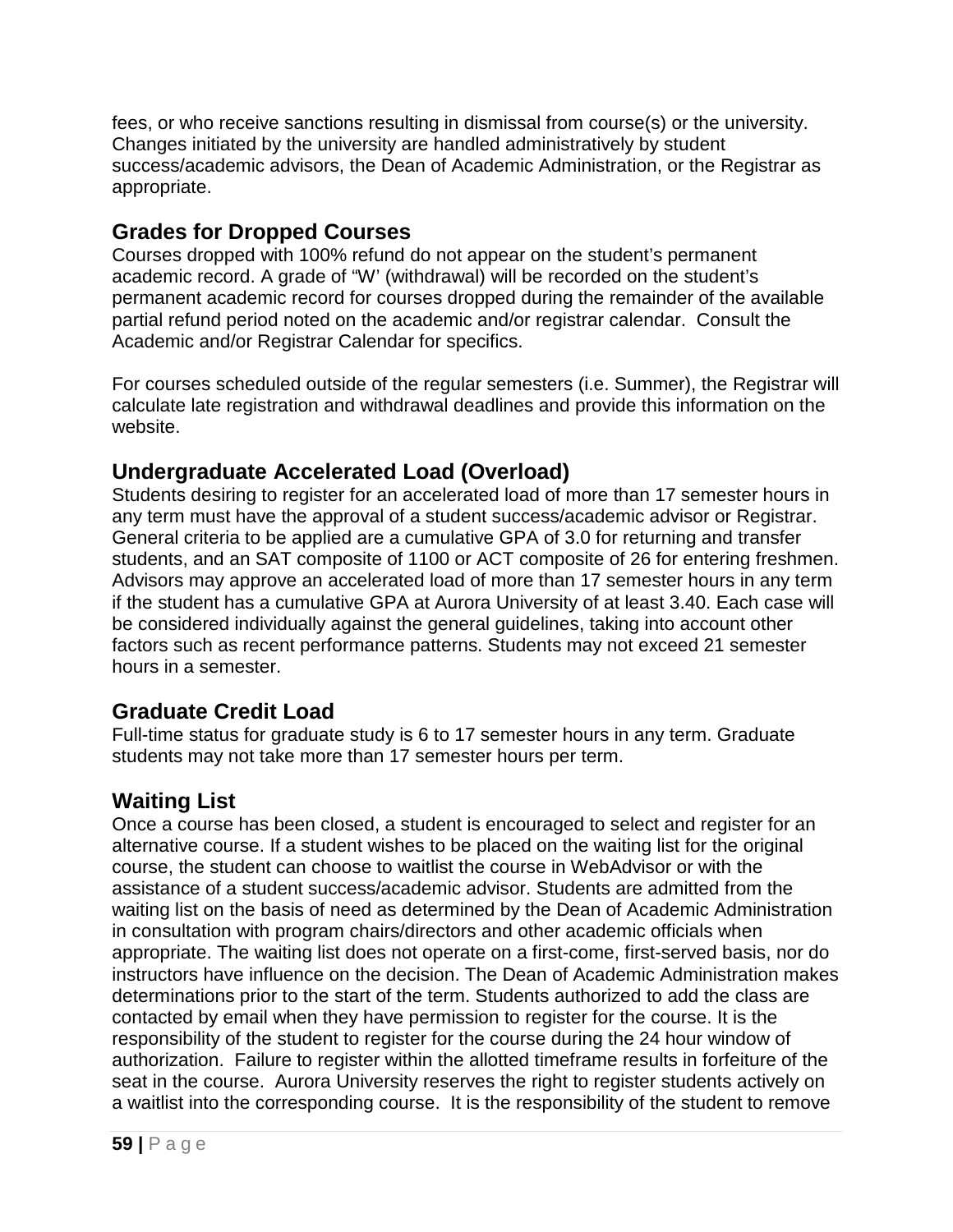himself/herself via WebAdvisor or with the assistance of a student success/academic advisor, from any waiting list for which he/she no longer wishes to be considered.

## **Auditor Status**

Aurora University has an auditor (AU) status for those individuals who do not wish to earn college credit for either an undergraduate or graduate course. Auditing privileges may include full participation in class sessions, with the exception that instructors are not required to evaluate and grade an auditor's performance in a course. Instructors may determine the character of participation and requirements of auditors. The tuition fee for auditing has been established at 50% of the regular tuition rate. Any additional class fees will be at the expense of the auditor.

Auditors must register for classes on a standby basis, with the understanding that students registering for credit have priority in the class. A decision as to whether auditors may enter classes will be made prior to the beginning of the first class session. Audited courses will be posted on a student's permanent academic record as an audit (AU). No academic credit will be granted for audited classes at any time. Auditors may not participate in clinical experiences, field placements and practica courses.

## **Full-Time and Part-Time Enrollment**

Students may enroll either full- or part-time at Aurora University; in some graduate programs, a student must declare his/her intention in order to be placed in the correct sequence of courses to complete the program on a full- or part-time basis. Full-time undergraduate enrollment is defined as a minimum of 12 credit hours per semester (24 credit hours per academic year). Full-time graduate enrollment is defined as a minimum of six credit hours per semester (12 credit hours per academic year).

# **Visitors**

An individual who wishes to visit a class session may not do so without the prior approval of the university.

#### **Council of West Suburban Colleges Consortium (CWSC) Cross-Registration Program**

#### Courses taken at other schools in CWSC (North Central College and Benedictine University) may be applied to Aurora University programs without violating the AU residence requirement. Cross-registration is permitted with permission of the other school and in accordance with terms of an agreement among all member schools. Prior approval of the student's AU advisor and the Registrar is required on the crossregistration form before registering at one of the other institutions. Cross-registration is available during the regular academic year (fall and spring terms). Tuition is paid to the home school and grades are recorded at the home school without the necessity of applying for a transcript. Through this program, degree-seeking students at each of the member schools have access to a broad selection of academic offerings and scheduling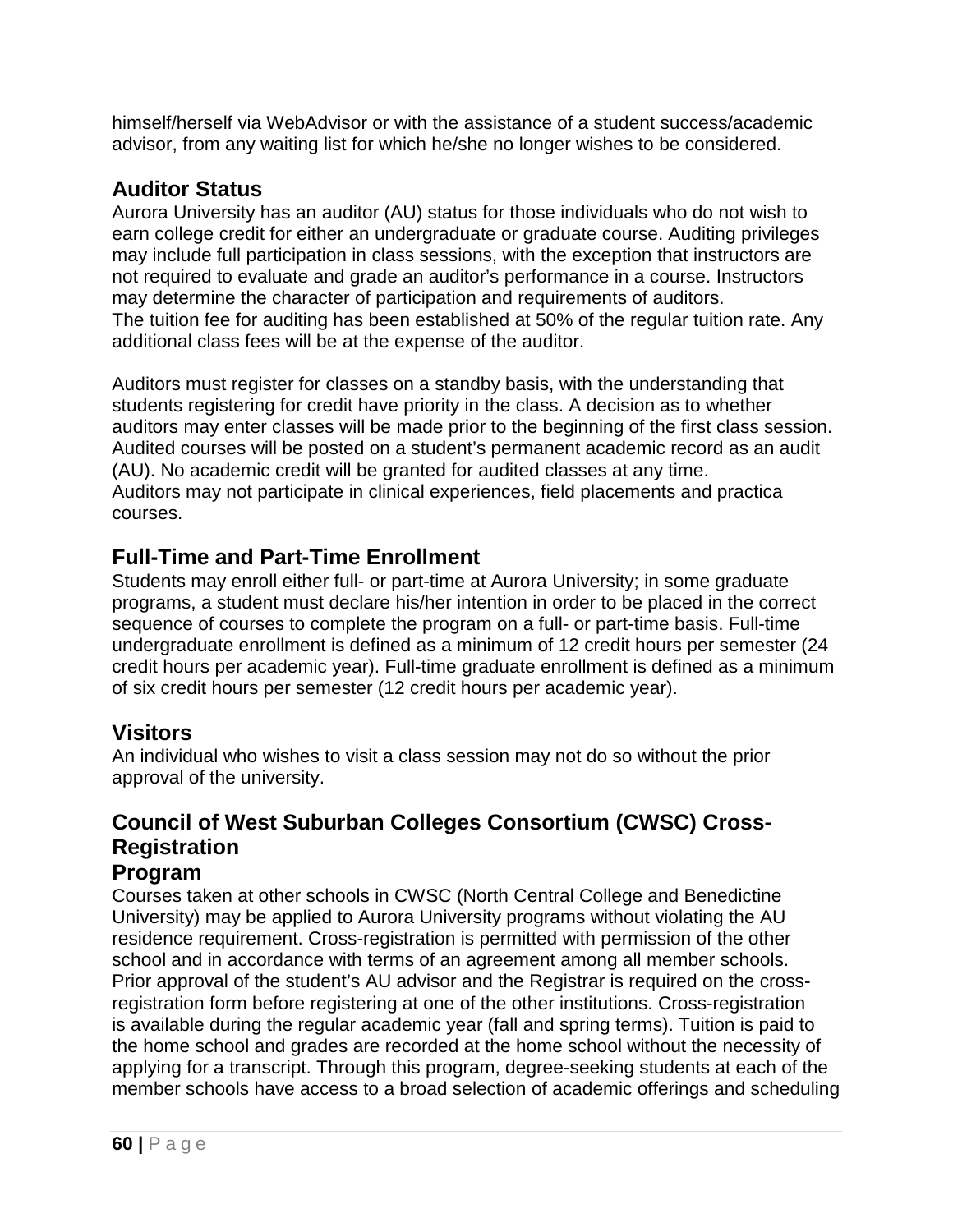options. Contact the Registrar's Office for eligibility information and special registration forms.

# **Petitions**

**Prior Approval Petition** — When a student wishes to register for coursework at another institution, or to take a correspondence course or a CLEP examination, he/ she must file a Petition for Prior Approval seeking approval from the Registrar to make sure that the work he/she plans to do will be transferable and applicable toward his/her degree. This petition must be submitted for review prior to registering for coursework at other institutions.

It is generally expected that, once enrolled at Aurora University, a student will complete all coursework at AU, particularly in the student's major. All Petitions for Prior Approval concerning major courses are reviewed in light of the policies of the department(s) involved.

After completing a previously approved course for transfer, the student must have an official transcript sent to the Registrar of Aurora University. The transcript must arrive within 30 days of the completion of the course.

**General Petition** — When a student wishes to request an exemption from any part of the General Degree requirements, he/she must fill out a General Petition stating his/her request and file it with the Registrar. The student should seek approval from the academic chair and dean/executive director or designate of the program in which the student is declared as a major, and/or of the subject area of the course in question, before submitting the petition to the Registrar. The Registrar approves general petitions in accordance with guidelines issued by the General Education Committee and in consultation with the program chair, or academic deans and administrative dean, as appropraite. Contact the Center for Student Success or the Registrar's Office for additional information.

**Petition for Acceptance of a "D" on a Major** — Students who wish to have a "D" applied to their major must complete a general petition and file it in the Registrar's Office. The student should seek a recommendation and supporting statement from the academic dean or designate of the program in which the student is declared as a major, and supporting information from the unit in which the course was offered (if different from the major program) before submitting the petition to the Registrar. A determination will be made by the Registrar or Dean of Academic Administration as appropriate.

## **Special Educational Experiences and Credit**

**Individual Study Petitions** — Special petitions must be completed for Directed Study, Independent Study and Courses by Special Arrangement. These petitions must be completed with the instructor of record and approved by the program chair and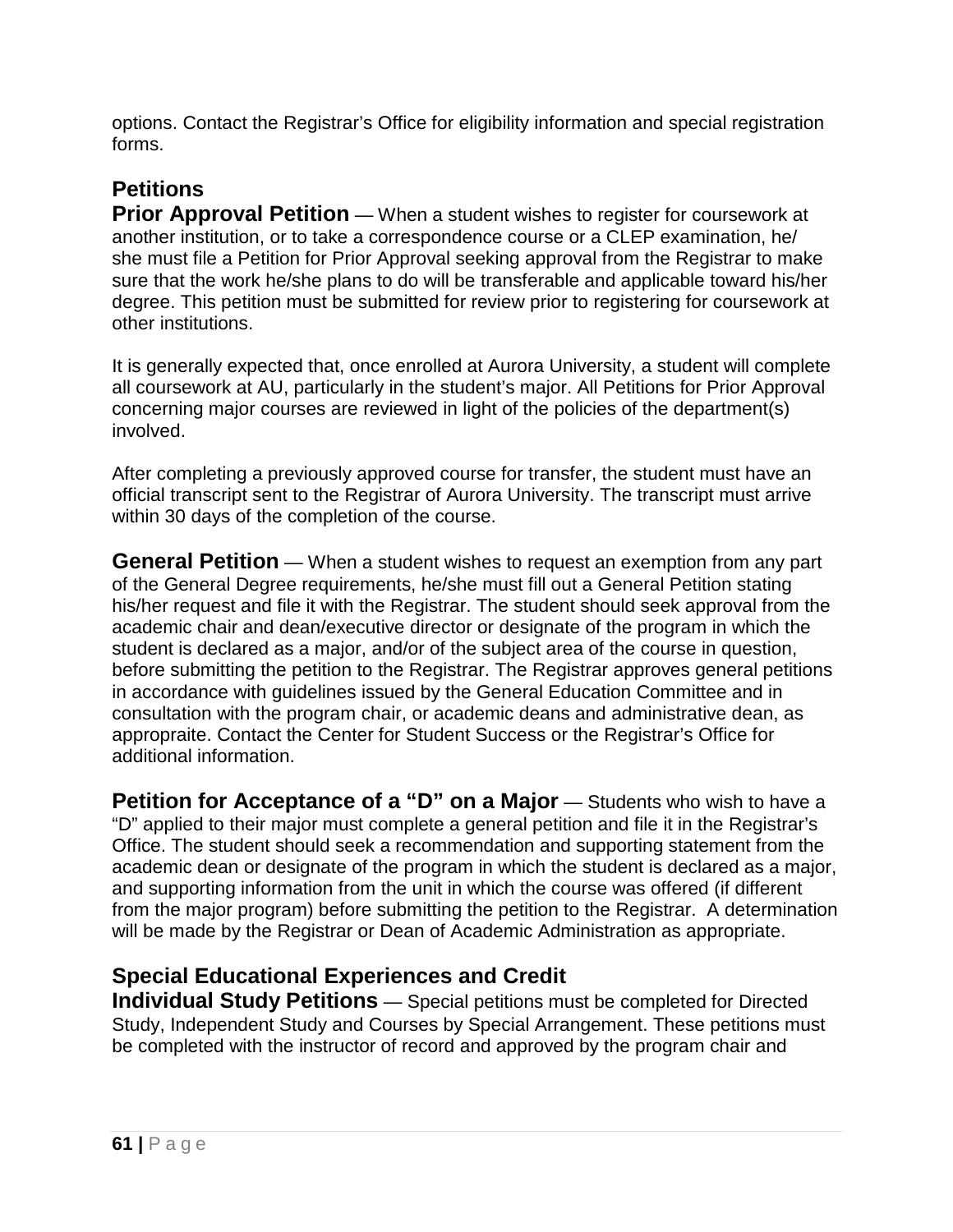academic dean prior to processing the registration for the individualized study course; standard registration deadlines apply. Regular tuition applies and in the case of courses by special arrangement, an additional fee may be assessed.

The purpose of an Independent Study is to allow the competent and prepared student to pursue study of a topic of special interest or need in depth and to develop the student's ability to work on his/her own by pursuing a reading/ research project to successful completion. Prior to registration, students must file the Independent Study Petition. This petition requires the signature/approval of the instructor, program chair and academic dean. Regular tuition is charged.

In most cases, Independent Study should be within the field of the student's major and should be something that cannot be pursued through established courses. These are pursued on campus under the direct supervision of an Aurora University faculty member.

While most Independent Studies last one full term, occasionally they will run over several terms or less than one term. Students should register for Independent Studies along with other classes. During the first week of classes, the Registrar must approve registration for Independent Studies on a case-by-case basis in consultation with the instructor and the academic dean. No Independent Studies will be approved after the first week of the term.

**Course by Special Arrangement (CBSA)** — This is a course that is part of the approved curriculum program but is being offered to a student during a term when it is not scheduled. It should be employed only in cases of extreme scheduling conflict when no substitution is appropriate. Prior to registration, students must file the Course By Special Arrangement Petition. This petition requires the signature/approval of the instructor, program chair and academic dean. An additional \$130 per semester hour fee is assessed in addition to regular tuition.

**Directed Study** — This is a course in which a student or students study on campus under the close supervision of an Aurora University faculty member. This is not "field experience," does not cover material in the regular curriculum, and is not as research and/ or independently oriented in its instructional methodology as an independent study. Students should file the Directed Study Petition prior to registration. This petition must be signed/approved by the instructor, program chair and academic dean. Regular tuition is charged.

**Internships and Practica** — All students are encouraged to explore and participate in an internship experience. Aurora University recognizes the validity of field experiences and experiential learning conducted under the direction of the faculty and encourages the integration of such learning into the university's academic programs where appropriate. Students pay normal tuition for internship and practica credit. Students are also responsible for other expenses associated with placements (e.g., travel, texts or reference materials, special clothing, insurance required by the site, etc.).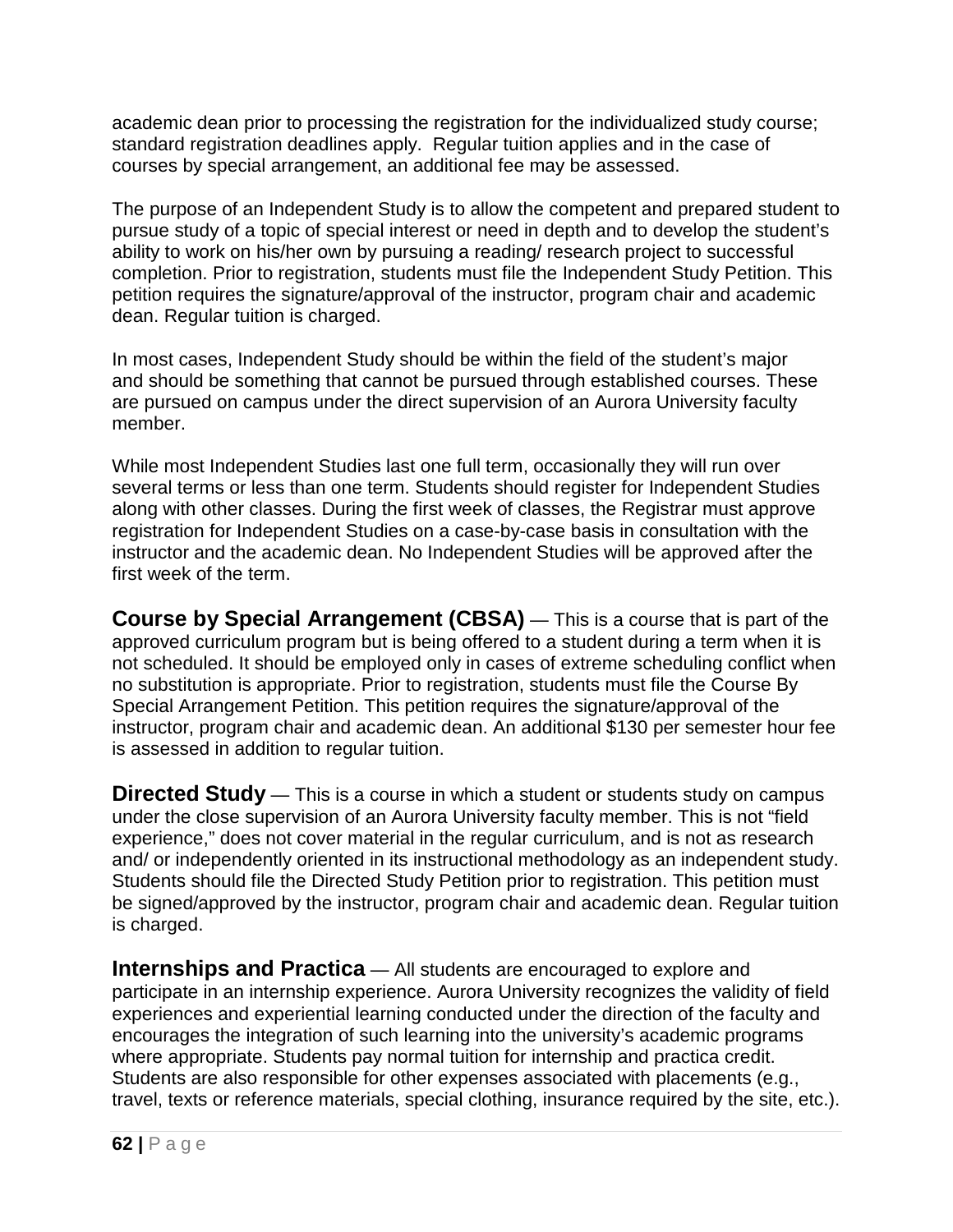In order for the student to receive credit for an academic internship/practica experience, the student must complete the minimum required number of clock hours per semester hours.

Credit Hours attempted = Minimum required clock hours

1 semester hours  $=$  49 hours 2 semester hours = 97 hours 3 semester hours  $= 145$  hours 4 semester hours = 193 hours 5 semester hours = 242 hours 6 semester hours = 290 hours 7 semester hours = 338 hours 8 semester hours = 387 hours 9 semester hours  $= 435$  hours 10 semester hours = 483 hours 11 semester hours = 531 hours 12 semester hours = 579 hours 13 semester hours  $= 627$  hours

14 semester hours  $= 676$  hours

#### **Internship Policies:**

- The Internship Information Packet is located online. Additional guidance can be sought from a student's academic department. GWC students can find this information in the Academic Services Office. Students must meet with their faculty sponsor and/or the internship advisor prior to starting an internship experience. Students can choose to participate in either an academic internship experience for credit or a non-credit volunteer internship experience. All internship experiences are beneficial.
- Students participating in an academic internship experience for credit may arrange the internship experience in conjunction with any credit-bearing program of the university with the consent and sponsorship of the program faculty. Internships carry common course numbers throughout the university, together with the departmental prefix of the sponsoring program. Internship experiences may carry a departmental prefix reflecting the discipline of the faculty sponsor and the contact of the learning experience, even though the credit may not be applicable to a specific major.
- Aurora University offers two forms of internship experiences:
	- o An academic internship experience for credit requires the student to be at least a sophomore in standing. The academic internship experience requires a faculty sponsor, educational criteria, and a current executed affiliation agreement and Schedule A on file. Internships can be designated as either credit/no credit or letter grade depending on the school or program. An academic internship experience will have the appropriate departmental prefix (i.e., CRJ, BUS, BIO, etc.) and 2940/3940/4940.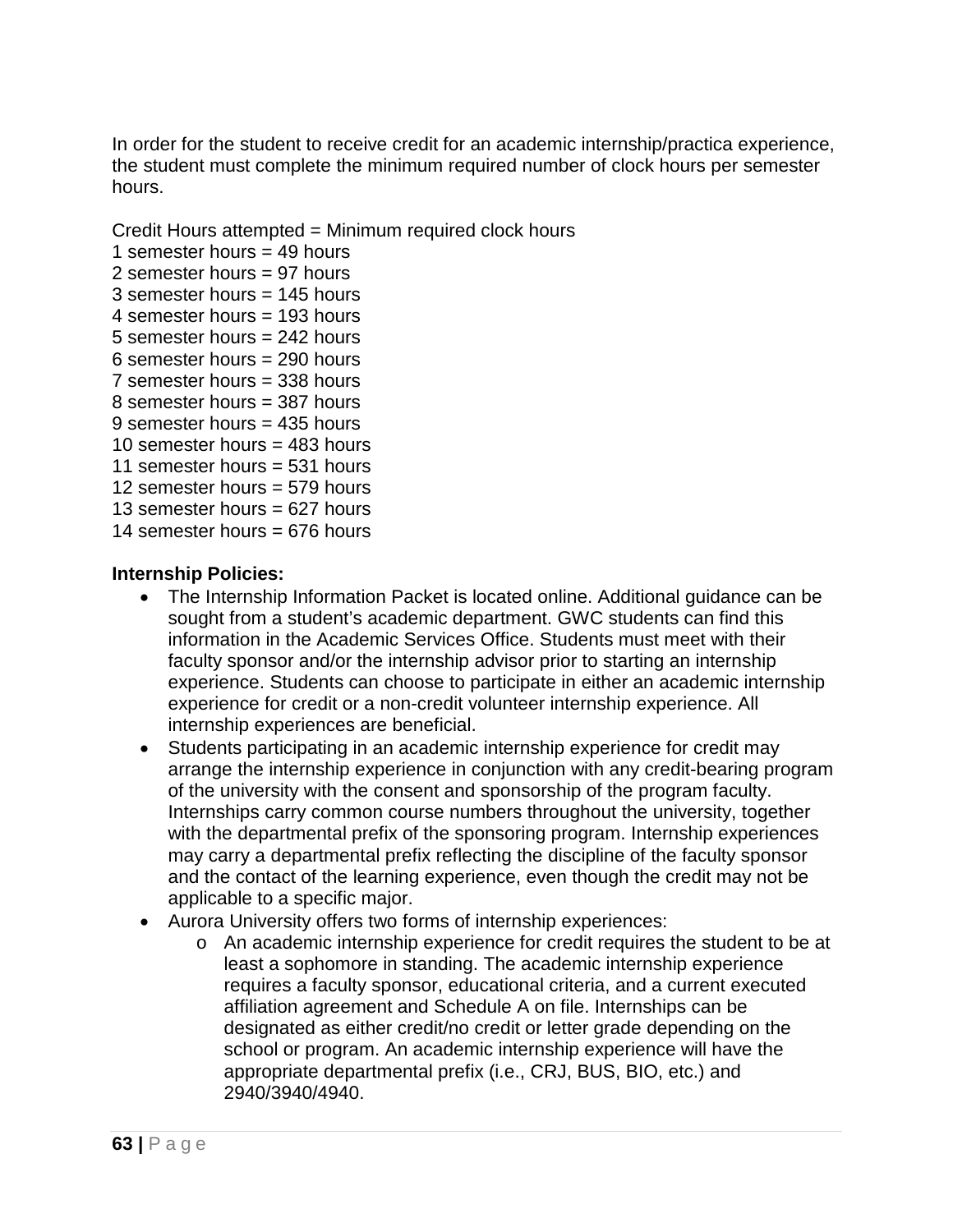- $\circ$  A non-credit volunteer internship experience enables a student to either explore a professional area of interest or perform a documented community service. The non-credit internship experience does not require a faculty sponsor and the student will not receive credit or a letter grade for the experience. Non-credit internships may never be converted for retroactive credit or recorded on the academic transcript.
- All students participating in an internship experience must have a cumulative GPA of at least 2.0. This policy does not apply to students who are majoring in social work, education, physical education, athletic training and nursing. Schools and programs have the right to apply a higher GPA standard that may supersede this policy. Students must not have been on academic warning at the end of the preceding term when the internship experience is to begin. Students must also have completed at least 12 semester hours at AU by the time the internship experience begins. The program faculty of the approving/sponsoring unit may impose additional or more stringent requirements for eligibility.
- Students must meet all eligibility requirements imposed by the internship site, including but not limited to, GPA requirements, or prior completion of specific coursework, background/security checks, citizenship/residency requirements, health and fitness, insurance coverage, prior work experience and demonstrated competence in specific skills.
- Other completion requirements (including, but not limited to, outside reading, journals and logs, written assignments, progress and exit interviews) may be imposed at the discretion of the faculty sponsor or the program faculty. In all cases, the completion requirements of the learning experience shall include documentation, readings or other assignments adequate to support evaluation of credit by the faculty.
- A maximum of 14 semester hours of academic internship experience credit may be presented for graduation as part of general degree requirements.
- Contracts for an academic internship experience for inclusion in a major must bear the signatures of the student, the site supervisor, the faculty sponsor, dean or designate and the internship advisor. The deadline for submitting completed contracts for an internship experience are as follows (academic departments may require earlier deadlines which supersede those listed below):
	- o Fall semester August 1
	- o Spring semester December 15
	- o Summer semester May 1
- No approvals required in this section may be granted retroactively. Students may not begin their internship experience prior to official registration for the course.
- Faculty sponsors must secure the prior approval of the academic dean/executive director unless sponsorship duties have been arranged in the faculty member's contractual load or otherwise delegated by the dean/executive director. The internship advisor or faculty sponsor will determine the appropriateness of a particular site or placement and then either arrange the initial contact between the student and the site or provide contact information for the student to arrange an interview. Students who have learned of potential sites through other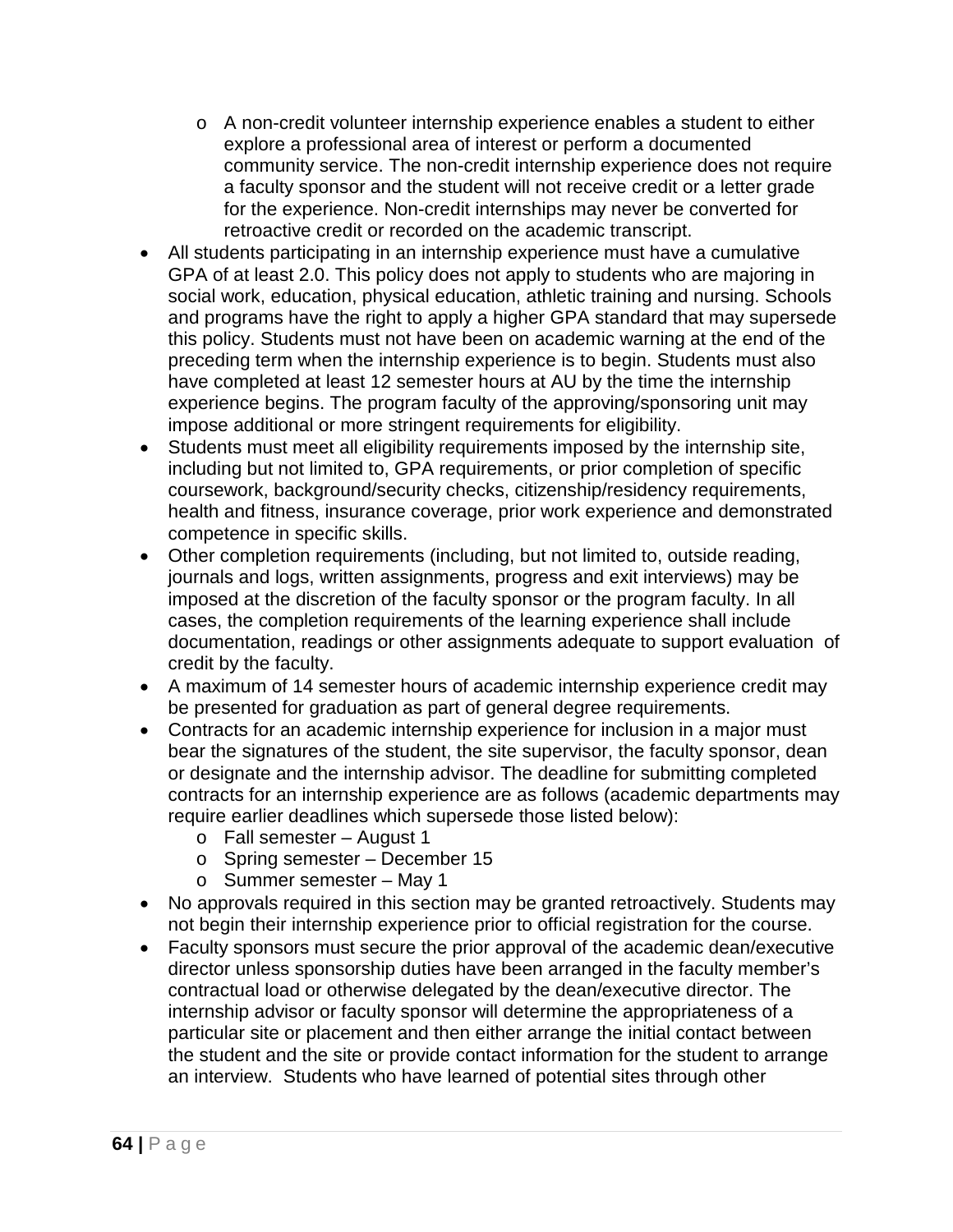channels must review the site with the internship coordinator or program chair before initiating contact with the site.

- All internship sites must have a current executed affiliation agreement and Schedule A on file before a student can register for their internship at the site.
- An internship application must be completed and approved as an authorization to register for an internship experience.
- Students should consult and secure a faculty sponsor during the first five weeks of the term preceding the term in which an internship experience is to begin.
- Final evaluation for the issuance of credit/no-credit or letter grade is the sole responsibility of the faculty sponsor as the faculty member of record for the learning experience, who will consult with and consider the evaluations of the student and the site supervisor.

#### **Practica Policies:**

- Practica courses may be developed and offered by any credit-bearing program of the university as a required or selected course offering included in a major, certificate, or credential program.
- Practica bear the departmental prefix of the program and are assigned course numbers in accordance with the numbering scheme employed by the program. Titles and catalog descriptions of these courses shall include terms such as "practicum," or "field" to indicate clearly that the course is conducted through this type of experiential instructional model.
- Practicum credit is included in maximums established under the general academic regulations for total credit from given departments or divisions that may be presented for graduation. Within such limits, all requirements, minimums and maximums for practicum credit within a program are established by the program faculty.
- Prerequisites for enrollment in practica including but not limited to GPA, prior coursework, declaration of major, and special skills or fitness are determined by the controlling program and summarized in the catalog description, which shall also reference the source of the full program regulations pertaining to the practicum offering.
- All practica are under the academic supervision of program faculty assigned by the program chair and approved through the normal mechanism for approval of faculty teaching assignments in the academic unit. The supervising faculty determines completion requirements and instructional design, monitor student progress, serve as the liaison between the university and the site, and are responsible for summary evaluation and grading of students enrolled in practica.
- Contact hours and duration shall be determined by the program faculty but shall adhere to the minimum clock hour conversions above.
- Grading systems for practica are determined by the program faculty. Completion requirements and evaluation methods must support the grading system chosen for a practicum.
- Students register for practica as part of the normal registration process for other coursework. Controlling programs are responsible for handling pre-practicum application procedures, if any. The signature of a program advisor or designee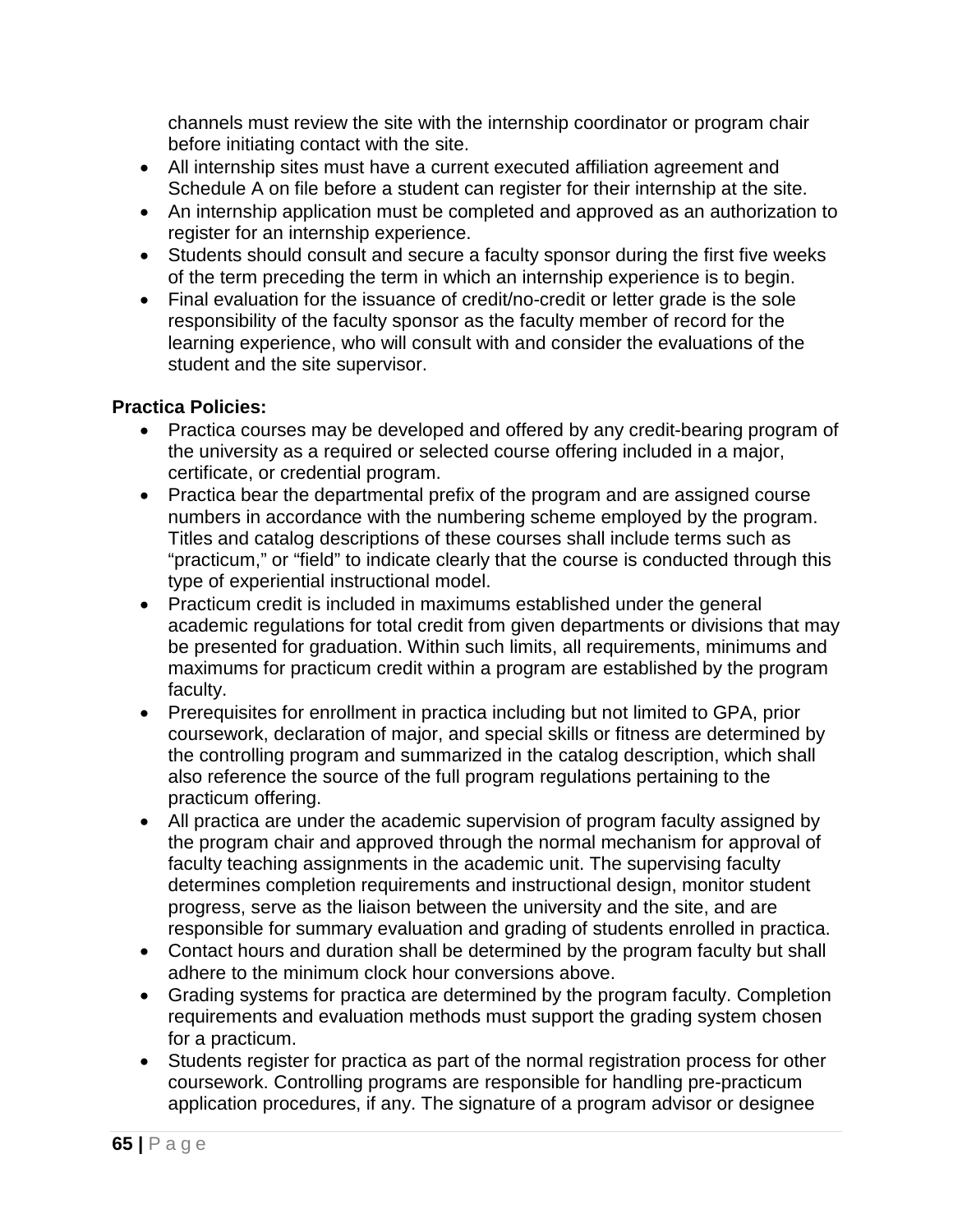on the student's registration form or change of course petition is required for registration. Programs incorporating practica in their offerings are responsible for establishing faculty committees or other mechanisms that may be required to meet internal or external monitoring, screening, certification, or reporting requirements.

## **Course Descriptions**

Catalog course descriptions are included in published catalogs. Descriptions of independent studies, directed studies and internships are contained in the petition by which the learning experience was approved. Course descriptions and outlines of selected topics courses are provided by the sponsoring department at the time the course is submitted for the course schedule and are permanently available in the SIS. Descriptions of courses by special arrangement do not differ from published catalog descriptions.

## **Attendance Policy**

Regular class attendance is expected of all students. Aurora University has no permissible cut policy. Because of the wide diversity that exists among the various courses within the university and the manner in which they are conducted, it is the responsibility of each instructor to establish and maintain his/her own policy in each of his/her classes. Each instructor is highly encouraged to maintain a record of attendance history. Students must comply with attendance requirements established by financial aid sources regardless of the attendance policy established by the instructor.

## **Authorized Absences from Class Policy**

A student representing the university at university-sponsored events may be granted authorized absences from class provided that the student has complied with approved procedures. Note that it is the responsibility of the student to attempt to schedule courses so as to minimize potential class absences. It is generally unacceptable for authorized absences to exceed 20% of the class meetings. In such cases, alternative arrangements, such as a Course by Special Arrangement, may be considered at the discretion of the instructor.

#### **Definitions and Academic and Procedural Considerations Regarding Attendance**

- 1. "A student representing the university": The student must be duly recognized by the manager or advisor of the event. A list of student participants should be forwarded to the Office of Academic Affairs.
- 2. "University-sponsored events": The manager or advisor of the event or activity shall submit to the CAO a list of events and have them approved as eligible for inclusion under this policy. This definition normally includes intercollegiateathletic, student government, student development and fine arts events, as well as events required for the completion of another academic course.
- 3. "Event" means the actual event at which the student represents the university together with necessary travel time to and from the event site, where applicable. It does not apply to rehearsals, practices or meetings preparatory to the event.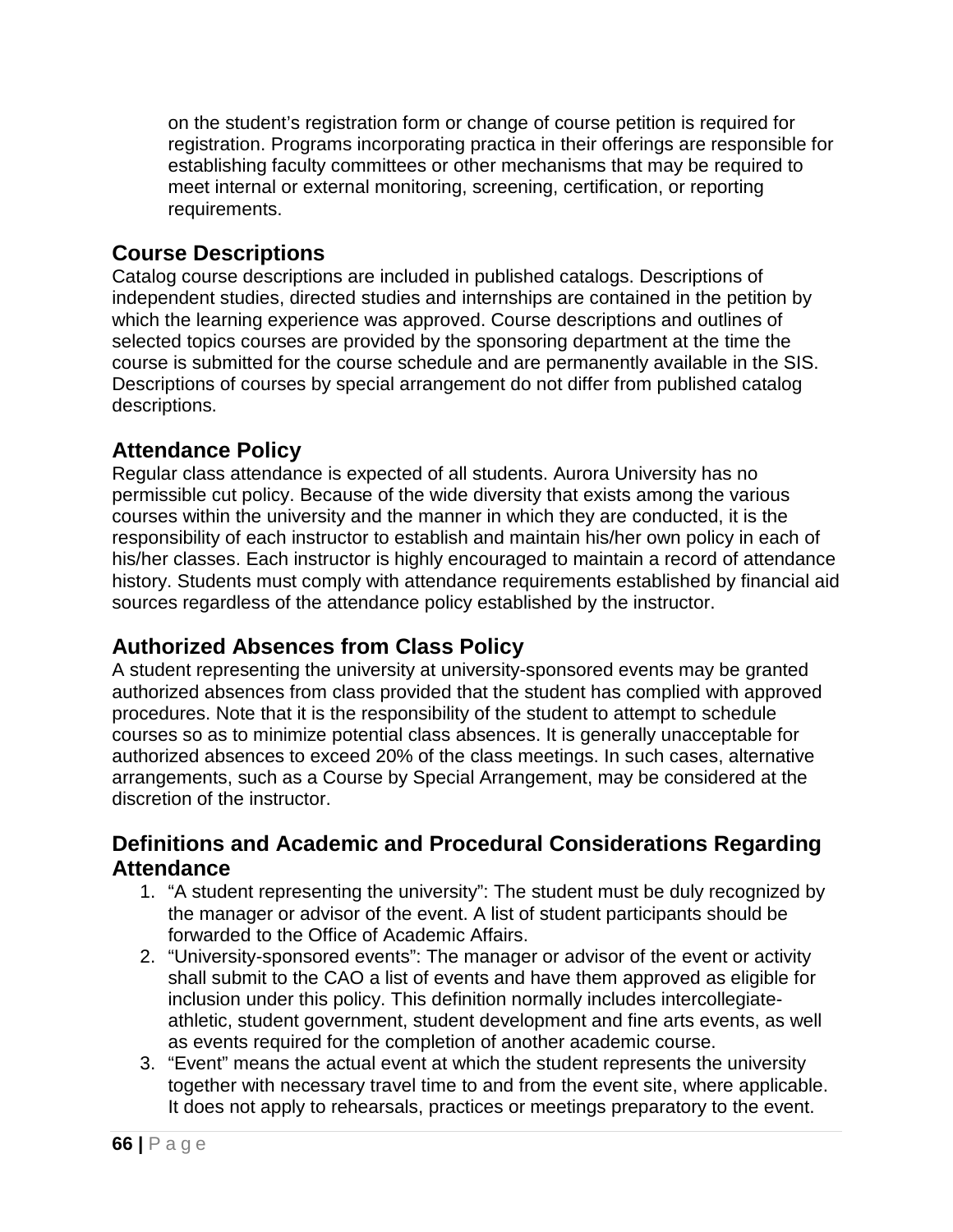- 4. Students are required to make up all work missed due to an authorized absence and, except when conditions are prohibitive, are responsible for making arrangements with faculty at least 48 hours in advance of the anticipated absence.
- 5. Faculty will make reasonable accommodations for completion of work by students who are granted authorized absences through established university procedures. It is expected that students would be able to complete makeup exams and assignments within 72 hours of the return to campus.

## **Procedures: Requesting and Granting Authorized Absences from Class**

- 1. Registering University-Sponsored Events and Participants: At least one week prior to the start of each academic term, the managers or advisors of all university-sponsored events provide to the Office of Academic Affairs a schedule of those events during that term for which a student may be granted an authorized absence. Rosters of those students duly registered to participate in each event should be forwarded to the Office of Academic Affairs 48 hours before the scheduled event. The Office of Academic Affairs will maintain a record of all approved events and registered participants. The manager or advisor will provide all participating students with a schedule of the days and times of all events during that term for which the student may need to request an authorized absence.
- 2. Student Requests for Authorized Absence: At least 48 hours before the class from which an authorized absence is requested, the student must contact the faculty member privately, provide the schedule of approved events, and obtain from the faculty member a written confirmation of the request, together with a statement of the work to be made up by the student. At the discretion of the faculty member, the confirmation and statement of work may be in written format. In the case of events occurring in the first two days of the term, students will need to contact instructors in advance of the term to make arrangements for an authorized absence.
- 3. Procedure for Faculty: When a student requests an authorized absence, the faculty member provides the student with any necessary information concerning assignments to be completed. If the authorized absence will cause the student to miss in-class assignments or learning experiences that are part of the grading of the course, the faculty member may require alternative assignments of the student, as required by the outcomes of the course. Faculty members may establish in the class syllabus reasonable rules and procedures for the manner in which they wish to have students make requests for authorized absences (e.g., during office hours, by phone, by written request, before or after class, etc.).
- 4. Advisement Procedures: Whenever possible, managers or advisors of university sponsored events will provide to participating students a tentative schedule of events for the following term prior to the beginning of the advisement period for that term. Participating students will submit, in writing, their planned participation to their student success/academic advisors in order to anticipate, minimize and plan for any potential conflicts with classes.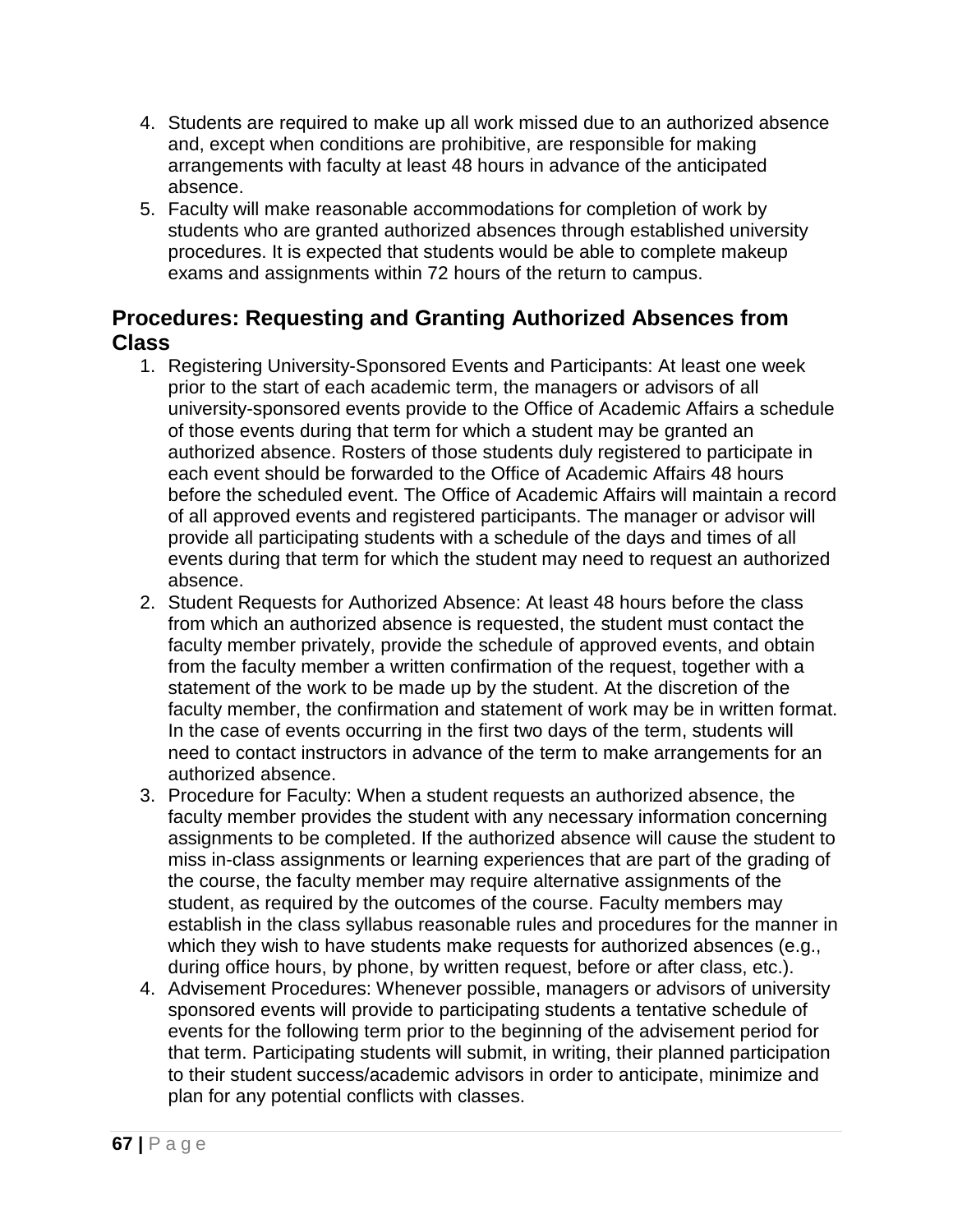## **Leave of Absence and Re-admission**

Students who have begun their coursework at Aurora University and must interrupt their course of study for one term (excluding summer) will be able to return the following semester with no additional action needed. Students who have begun their coursework at Aurora University and must interrupt their course of study for more than one term (excluding summer) must file an Academic Leave of Absence (or LOA) form via WebAdvisor in order to be able to resume studies according to the conditions described below.

- 1. Academic leaves may be granted for up to two academic years (four terms excluding summer).
	- a. Students on an approved LOA for no more than two consecutive terms (excluding summer) will generally be allowed to return under the catalog that was in effect when they were last enrolled as long as this does not result in an obligation on the part of the University to provide coursework or programs that have been altered or discontinued in the interim.
	- b. Students on an approved LOA for three to four consecutive terms (excluding summer) will be required to return under the catalog in effect at the time of their return.
	- c. Students on an approved LOA that has expired after four consecutive terms (excluding summer) must apply for readmission through the Office of Admission.
	- d. Students who interrupt their studies for one academic term (excluding summer) without an approved LOA and need to extend their leave for additional terms must submit a LOA prior to the end of the second week of the second term of absence.
	- e. For students who begin an approved LOA before the end of the second week of the term, the counting of consecutive terms will begin with the current semester. For students who begin an approved LOA after the end of the second week of the term, the counting of consecutive terms will begin with the next semester (excluding summer).
- 2. Students who are on an active LOA and are ready to return must complete and submit a "Return from Academic Leave of Absence" form located on the Registrar web page prior to the beginning of the desired term to return. Students whose LOA has expired must contact the Office of Admission.
- 3. Students who plan to attend another institution during a LOA must submit a Petition for Prior Approval. Without the Petition for Prior Approval on file, enrollment at any other institution of post-secondary education during a leave of absence from Aurora University automatically cancels all provisions of the leave of absence.
- 4. Submission of a completed Academic Leave of Absence/Withdrawal form will result in the cancelation of all future course registrations. When applicable, if a student indicates they do not intend to complete the current semester, the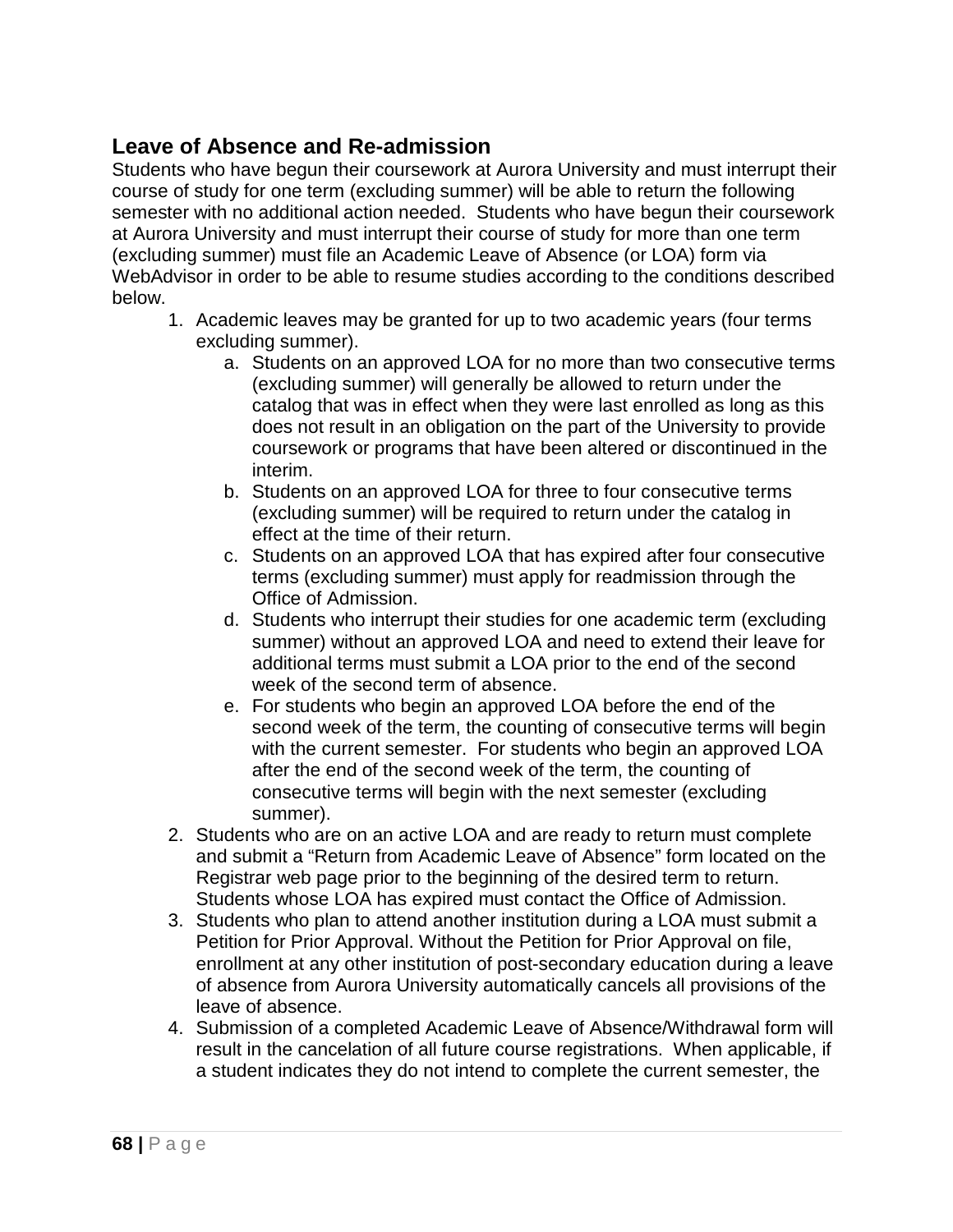student will be withdrawn from all current semester coursework in accordance with University regulations.

#### **Student Leaves of Absence Policy Voluntary Medical Leave Of Absence (MLOA)**

The purpose of a voluntary medical leave of absence (MLOA) is to provide a student with time away from Aurora University for treatment of a physical or mental health condition that impairs a student's ability to function successfully or safely as a member of the university community. The authority to grant an MLOA and permission to return from an MLOA resides with the Vice President for Student Success or designee. This policy applies to all undergraduate and graduate students.

Aurora University has designed this policy to ensure that students are given the individualized consideration and support necessary to address their particular circumstances. This policy is designed to provide for a flexible and individualized process to facilitate student requests for MLOA, with the goal of having students return to the university and successfully complete their studies.

This policy is intended for the benefit of students who experience unanticipated medical situations during an academic semester. Students who wish to Withdraw or take a nonmedical Academic Leave of Absence can do so by completing an Academic Leave of Absence/Withdrawal Form, available on WebAdvisor.

#### **MLOA Approval Process**

A student who is experiencing physical or mental health issues that are interfering with his or her academic course work and/or ability to participate in campus life may request MLOA by following the process outlined below.

- 1. **Initial Discussion of Potential Accommodations or Leave.** A student experiencing physical or mental health issues that are interfering with his or her academic course work and/or ability to participate in campus life should feel free to contact Health Services or Counseling and Psychological Services, if desired, the Disability Support Services Office, or the Vice President for Student Success or designee to explore whether an MLOA is available. Depending upon the circumstances, the university and student may discuss whether reasonable accommodations, modifications, or academic adjustments are available that may permit the student to continue his or her studies without the need to take MLOA.
- 2. **Request for Medical Leave of Absence.** If, after completing the preliminary process above, the student is interested in pursuing a Medical Leave of Absence, the student should fill out and submit to the office of the Vice President for Student Success or designee a Request for Medical Leave of Absence Form, with appropriate documentation from a licensed physician or mental health professional regarding the student's need to take leave. At the student's request, the University will assist the student in obtaining the necessary MLOA Request form, completing it and contacting different university representatives and offices (such as the Directors of Health Services or Counseling and Psychological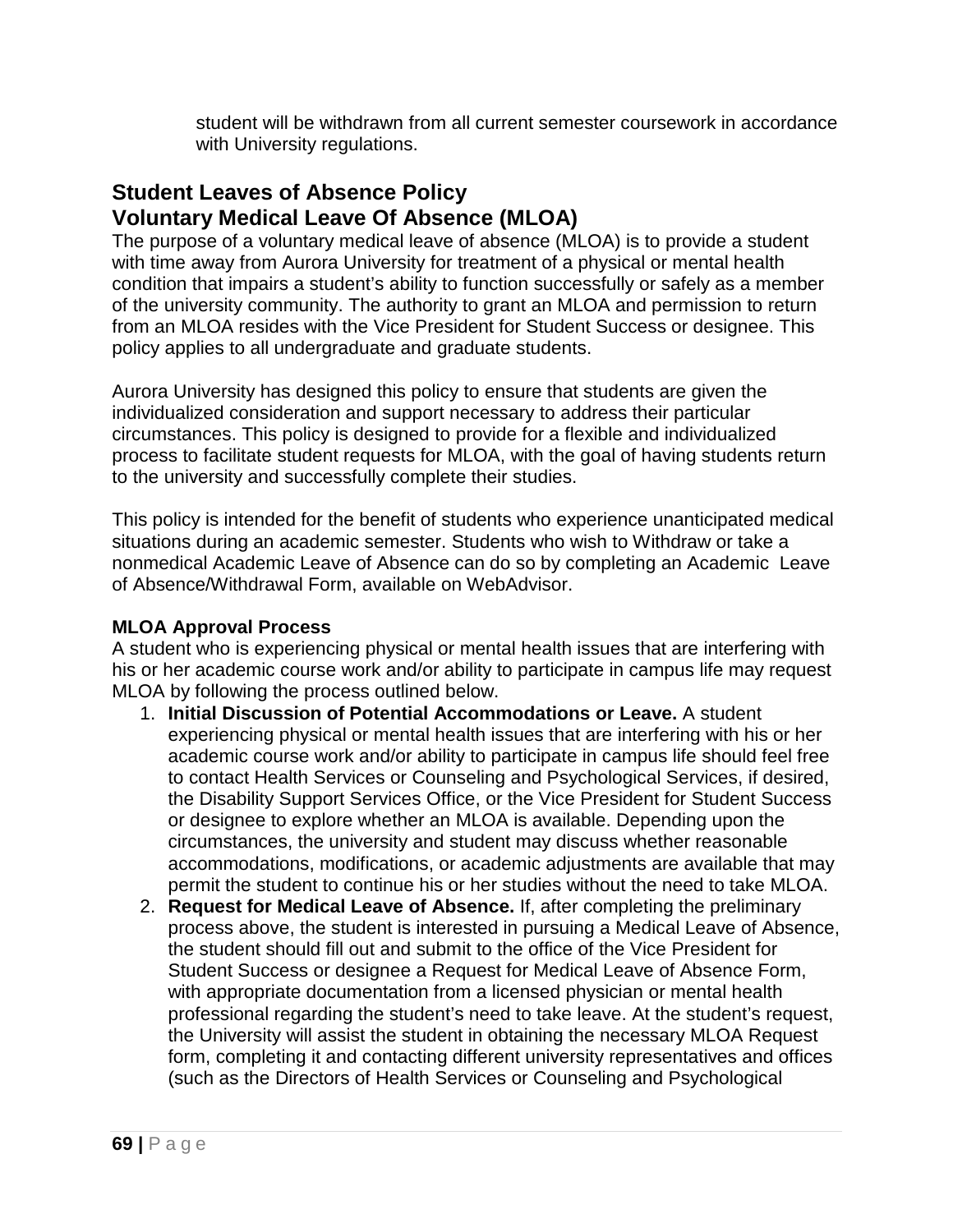Services) who may have useful information or be able to provide documentation that assists in preparation of the Request.

- 3. **Determination.** As soon as possible after receiving the Request and documentation, the Vice President for Student Success or designee will notify the student in writing of the Vice President for Student Success or designee's determination. Upon approving a request for a medical leave, the Vice President for Student Success or designee will also inform the student of their withdrawal from classes. If the student begins such a leave during a semester, the student will generally be assigned "withdrawal" grades without academic penalty for all pending classes (even if the normal deadline for withdrawal has passed). Where a student has made significant academic progress in an enrolled course or courses, however, the student may have the option of requesting an "incomplete" in lieu of withdrawal. The determination whether to allow an "incomplete" in these circumstances will be made by the Executive Vice President for Student Life in consultation with the VPAA. On-campus residents beginning MLOAs will normally be expected to vacate the residence hall within 48 hours of the granting of a request for MLOA; the university will assist the student in making such arrangements. Tuition and room charges for a student taking MLOA will be reviewed by the Vice President for Student Success or designee and adjustments will be made to the student's account to provide the student with the greatest benefit financially.
- 4. **Timing of Determination.** The Vice President for Student Success or designee will act as quickly as possible in deciding whether to grant a Request for MLOA, so that any student experiencing difficulties due to a medical or mental health condition may promptly begin his or her requested leave and obtain the support he or she needs.
- 5. **Timing of Request for MLOA.** To obtain an MLOA for the current semester, students are encouraged to request an MLOA and complete a Request for Medical Leave of Absence Form on or before the final day of classes. However, the university may, in its discretion, grant a retroactive MLOA.

# **Involuntary Student Leaves of Absence**

#### **Purpose and Scope of Policy**

It is the policy of Aurora University to foster a campus environment that is conducive to learning, promotes the university's educational purposes, maintains reasonable order and protects the rights and safety of all members of the university community. In extraordinary circumstances the university may place a student on an involuntary leave of absence or take other appropriate action, including but not limited to disciplinary action, for reasons of personal or community safety, subject to the procedure outlined below.

This policy applies to all students of the university – including both undergraduate and graduate — and to all university locations, programs, and activities. In addition to utilizing this policy, the university also reserves the right to take action under the university's disciplinary procedures. This policy does not preclude the university from exercising its discretion to remove or dismiss a student from the university, its programs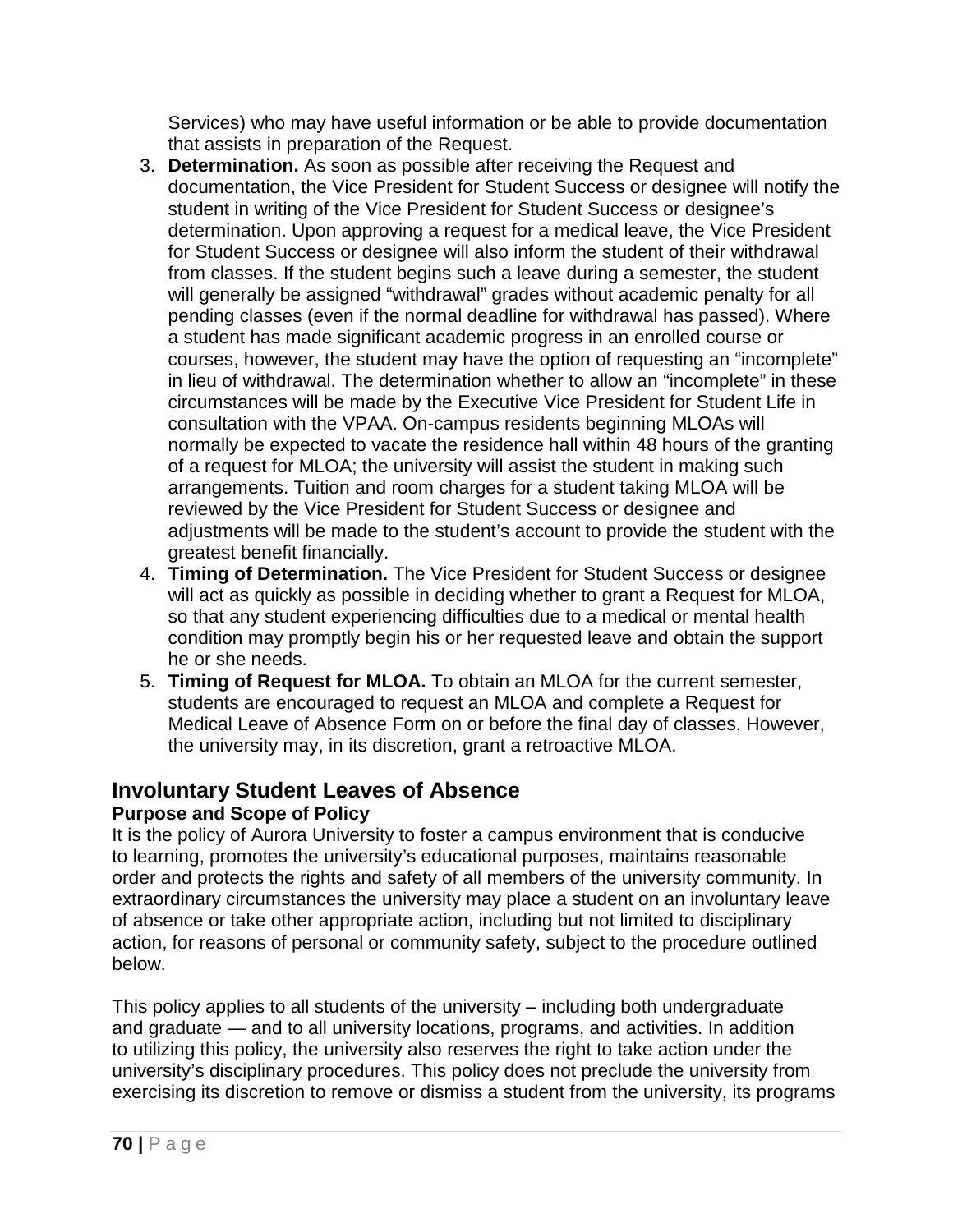or activities, or university-owned facilities as a result of the violation of other Aurora University policies, procedures, rules, or regulations. Students with medical or mental health conditions are subject to the same conduct requirements applicable to all Aurora University students and may be subject to appropriate discipline, including removal from the university.

#### **Policy**

A student may be required to take an involuntary leave of absence from Aurora University and/or be involuntarily removed from the University's programs, activities, or facilities if the university determines that, for any reason, (a) the student presents a danger to the fulfillment of the mission of the university or to the life, health, welfare, safety, or property of any member of the university community or other person; or (b) the student's conduct renders him or her unable to function safely or effectively in the university's programs, activities, or facilities without harming himself or herself, harming one or more other individuals, or disrupting the experiences of others Such circumstances may include, but are not necessarily limited to, engaging in physical or sexual violence, activity involving illegal drugs or other controlled substances, disruptive conduct, conduct that threatens the safety of others, or conduct that demonstrates an inability to care for oneself or safely participate in the University's programs or activities. The procedure outlined below will be initiated (i) only after reasonable attempts to secure a student's voluntary cooperation for a leave of absence have been pursued; or (ii) if a student refuses to agree to, or does not adhere to reasonable conditions established for, the student's return or reinstatement to the university, continued presence on campus, or continued presence in university housing or other university program or activity.

#### **Procedure**

The Vice President for Student Success or designee may be alerted to a student's concerning or troubling conduct from a variety of sources on campus and may take action accordingly. If the Vice President for Student Success or designee deems it appropriate, this procedure may be initiated, subject to any modifications that the university deems appropriate in its discretion. Any pending disciplinary proceedings will usually be suspended pending a meeting with the student and evaluation of the student under this procedure, but this is a matter reserved to the university's discretion.

- 1. **Information gathering.** Upon initiation of this procedure, the Vice President for Student Success or designee will consult on a confidential basis with others in the campus community who have knowledge regarding the student's conduct and circumstances and other appropriate persons with knowledge about the student's condition and circumstances (e.g., parents, healthcare providers) to determine whether the student is able to comply with this policy.
- 2. **Initial meeting with student/possible voluntary leave.** If practicable under the circumstances, the Vice President for Student Success or designee will schedule a meeting with the student as part of the information gathering process. The student may be accompanied by a non-attorney advisor. At any time, the Vice President for Student Success or designee may discuss with the student whether the student wishes to take a voluntary leave and may also attach appropriate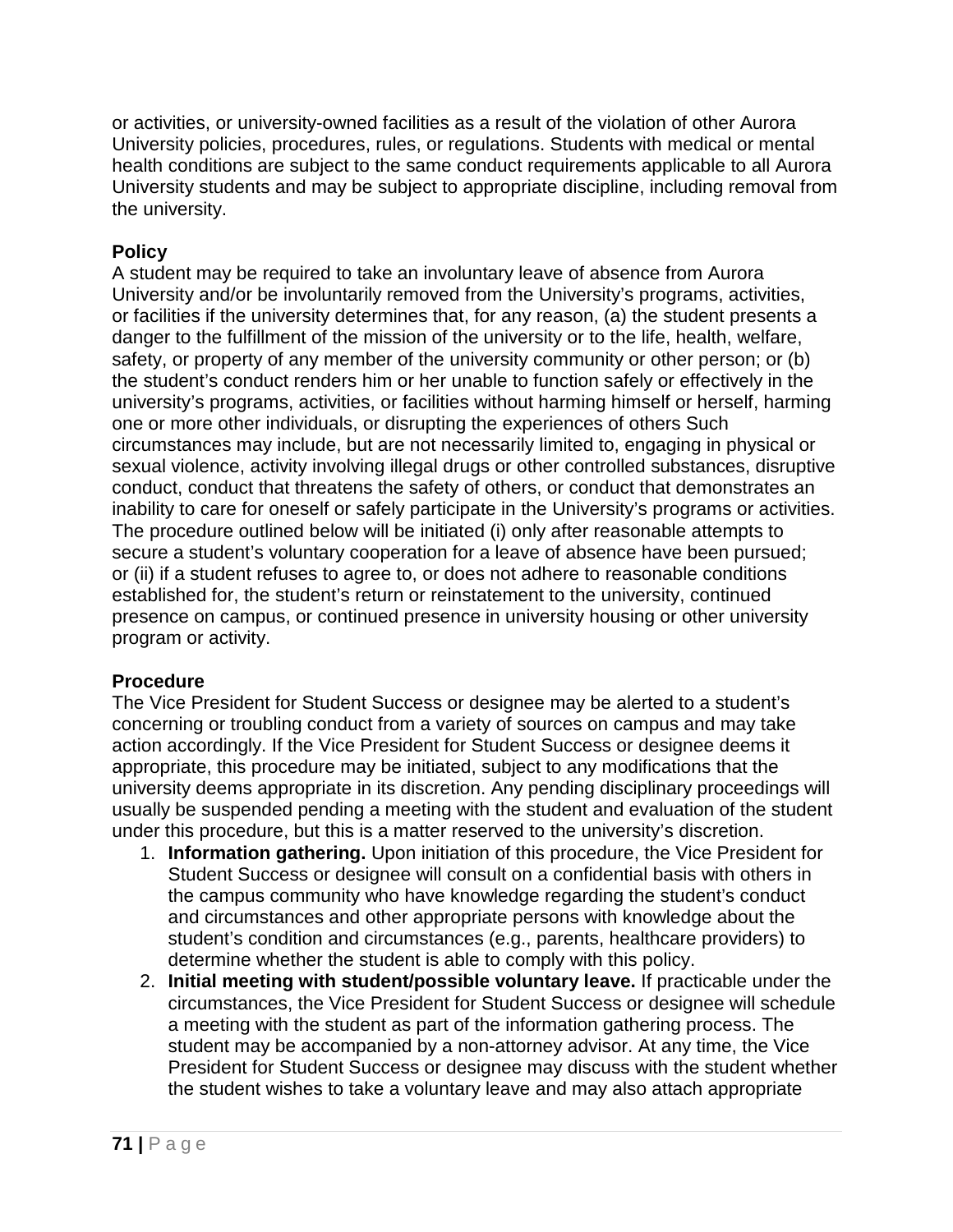reinstatement conditions to the granting of any such leave, to the extent such conditions are deemed necessary or appropriate for purposes of adhering to the conduct standards set forth in this policy.

- 3. **Individualized assessment.** Any determination that a student's conduct is inconsistent with the standards set forth in this policy shall be based on an individualized assessment. This assessment shall be based upon the best available objective evidence, which may include available medical information.
- 4. **Possible interim suspension/withdrawal.** If the university concludes that a student presents an immediate danger (a) to the fulfillment of the mission of the university or to the life, health, welfare, safety, or property of any member of the university community or other person, or (b) demonstrates a serious inability to function safely or effectively in the university's programs, activities, or facilities without an immediate risk of harming himself or herself or others, the Vice President for Student Success or designee may withdraw the student or restrict the student's access to campus for an interim period before a final determination is made.
- 5. **Considering an involuntary leave (or other involuntary action).** If the review process outlined above does not result in the student's decision to take a voluntary leave or the Vice President for Student Success or designee's determination that no further proceedings are warranted, the Vice President for Student Success or designee shall then determine whether, under all of the individual circumstances of the case, the university wishes to consider an involuntary leave of absence (or other involuntary action). If the Vice President for Student Success or designee determines that the matter should be handled as an involuntary leave of absence (or other involuntary action), the Vice President for Student Success or designee shall proceed to make a final determination as follows.
- 6. **Final determination.** In making a final determination, the Vice President for Student Success or designee will consider any information obtained during the preliminary review, as well as any other information that the student submits or that the Vice President for Student Success or designee deems relevant. The Vice President for Student Success or designee will also afford the student, who may be accompanied by a non-attorney advisor, an opportunity to be heard in person or through other means. The Vice President for Student Success or designee may also consult with other university representatives and appropriate health care providers on a confidential basis in making an individualized judgment based upon all of the facts and circumstances.
- 7. **Possible evaluation.** As part of this final determination, the Vice President for Student Success or designee may require the student to schedule an evaluation by a qualified, licensed medical and/or mental health professional within and/or outside the university, with the student responsible for any costs of such evaluation and with the results if that evaluation to be shared with the Vice President for Student Success or designee, the student, as well as with the Director of Health Services and/or the Director of Counseling and Psychological Services, as applicable. The university maintains a list of local treatment providers with experience in conducting these evaluations and will provide the list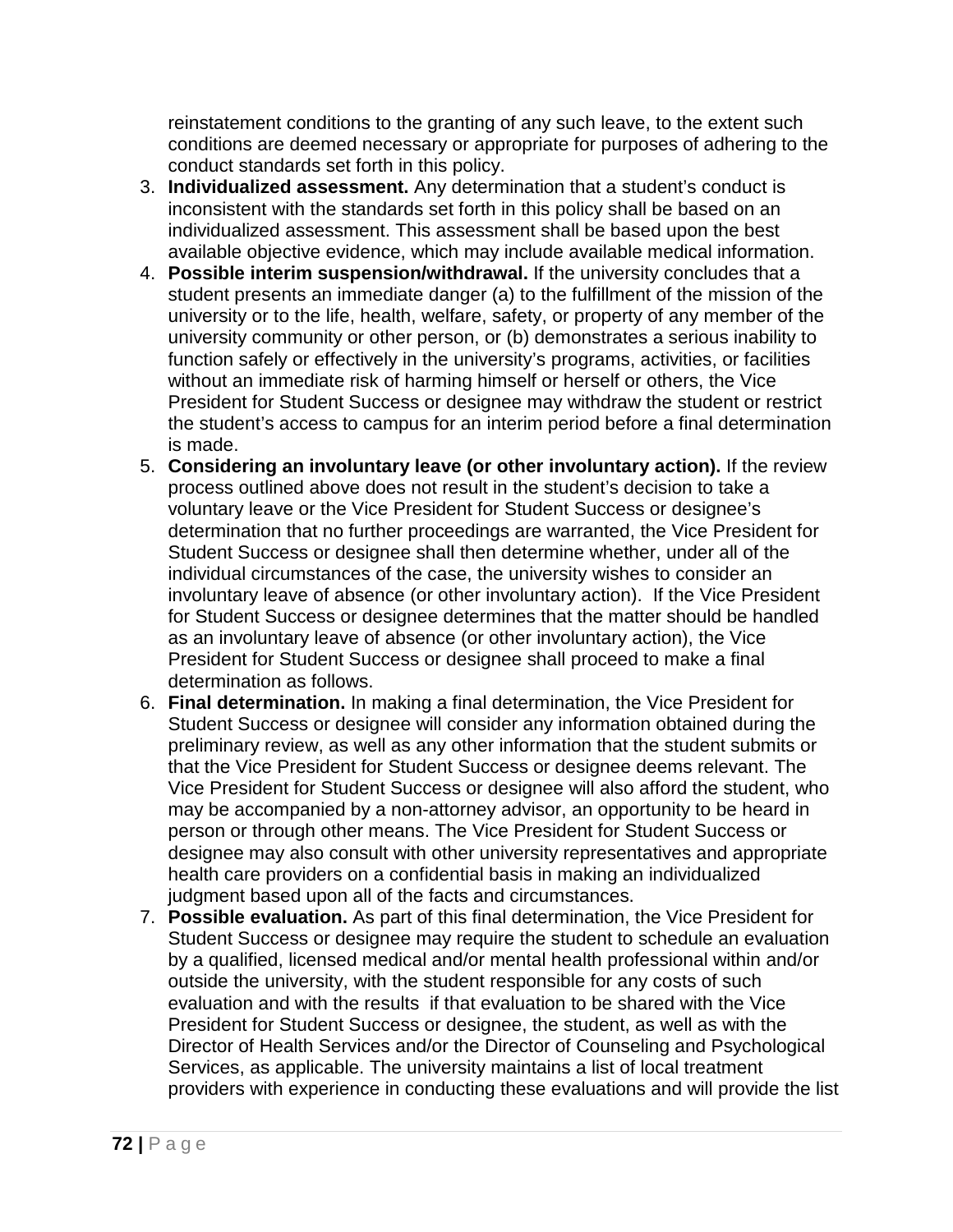to the student as a resource. The Vice President for Student Success or designee shall consider the results of this evaluation and other information collected in making a final determination.

- 8. **Communicating the final decision.** Any decision by the Vice President for Student Success or designee to require an involuntary leave of absence (or other involuntary action) shall be communicated to the student in writing as soon as possible after the decision is rendered. The student has a right to be informed of the pertinent information upon which the decision is based, as well as the contemplated length of the leave, which will be determined on a case-by-case basis. The conditions under which a student may return to or seek readmission at the university will also be determined on a case-by-case basis and be specified in writing at or near the **time that the decision is issued, with the understanding that those conditions may** be subject to change over time depending upon the circumstances.
- 9. **Appeal.** Students have the right to appeal the Vice President for Student Success or designee's decision in an involuntary leave situation. Any student appeal should be made in writing to the Executive Vice President for Student Life within seven (7) days of the student's receipt of the written decision from the Vice President for Student Success or designee. The grounds for appeal should be set forth in writing. The student may submit supporting documentation or other information in support of the appeal. The Executive Vice President for Student Life will decide the appeal as soon as is practicable and will issue a written decision regarding the appeal. That decision shall be final.

# **Reinstatement after a Medical or Involuntary Leave of Absence**

A student retains his or her student status with the university during an approved MLOA or Involuntary Leave of Absence. However, while application for readmission to the university is not required, a student who has taken a leave of absence must be reinstated by the Vice President for Student Success or designee before the student may then register for classes. When a student is interested in returning to the university following a voluntary or involuntary medical leave of absence, the student should take the following steps to initiate the reinstatement process.

1. **Contact Vice President for Student Success or designee.** The student should first contact the Vice President for Student Success or designee to communicate the student's interest in returning to the university, as far in advance of the desired return date as is reasonably possible. The student must complete and submit to the Vice President for Student Success or designee a Reinstatement Form (and housing application, if applicable). The university requests that students submit any request for reinstatement and any supporting materials by July 15 for consideration for the Fall Semester and by December 1 for the Spring Semester. Reinstatement is generally not available for the summer session. This schedule will help ensure that the Vice President for Student Success or designee (and other university offices that the Vice President for Student Success or designee chooses to involve, such as Health Services or Counseling and Psychological Services) will have adequate time to review the student's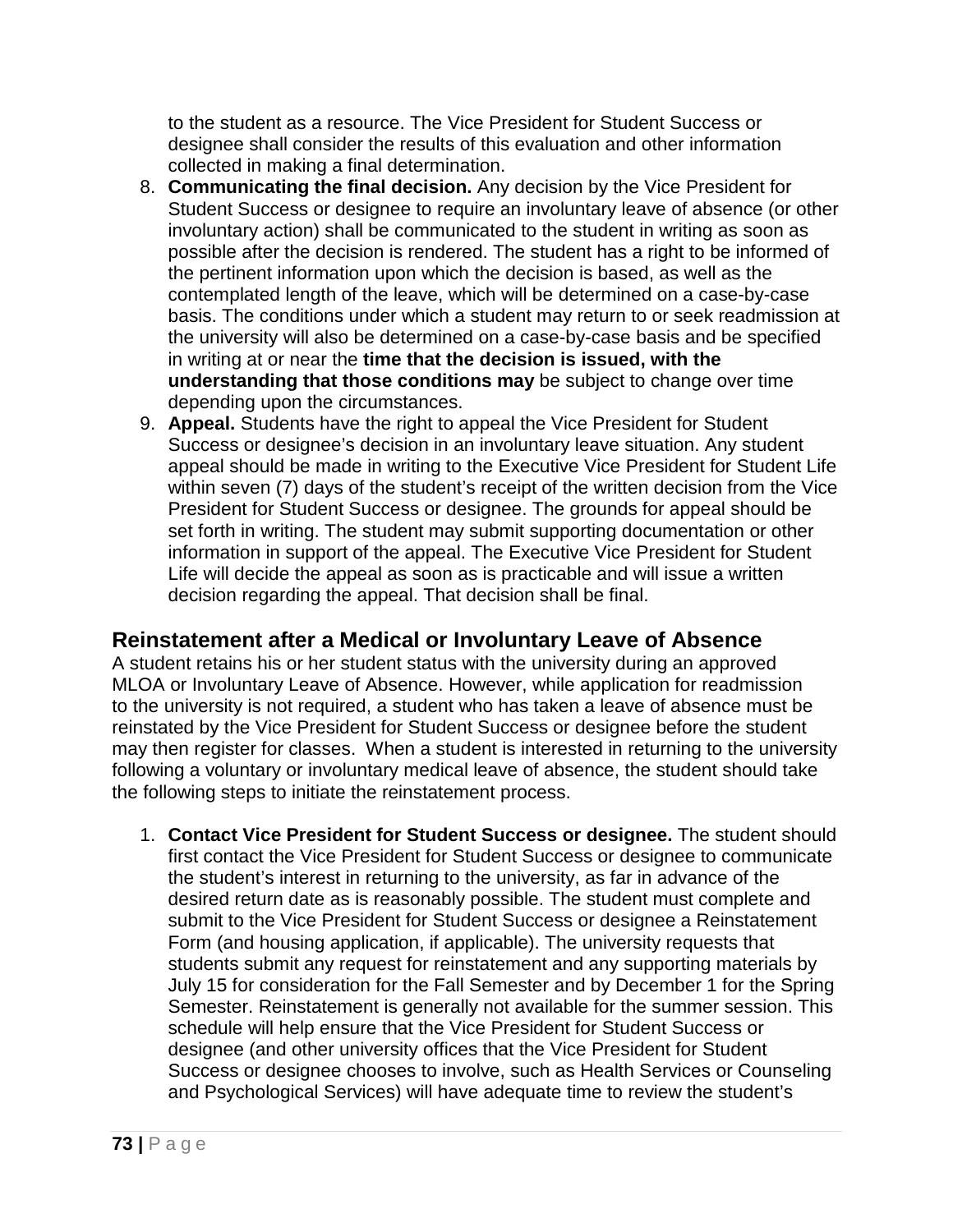request for reinstatement and make a determination. If materials are received shortly after the applicable deadline, if information is missing, or if the university needs additional time to process the student's request, the university may elect to treat the request as one to return for the following semester rather than the semester originally identified by the student. However, the university will make every effort to be flexible and attempt to honor a student's request to return for the desired semester.

- 2. **Information Requested by Health Services or Counseling and Psychological Services.** Depending upon the circumstances underlying the student's original MLOA or Involuntary Leave of Absence, and at the Vice President for Student Success or designee's discretion, the Vice President for Student Success or designee will consult with Health Services and/or Counseling and Psychological Services in evaluating a request to return. The university will determine on a case-by-case basis what information, if any, Health Services or Counseling and Psychological Services may require to assess a student's readiness to return following a leave of absence. Depending upon the nature and individual circumstances surrounding a particular student's leave of absence, the university may require information demonstrating that the student has the capability to handle day-to-day functioning in the university academic and living environment safely, with or without reasonable accommodations. Any decision whether to require this information will be made on an individualized basis and will be conveyed to the student, to the greatest extent possible, at the time the student is placed on Leave. There are many ways in which a student might be able to demonstrate his or her readiness to handle day-to-day functioning, including but not limited to information from medical providers or documentation from a reliable adult (non-family member) who has had significant interaction with the student during the leave of absence. Such information, if required,
	- (a) should include an assessment of the student's ability to successfully complete coursework, internships, or other academic requirements and to participate safely in university programs and activities; and
	- (b) the basis for any recommendation that the student is ready to return to university.
- 3. **Determination.** The Vice President for Student Success or designee will evaluate the information provided by Health Services and/ or Counseling and Psychological Services, as well as the request provided by the student, and make a determination whether the student may return to the university. Reinstatement is based on the student's readiness to manage a full-time course load (minimum of 12 credits for undergraduates; minimum of 9 credits for graduate students) or a comparable course load to the load that the student managed prior to his or her leave. In such circumstances, the University will also remain open to discuss potential reasonable accommodations that may assist the student in transitioning back to full-time status. The Vice President for Student Success or designee will notify the student in writing of the determination. Factors the Vice President for Student Success or designee will typically consider include but are not necessarily limited to any or all of the following: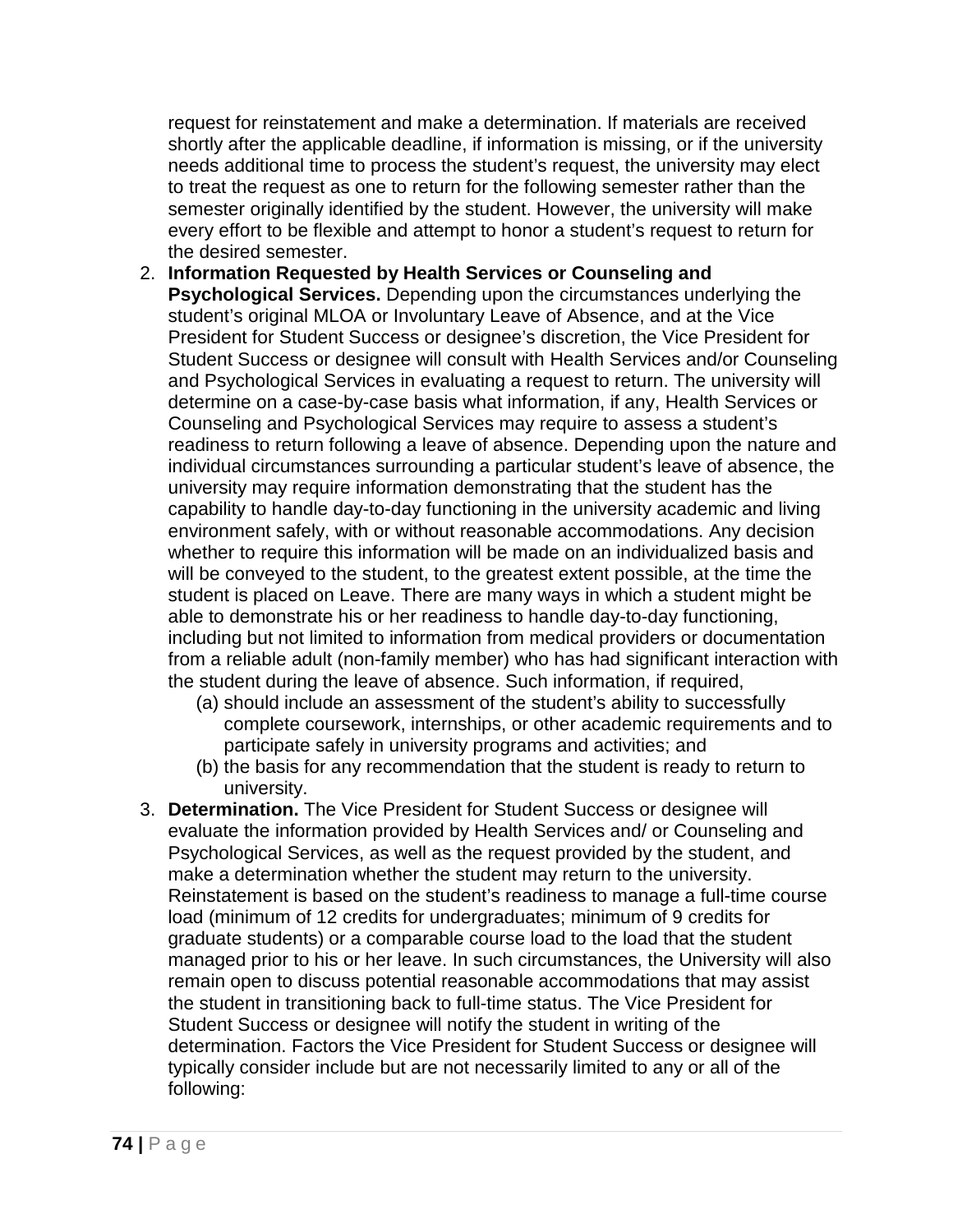- (a) Evaluation and recommendation by Health Services and/or Counseling and Psychological Services;
- (b) The student's demonstrated ability to engage in productive and realistic academic planning;
- (c) The student's ability to participate safely and independently in the university's programs and activities;
- (d) The student's personal statement included on the Reinstatement Form;
- (e) Any coursework completed or employment during the MLOA; and
- (f) Any other factors that the Vice President for Student Success or designee deems relevant under the student's particular circumstances.

# **Negative Recommendation**

If, upon review, Health Services and/or Counseling and Psychological Services submits a recommendation to the Vice President for Student Success or designee that a student is not ready for return, or if the Vice President for Student Success or designee otherwise concludes that the student is not ready to return, the student will be advised of this negative determination in writing, at which time the university will also explain the concerns underlying the negative determination and, as appropriate, set forth recommendations that will enhance the student's chance of a positive determination the next time the student's request is considered. The University will also, upon request, discuss with the student whether a reasonable accommodation is available to enable the student to resume studies in some capacity. A student may appeal a negative recommendation to the university by submitting an appeal letter in writing to the Senior Vice President for Student Life within 10 calendar days of receiving notice of the negative recommendation. The student may also submit any information he or she believes to be relevant to the appeal. The Exectuve Vice President for Student Life will review the student's submission and notify the student in writing of the university's final determination as to whether the student will be permitted to return as requested.

# **Returning Students**

Upon reinstatement, the Vice President for Student Success or designee will notify appropriate campus offices of the student's return to classes and campus. A student who returns after being on medical or involuntary leave after more than two consecutive semesters (excluding summer) will return under the most current University catalog.

# **Military Activation Policy (Military Accomodation)**

Students who are in the military, military reserves, or the National Guard of the United States and who are called to active duty and are ordered to relocate\*, have **three options available** that they may consider with their advisor in determining their enrollment status with the University:

1. Applicants to the University who have accepted an offer of admission but who have not yet registered in a degree program will be permitted to enroll for the next appropriate semester following their discharge from active duty, provided the University receives adequate notice of the applicant's intent to re-enroll. It will not be necessary for the applicant to reapply for admission nor to pay an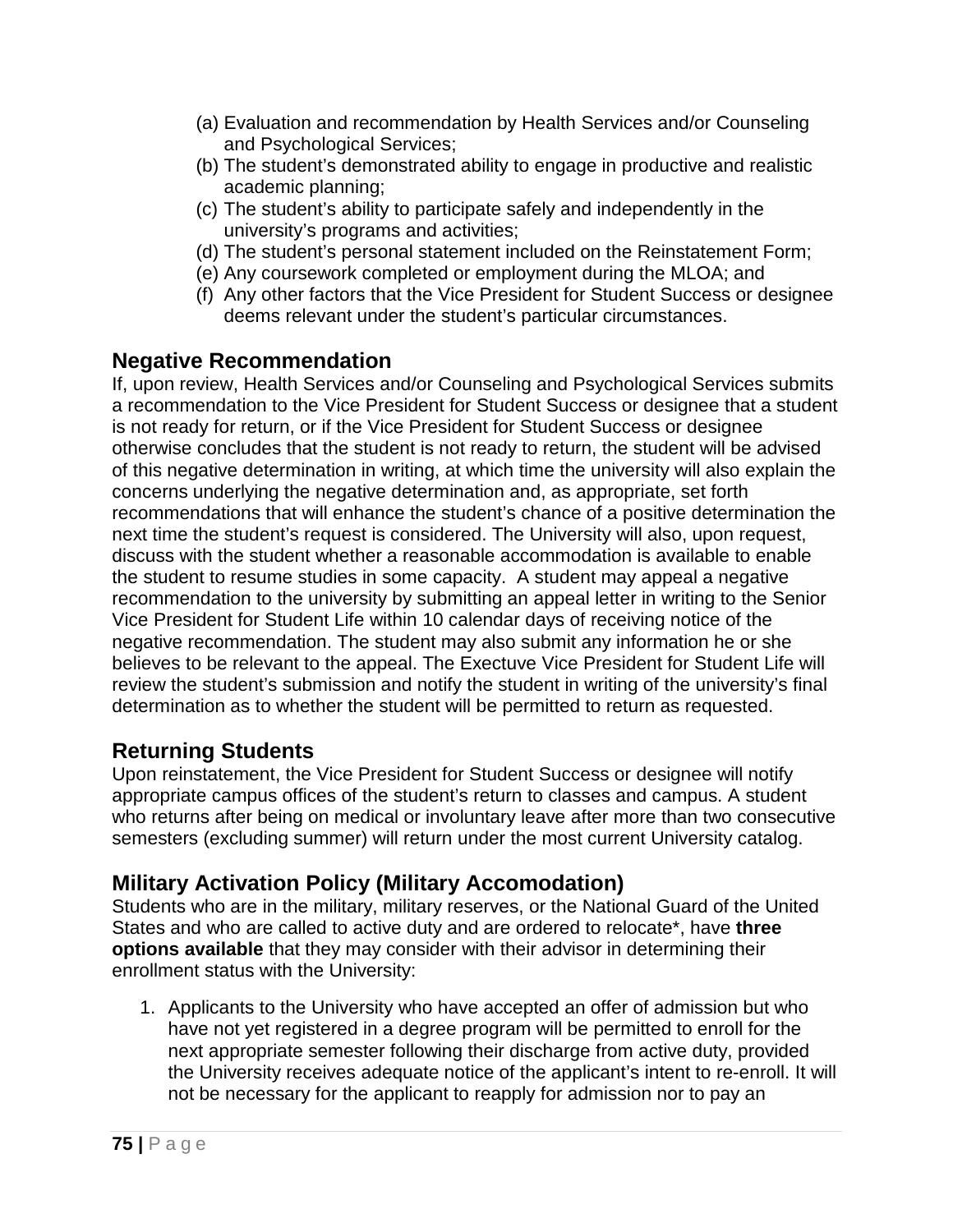additional application fee. Any prepaid admission deposits, tuition, room or board charges will be refunded.

- 2. Students may withdraw from all courses in which they are enrolled as of the effective date of the order to report to active duty. If this option is chosen, a full credit of all tuition and fees will be made to the student's account. Students will receive a pro-rated credit of dining service and of housing contract charges. Financial aid awards that were credited to students' accounts will be recovered by the University in the amount of tuition and fees, dining or housing credit, as financial aid regulations require that if the student withdraws prior to completing 60% of a payment period or term and the student has federal financial aid a recalculation of aid must take place.
- *3.* Students may take a grade of Incomplete in all courses if the student receives the official order past the point of 60% of total course engagement time. The remaining course work to be completed will be noted on the Petition for Incomplete Grade form and affirmed by the student and the appropriate faculty member, for each course in which the student is enrolled. Students will receive a pro-rated credit of dining service and housing contract charges.

*\*Although this policy pertains primarily to the reserves and National Guard, the same options will be offered to active duty personnel who are transferred unexpectedly out of the area as a result of the President of the United States activating reserve or National Guard units.*

Should the student fail to pursue any of the three options, they will be subject to standard registrar and financial aid policies and processes that guide the handling of students who cease academic engagement mid-term.

To initiate any of the options above, and **request a Military Accomodation**, students must:

- a) Provide a copy of their active duty orders to the Registrar, in the form of a formal correspondence on unit letterhead signed by the commander. The formal correspondence must include unit commander contact information, and verification of duration and location of pending assignment. The orders will be kept in the student's permanent file in the Registrar's Office along with the withdrawal form and any petitions for incompletes.
- b) File a Military Leave of Absence Form with the Registrar.
- c) File Petitions for Incomplete Grades if that option is chosen.
- d) A copy of a duly executed power of attorney will be required by the University before processing the withdrawal or incomplete form for a student, when that process is initiated by any person other than the student. It is recommended that a power of attorney be filed for any activated student to address any unanticipated situation.
- e) The student's advisor should be notified of the activation.
- f) The maximum length of time for a Military Leave of Absence is 180 days during any 12 month period. It will not be necessary for the applicant to reapply for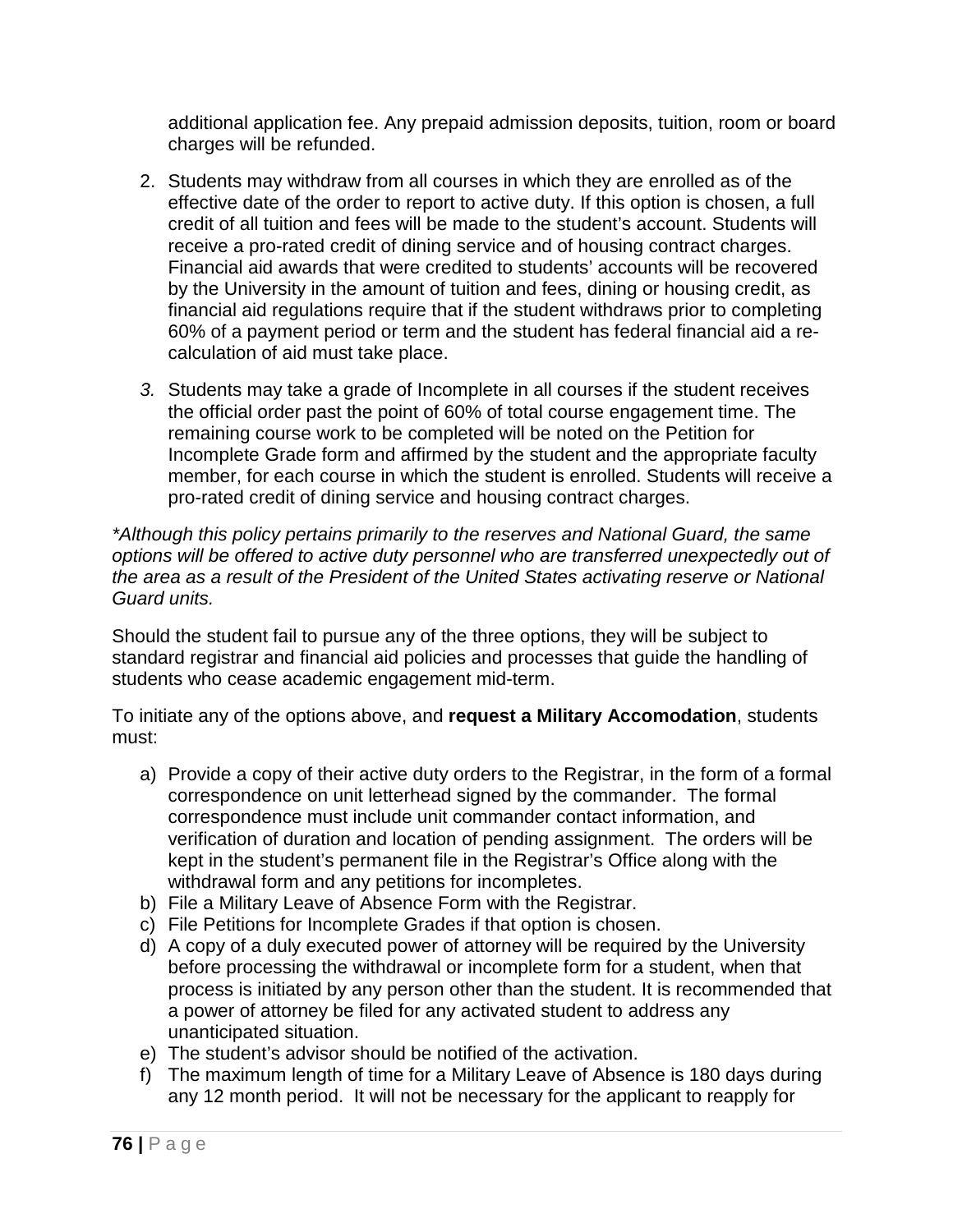admission nor to pay an additional application fee, provided the student returns from active duty within 180 days of deployment, and notifies the University of their intent to re-enroll within 30 days of separation from active duty.

To initiate the **process to return following separation from active duty**, the student must:

- a) Upon separation from active duty, and within 30 days of such, the student should notify the University of their intent to re-enroll.
- b) A student who opted for a full withdrawal from courses at the point of their activation/deployment, may register for the next available term following the notification of their intent to re-enroll. If a notification of intent occurs less than 14 days prior to the start of the next available term, registration in that term will be subject to administrative approval from the office of Academic Affairs.
- c) A student who opted to receive "I" grades in their course work at the point of their activation/deployment, must complete any pending course work related to Incomplete grades, thus allowing for the conversion of the "I" grade to a regular grade, by no later than the end of the eighth week of the semester after their return, and before the student will be allowed to register for additional course work.

# **Withdrawal**

Students wishing to discontinue their studies at Aurora University are expected to file a Withdrawal form located within WebAdvisor. Students who subsequently wish to resume their studies at the University must apply for readmission through the Office of Admission and are subject to the catalog and regulations prevailing at the time of readmission.

### **Time Limit for Completion of Graduate Degrees**

- 1. Students must complete all requirements for the master's degree on or before five years from the official acceptance date into the program (six years for the EdD program).
- 2. Any student not completing all degree requirements on or before the deadline in #1 will be administratively dropped from the program unless a petition for extension has been filed with the program chair no later than the completion deadline.
- 3. Petitions for extension are reviewed by the program chair in consultation with the program faculty.
- 4. Approved petitions for extension may include provisions for repeating coursework, additional coursework, or other requirements for completion of the master's degree after the original deadline, at the option of the program faculty.
- 5. An extension of deadline may be granted only once and then for a maximum of two years.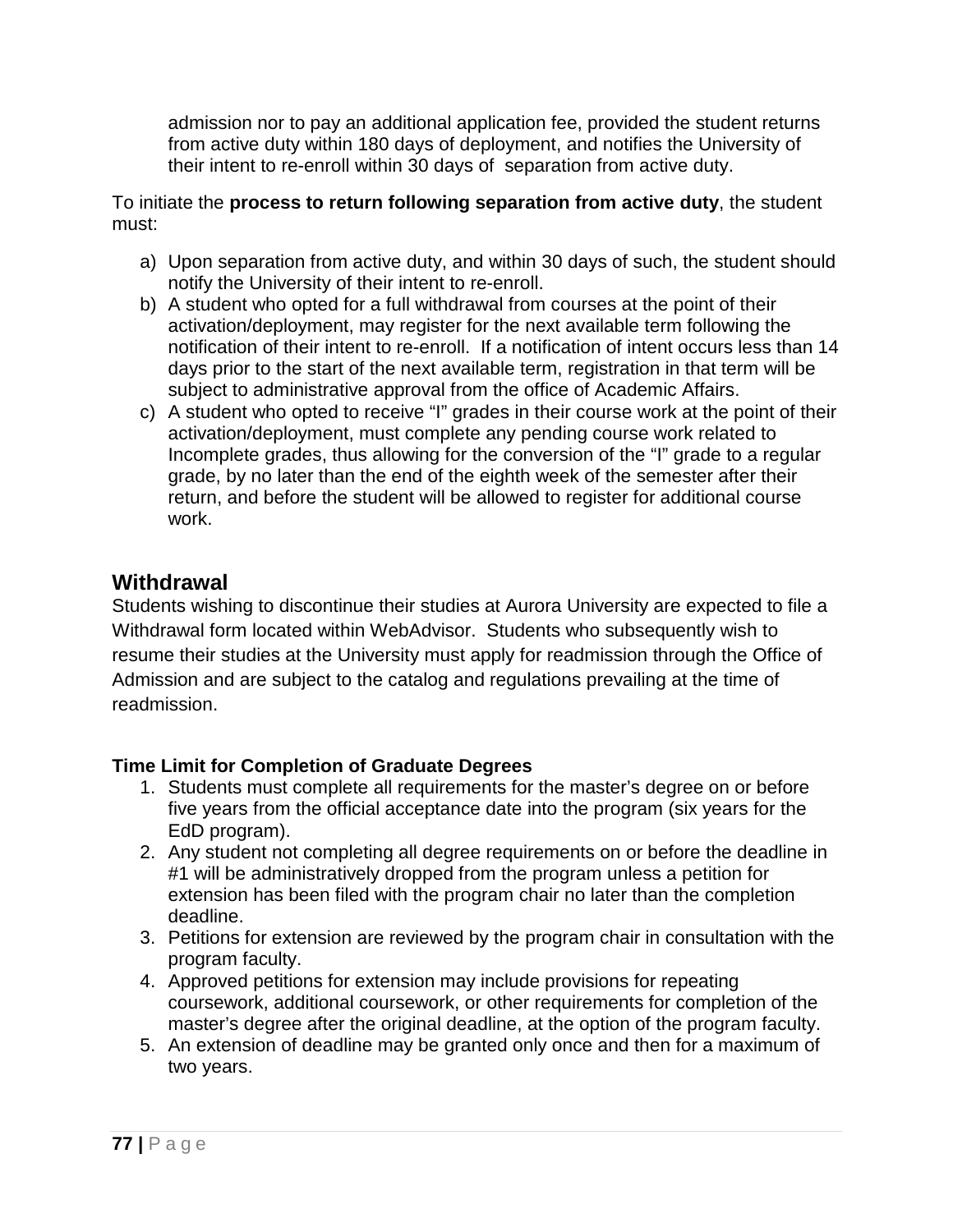6. Individual programs may establish more restrictive limits for initial and extended time deadlines for completion.

# **Transfer Credit**

# **A. General Criteria and Process**

- 1. Official evaluation of acceptability for transfer An official evaluation of all previously completed college credit is prepared by the Registrar's Office after a transfer student has been approved for general admission to the university. The Registrar makes the final determination for the university with respect to the transferability of credit.
- 2. Acceptability for transfer At the time of admission to the university, previously earned college credit is evaluated by the Registrar's Office in accordance with university regulations regarding the acceptability for transfer and a summary of all previous college work and all transferable work is prepared by the Registrar for use in advisement of the student. Such evaluation does not constitute an agreement to accept any specific credit in lieu of any specific requirement for graduation from Aurora University. The following general criteria are used by the Registrar in determining acceptability for transfer:
	- a. Credit is accepted from regionally accredited post-secondary institutions and from institutions accredited by bodies recognized by the Council for Higher Education Accreditation (CHEA). Credit from U.S. institutions not accredited by CHEA may only be accepted through the process for assessment of prior learning and is subject to the same limitations as other assessed prior learning.
	- b. Guidelines presented in the AACRAO "World Education Series" are applied to foreign institutions. Where credit and content determination cannot be made from foreign transcripts, a course-by-course evaluation in English from a member of the National Association of Credential Evaluation Services (NACES) is required at the student's expense before transfer of credit will be considered. The Registrar reserves the right to determine whether or not foreign transcripts meet the university's requirements for acceptance as official records.
	- c. In most cases, only courses bearing grades of C minus (C-) or higher may be transferred. The exception is that a "D" for an IAI course will be accepted if the IAI core requirements are met before entering Aurora University. Courses bearing grades such as "pass" or "credit" may be transferred provided the regulations of the sending institution indicate that such credit represents work at the level of "C-" or higher. The cutoff for numerical grades shall be determined by the Registrar so that such grades are accepted on a basis consistent with the "C-" criterion. Coursework bearing "pass" or "credit" grades may only be accepted for inclusion in a specific program upon review and approval of the program faculty.
	- d. In the case of credit that is to be included in a program, time limits on applicability to the program may be established by the program faculty.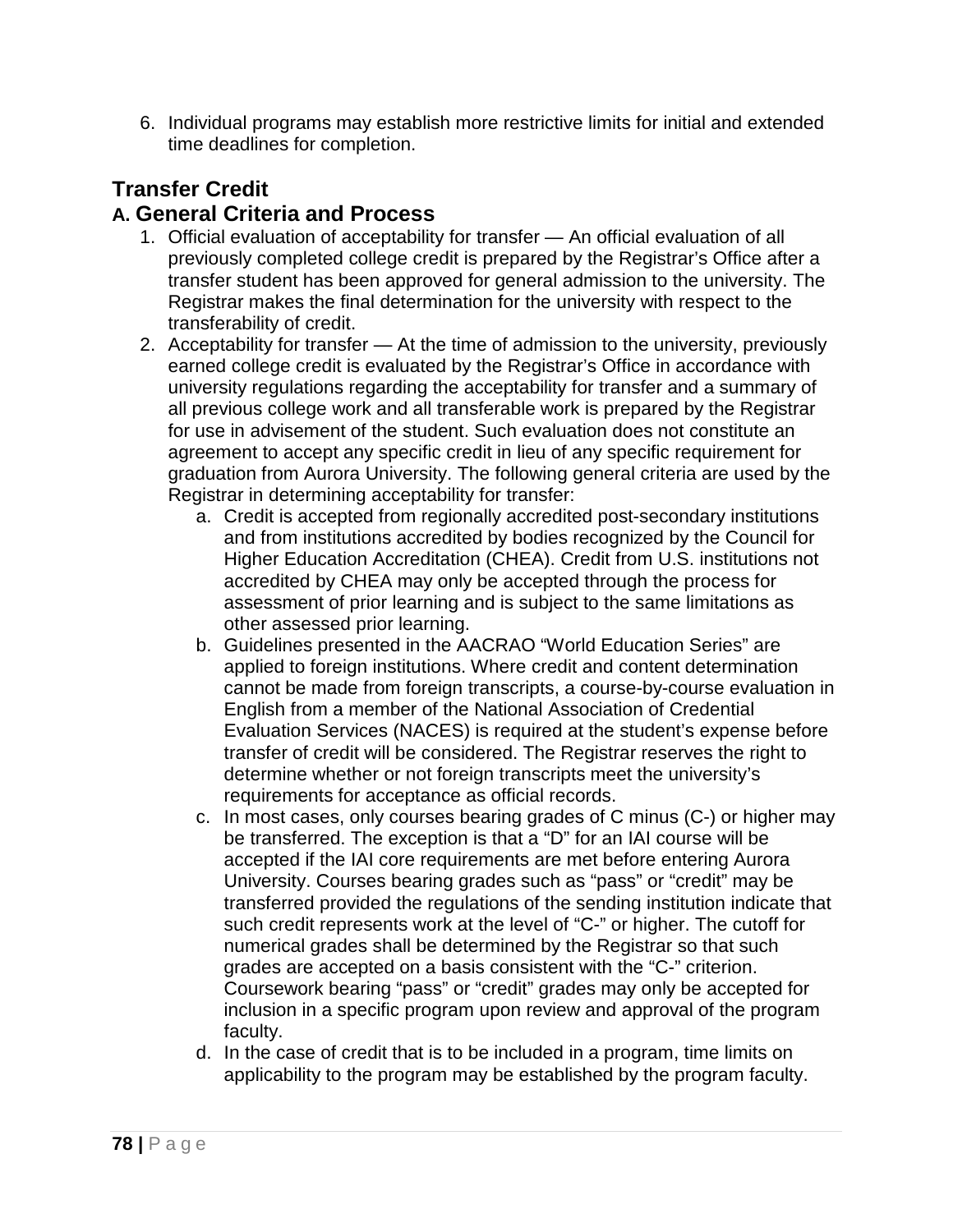Time limits are determined with respect to the date of the student's first attendance at Aurora University.

- e. Credit is ordinarily considered acceptable for transfer if it is comparable to coursework offered by Aurora University or generally considered to be part of a liberal arts based curriculum.
- f. Post-secondary technical credit may be accepted in transfer for inclusion in an approved student-initiated major; as general elective credit if certified by a program faculty as relevant to the student's major area of study; or for inclusion in an established major upon approval of the program faculty.
- g. Credit deemed by the sending institution, or by Aurora University, to be remedial or pre-college in level may not be accepted in transfer. However, such credit may be considered by an academic unit as a basis for waiving course prerequisites.
- 3. AA and AS General Education transfer articulation Students holding an AA or AS degree from a regionally accredited college are deemed to have met all lower division General Education IDS requirements for graduation from Aurora University (see "General Education Requirements for Transfer Students"). These students still must complete IDS3040 with a grade of "C" or better and participate in a junior-year mentoring, and assessment process.
- 4. Transfer of credit by students matriculated at Aurora University In general, it is expected that, once enrolled at Aurora University, a student will earn all subsequent credit toward the degree at the university.
	- a. Credit earned by approved cross-registration at other schools that are members of the Council of West Suburban Colleges (North Central College, Benedictine University) is treated as though it were earned at Aurora University.
	- b. No credit from other institutions earned while a student is matriculated at Aurora University may be accepted in transfer except upon prior, written approval of the Registrar.

 \* Exception: Transfer credits earned during the last term immediately preceding the initial term of full-time enrollment at AU, will also be evaluated and counted as accumulated transfer credit referenced for the evaluation of required AU general education courses. This *transfer grace period* is be available to students who are registered - during the single semester immediately preceding their initial full-time enrollment at AU, for no more than four credit hours at AU during the grace term, and at another institution concurrently. This policy will not apply to students pursuing their degree on a part-time basis.

- c. No credit may be transferred within the last 24 semester hours of the student's degree except upon the prior, written approval of the registrar.
- d. The applicability of transferred credits to the completion of major requirements is decided by the registrar or Dean of Academic Administration.
- e. Aurora University does not accept credit for college-level GED examinations in transfer.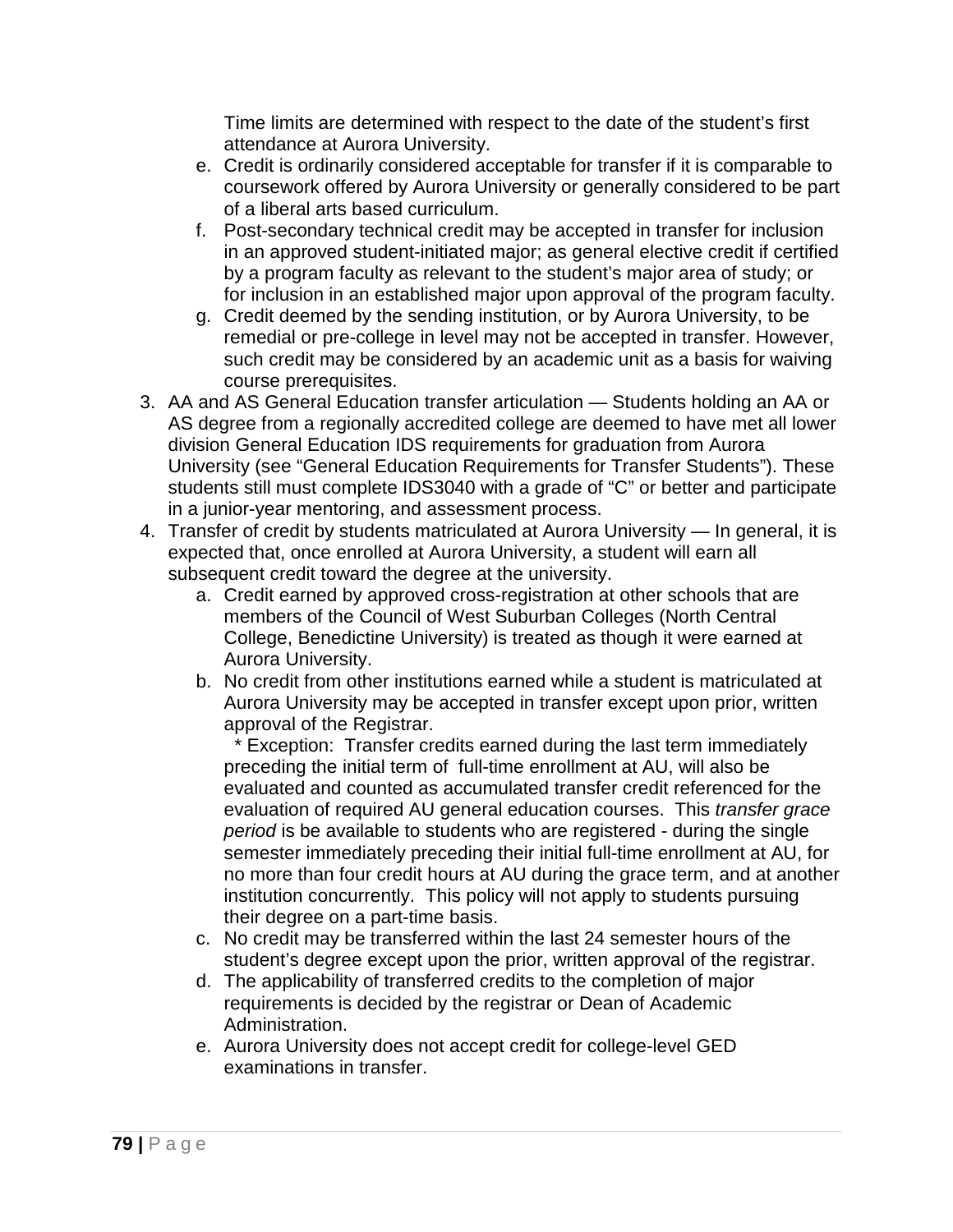- f. Aurora University will accept credit from an accredited graduate school toward a bachelor's degree at Aurora University. The student is not required to have received a graduate degree prior to submitting a transcript for credit.
- g. The application of courses transferred toward meeting general degree requirements will be determined by the Registrar or Dean of Academic Administration. Professionally oriented courses, e.g., pastoral counseling or Sunday School administration, will not apply toward general degree requirements.
- h. Study abroad credit taken outside of AU travel study/May courses taught by AU faculty is posted as transfer credit.

# **Non-Traditional Sources of Credit**

Aurora University recognizes the validity of college-level learning achieved in settings other than accredited institutions of higher education, provided that this nontraditional learning is validated in accordance with generally recognized standards of good practice and awarded through the processes provided in the university's academic regulations.

# **Portfolio Process for Awarding Credit for Life and Vocational Experience (LVE)**

- 1. A portfolio assessment program is available to students who have significant prior learning through career achievements, individual study, or volunteer work.
- 2. LVE portfolios may present documentation supporting the awarding of credit for the following categories of prior learning:
	- a. Military training evaluated by ACE
	- b. Non-collegiate training and education programs evaluated by ACE or under the National College Credit Recommendation Service (NCCRS)
	- c. College-level learning achieved through organized training and education programs not included in (a) or (b) above (LVE fee applies)
	- d. Technical credit or other credit from a regionally accredited or CHEA institution that is not evidently suitable for inclusion in AU baccalaureate programs (LVE fee applies)
	- e. Educational experiences achieved through non-CHEA-accredited institutions of higher education (LVE fee applies)
	- f. College-level learning achieved through on-the-job experience, individual study, or other life experiences (LVE fee applies)
- 3. Students seeking LVE credit will complete a "Life and Vocational Experience Credit Request" form and submit to the Registrar's Office. Upon receipt of the request, the student will be directed to the appropriate university official to determine the required materials for the portfolio per the type of request.
- 4. There is a 60 day time-limit for completion of the entire LVE portfolio process which begins with the submission of the LVE credit Request form and encompasses initial meeting with the university official, supplying satisfactory requested documentation to the university official, evaluation of the portfolio by the university official, and posting of credit to the academic record by the Registrar. Failure to complete the process within 60 days renders the current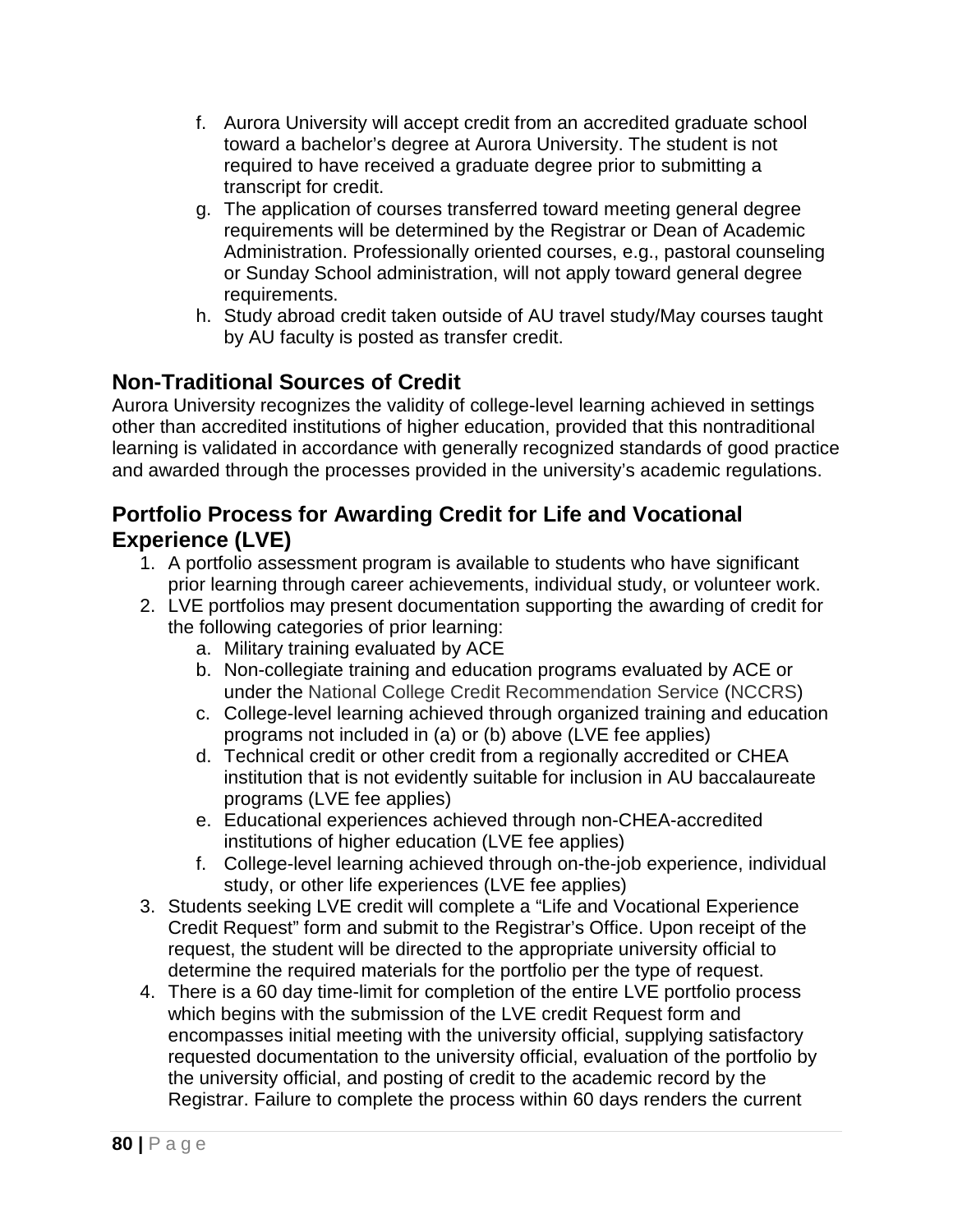LVE Credit Request null and void and the process must begin again. LVE credit may be awarded within the final 30 semester hours of the student's undergraduate program, provided that the evaluated portfolio is submitted to the Registrar for recording no later than the last day of the term preceding the term in which the student will complete all requirements for graduation.

- 5. The student will submit the requested portfolio materials to the university official for evaluation.Credit will be granted within the limits below:
	- a. A maximum of 12 semester hours of LVE credit will be granted when such credit is clearly applicable to the student's baccalaureate program at Aurora University.
		- i. A maximum of four semester hours may be granted toward a specific program course requirement upon submission of documentation specified by the program faculty accompanied by a LVE Credit Request form evaluated by a designated program faculty member and approved by the academic dean. An LVE fee is charged, as established by the Vice President for Finance. Such experiential prerequisite credit may only be presented for graduation in fulfillment of a specific program course requirement.
		- ii. In addition to awarding credit toward program specific course requirements, the portfolio evaluation process may result in the award of additional semester hours of general elective credit, not to exceed twelve total combined semester hours, based on submission of the portfolio with satisfactory documentation providing evidence of career-relevant learning achieved through the student's work experience, including appropriate documentation such as performance evaluation materials and supervisors' statements. Submissions will be evaluated by the Registrar in consultation with appropriate faculty and staff.
	- b. Credit awarded through the portfolio process will be recorded on the student's permanent academic record in the form and amount determined by the program evaluator, with indications of applicability to the requirements of the major as approved by the major department.
	- c. Credit not approved for application in the major may be applied as general elective credit toward graduation.
	- d. Portfolio credit considered by the Registrar to duplicate prior or subsequent transferable coursework or test credit will be removed from the student's historical record in favor of such coursework or test credit.
	- e. Portfolio credit is evaluated as either lower or upper division in nature and will be applied toward the limits for lower and upper division transfer credit and to meet other graduation requirements in the same manner as transferred credit.
	- f. Portfolio and examination credit are not included in official audits of student progress or degree completion until recorded in the student's permanent academic record by the Registrar.
	- g. Credit awarded through the portfolio process, by examination or as an experiential prerequisite for a major may not be counted toward either the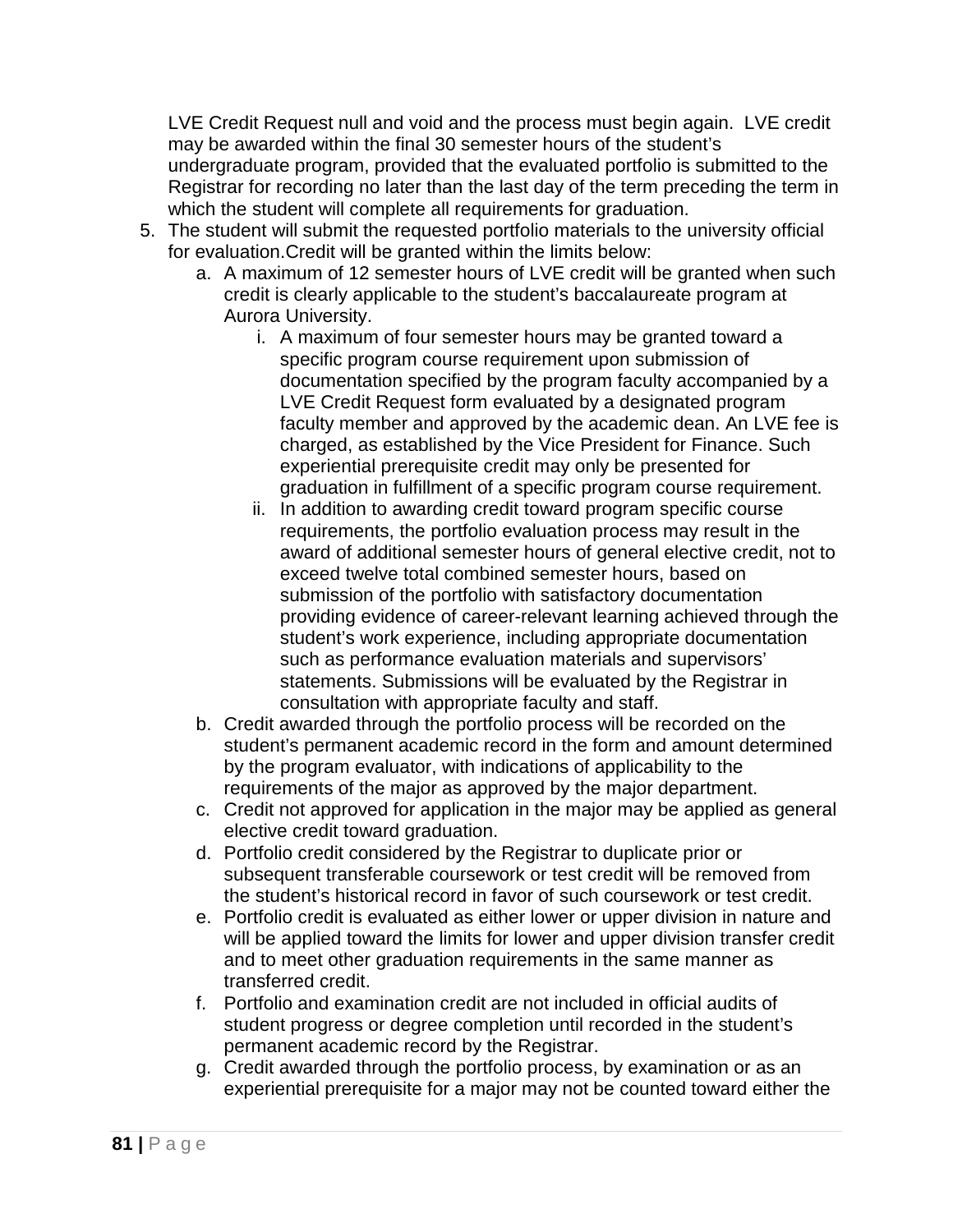general residency requirement for graduation nor toward the required number of semester hours included in either a major or a minor.

6. Following evaluation of the student's credit, a copy of the portfolio and a summary of the evaluation shall be attached to the LVE Credit Request form and forwarded to the Registrar. Acceptable credit will be posted to the student's academic record. A \$125 per credit LVE fee which will be assessed at the time credit is posted if applicable.

# **Credit by Examination**

- 1. **CLEP/AP/DANTES/STAMP** Examination credit through the College Level Examination Program (CLEP), the Advanced Placement Program (AP), the Defense Activities for Non-Traditional Educational Support program (DANTES), and the Standards-Based Measurement of Proficiency (STAMP), is granted by Aurora University as outlined in this catalog, to provide a means of measuring the academic achievement of those students who, through extensive reading and experience, may be able to meet the standards set as a basis for granting college credit.
- 2. Prior approval of the Registrar must be secured by filing a Petition for Prior Approval before current students take examinations for credit.
- 3. Limitations on Use:
	- a. No more than one-fourth of the courses presented for the major shall be by examination.
	- b. No more than 4 semester hours of examination credit may be used to meet the General English Composition requirement.
- 4. Fees
	- a. Students are expected to pay all fees required by testing agencies.
	- a. CLEP, AP, PEP or NLN test credit earned while attending another institution and prior to attendance at Aurora University will not be assessed a recording fee.
- **Seal of Biliteracy ---** AU accepts the State Seal of Biliteracy. Incoming students receive 8 hours of credit in the relevant language. Students who receive credit for the seal are not eligible for AP credit in the associated language. The student will be subject to the AU course placement policy for foreign language. A student must request credit for the seal at the point of enrollment at AU. Seal credit will only be granted within three years of the student's high school graduation.

| <b>SEAL OF</b><br><b>BILITERACY</b> | <b>SPANISH</b>      | <b>FRENCH</b>       | <b>OTHER</b><br><b>LANGUAGES</b> |
|-------------------------------------|---------------------|---------------------|----------------------------------|
| <b>World Languages</b>              | SPN-1120 & SPN-1220 | FRN-1120 & FRN-1220 | <b>FLG 1999</b>                  |
|                                     | (8 SH)              | (8 SH)              | (8 SH)                           |

### **College Level Examination Program (CLEP) General Examinations** — The

General Examinations are designed to be taken before college work is begun. Students who have any college credits must seek prior approval. If courses have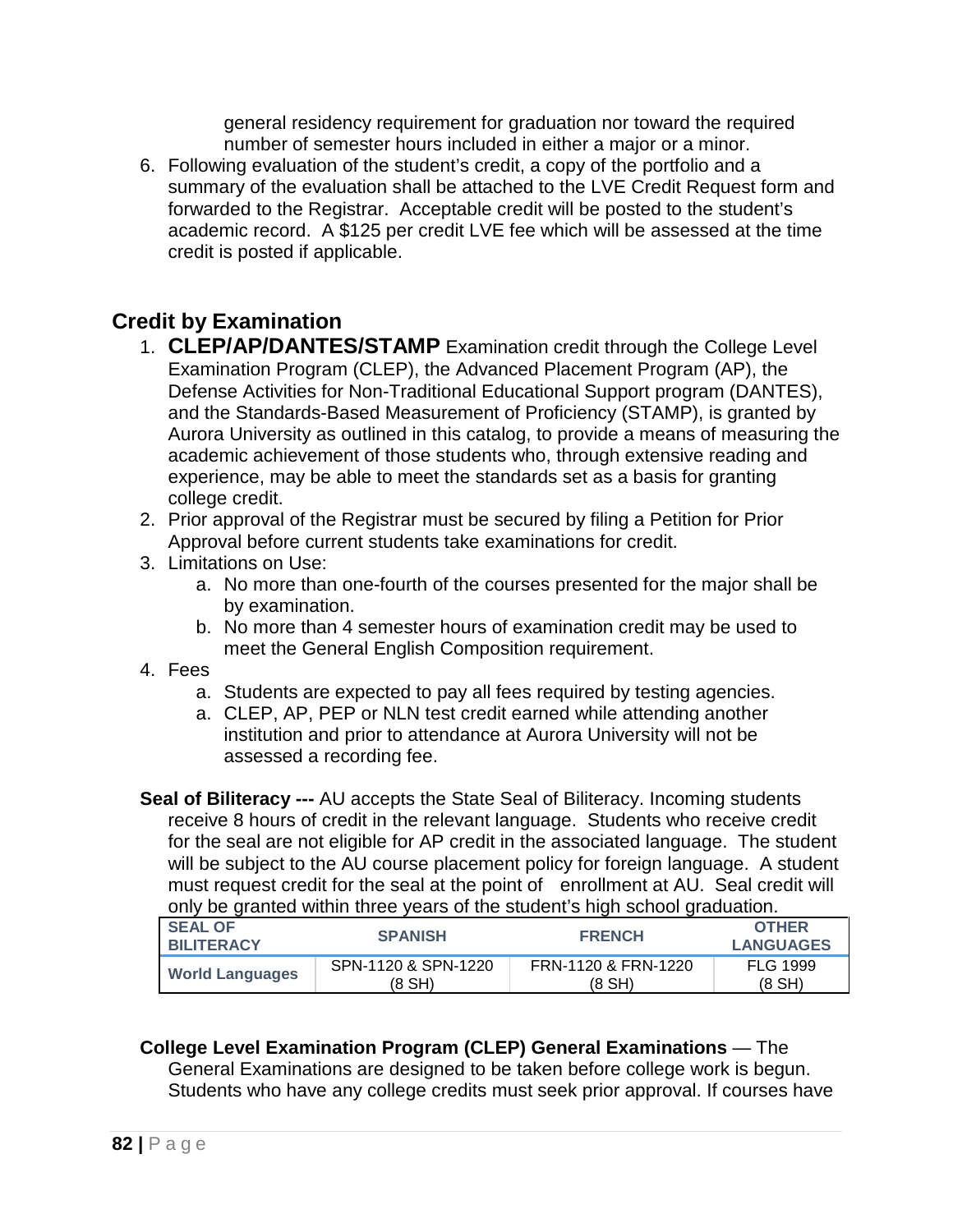been taken prior to the test date, appropriate reductions in the amount of credit usually awarded will be made by the Registrar.

A student who has received CLEP credit in English cannot also receive college credit for ENG1000 Introduction to Academic Writing. A student who has received four semester hours of CLEP credit in mathematics may not take MTH1100 College Algebra or MTH1110 Contemporary Mathematics for college credit.\* A student who has received eight semester hours of CLEP credit in mathematics may not take MTH1100 College Algebra, MTH1110 Contemporary Mathematics or MTH1310 Precalculus for college credit.\*

\*NOTE TO CLEP RECIPIENTS WHO INTEND TO TAKE ADDITIONAL MATHEMATICS COURSES: In some instances the results of the Aurora University Mathematics Competency Examination may suggest that a student needs to take one of the courses prohibited above. In that instance, a student should decide whether to take the course as an auditor, take the course for college credit and accept a reduction in CLEP credit or proceed to the next level of mathematics with the understanding that he/she may have some difficulty.

CLEP Subject Examinations — Credit cannot be awarded if a student has had classroom credit in the subject area. Students who have any college credits must seek prior approval. The following options are available:

**College Level Examination Program (CLEP) -** Aurora University awards appropriate credit from the college Level Examination Program.

| <b>Subject</b>                     | Score (Minimum) | <b>AU Credit (4SH)</b>     |
|------------------------------------|-----------------|----------------------------|
| American Literature                | 50              | <b>ENG2420 or ENG2430*</b> |
| Analyzing/Interpreting Lit         | 50              | <b>English Elective</b>    |
| <b>College Composition</b>         | 50              | <b>ENG1000</b>             |
| <b>College Composition Modular</b> | 50              | Does Not Transfer (DNT)    |
| English Literature                 | 50              | ENG2520 or ENG2530*        |
| <b>Humanities</b>                  | 50              | <b>General Elective</b>    |

Composition and Literature

World Languages

| <b>Subject</b>              | <b>Score (Minimum)</b> | AU Credit (4SH)        |
|-----------------------------|------------------------|------------------------|
| French Language: Levels 1&2 | 50                     | FRN1120, FRN1220 (8SH) |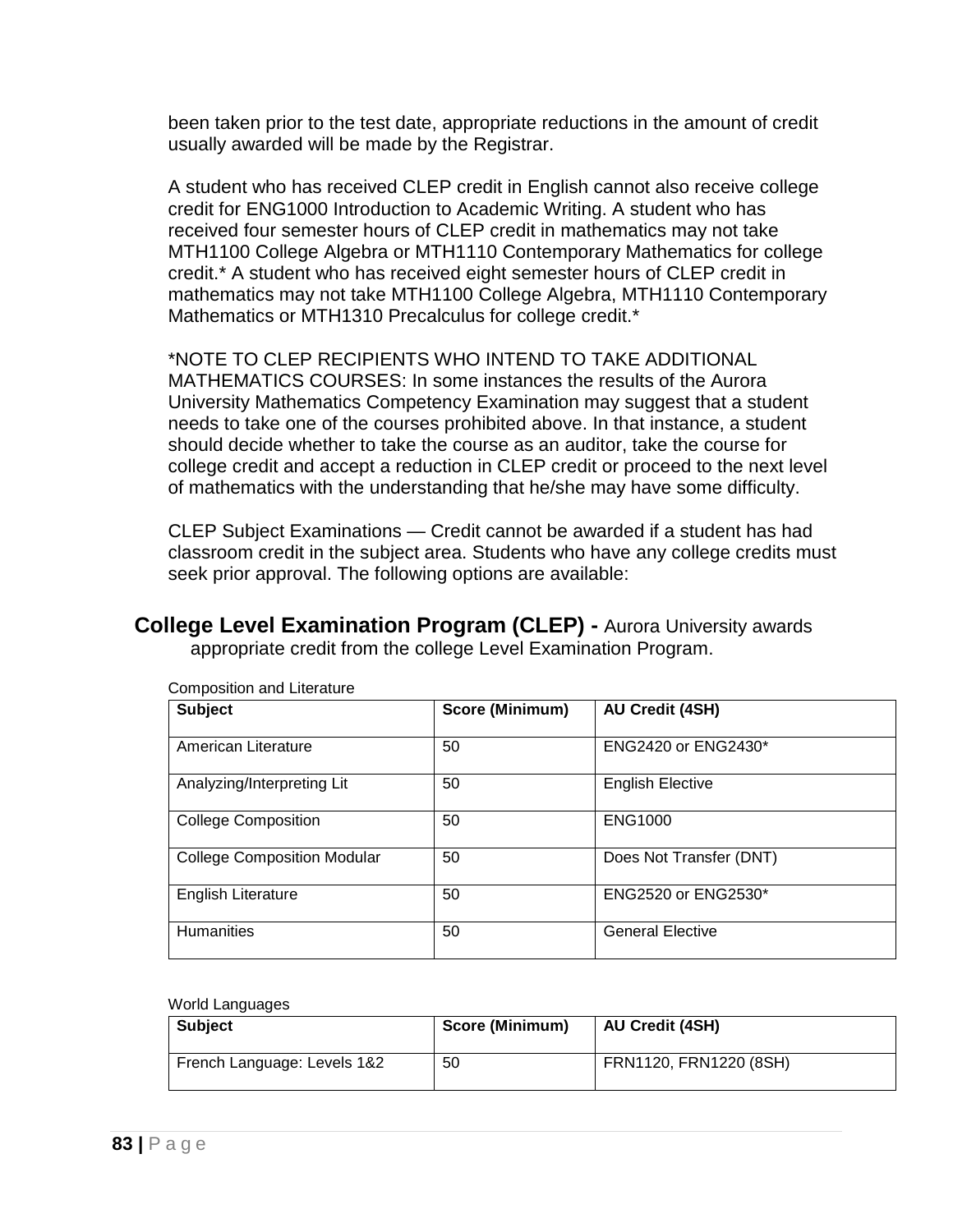| German Language: Levels 1&2    | 50 | Foreign Language Elective (8SH) |
|--------------------------------|----|---------------------------------|
| Spanish Language: Levels 1&2   | 50 | SPN1120, SPN1220 (8SH)          |
| Spanish w/ Writing: Levels 1&2 | 50 | Does Not Transfer (DNT)         |

#### History and Social Sciences

| <b>Subject</b>                       | Score (Minimum) | <b>AU Credit (4SH)</b>           |
|--------------------------------------|-----------------|----------------------------------|
| American Govt.                       | 50              | PSC1300                          |
| History of the U.S. I: to 1877       | 50              | <b>HIS1200</b>                   |
| History of the U.S. II: 1865-Present | 50              | <b>HIS1210</b>                   |
| Human Growth/Development             | 50              | <b>PSY3250</b>                   |
| Intro to Educational Psych           | 50              | EDU2260                          |
| Introductory Psychology              | 50              | <b>PSY1100</b>                   |
| <b>Introductory Sociology</b>        | 50              | SOC1100                          |
| *Principles of Macroeconomics        | 50              | <b>Economics Elective</b>        |
| *Principles of Microeconomics        | 50              | <b>Economics Elective</b>        |
| Social Sciences/History              | 50              | Social Behavior Science Elective |
| Western Civ I: to 1648               | 50              | <b>History Elective</b>          |
| Western Civ II: 1648-Present         | 50              | <b>History Elective</b>          |

\**\*If Microeconomics and Macroeconomics are both successfully completed, 4SH of credit will be awarded for ECN2030 and 4SH of credit will be awarded in Economics elective credit.* 

#### Sciences and Mathematics

| <b>Subject</b>             | Score (Minimum) | <b>AU Credit (4SH)</b> |
|----------------------------|-----------------|------------------------|
|                            |                 |                        |
| Biology                    | 50              | <b>BIO1210/Z</b>       |
| Precalculus                | 50              | MTH1310                |
| Calculus                   | 50              | MTH2210                |
| Chemistry                  | 50              | CHM1200/Z              |
| College Algebra            | 50              | MTH1100                |
| <b>College Mathematics</b> | 50              | MTH1030                |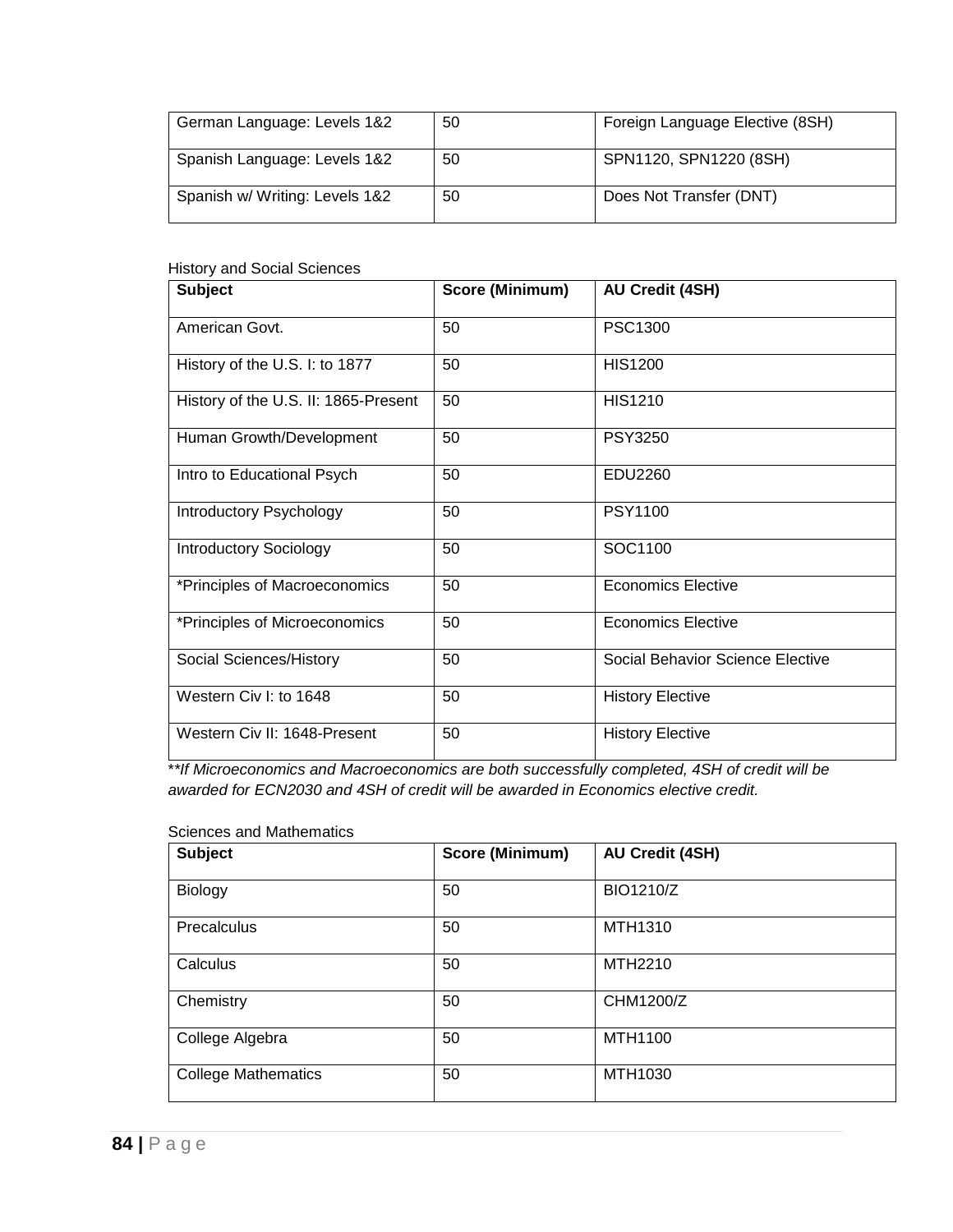| Natural Sciences | $\sim$ $\sim$<br>ას | -lective<br>- 1121 |
|------------------|---------------------|--------------------|
|                  |                     |                    |

| Business |
|----------|
|          |

| <b>Subject</b>                   | Score (Minimum) | AU Credit (4SH)          |
|----------------------------------|-----------------|--------------------------|
| <b>Financial Accounting</b>      | 50              | ACC2010                  |
| <b>Information Systems</b>       | 50              | CSC1010                  |
| <b>Introductory Business Law</b> | 50              | <b>BUS-2010</b>          |
| Principles of Management         | 50              | <b>Business Elective</b> |
| <b>Principles of Marketing</b>   | 50              | <b>MKT2300</b>           |

**DANTES test credit** — Aurora University accepts appropriate credit from the DANTES testing program. Subject areas are accepted if they meet the general requirements for acceptance of other forms of credit (i.e., are nontechnical in nature, or are in technical fields otherwise deemed appropriate for inclusion in the student's degree, or meet other guidelines for transfer of technical credit).

**Advanced Placement Program (AP) —** Aurora University awards appropriate credit from the Advanced Placement Program.

| Capstone Diploma Program |              |                         |
|--------------------------|--------------|-------------------------|
| AP Exam                  | <b>Score</b> | <b>AU Credit (4SH)</b>  |
| Research                 | n/a          | Does Not Transfer (DNT) |
| Seminar                  | n/a          | Does Not Transfer (DNT) |

| $\cdots$               |              |                        |
|------------------------|--------------|------------------------|
| <b>AP Exam</b>         | <b>Score</b> | <b>AU Credit (4SH)</b> |
| Studio Art: 2-D Design | 3, 4, 5      | ART1210                |
| Studio Art: 3-D Design | 3, 4, 5      | ART1310                |
| Art History            | 3, 4, 5      | <b>Art Elective</b>    |
| Studio Art: Drawing    | 3, 4, 5      | ART2100                |
| <b>Music Theory</b>    | 3, 4, 5      | <b>MUS2600</b>         |

English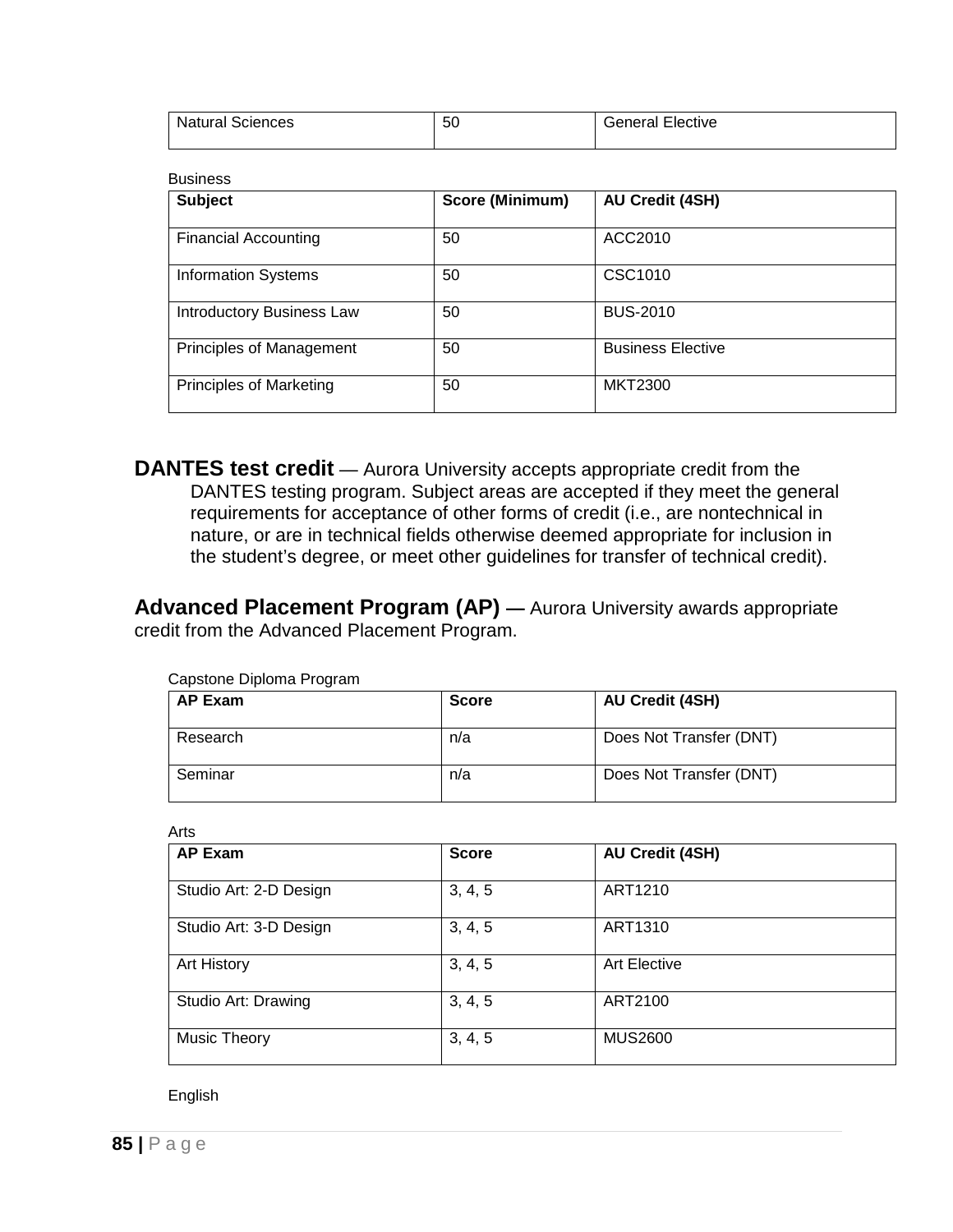| <b>AP Exam</b>    | <b>Score</b> | <b>AU Credit (4SH)</b>  |
|-------------------|--------------|-------------------------|
| English Lang/Comp | 3, 4, 5      | <b>ENG1000</b>          |
| English Lit/Comp  | 3, 4, 5      | <b>English Elective</b> |

History and Social Sciences

| <b>AP Exam</b>                    | <b>Score</b> | <b>AU Credit (4SH)</b>            |
|-----------------------------------|--------------|-----------------------------------|
| <b>Comparative Govt./Politics</b> | 3, 4, 5      | <b>Political Science Elective</b> |
| European History                  | 3, 4, 5      | <b>History Elective</b>           |
| Human Geography                   | 3, 4, 5      | Social Behavior Science Elective  |
| *Macroeconomics                   | 3, 4, 5      | <b>Economics Elective</b>         |
| *Microeconomics                   | 3, 4, 5      | <b>Economics Elective</b>         |
| Psychology                        | 3, 4, 5      | <b>PSY1100</b>                    |
| U.S. Govt./Politics               | 3, 4, 5      | PSC1300                           |
| U.S. History                      | 3, 4         | <b>HIS1200</b>                    |
| U.S. History                      | 5            | HIS1200, HIS1210 (8SH)            |
| <b>World History</b>              | 3, 4         | <b>HIS1300</b>                    |
| <b>World History</b>              | 5            | HIS1300, HIS1400 (8SH)            |

*\*If Microeconomics and Macroeconomics are both successfully completed, 4SH of credit will be awarded for ECN2030 and 4SH of credit will be awarded in Economics elective credit.* 

#### Math and Computer Science

| <b>AP Exam</b>                     | <b>Score</b> | <b>AU Credit (4SH)</b> |
|------------------------------------|--------------|------------------------|
| Calculus AB                        | 3, 4, 5      | MTH2210                |
| Calculus BC                        | 3            | MTH2220                |
| Calculus BC                        | 4,5          | MTH2210, MTH2220 (8SH) |
| Computer Science A                 | 3, 4, 5      | <b>CSC1700</b>         |
| <b>Computer Science Principles</b> | 3, 4, 5      | CSC1010                |
| <b>Statistics</b>                  | 3, 4, 5      | MTH2320                |

**Sciences**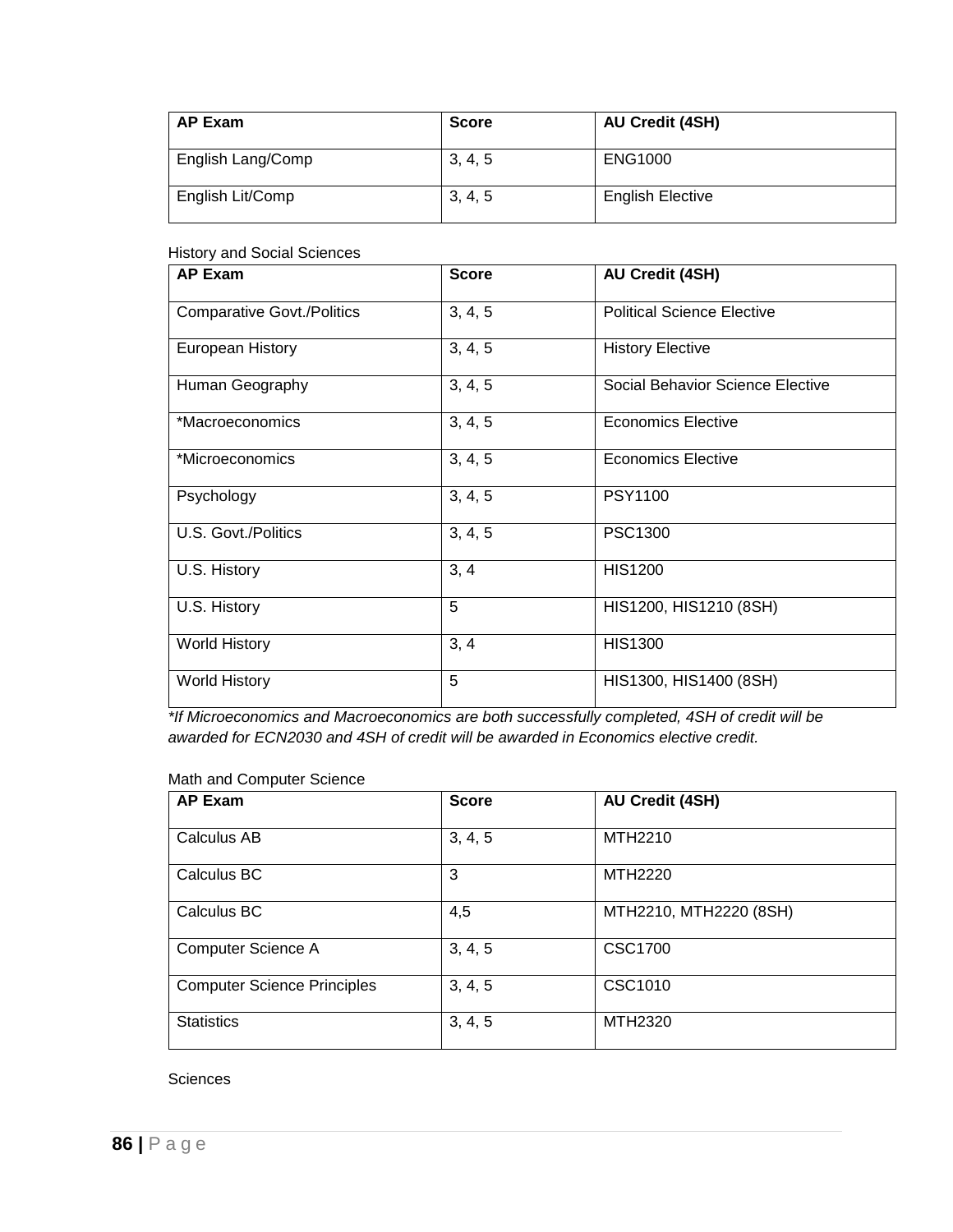| <b>AP Exam</b>               | <b>Score</b> | <b>AU Credit (4SH)</b>    |
|------------------------------|--------------|---------------------------|
| Biology                      | 3            | BIO1210/Z                 |
| Biology                      | 4, 5         | BIO1210Z, BIO1220/Z (8SH) |
| Chemistry                    | 3            | CHM1200/Z                 |
| Chemistry                    | 4, 5         | CHM1310/Z                 |
| <b>Environmental Science</b> | 3, 4, 5      | <b>BIO2200</b>            |
| Physics 1: Algebra Based     | 3, 4, 5      | PHY2210/Z                 |
| Physics 2: Algebra Based     | 3, 4, 5      | PHY2220/Z                 |
| Physics C: E&M               | 3, 4, 5      | <b>PHY2250/Z</b>          |
| Physics C: Mech              | 3, 4, 5      | PHY2240/Z                 |

#### World Languages & Culture

| <b>AP Exam</b>        | <b>Score</b> | <b>AU Credit (4SH)</b>          |
|-----------------------|--------------|---------------------------------|
| Chinese Lang/Culture  | 3, 4, 5      | Foreign Language Elective (8SH) |
| French Lang/Culture   | 3, 4, 5      | FRN1120, FRN1220 (8SH)          |
| German Lang/Culture   | 3, 4, 5      | Foreign Language Elective (8SH) |
| Italian Lang/Culture  | 3, 4, 5      | Foreign Language Elective (8SH) |
| Japanese Lang/Culture | 3, 4, 5      | Foreign Language Elective (8SH) |
| Latin                 | 3, 4, 5      | Foreign Language Elective (8SH) |
| Spanish Lang/Culture  | 3, 4, 5      | SPN1120, SPN1220 (8SH)          |
| Spanish Lit/Culture   | 3, 4, 5      | Spanish Elective                |

**International Baccalaureate Program (IB) -** Aurora University awards appropriate credit from the International Baccalaureate Program (IB).

Arts

| <b>Higher Level (HL)</b> | <b>Score</b> | <b>AU Credit (4SH)</b>  |
|--------------------------|--------------|-------------------------|
| <b>Art History</b>       | n/a          | Does Not Transfer (DNT) |
| Dance                    | n/a          | Does Not Transfer (DNT) |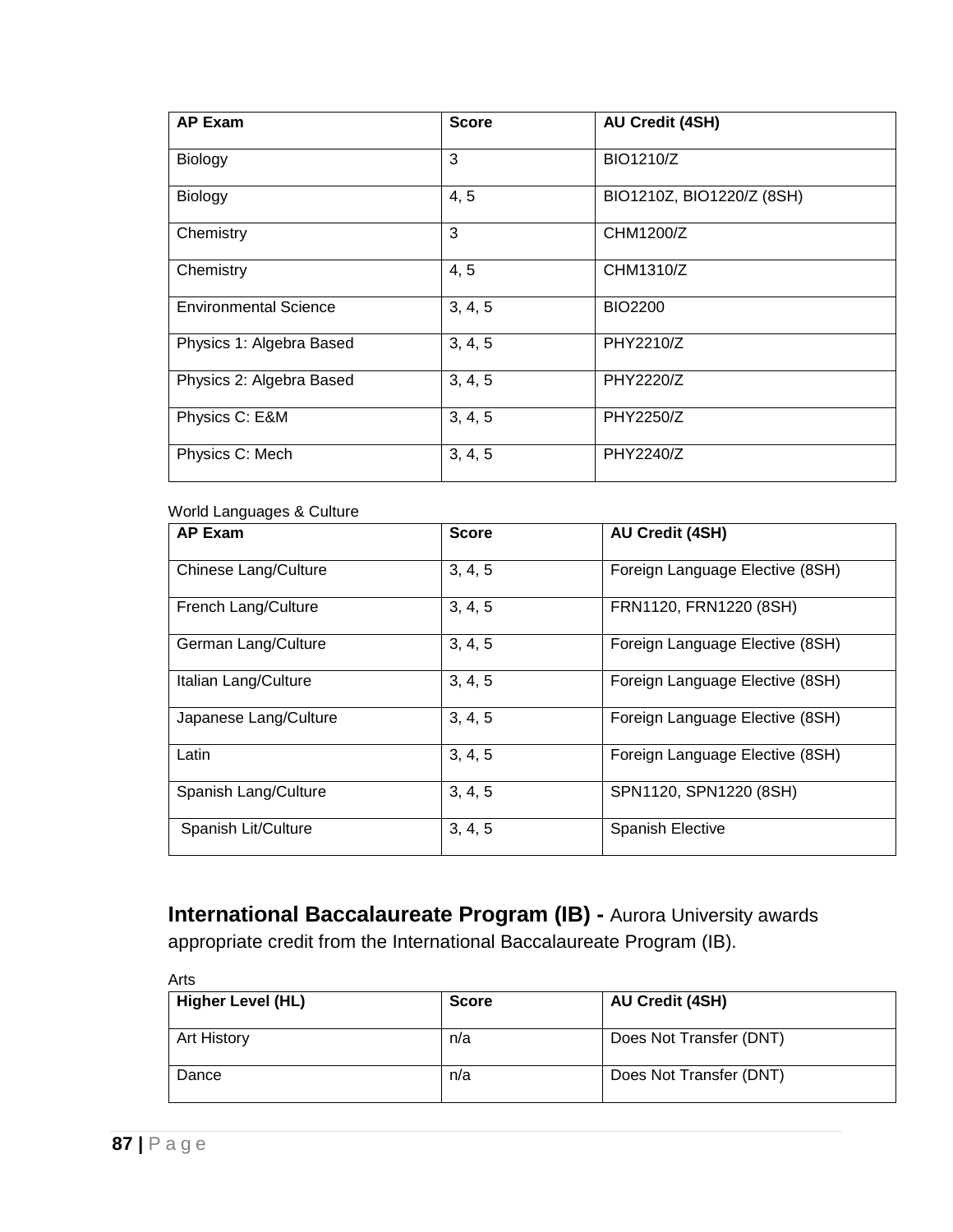| Film               | 4, 5, 6, 7 | COM2300             |
|--------------------|------------|---------------------|
| Music              | 4, 5, 6, 7 | <b>MUS1550</b>      |
| Theatre            | 4, 5, 6, 7 | <b>THE1200</b>      |
| <b>Visual Arts</b> | 4, 5, 6, 7 | <b>Art Elective</b> |
| Philosophy         | 4, 5, 6, 7 | PHL1100             |

#### **Sciences**

| <b>Higher Level (HL)</b>     | <b>Score</b> | <b>AU Credit (4SH)</b>     |
|------------------------------|--------------|----------------------------|
| Biology                      | 4, 5, 6, 7   | <b>BIO1210/Z</b>           |
| Chemistry                    | 4, 5         | CHM1310/Z                  |
| Chemistry                    | 6, 7         | CHM1310/Z, CHM1320/Z (8SH) |
| <b>Computer Science</b>      | 4, 5, 6, 7   | CSC1010, CSC1700 (8SH)     |
| Math: Analysis/Approaches    | 4, 5, 6, 7   | MTH1310, MTH2210 (8SH)     |
| Math: Applications/Interpret | 4, 5, 6, 7   | MTH2210, MTH2320 (8SH)     |
| Physics                      | 4, 5, 6, 7   | PHY2210/Z, PHY2220/Z (8SH) |

#### English

| <b>Higher Level (HL)</b>       | <b>Score</b> | <b>AU Credit (4SH)</b>                   |
|--------------------------------|--------------|------------------------------------------|
| Language A: English Lit        | 4, 5, 6, 7   | <b>English Elective</b>                  |
| Language A: Lang/Lit           | 4, 5, 6, 7   | Foreign Language Elective or ENG<br>1000 |
| Language B: Other than English | n/a          | See Foreign Languages                    |

#### Foreign Languages

| <b>Higher Level (HL)</b>   | <b>Score</b> | <b>AU Credit (4SH)</b>          |
|----------------------------|--------------|---------------------------------|
| <b>Classical Languages</b> | 4, 5, 6, 7   | Foreign Language Elective (8SH) |
| French                     | 4, 5, 6, 7   | FRN1120, FRN1220 (8SH)          |
| German                     | 4, 5, 6, 7   | Foreign Language Elective (8SH) |
| Spanish                    | 4, 5, 6, 7   | SPN1120, SPN1220 (8SH)          |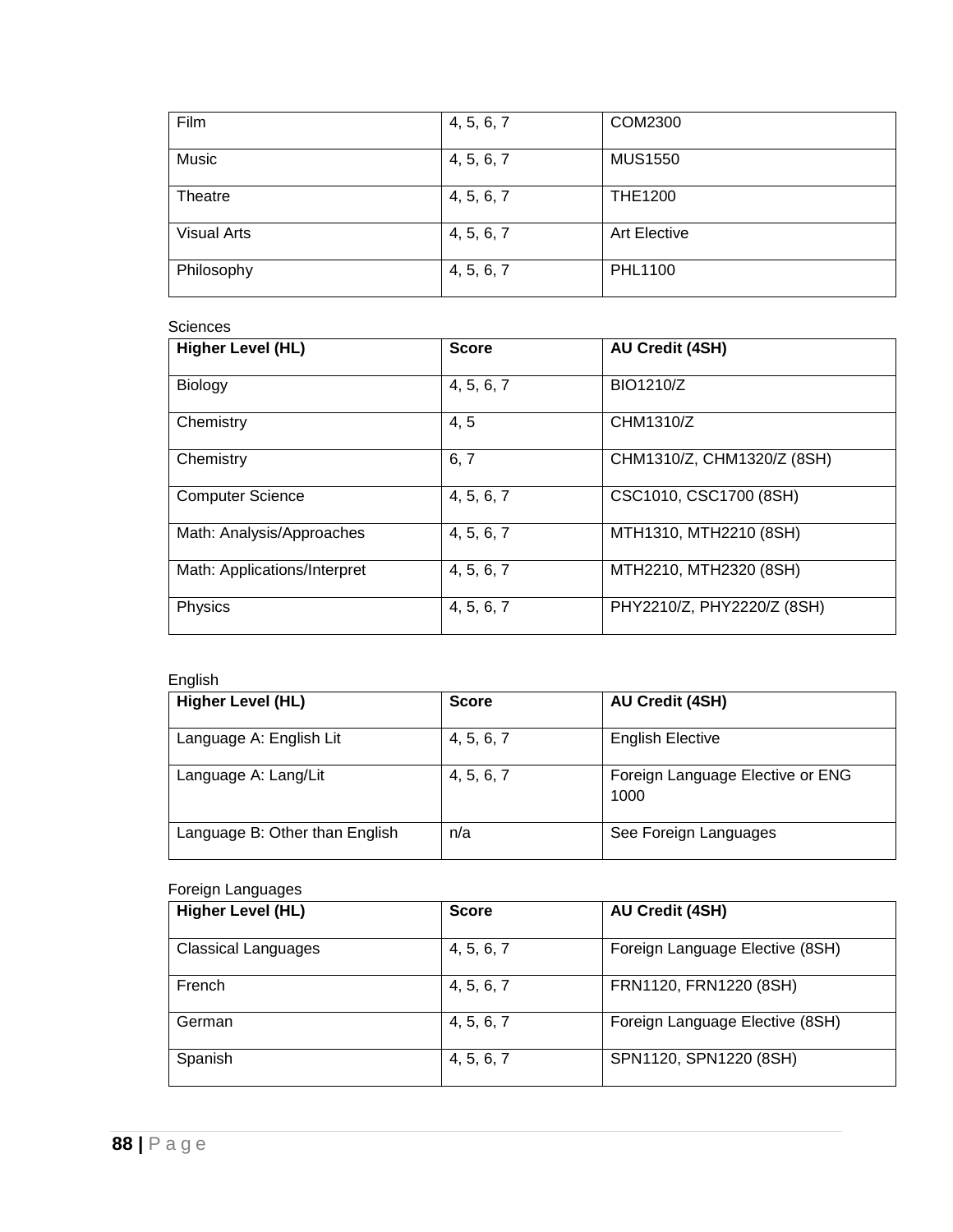| Social Sciences |
|-----------------|
|                 |

| <b>Higher Level (HL)</b>     | <b>Score</b> | <b>AU Credit (4SH)</b>  |
|------------------------------|--------------|-------------------------|
| Economics                    | 4, 5, 6, 7   | ECN2030                 |
| Geography                    | 4, 5, 6, 7   | <b>General Elective</b> |
| <b>Global Politics</b>       | 4, 5, 6, 7   | <b>General Elective</b> |
| <b>American History</b>      | 4, 5, 6, 7   | HIS1200, HIS1210 (8SH)  |
| <b>World History</b>         | 4, 5, 6, 7   | HIS1300, HIS1400 (8SH)  |
| Psychology                   | 4, 5, 6, 7   | <b>PSY1100</b>          |
| Social/Cultural Anthropology | 4, 5, 6, 7   | SOC2150                 |

#### Business

| <b>Higher Level (HL)</b>   | <b>Score</b> | <b>AU Credit (4SH)</b> |
|----------------------------|--------------|------------------------|
| <b>Business Management</b> | 4, 5, 6, 7   | <b>BUS1020</b>         |

#### Other:

| <b>Higher Level (HL)</b>         | Score | <b>AU Credit (4SH)</b>  |
|----------------------------------|-------|-------------------------|
| Design Technology                | n/a   | Does Not Transfer (DNT) |
| Sports, Exercise, Health Science | n/a   | Does Not Transfer (DNT) |

**Credit for Departmental Challenge Examinations** — In those cases where no nationally-normed examination is available or appropriate to support the awarding of credit in a subject area required in a major, the program faculty may establish a departmental challenge examination for the awarding of a maximum of four (4) semester hours to be used in lieu of a specific major course. Such examinations are subject to the same approval process as that prevailing for new courses. A testing fee for such examinations will be established by the Vice President for Finance. Students may present for graduation a maximum of eight (8) semester hours by departmental challenge examinations; such credit may be applied only toward major requirements and does not meet other general degree requirements. Departmental challenge credit shall be designated as lower or upper division by the program faculty.

### **Declaration of Major**

Students who have been accepted under the general admission standards of the university may apply for acceptance into a program of the university. Acceptance of any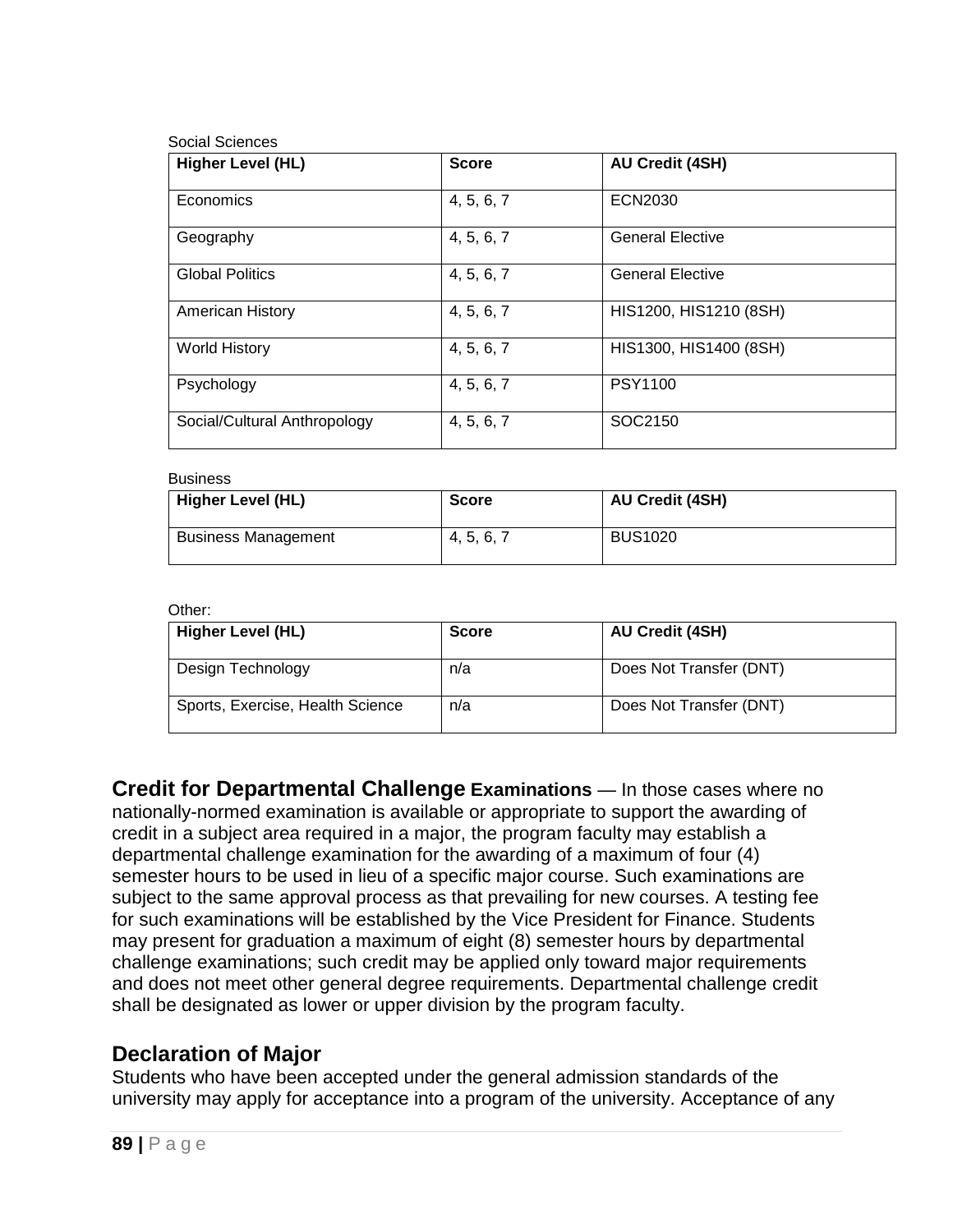student into any program of the university is determined by the faculty of that program and is conditional upon the student's meeting any program requirements that have received the approval of the program faculty and the university.

Students applying for admission to the university, or who have been admitted and are attending as undeclared students, may state their intent to major in a program of the university. This statement of intent is used for purposes of evaluating transfer credit and providing appropriate advising services, but does not constitute admission to the program.

Matriculated traditional undergraduate students on the Aurora campus seeking to enter a program must file a Request to Declare or Change a Major form with the Center for Student Success. Requirements for admission to or retention in a program are determined by the program faculty, the academic dean, and the Chief Academic Officer.

Matriculated traditional undergraduate students on the Aurora campus currently entered as students in one program may seek to declare another major by filing a Request to Declare or Change a Major form showing both the old and new program. A student denied admission to a program may appeal the denial to the academic dean or, in the case of a program directly headed by the dean, to the CAO.

A student may be dismissed from a program in accordance with duly approved requirements for retention in the program by action of the program faculty. Students so dismissed may appeal to the academic dean or to the Chief Academic Officer, in the case of a program directly headed by the academic dean. Copies of the action for dismissal from a program shall be forwarded to the Registrar and the Center for Students Success, and the student will then be removed from the program and entered as undeclared.

# **Regulations Governing Majors**

# **A. Established Majors**

- 1. Majors require a minimum of 30 semester hours.
- 2. Each major must be developed and monitored by an approved program committee of the faculty; new or substantially revised majors require the approval of the Board of Trustees based on recommendations from the program committee, the appropriate school/college governance bodies, the academic dean, appropriate university governance bodies, the Chief Academic Officer, and the President.
- 3. Beyond the minimum coursework requirement, the content, structure, and extent of a major are prerogatives of the individual program committees within the schools and colleges of the university, except as otherwise defined or restricted by the academic regulations.
- 4. No "D" grade may apply to an academic major, either on the required or selected list. Secondary Education licensure candidates must earn a "C" or better in all education courses (with an EDU prefix) required by the State of Illinois.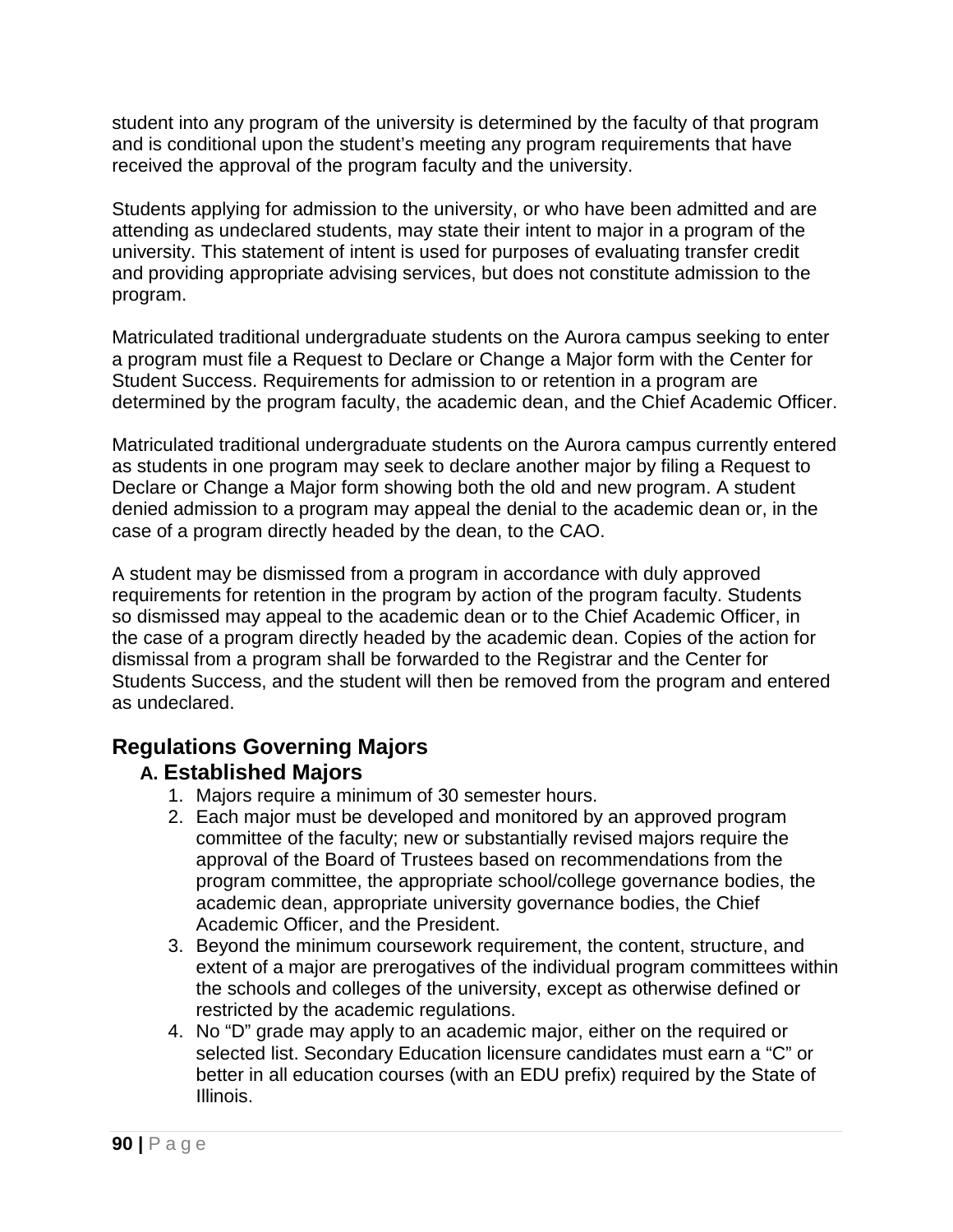# **B. Student-Initiated Major**

- 1. Divisional: This major is prepared jointly between the student and the program chair. Said concentration is reviewed and approved by the program chair and academic dean. An initial conference should be held with the appropriate program chair at which time the general plan for the studentinitiated major will be reviewed. Subsequent conferences with the program chair or his/her designate (s) will be concerned with developing the specific program. When completed, the program chair will present the concentration to the academic dean for approval and filed in the student's permanent academic record.
- 2. Interdivisional: This major is developed by the student and program chair with appropriate consultation from the academic dean and Registrar. An initial conference with the program chair should be held at which time the general plan for the student-initiated major will be discussed. Subsequent conferences with the program chair, academic dean, and Registrar will be concerned with developing the specific program. When completed, the program will be presented for approval by the program chair, academic dean, and Registrar whereupon it will be filed in the student's permanent academic record.
- 3. At least half the courses in a student-initiated major must remain to be earned at the time the concentration is presented for approval.

### **C. Minors**

- 1. Minors at Aurora University are optional. They are not required for graduation.
- 2. A minor shall comprise a minimum of 18 semester hours.
- 3. At least 25% of the credits applied to a minor must be earned at AU.
- 4. Each minor must be developed and monitored by an approved program committee of the faculty; new or substantially revised minors require the approval of the Board of Trustees based on recommendations from the program committee, the appropriate school/college governance bodies, the academic dean, appropriate university governance bodies, the Chief Academic Officer, and the President.
- 5. Beyond the minimum coursework requirement, the content, structure, and extent of a minor are prerogatives of the individual program committees within the schools and colleges of the university, except as otherwise defined or restricted by the academic regulations.
- 6. No "Ds" will apply toward minors.
- 7. A maximum of 4 semester hours of credit/no credit coursework will apply toward a minor.

### **Academic Measurement and Evaluation**

No fractional amount of credit is given for less than completion of any course or academic experience.

# **Grades**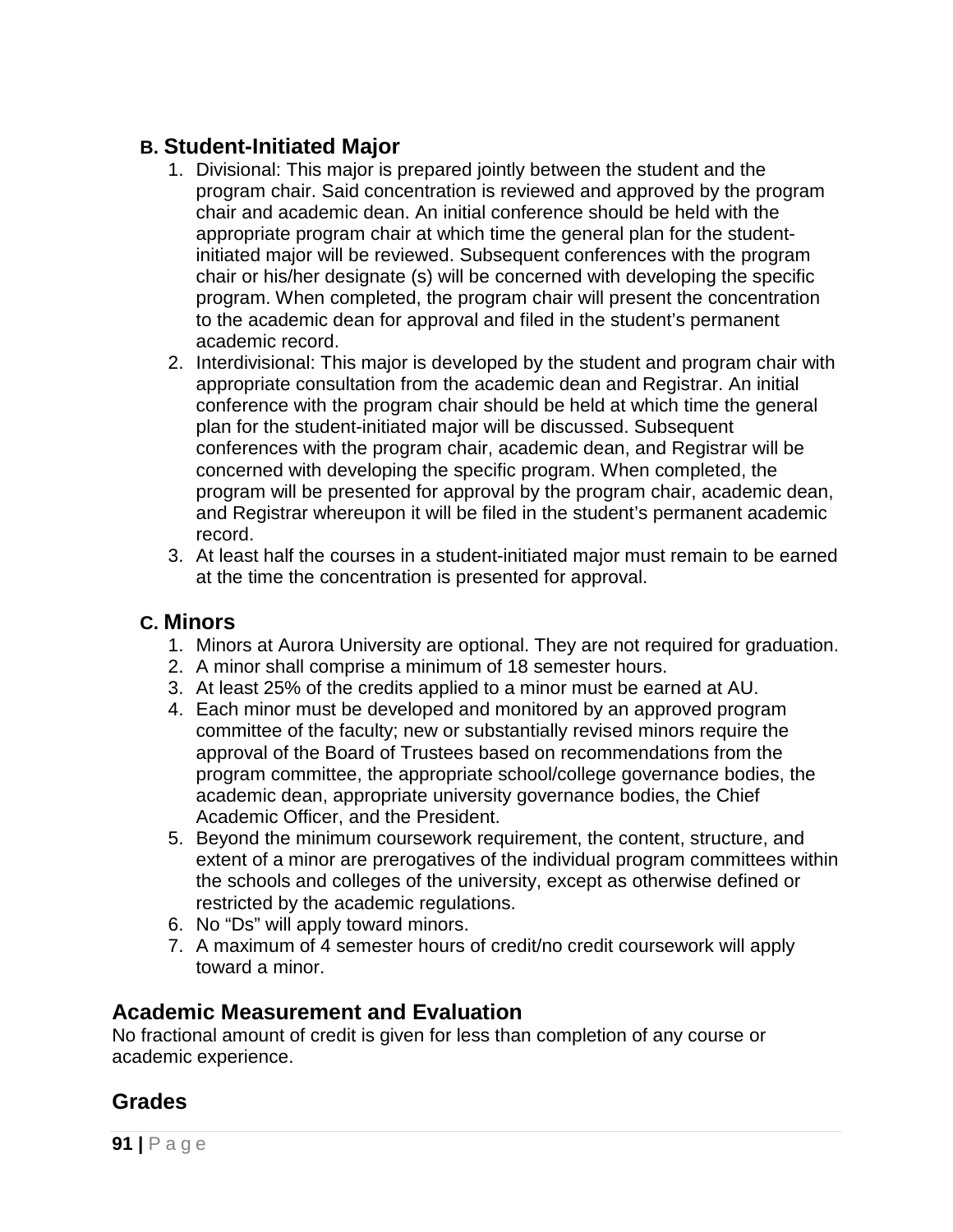# **Undergraduate Grading System - Types and Definitions**

At the end of the course, grades are awarded as defined:

- a. Letter Grades A, B, C, D, F.
	- **A** (4 quality points per semester hour) Denotes performance that consistently exceeds expectations and demonstrates comprehensive understanding of the subject.
	- **B** (3 quality points per semester hour) Denotes performance that meets and at times exceeds expectations and indicates good preparation in the subject.
	- **C** (2 quality points per semester hour) Denotes performance that meets expectations and demonstrates adequate preparation in the subject.
	- **D** (1 quality point per semester hour) Denotes performance that is inadequate or inconsistently meets expectations and makes it inadvisable to proceed further in the subject without additional work.
	- **F** (0 quality points per semester hour) Failure. Denotes performance that consistently fails to meet expectations.
- b. Credit/No Credit: CR/NCR.
	- **CR** (quality points not calculated in grade point average) Pass. Denotes pass with credit at least at the level of "C" work, in courses that are graded CR/NCR.
	- **NCR** (0 quality points per semester hour) No credit. Denotes work that fails to meet college or university standards for academic performance at least at the level of "C" work.

Students are reminded that, with the exception of courses that are offered only on a CR/NCR basis, no courses in the major may be completed under this grading system. Only one selected course in a minor may be taken under this system. Students are also urged to consider any regulations concerning academic honors, scholarship eligibility, or tuition refund plans which may be affected by use of this grading system. Certain courses (for example, University Chorale) are available only under the CR/NCR grading system. Students may enroll for no more than one course per term, up to a total of eight courses, on a CR/NCR basis. This is in addition to any courses that are offered only on a CR/NCR basis.

# **Graduate Grading System - Types and Definitions - Letter Evaluation: A, B, C, F.**

At the end of the course, letter grades are awarded as defined:

a. Letter Grades - A, B, C, F.

- **A** (4 quality points per semester hour) Excellent. Denotes work that is consistently at the highest level of achievement in a graduate college or university course.
- **B** (3 quality points per semester hour) Good. Denotes work that consistently meets the high level of college or university standards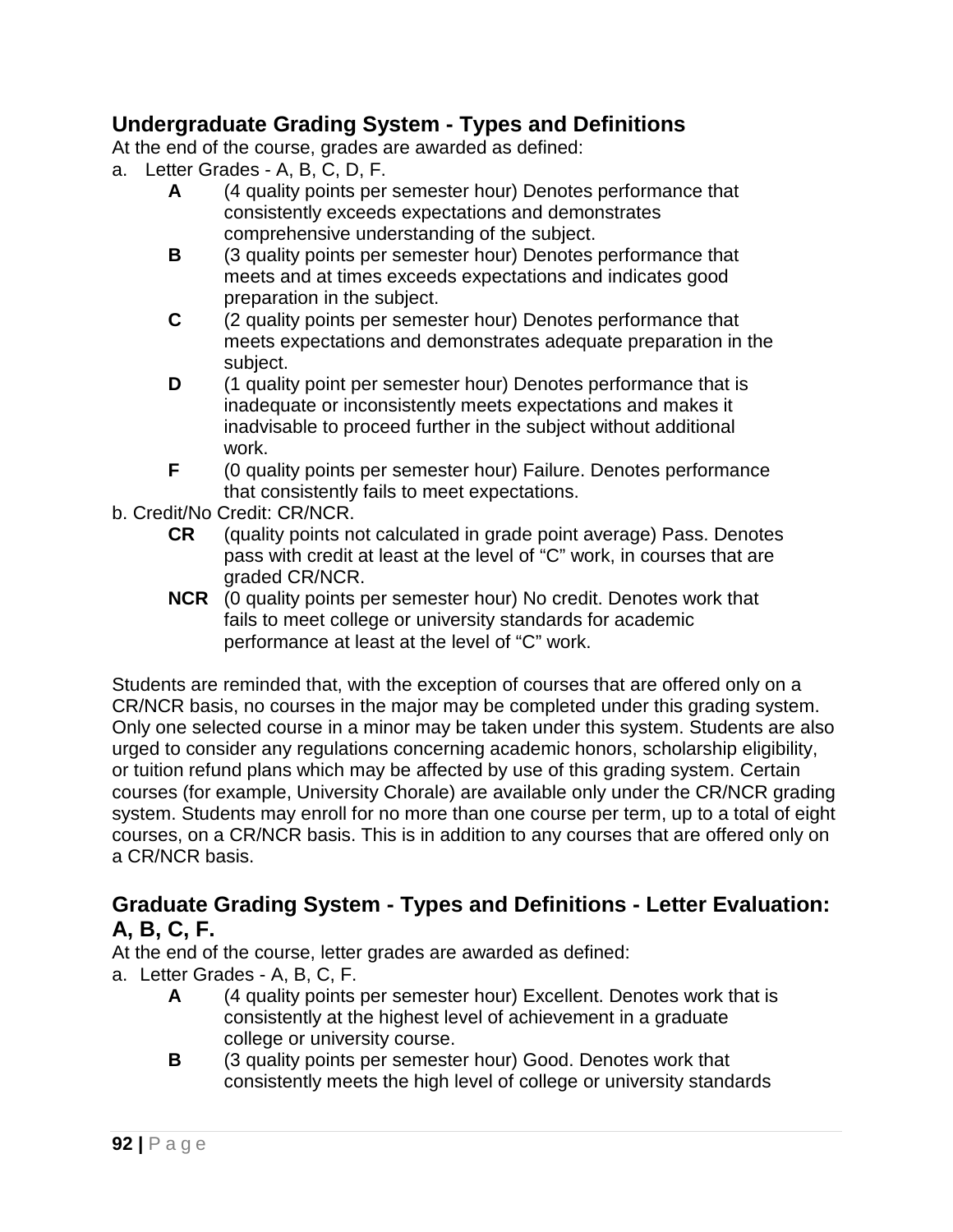for academic performance in a graduate college or university course.

- **C** (2 quality points per semester hour) The lowest passing grade. Denotes work that does not meet in all respects college or university standards for academic performance in a graduate college or university course.
- **F** (0 quality points per semester hour) Failure. Denotes work that fails to meet graduate college or university standards for academic performance in a course.
- b. Credit/No Credit: CR/NCR.
	- **CR** (quality points not calculated in grade point average) Pass. Denotes pass with credit at least at the level of "C" work, in graduate courses that are graded CR/NCR.
	- **NCR** (0 quality points per semester hour) No credit. Denotes work that fails to meet graduate college or university standards for academic performance at least at the level of "C" work.

Students are reminded that, with the exception of courses that are offered only on a CR/ NCR basis, no graduate courses may be completed under this grading system.

# **Change of Grading System**

Students may change between the letter grade system and credit/no credit grading system by filing a change of grading petition in the Registrar's Office at any time up until the end of the first calendar week of the term. No changes will be authorized beyond that date.

# **Incomplete Grades — Regulations and Procedures**

Aurora University permits the assignment of a grade of "I" (Incomplete) under limited circumstances upon petition by the student.

- a) A grade of Incomplete (I) may be assigned by the instructor only if the student has filed a Petition for Incomplete Grade. This petition form, which is available in the Registrar's Office as well as online, must be completed and signed by the student, the instructor, jurisdictional Dean, and Dean of Academic Administration.
- b) The petition must specify the reason the student has been unable to complete the work, the work to be completed, a timetable for completion, and the date by which all work must be turned in to the instructor.
- c) Petitions for Incomplete grades must be filed by the deadline specified by the Registrar's Office for submission of final grades.
- d) Completion dates for "I" grades must be on or before the last day of the fourteenth week of classes of the term following the term in which the grade is assigned, excluding the Summer Session. In the event that a final grade is not reported to the Registrar's Office on or before noon on the Tuesday following the completion deadline (Tuesday of week 15), the grade will revert to an "F" or "NCR". Instructors report grades to replace "I" grades in writing to the Registrar's Office using the Change of Grade form.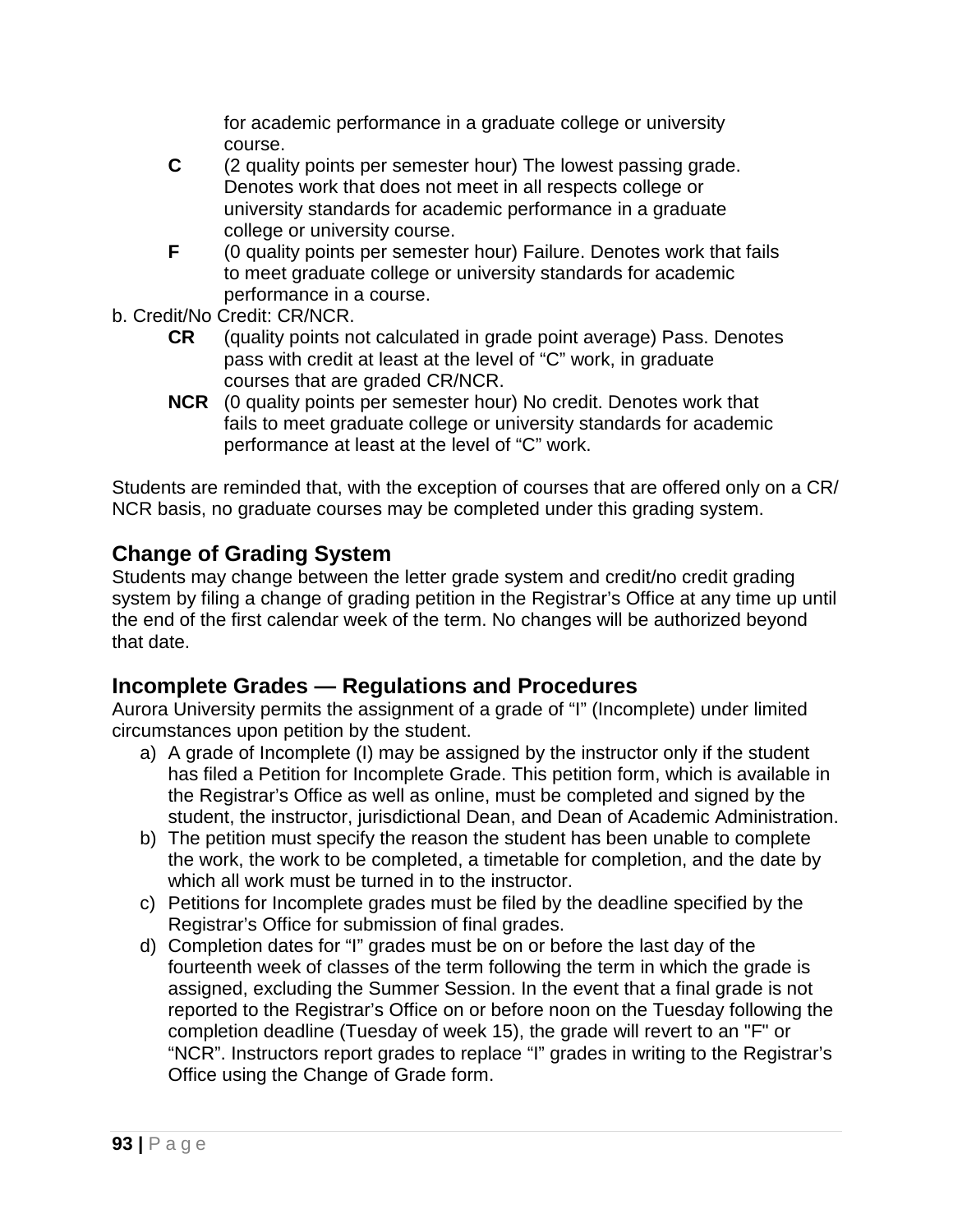- e) In extraordinary circumstances, the instructor may, upon receiving written documentation from the student, petition for an extension beyond the deadline established in section d. Such petitions must be filed with the Dean of Academic Administration on or before the deadline for completion originally specified in the petition for an "I" grade. Petitions approved by the Dean of Academic Administration must be received by the Registrar on or before the original deadline for filing of the grade.
- f) A grade of "I" may be assigned only in cases of illness, accident, or other catastrophic occurrence beyond the student's control. In order for an "I" grade to be considered, the student must be in satisfactory academic standing in the specific course. In cases of emergency, the petition may be filed on the student's behalf by the course instructor. At the earliest possible time, the course instructor will take responsibility for confirming the petition with the student and securing the student's signature. If the student does not accept the conditions of the petition, the instructor will assign a permanent grade to be entered by the Registrar.
- g) A student's Academic Warning status in a given term will be determined by the term GPA resulting from the work completed in that term. If a subsequently completed "I" grade causes the student's GPA to rise above or fall below 2.0, the student's warning status, and the permanent record thereof, will be changed accordingly.
- h) In the case of an approved voluntary or involuntary leave of absence, the original deadline for completion of work will be maintained unless an extension is approved by the Dean of Academic Administration. A leave of absence does not automatically extend the completion deadline for the I grade.

# **Deferred Grade Policy — Regulations and Procedures**

A deferred grade (X) is for use in certain courses in which it is anticipated that the student's learning experience will continue beyond a regular academic term. The deferred grade is available for use in the cases of travel study, field experiences, clinical experiences, practica, internships, student teaching, independent study, application or research projects, and sequential courses for which a deferred grading situation has been contracted at the initiation of the experience.

- a) A grade of "X" may be assigned by the instructor only if the student has filed a Request for Deferred Grade. This petition form, which is available in the Registrar's Office, must be completed and signed by the student, the instructor, jurisdictional Executive Director or Dean, and Dean of Academic Administration.
- b) The petition must specify the reason the Deferred grade is needed, the work to be completed, a timetable for completion, and the date by which all work must be turned in to the instructor.
- c) Petitions for Deferred grades must be filed by the deadline specified by the Registrar's Office for submission of final grades.
- d) In the event that a course or other learning experience is planned to extend beyond the academic term, the student(s) enrolled will be given a deferred grade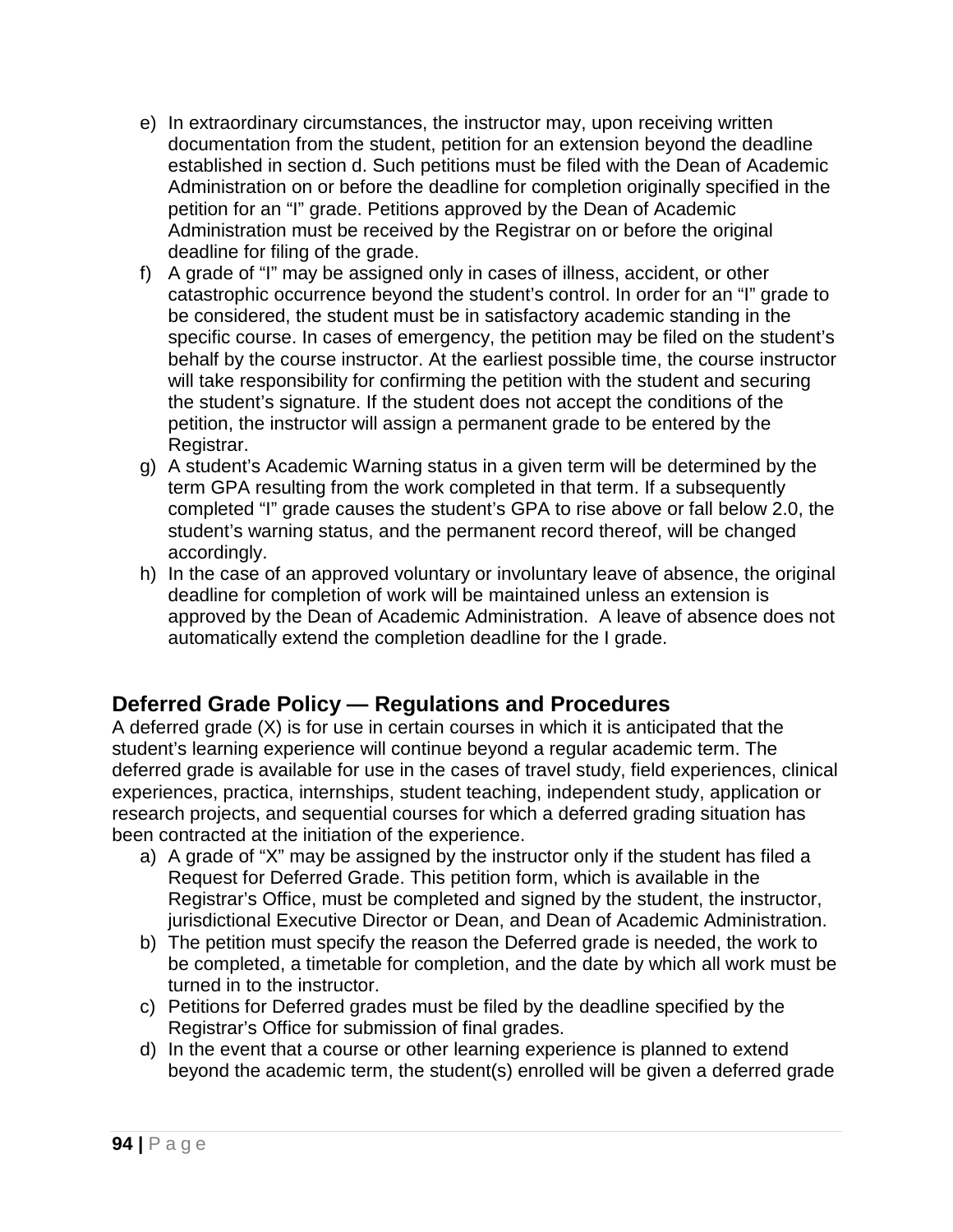(X) at the end of the term. The permanent grade will be posted when received from the instructor, and by the expiration of the "X" grade petition.

- e) Completion dates for "X" grades must be on or before the last day of the fourteenth week of the term following the term in which the grade is assigned, excluding the Summer Session. In the event that a final grade is not reported to the Registrar's Office on or before noon on the Tuesday following the completion deadline (Tuesday of week 15), the grade will revert to an "F" or "NCR". Instructors report grades to replace "X" grades in writing to the Registrar's Office using the Change of Grade form.
- f) In extraordinary circumstances, the instructor may, upon receiving written documentation from the student, petition for an extension beyond the deadline established in section f. Such petitions must be filed with the Dean of Academic Administration on or before the deadline for completion originally specified in the petition for an "X" grade. Petitions approved by the Dean of Academic Administration must be received by the Registrar on or before the original deadline for filing of the grade.
- g) Tuition for multi-term courses or other learning experiences is billed and payable with respect to the first term of registration, and the course counts in the student's load only in the first term of registration. No additional registration process is required during subsequent terms while the course is being completed.
- h) A deferred grade (X) has no effect on the student's GPA and is not considered by the Academic Standards Committee or other university bodies in the review of student progress. When the permanent grade is posted, the effect of this grade will be assessed by university review bodies as though the grade were part of the work completed in the term when the grade is posted.
- i) In the case of an approved voluntary or involuntary leave of absence, the original deadline for completion of work will be maintained unless an extension is approved by the Dean of Academic Administration. A leave of absence does not automatically extend the completion deadline for the I grade.

# **The "D" Grade**

A "D" cannot be applied to an undergraduate major without the approval of the Registrar in consultation with the Jurisdictional Dean and Dean of Academic Administration. Aurora University reserves the right to require a student to repeat a course in which he/she has received a "D" grade if he/she proposes to apply that course toward a major or continue on in a truly sequential course of study. Students who receive a "D" grade in a prerequisite course are encouraged to repeat the course prior to matriculation into the sequential course.

# **Change of Permanent Grades**

- a) Permanent grades (A, B, C, D, F) may be changed by the instructor who originally issued the grade to correct computational or clerical errors.
- b) Changes of permanent grades must be approved by the academic dean before they are forwarded to the Registrar, and must include an explanation for the change.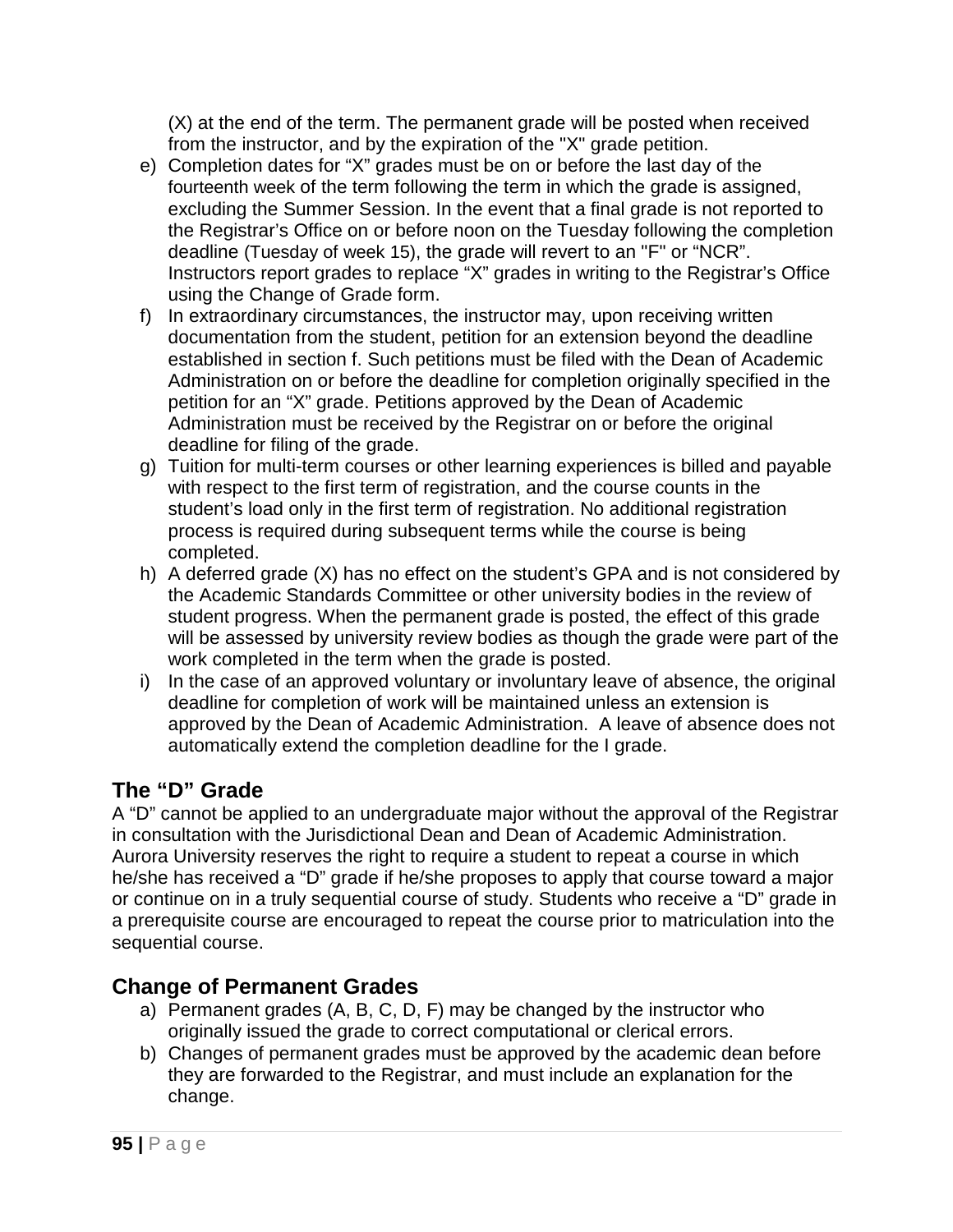- c) Changes in permanent grades arising from clerical or computational errors must be received by the registrar no later than 30 days following the date when the original permanent grade was filed with the Registrar.
- d) In cases where it is necessary to correct a grading error on the part of an instructor who has left the university or who cannot otherwise be contacted in a timely fashion, or in cases where an instructor fails to correct an evident error in a timely fashion, the academic dean may assign another faculty member to review the relevant materials and correct the error.
- e) Changes may be made in grades to reflect coursework completed after the deadline for grade submission only in instances in which the student received a grade of "I" or "X" for the course.
- f) All changes in permanent grades other than those arising from clerical or computational errors are addressed under the university regulations for appeal of alleged capricious grading.

# **Grade Point Average**

Two Grade Point Averages (GPA) are calculated by the Registrar's Office:

**Type 1: Term GPA** A=4, B=3, C=2, D=1, F=0, NCR=0, CR=Not Calculated into GPA. Based only on courses taken in a given term at Aurora University, the unit of credit is multiplied by the quality points assigned to the grade earned. The sums are then added and the total quality points divided by the calculable credit units producing the Term GPA. (If a course is repeated only the higher grade is calculated into the GPA and only academic credit from one can be counted toward graduation.)

**Type 2: Cumulative GPA of courses at Aurora University.** Calculated in the same way as the Term GPA but is based upon all work taken at Aurora University over all terms of attendance. Since fall 1990, only work completed at Aurora University has been included in the cumulative GPA of Aurora University students. Calculations of GPA for work at previous colleges are carried out by the Office of Admission for purposes of determining admission and merit scholarship eligibility and by the Registrar for purposes of student classification and to provide data for the financial aid process. No calculation of GPA including work at previous colleges is maintained as part of the student's official academic record.

# **Undergraduate Academic Honors**

Academic Honors at Graduation

- 1. To be eligible for Academic Honors at Graduation, students must have:
	- a. A minimum of 90 semester hours of credit for a letter grade, of which 30 semester hours must have been earned at Aurora University.
	- b. A cumulative GPA at Aurora University of:
		- i. 3.50–3.749 to receive the degree Cum Laude
		- ii. 3.75–3.899 to receive the degree Magna Cum Laude
		- iii. 3.90–4.0 to receive the degree Summa Cum Laude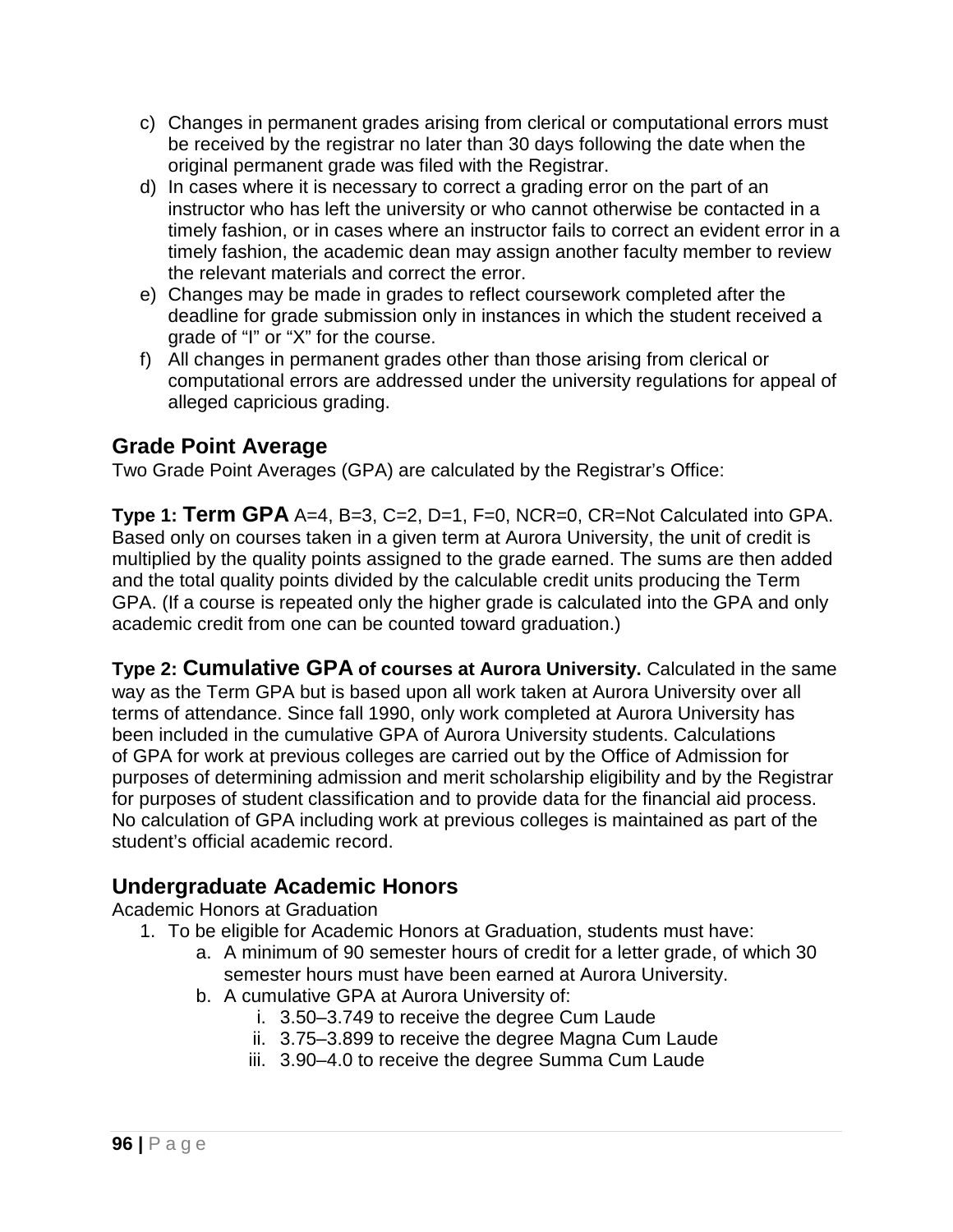- c. In addition, a student who has a minimum of 90 semester hours for a letter grade at Aurora University and a cumulative GPA at Aurora University of 3.75 or above will receive the Gold Ivy Leaf Award (pin and certificate).
- 2. Term Dean's List
	- a. Students will be placed on the published Dean's List and receive a letter from the Chief Academic Officer at the end of each fall or spring semester that these conditions are met:
		- i. A minimum of 12 semester hours for a letter grade.
		- ii. A term GPA of 3.60 or higher.
		- iii. Students with a term GPA of 4.0 will be cited for High Honors in a special section of the Dean's List.

# **Procedures for Use in the Student Initiated Appeal of a Course Grade**

A student has the right to appeal a course grade if she or he feels that the grade was assigned capriciously. Capricious grading is the only rationale for a grade appeal. A student may not appeal a grade based on a disagreement about grading criteria or concerns about the judgment of the faculty member.

Capricious grading, as that term is used herein, is limited to one or more of the following:

- 1. the assignment of a grade on some basis other than performance in the course;
- 2. the assignment of a grade to a particular student by different standards than were applied to other students in that course;
- 3. the assignment of a grade using standards other than those that the students had been led to reasonably expect would be used to judge their work.

The evaluation of the quality of a student's academic performance in participation in class and on assignments that the student turns in is one of the primary professional responsibilities of university faculty members; it is solely and properly their responsibility. It is essential for the standards of the academic programs at Aurora University and the integrity of the degrees conferred by this university that the professional judgments of faculty members not be subject to inappropriate pressures or other interference.

It is necessary, however, that any course grade be based on evidence of the student's performance in that course, that the student have access to the evidence, that the instructor be willing to explain and interpret the evidence to the student, and that a grade be determined in accordance with announced standards. These standards must be announced and put in writing for each class at the beginning of each term. While the standards for evaluation used in a course may change during a course as the faculty member judges to be appropriate based on the performance of the students, changes to guidelines for evaluation during a course should be as minimal as is possible and must be announced to the students in advance of the application of the new standards. It is never appropriate for a faculty member to retroactively alter the standards that have been applied to work that has already been turned in.

#### **Appeal Procedures:**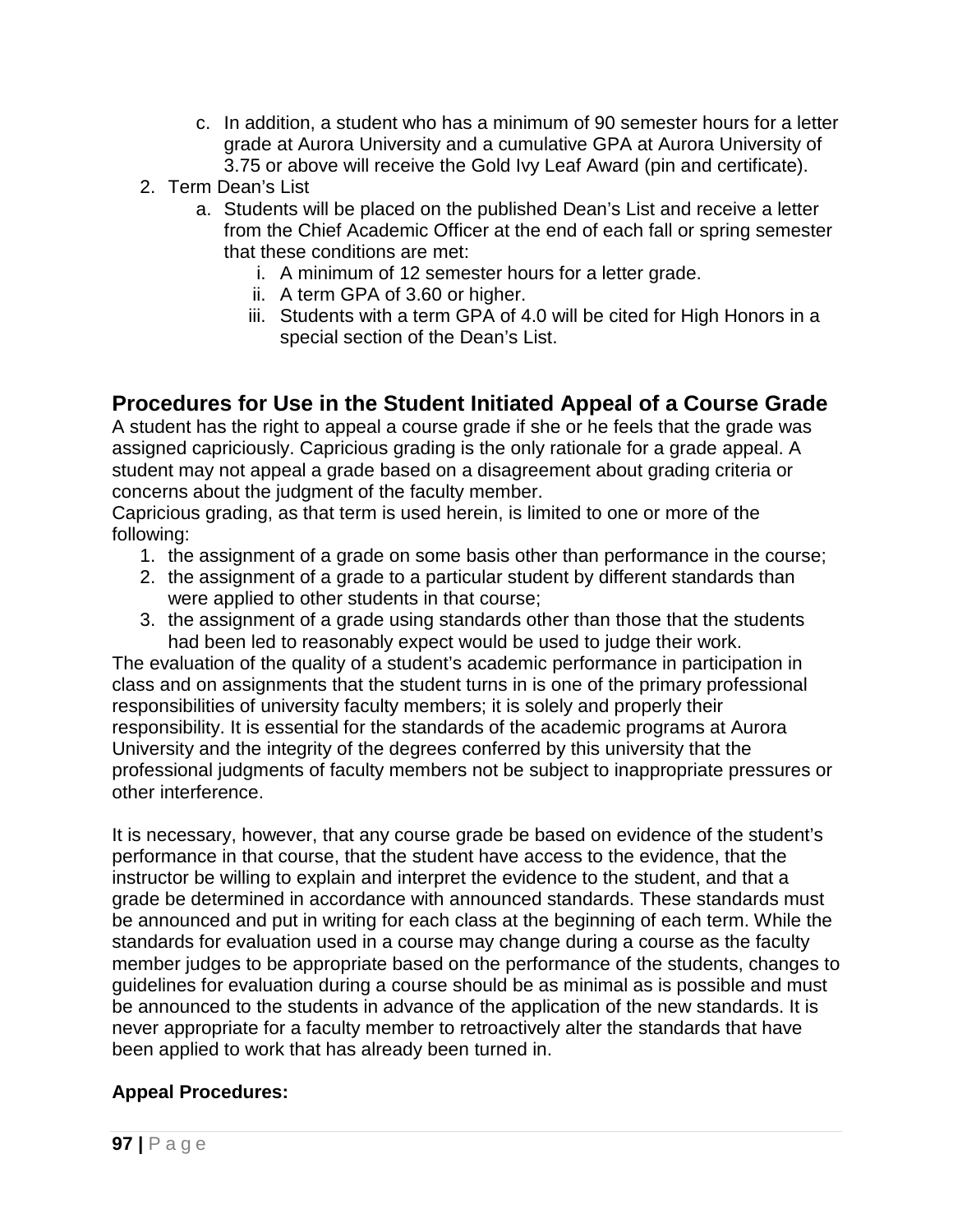A student who believes his/her term grade is capricious may seek clarification and, where appropriate, redress, as follows:

- a. The student shall confer with the instructor, informing the instructor of questions concerning the grade, and seeking to understand fully the grounds and procedures the instructor has used in determining the grade. The aim of such a conference is to reach mutual understanding about the grade, the process by which it was assigned, and to correct errors, if any, in the grade. The student should do this within two weeks of receiving his/her final grade.
- b. If after consultation with the instructor, the student believes that a grade was assigned capriciously, the student shall confer with the jurisdictional chair, who shall consult and advise with both the instructor and student separately or together, in an effort to reach an understanding and resolution of the matter.
- c. If Steps 1. or 2. do not resolve the problem, the student may submit a petition in writing to the jurisdictional dean. This petition must be submitted to the dean not later than the end of the fourth week of the term following that for which the grade is being appealed, excluding the summer term.

The petition shall request a meeting with the dean and shall present evidence that the grade is capricious as defined above, and shall present the student's arguments that substantiate his/her conclusions. The dean shall refer the petition to the instructor and secure from the instructor a response in writing, setting forth the instructor's position on the matter.

On the basis of a consideration of the student's petition and the instructor's response, the dean shall conduct an inquiry, which shall include a meeting with the student and the instructor separately or together and ascertain and consider relevant facts.

#### **Decision:**

The dean shall make one of these decisions:

- a. That the grade was not assigned capriciously and shall stand as assigned.
- d. That the grade was assigned capriciously and should be changed. The dean shall then assign a new grade. The dean may involve another faculty member with appropriate professional qualifications to review the work of the student and recommend a new grade The dean shall authorize the registrar to make the grade change.

The result of 3.a. or 3.b. shall be final.

#### **Transcripts: Regulations Governing Issuance**

1. Official transcripts bearing the signature of the Registrar and seal of the university for purposes of transfer of credit, certification or employment reference are issued by direct mail or electronically to educational institutions, certification agents and employers. Students may supply application forms or other supportive documents to be enclosed with official transcripts.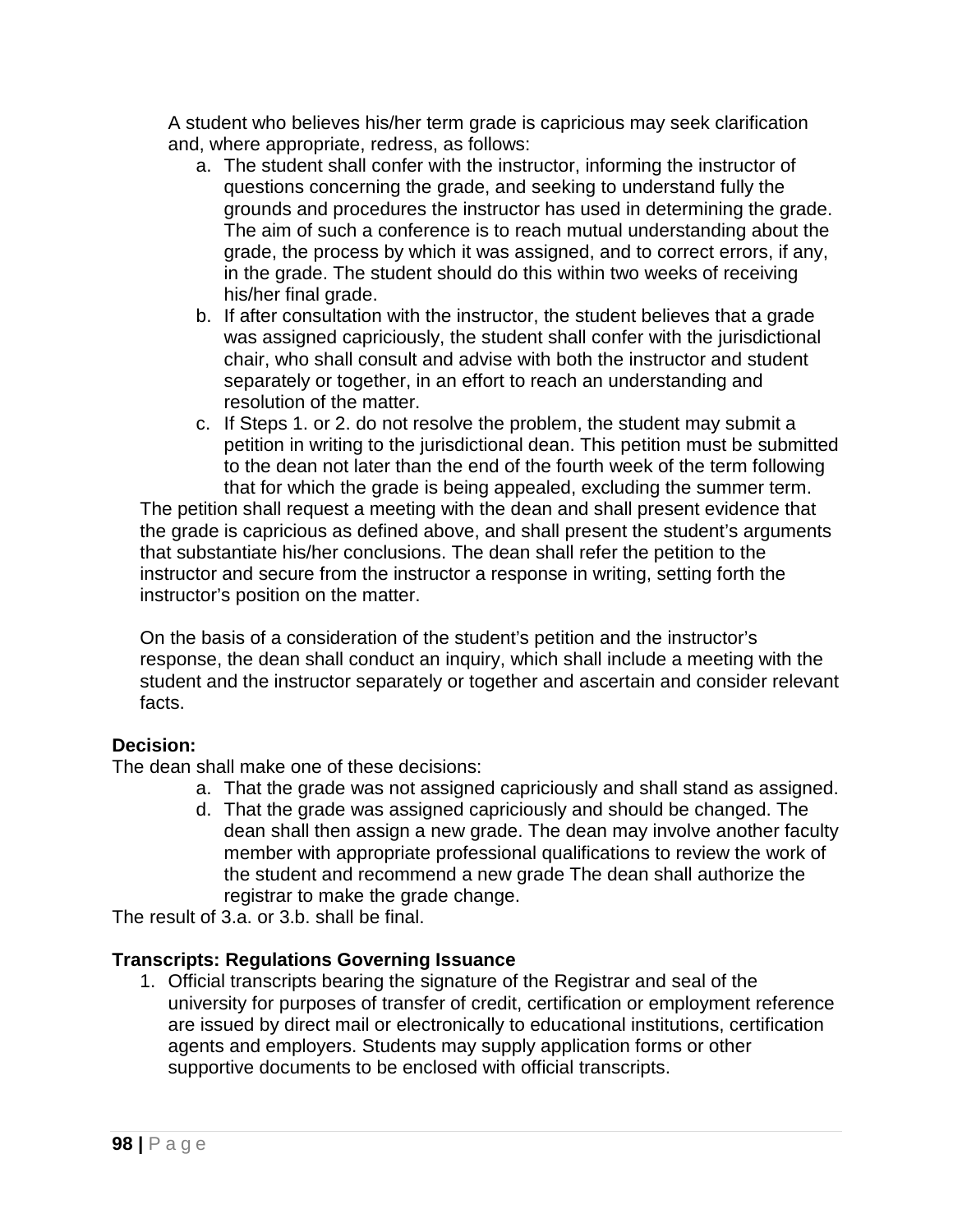- 2. All official transcripts that are placed into a student's hands or sent directly to students are stamped "Issued to Student."
- 3. A student's academic record is considered confidential. Therefore, transcripts will be issued only at the written and signed request of an individual student, or appropriate institutions or officials.
- 4. Each transcript is issued as a complete and accurate copy of the student's academic record as of the date of issue. It contains a record of all work attempted at Aurora University, together with a notation as to final grades earned, or drop status achieved, in each course. It shows total number of credits accepted in transfer from other colleges or universities. High school credits and test scores are not transmitted. Grade point averages are computed and reported with appropriate explanation as to the means of calculation.
- 5. Aurora University has no authority to copy or release transcripts furnished to it from other institutions for admission or evaluation of credit. Transcripts from other institutions or testing agencies must always be obtained from the issuing institution or agency.
- 6. Transcripts will be withheld until the student's financial record with the university is clear. Until such time as this occurs, transcripts will only be issued to potential employers.
- 7. In cases of suspension, dismissal, and expulsion (or the equivalent), the transcript will be noted with the following: a) The general type of infraction (academic or disciplinaryl); b) The department initiating the students separation from the institution; and c) The effective dates or date/term ranges of students separation from the institution, if applicable.
- 8. Transcript transmittal information is listed on the reverse side of each transcript.

#### **Undergraduate Student Classification and Definition**

Each student who registers for a course at Aurora University will be classified. Classification will be made at the time of entry to the university and reclassification will be made every semester, or if a student shifts from a non- degree classification to a degree or certificate classification.

| FR Freshman           | Admitted with less than 30 semester hours             |
|-----------------------|-------------------------------------------------------|
| SO Sophomore          | Admitted and 30+ semester hours                       |
| <b>JR Junior</b>      | Admitted and 60+ semester hours                       |
| <b>SR Senior</b>      | Admitted and 90+ semester hours                       |
| PU Post-Undergraduate | With Bachelor's Degree seeking second Degree or       |
|                       | Certificate                                           |
| AL Student-at-Large   | Not Admitted and Not Seeking Degree (may earn no more |
|                       | than 15 semester hours)                               |
| <b>AU Auditor</b>     | Not Admitted and Taking Courses Without Credit        |
| <b>PR Provisional</b> | Attending classes but admission procedures incomplete |

#### **Graduate Student Classification and Definition**

Each student who registers for a course at Aurora University will be classified. Classification will be made at the time of entry to the university and reclassification will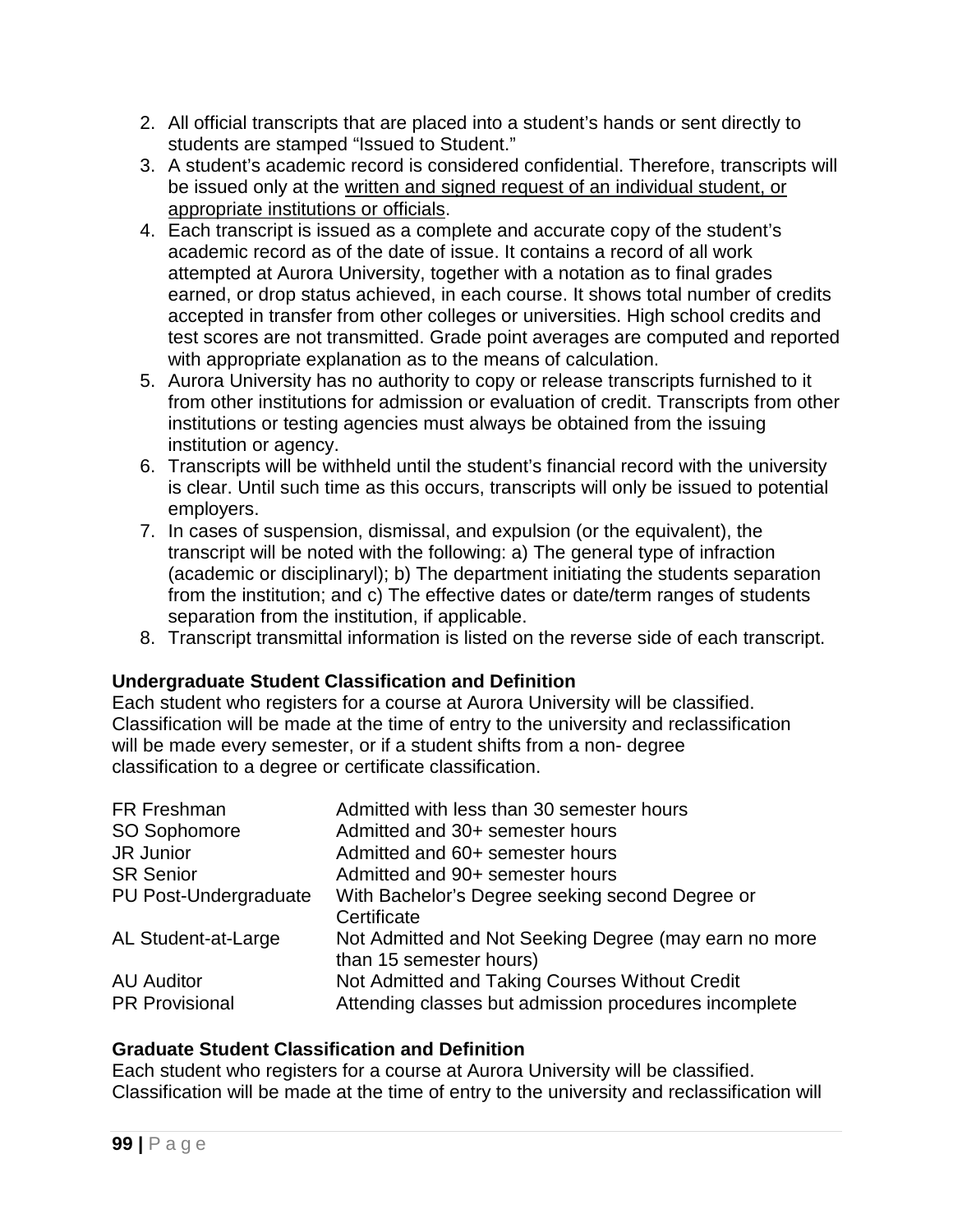be made every semester, or if a student shifts from a non-degree classification to a degree or certificate classification.

G1 — First-year graduate student (less than 18 semester hours)

- G2 Second-year graduate student (18 or more semester hours)
- G3 First-year doctoral student
- G4 Second-year doctoral student

PG — Post Graduate (with master's or doctoral degree seeking second degree or certificate)

GA — Student-at-Large (not admitted and not seeking degree [may earn no more than six semester hours])

AU — Auditor (not admitted and taking courses without credit)

PR — Provisional (attending classes but admission procedures incomplete)

# **Graduation Policies and Procedures Application for Graduation Status**

- 1. Each candidate will file an Application for Graduation. This application is located in WebAdvisor for students who have an anticipated completion date within the current academic year. Exception to this are the doctoral candidates who apply for graduation AFTER successful defense of their dissertation through their department. Submitting an Application for Graduation does not guarantee graduation, as notation of degree is driven by completion of degree requirements.
- 2. Applications must be submitted by the deadline indicated on the application together with the graduation fee.
- 3. There are annual commencement ceremonies following both the fall and spring semesters. Students with a summer completion date should consult the Commencement webpage regarding commencement options. Different locations may be subject to different commencement schedules as well. The application deadlines and schedules are available on the Commencement webpage.

# **Transcripts, Examination Credit, Life and Vocational Credit, Portfolio Assessment Credit, Incompletes, Deferred Grades**

All candidates for graduation must have all transcripts from other institutions; results of examination scores; Life and Vocational Experience credit; portfolio credit; removal of temporary grades (incompletes or deferred grades) submitted to the Registrar by the fifth week of the term prior to the end of the term in which they plan to graduate. The exception will be for summer candidates for graduation. Official transcripts must be received by Aurora University on or before the last day of the term in which a student plans to graduate. Failure to receive these transcripts by that date will mean that the student's graduation status will be deferred to the next term, even though the student may have already participated in the ceremony.

# **Completion of Degree Requirements**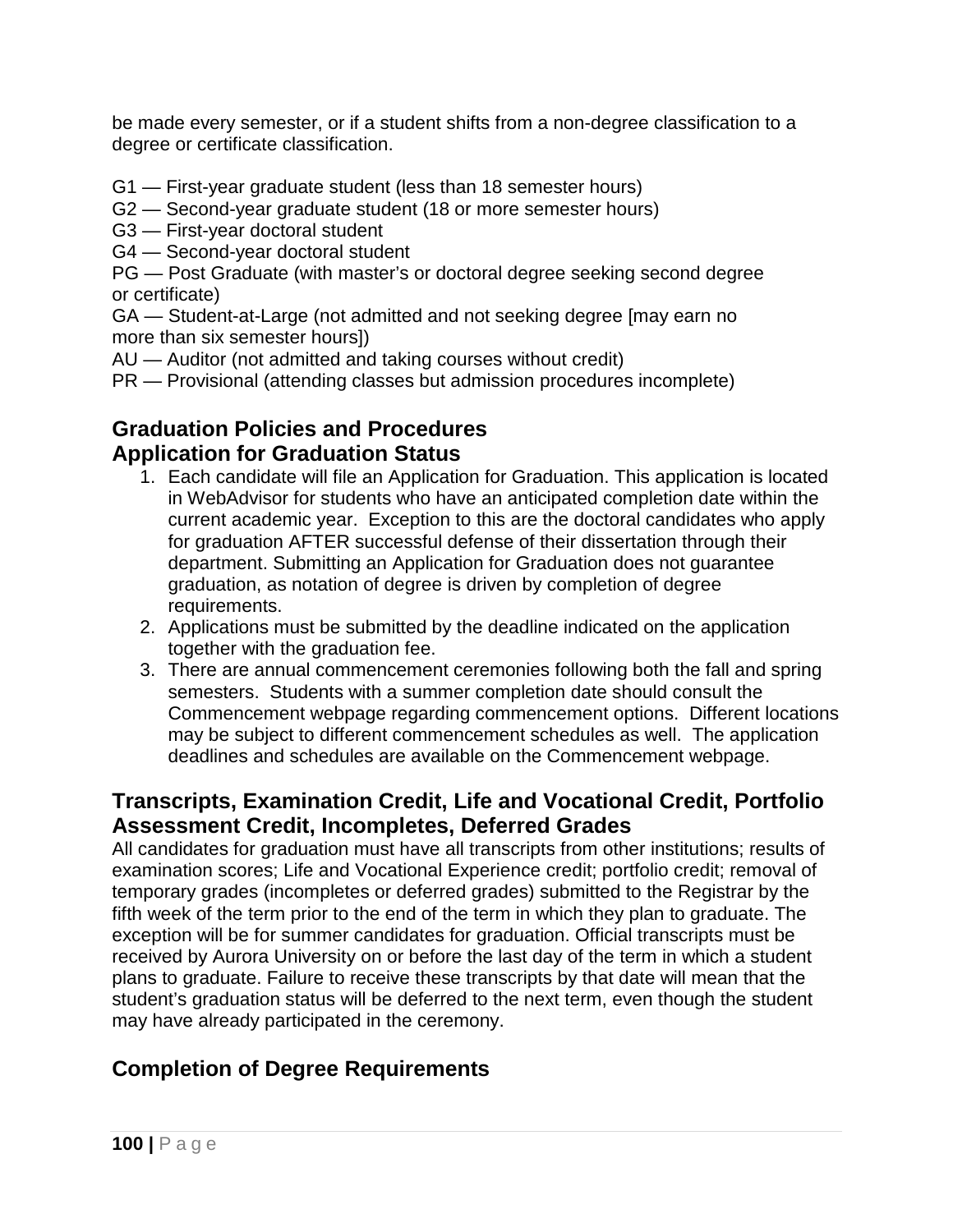Aurora University confers (awards) degrees three times each academic year. The conferral date corresponds to the commencement ceremony date, or to the last day of the semester of completion in the absence of a commencement ceremony. Students completing all degree requirements prior to the conferral date may request from the Office of the Registrar a letter of degree requirement completion including the anticipated conferral date for purposes of employement.

# **Participation in Commencement Ceremonies**

Students must comply with all of the above regulations in order to receive a printed diploma and to participate in the commencement ceremonies. Students planning to graduate should give special attention to their progress in their final semester courses.

It should further be noted that it is the responsibility of the student to make satisfactory arrangements with the Student Accounts Office for all outstanding debts prior to degree conferral and the commencement ceremony. Those students who have not completed such arrangements to the satisfaction of the Student Accounts Office will not be mailed a printed diploma or official transcripts.

### **Graduating in Absentia**

Participation in the commencement ceremony is voluntary (although we do need to know the student's decision beforehand for planning purposes). Those who choose not to participate in person will graduate in absentia.

# **To Receive Diplomas**

In order to receive a diploma, students must complete all degree requirements satisfactorily and be current in all financial obligations to the university.

# **Financial Aid Rights and Responsibilities**

*This information is accurate at all Aurora University locations and subject to change without prior notice.*

- 1. A student has the right to know the criteria used to determine his/her financial need and the aid he/she has been awarded. A student also has the right to decline any or all of the awarded aid.
- 2. Students must apply for financial aid every year. Aurora University highly recommends completing the Free Application for Federal Student Aid (FAFSA) as soon as possible beginning October 1. Students turning in financial aid paperwork and completing their 2020-21 financial aid file after May 1, 2020, may incur late fees and/or penalties.
- 3. If a student has been selected for verification, he/she must submit requested items to the Office of Financial Aid. Verification must be completed before any financial aid, including loans, can be credited to your account. Please Note: The verification process may take longer if FAFSA corrections are required. Corrections to FAFSA information may result in changes to a student's financial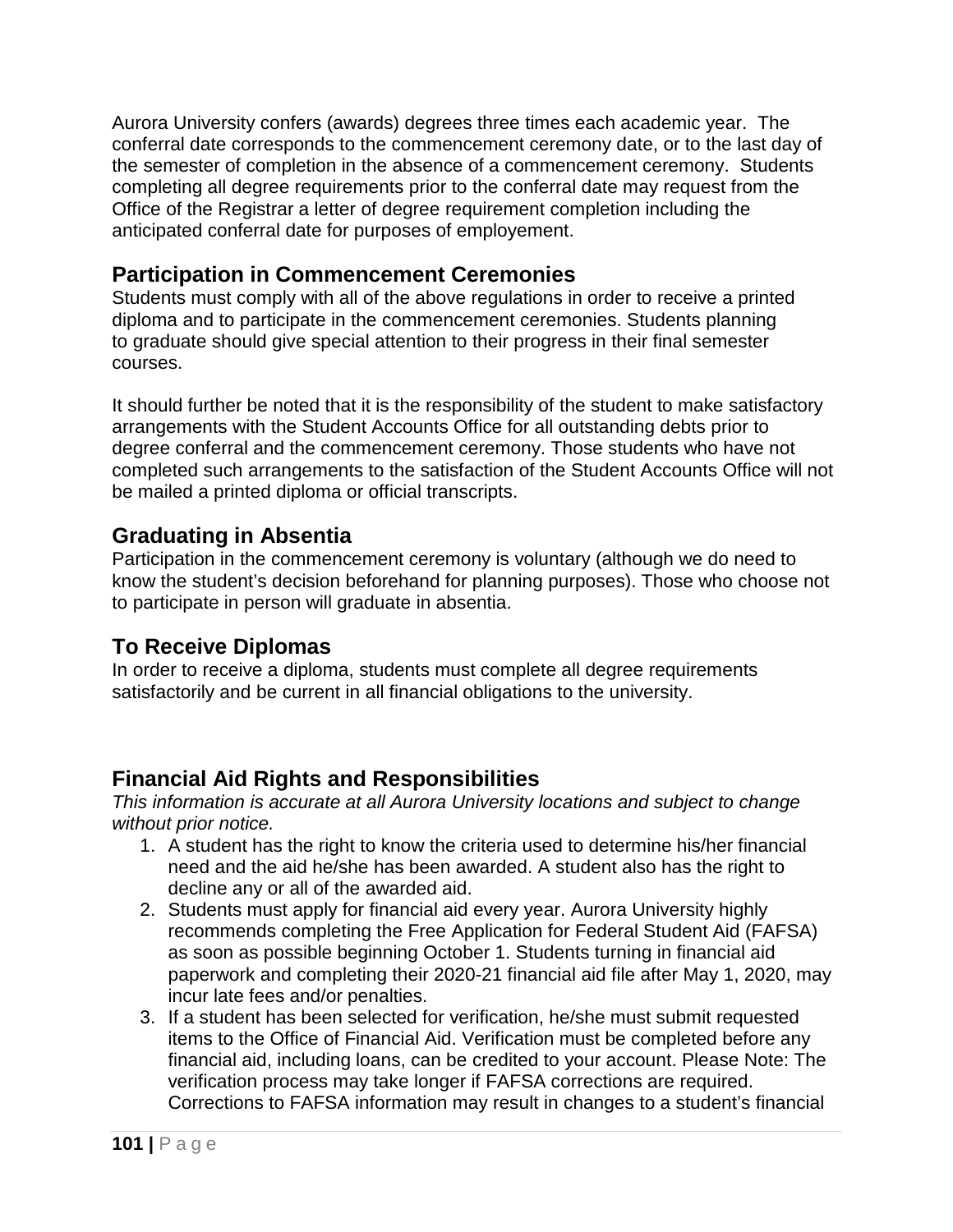aid eligibility, which a student would be notified of via a revised financial aid award letter.

- 4. Special Circumstance and Dependency Override Requests: There are times when a student may encounter a situation that is not reflected in the information requested on his/her FAFSA. If he/she has extenuating circumstances, he/she may complete a Special Circumstance or Dependency Override Request. The Office of Financial Aid reviews completed requests weekly. These forms are available at aurora.edu/forms2020.
- 5. A student must be enrolled at least halftime and maintain Satisfactory Academic Progress (SAP) in order to receive federal, state and institutional financial aid. For additional information, refer to the Satisfactory Academic Progress Procedures form at aurora.edu/forms2020.
- 6. Definitions of Enrollment per Semester:

Full-time 12 or more credits 6 or more credits Three-quarter time **9–11** credits 5 credits Half-time 6–8 credits 3 - 4 credits Less than half-time <6 credits <3 credits

**Undergraduate Graduate/Doctoral**

- 
- 7. Definitions of Academic Level: A student's academic level is a factor in determining their Federal Direct Stafford Loan eligibility.

| <b>Academic Level</b> | <b>Credit Hours</b> |
|-----------------------|---------------------|
| Freshman              | 0-29 hours          |
| Sophomore             | 30-59 hours         |
| Junior                | 60-89 hours         |
| Senior                | 90+ hours           |

8. The student's financial aid cost of attendance is based off of tuition and fees as well as estimates for room and board, books and supplies, transportation, and living (personal and miscellaneous) expenses. For full-time (12-17 hours) traditional undergraduate students, the cost of attendance is displayed below. A similar formula is used with adjusted numbers that reflect costs for different student scenarios (ex: part-time, graduate, online, George Williams College, etc.). Specific charges can be found at [aurora.edu/student-accounts/cost.html.](file://au-fs01.aurora.edu/data/Registrar/Melody/catalog%202018.19/most%20current%20only/aurora.edu/student-accounts/cost.html.)

|                       | <b>On Campus</b> | <b>Off Campus</b> |
|-----------------------|------------------|-------------------|
| <b>Tuition/Fees</b>   | \$25,960         | \$25,960          |
| <b>Books</b>          | \$1,200          | \$1,200           |
| Room                  | \$6,574          | \$2,484           |
| <b>Board</b>          | \$3,900          | \$1,476           |
| <b>Transportation</b> | \$1,386          | \$1,602           |
| Living                | \$1,638          | \$1,638           |
| <b>Total</b>          | \$40,658         | \$34,360          |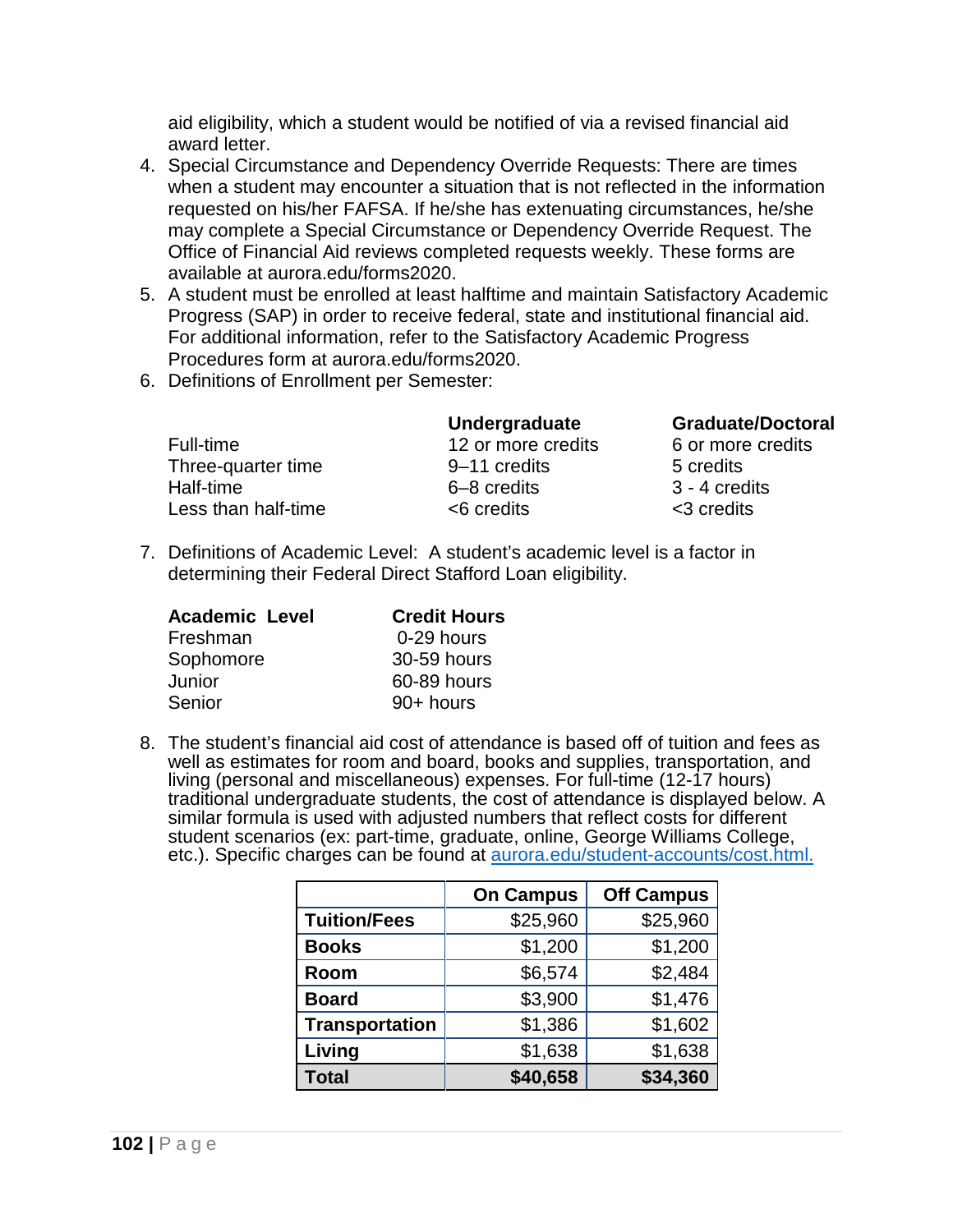- 9. No federal or state aid will be awarded to a student who owes a refund or repayment on a Federal Pell Grant or Federal Supplemental Educational Opportunity Grant (SEOG) or who is in default on a Federal Direct Stafford Student Loan, Federal Direct PLUS Loan, or Federal Perkins Loan.
- 10.Student's must comply with all federal regulations regarding Selective Service registration and use of funds.
- 11.All financial aid received in excess of a student's need and/or cost of attendance must be returned/repaid. The total of any financial aid programs designated as applicable toward tuition only cannot exceed the direct cost of tuition.
- 12.If a student or other individual misreports information or alters documents to fraudulently obtain federal funds, this will result in the cancellation of aid and referral to the U.S. Department of Education's Office of Inspector General.
- 13.The Student Accounts Office will apply federal and state financial aid to allowable charges such as tuition, fees, room, and board as well as authorized miscellaneous charges per the Tuition/Fees Payment Agreement form. Excess funds, if applicable, will be refunded to the student and/or parent within 14 calendar days from when the credit balance becomes available. **If a student receives a refund of credit and then has a reduction in financial aid, incurs additional charges, or withdraws from all courses, he/she is responsible for paying the outstanding balance.** If the student prefers to have any credit balance held on his/her student account during the academic year, he/she can arrange this with the Student Accounts Office.
- 14.A student's enrollment in a program of study abroad approved for credit by AU may be considered enrollment at AU for the purpose of applying for assistance under the FSA programs. The student must complete the Study Abroad Consortium Agreement Application and Contract.
- 15.Students are responsible for reporting any of the following to the Office of Financial Aid:
	- Change in enrollment
	- Change in living arrangements
	- Change in academic level
	- Receipt of tuition benefits/reimbursement from outside source
	- Receipt of an outside scholarship
- 16.Summer financial aid requires a separate institutional application in addition to the FAFSA for the applicable academic year. Applications will be available beginning in December. If eligible for summer aid, he/she will receive an award letter. He/She will also be notified if he/she is not eligible for aid during the summer term. Additional items may need to be submitted if requested.
- 17.If borrowing a Federal Direct Stafford Student Loan for the first time, a student must complete an Entrance Counseling session. He/She must complete an Exit Counseling session if his/her enrollment falls below half time, prior to graduation, or upon leaving the university. At that time, he/she may contact the U.S. Department of Education to inquire about repayment and/or deferment of his/her federal loans. It is important for the student to recognize their obligation to repay loans.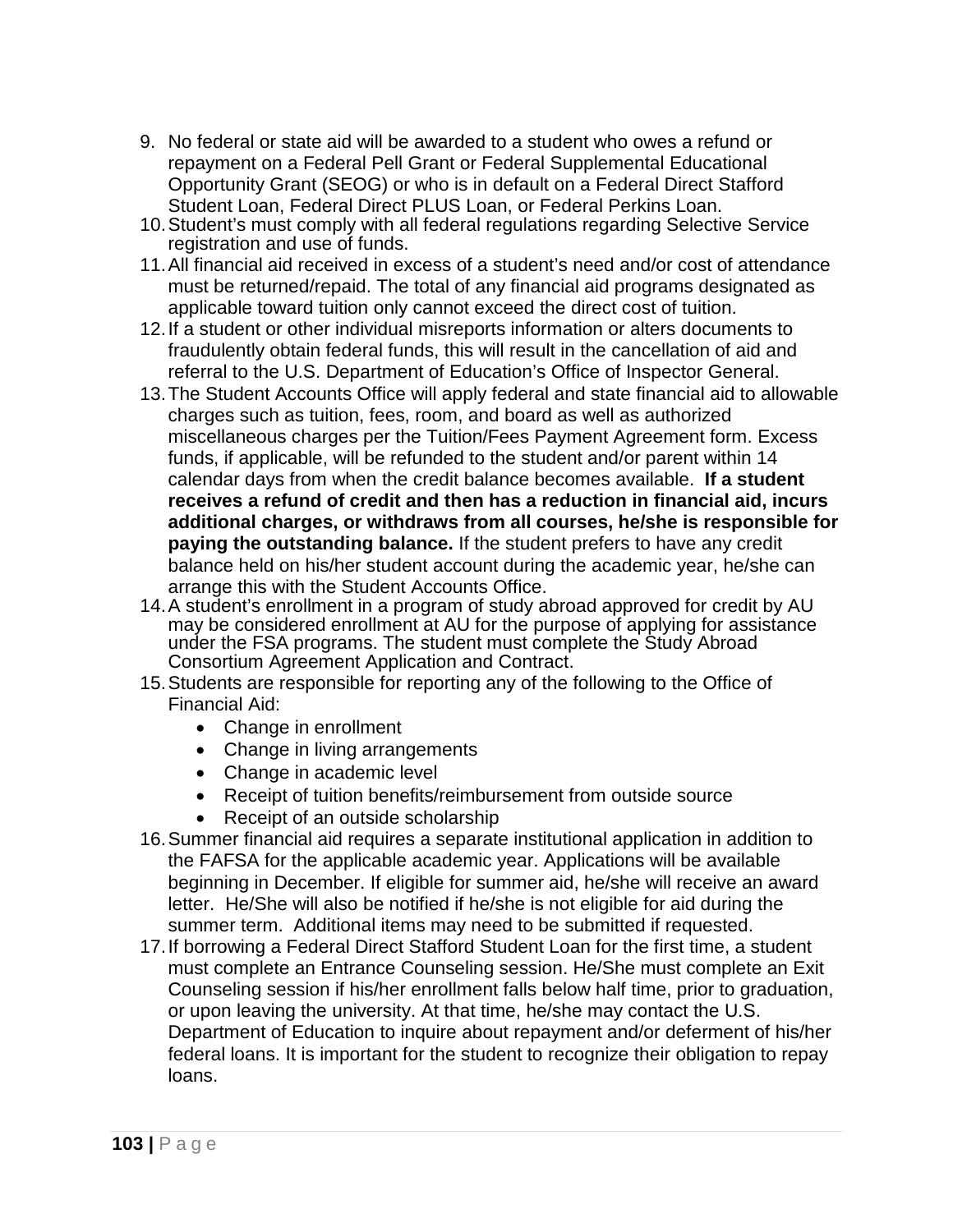- 18.A student's loan disbursement dates have been predetermined by AU. Students enrolled in a semester or a modular program will have one scheduled loan disbursement each semester of attendance. Summer semester loan disbursements are based on summer course dates. The student's loan disclosure statement from the U.S. Department of Education will indicate his/her anticipated disbursement dates and amounts. Students will be notified by the Student Accounts Office via their AU email accounts upon arrival of their loan disbursement(s). Students can manage their federal loans through the National Student Loan Data System (NSLDS) at nslds.ed.gov.
- 19.Tuition Refund Policy: Refer to the Withdrawal and Refund Policies Section of the Tuition/Fees Payment Agreement form for additional information. **Withdrawing from courses may reduce or eliminate financial aid based on a student's final enrollment**.
- 20.Room and meal plan charges are subject to a different refund policy, which is determined by the Office of Residence Life.
- 21.A student's eligibility for financial aid may be affected if he/she withdraws from any or all of his/her classes. Check with the Office of Financial Aid before withdrawing from any classes. If a student makes the decision to withdraw from Aurora University at any time, the student utilizes the Request to Withdraw form located in WebAdvisor.
- 22.Return of Federal Funds Policy: A student who receives Title IV funds and withdraws from classes up through the 60% point in a period of enrollment may no longer be eligible for the full amount of federal aid. Title IV (federal aid) includes: Direct Stafford Loans, Direct PLUS Loans, Pell Grant, Supplemental Educational Opportunity Grant (SEOG), and Iraq and Afghanistan Service Grant. A percentage is used to determine the amount of federal funds the student has earned, and which may be disbursed, at the time of withdrawal. For an official withdrawal, the withdrawal date is the date the student begins the university's withdrawal process. For an Unofficial withdrawal, the withdrawal date is the last date the student participated in an "academically related activity" (e.g., attending a class or lab, taking an exam, submitting an assignment) which can be confirmed by a faculty or staff member. If it is impossible to establish a date that the student last participated in an "academically related activity," the midpoint of the semester will be considered the official last date of attendance for the purpose of returning unearned Title IV funds. Any unearned funds must be returned by the school and/or student. This must be done no later than 45 days from the date the Office of Financial Aid is notified of the total withdrawal. This federal calculation must also be done after semester grades are submitted in the event that a student receives all F's (a 0.0 semester GPA) and the F's are due to lack of attendance. Funds that are returned to the federal government are used to reduce the outstanding balances in individual federal programs. Financial aid returned must be allocated in the following order:
	- 1. Federal Direct Unsubsidized Loan
	- 2. Federal Direct Subsidized Loan
	- 3. Federal Direct Parent Loan (PLUS)
	- 4. Federal Direct Graduate PLUS Loan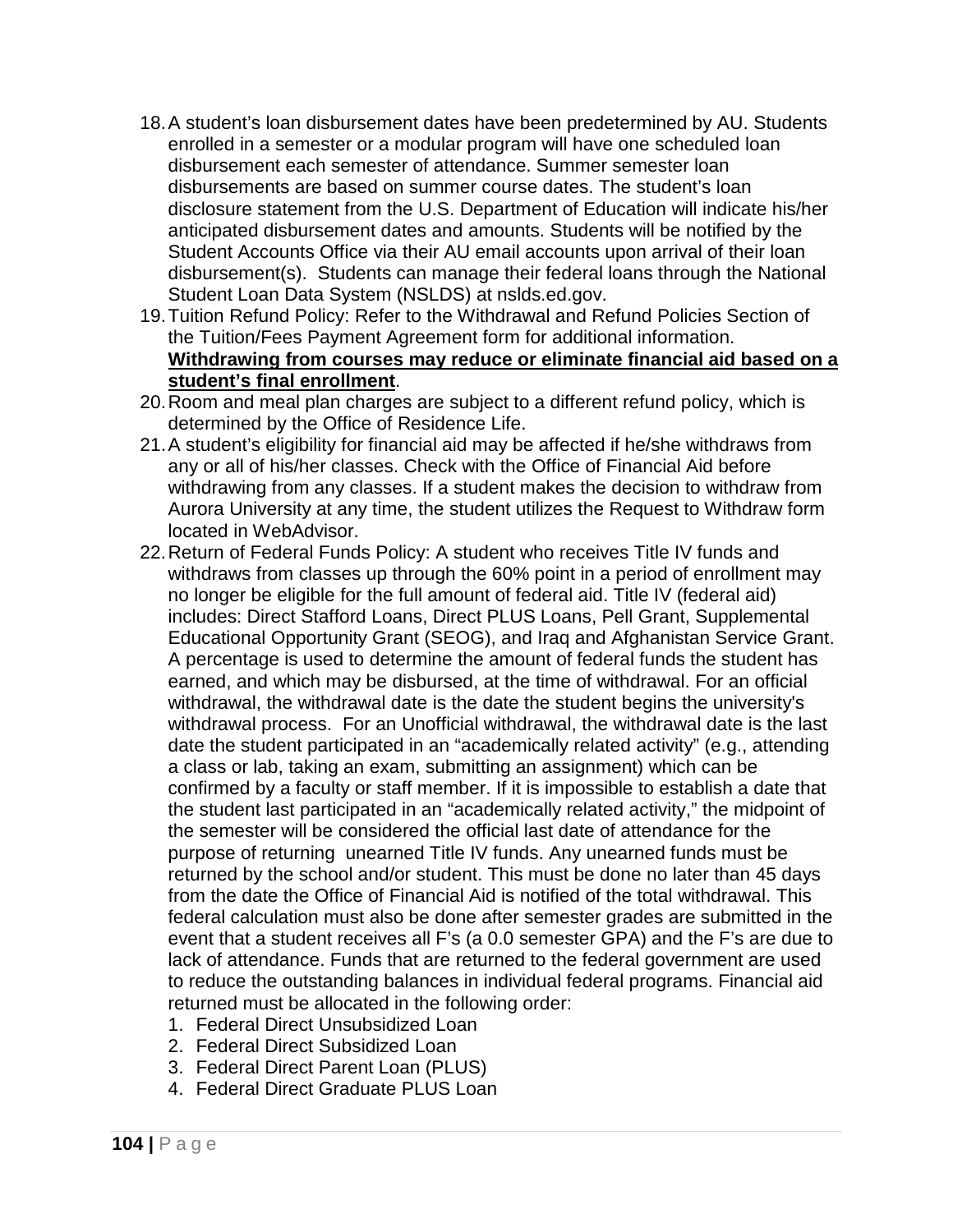- 5. Federal Pell Grant
- 6. Federal Supplemental Educational Opportunity Grant (SEOG)
- 7. Iraq and Afghanistan Service Grant

A student may be eligible for a post-withdrawal disbursement if, prior to withdrawing, the student earned more federal financial aid than was disbursed. If a student is eligible for a post-withdrawal disbursement for Title IV funds, it will be processed for the student and a refund will be issued within 14 days of the credit balance.

If the post-withdrawal disbursement includes loan funds, Aurora University must get the student's permission before it can disburse the loan. Students may choose to decline some or all of the loan funds so that s/he does not incur additional debt. A notice will be sent out to the student, and a signed, response or email from their AU email account must be returned to the university within 14 days.

Aurora University may automatically use all or a portion of the post-withdrawal disbursement of grant funds for tuition and fees. However, the university needs the student's permission to use the post-withdrawal grant disbursement for all other university charges. If the student does not give his/her permission, the student will be offered the funds. It may be in the student's best interest to allow the university to keep the funds to reduce the student's debt at the university.

It is also important to understand that accepting a post-withdrawal disbursement of student loan funds will increase a student's overall student loan debt that must be repaid under the terms of the Master Promissory Note. Additionally, accepting the disbursement of grant funds will reduce the remaining amount of grant funds available to the student should the student continue his/her education at a later time.

Further details regarding the federal returns calculation are available in the Office of Financial Aid.

# **Satisfactory Academic Progress Procedures**

A student is required to maintain Satisfactory Academic Progress (SAP) in the course of study that he/she is pursuing, according to the standards and practices regulated by federal and state governments for the institution.

Schools are required to monitor the SAP of students at least once annually. Aurora University reviews SAP after the spring semester for all programs. Once the Registrar notifies the Office of Financial Aid that all grades are in the system financial aid staff will identify students whose academic records do not meet SAP. These students will be notified by a letter and email to their AU email account. A student has the right to appeal this decision. The appeal form is available at aurora.edu/financialaidforms. All periods of enrollment count toward SAP (Fall, Spring, and Summer), including when a student does not receive Title IV aid.

The following guidelines are now in effect. These SAP policies and procedures are subject to change without prior notice.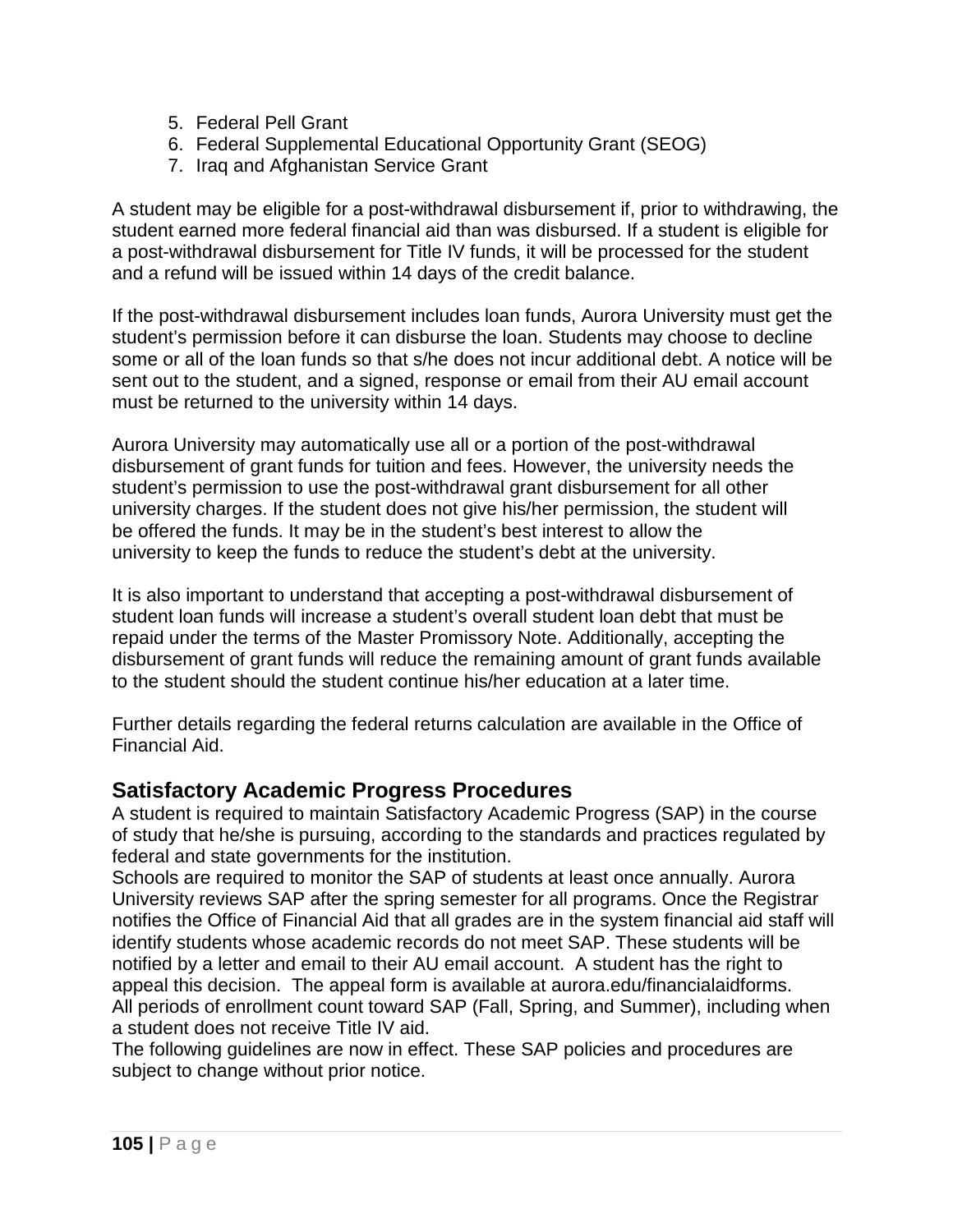### 1. **Qualitative Regulations** – GPA

Undergraduate Students: Undergraduate students must achieve a minimum total cumulative GPA of 2.0 by the end of the spring semester to be eligible for financial aid for any subsequent semesters.

Graduate Students: Graduate students must achieve a minimum total cumulative GPA of 3.0 by the end of the spring semester to be eligible for financial aid for any subsequent semesters.

#### 2. **Quantitative Regulations** - Pace of Completion Students must complete at least two-thirds (66.67%) of all courses attempted to maintain quantitative eligibility for aid.

*Example: A student was enrolled in 12 semester hours but completes only 7 semester hours. This student completed 58.33% of the courses and is therefore NOT maintaining SAP.*

# **3. Academic Program Completion**

Maximum Timeframe: To earn a bachelor's degree at Aurora University, students must complete a minimum of 120 semester hours. Students may receive financial aid for up to 150% of the hours required to complete their programs. This includes hours earned at another institution and transferred to Aurora University, as well as any hours that may have been completed even if financial aid was not received. If at any time a student chooses to change majors, courses previously completed may be included in the 150% completion rate.

Timely Completion of Degree: Students enrolled in a graduate or aid-eligible nondegree program must complete the requirements for the program in the specified timeframe. Students who exceed the timeframe may not be eligible for aid and can appeal with the SAP Appeals Committee to develop a plan for degree completion. Degree Completion Requirement: Federal and state financial aid is limited to a student's degree requirements. Once degree requirements have been met, students can no longer receive federal or state aid with restrictions on institutional funds. This is accurate even if a student has not applied for graduation or the degree has not been officially conferred. Undergraduate students who are pursuing a double major or minor cannot receive aid once all degree requirements have been met for one undergraduate degree.

# **Transfer programs**

All courses accepted for transfer from another institution are counted toward the 150% maximum time frame eligibility. The transfer credits received will not be included in the calculation of the student's GPA.

# **Policy on Incompletes, Audits, Non-Credit Remedials, and Withdrawals**

Aurora University will not allow incompletes, audits, non-credit remedial, and withdrawal courses to be considered as credits successfully completed, but will consider them as courses attempted and therefore are counted in the maximum timeframe. Students who receive an Incomplete or Deferred Grade for a course while on SAP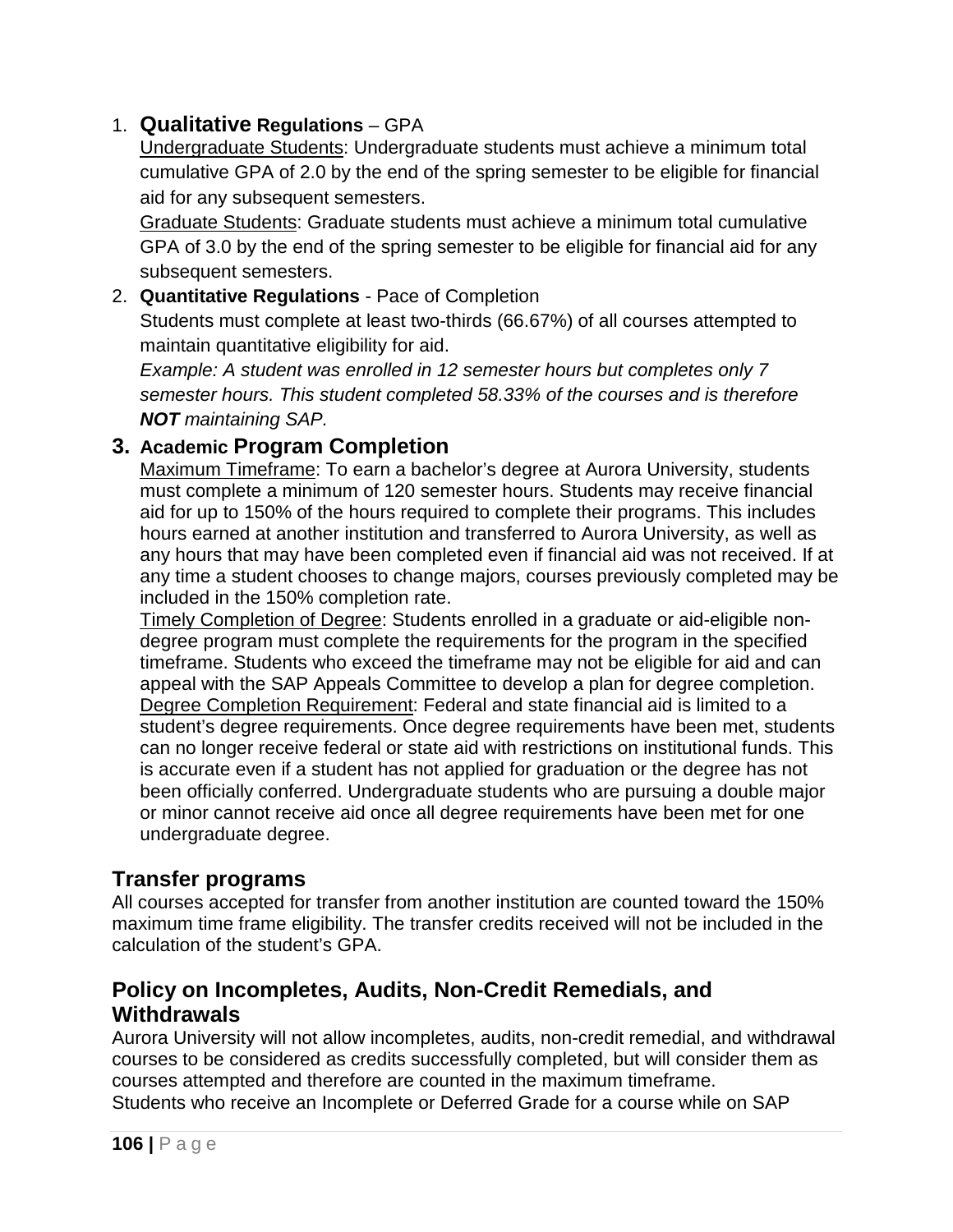probation will be reviewed on an individual basis. Students in this situation are monitored in conjunction with the Registrar's Office for final grades and then the files are evaluated as to progress. If needed any required adjustment to their financial aid is made upon notification of the final grade.

Non-credit remedial courses are counted toward the minimum amount of courses required for financial aid eligibility.

Aurora University does not offer withdrawal pass and withdrawal fail courses.

# **Changing Programs of Study**

As outlined in the academic catalog, students wishing to change programs of study (majors) need to complete a Declaration of Major form. The student is encouraged to meet with a student success/academic advisor and a financial aid counselor. The student is expected to complete their program within the maximum timeframe. In limited circumstances appeals will be considered.

# **Double Majors**

As outlined in the academic catalog, students may pursue multiple majors. The student would need to complete the Declaration of Major form for both programs and if approved, the student is encouraged to meet with a student success/academic advisor and a financial aid counselor. The student is expected to complete the multiple majors within the maximum timeframe.

A student's financial aid eligibility ends once all requirements for a first undergraduate degree are met, even if the requirements for the second or additional program/degree/major, at the student's current academic level, have not been met.

# **Second Undergraduate Degree**

Students pursuing a second undergraduate degree are eligible only for federal student loans at the undergraduate level. Students seeking a second undergraduate degree are subject to the maximum timeframe limit for undergraduate study.

# **Retaking Coursework**

Students are eligible to repeat courses, but only the higher grade will be calculated in the GPA and credit towards graduation.

If a student completes and passes a course, he/she may only receive Federal Title IV And State aid for one repeated course should he/she decide to retake the same course to earn a higher grade. If a student withdraws from or fails a course, he/she may receive Federal Title IV aid if he/she retakes the course.

# **Impact of Dropping/Failing Courses**

Though a student may receive Federal Title IV aid for retaking a course that had previously been dropped or failed, both the first and second attempts are counted toward the quantitative (Pace of Completion) requirement. This means that repeatedly withdrawing from and/or failing courses may negatively impact a student's quantitative progress over the long term and result in the student failing to meet SAP requirements.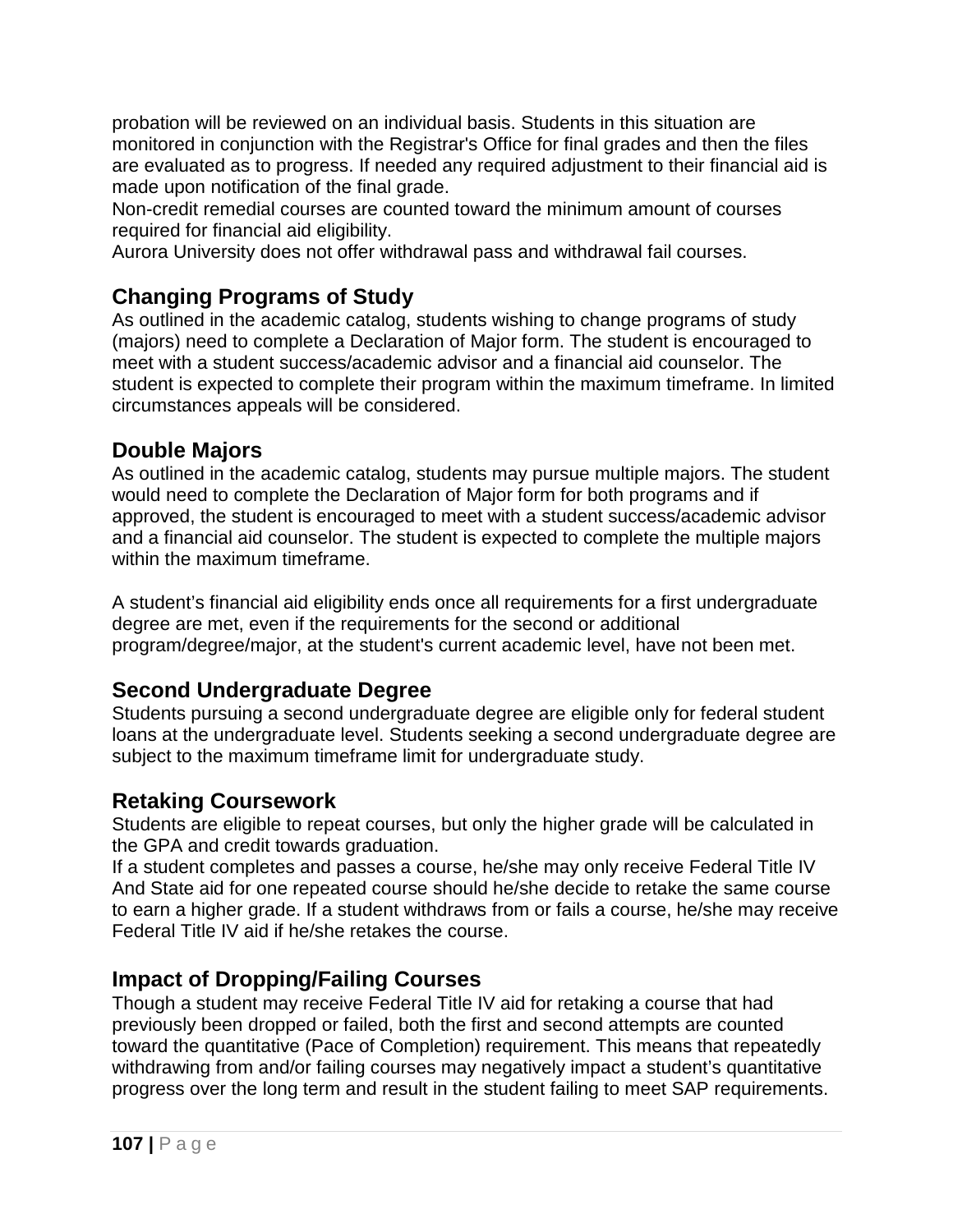# **Financial Aid Appeal Process**

If a student does not meet the SAP requirements, resulting in a loss of federal and state financial aid eligibility, he/she may appeal this determination in writing by completing and submitting the necessary documentation to the Office of Financial Aid within the designated deadline. The student will be provided with detailed instructions regarding the appeal process at that time. This process requires submitting the Appeal for All Aid form located at aurora.edu/financialaidforms. The appeal process takes into consideration special circumstances.

The SAP Appeals Committee will meet to review the appeal and supporting documentation and will be responsible for the final decision regarding financial aid eligibility for the next semester/academic year. The student will be notified in writing of the committee's decision. If approved, the student will be placed on financial aid probation and an academic plan will be prescribed for continued financial aid eligibility. All specifications for the academic plan will be provided to the student in writing and will be monitored on a semester-by-semester basis to determine continued financial aid eligibility.

If a student enrolls in a course(s) over the summer at Aurora University or at another school, he/she must notify the Office of Financial Aid, in writing, upon successful completion of the coursework in order for it to be considered as part of the appeal. To transfer coursework from another institution, a Prior Approval Form must be completed, submitted, and approved by the Registrar prior to enrolling in the course. An official transcript must be received in the Registrar's Office documenting successful completion of the coursework.

# **Conditions for Aurora University Scholarship Renewal**

By the end of the spring semester, students must attain a minimum cumulative GPA determined by each scholarship program, as noted in the initial university acceptance letter, to renew the scholarship for the next academic year for a maximum of four years. The financial aid staff will monitor the student's academic progress throughout the academic year.

| Renewable<br><b>GPA</b> | <b>3.0</b>                                                                                                                                                          | 2.75                                                                | 2.5                                                                    |
|-------------------------|---------------------------------------------------------------------------------------------------------------------------------------------------------------------|---------------------------------------------------------------------|------------------------------------------------------------------------|
|                         | <b>Scholarships   Board of Trustees</b><br><b>Presidential Transfer</b><br>Phi Theta Kappa<br>Alpha Beta Gamma<br>Psi Beta<br><b>EdRising (Beginning</b><br>$17-18$ | Crimi<br>Deans' Transfer<br>Williams<br>EdRising (Before 17-<br>18) | Deans'<br><b>Spartan Transfer</b><br>Cratty<br><b>Faculty Transfer</b> |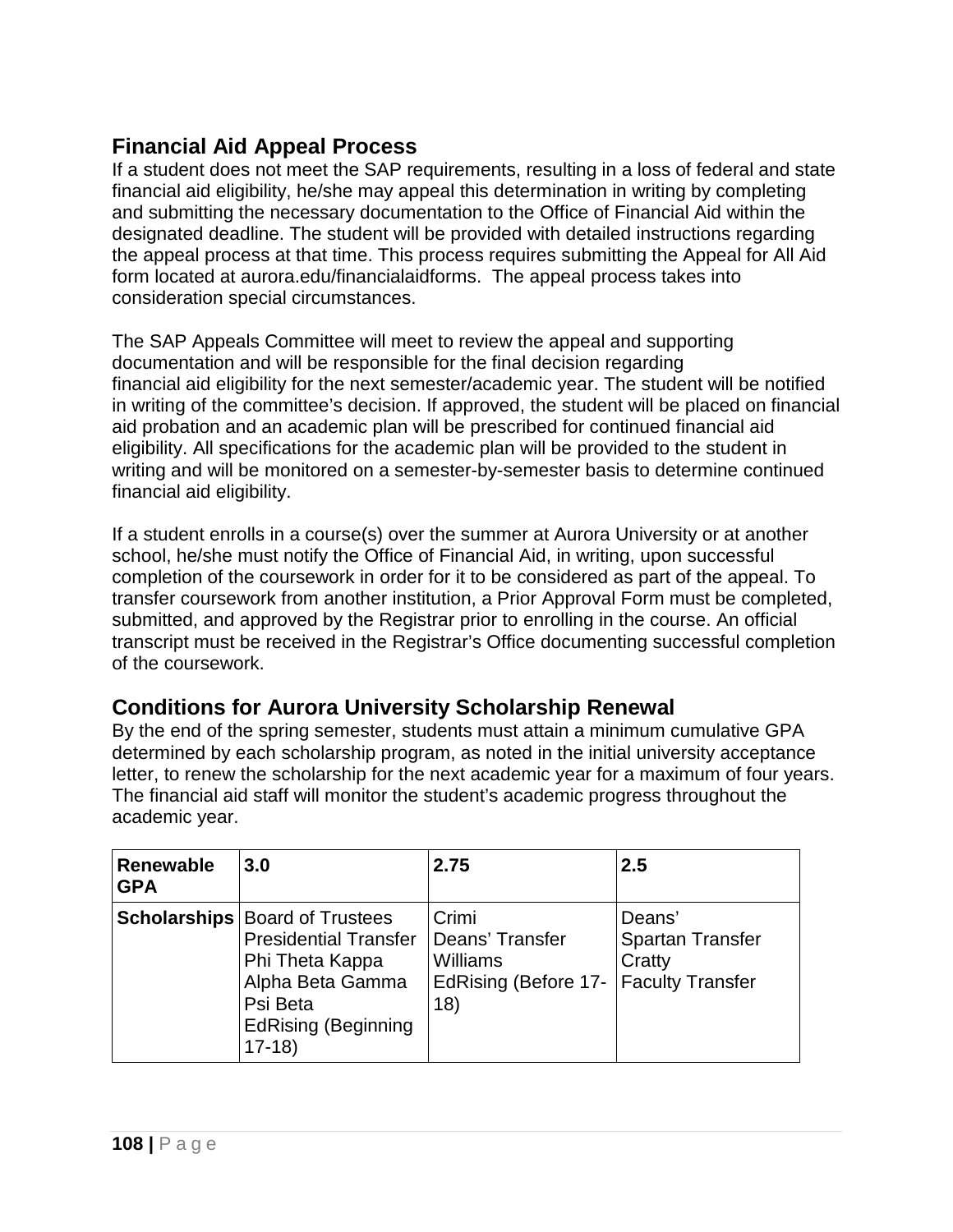If the student falls below the cumulative GPA required at the end of the spring semester, he/she will automatically receive a reduced scholarship level for the upcoming academic year. The student may appeal and will be provided with detailed instructions regarding the scholarship appeal process at that time. This process requires submitting the Scholarship Appeal form located at aurora.edu/financialaidforms.

The SAP Appeals Committee will meet to review the appeal and supporting documentation, if applicable, and will be responsible for the final decision regarding scholarship eligibility for the next academic year. The student will be notified in writing of the committee's decision. If approved, the student will be placed on scholarship probation and a Scholarship Probation Contract will be prescribed for continued scholarship eligibility.

If the student chooses not to appeal or if his/her appeal is denied, the change in scholarship eligibility will remain in effect. Students may receive federal and/or state aid, provided they apply for financial aid by filing the Free Application for Federal Student Aid (FAFSA) by all applicable deadlines and satisfy the appropriate SAP requirements previously described.

This information is accurate at all Aurora University locations and subject to change without prior notice.

### **Family Educational Rights and Privacy Act of 1974 as Amended FERPA**

The Family Educational Rights and Privacy Act of 1974 is a federal statute, that took effect on November 19, 1974. Specifically, this statute governs (1) student access to records maintained by educational institutions, and (2) release of such records. The Family Educational Rights and Privacy Act (FERPA) affords eligible students certain rights with respect to their education records. These rights include:

- 1. The right to inspect and review the student's education records within 45 days after the day Aurora University receives a request for access. Under the first heading, student access to records, the law requires all educational institutions to allow attending students and former students access to their personal records.
	- a. At Aurora University the records of attending students include the general file in graduate program office, the permanent academic record in the Registrar's Office, financial records in the Student Accounts Office, the financial aid files in the Office of Financial Aid, and where appropriate, the files in the School of Education.
	- b. The files of former students are found in the Office of Alumni Relations, Registrar's Office, and, where appropriate, in the School of Education.
	- c. Specifically exempted from viewing by the student are the financial records of students' parents and the confidential recommendations and statements written for and placed in the file prior to January 1, 1975. A student may or may not sign a waiver of his/her right to access to recommendations and statements written for and about him/ her after January 1, 1975.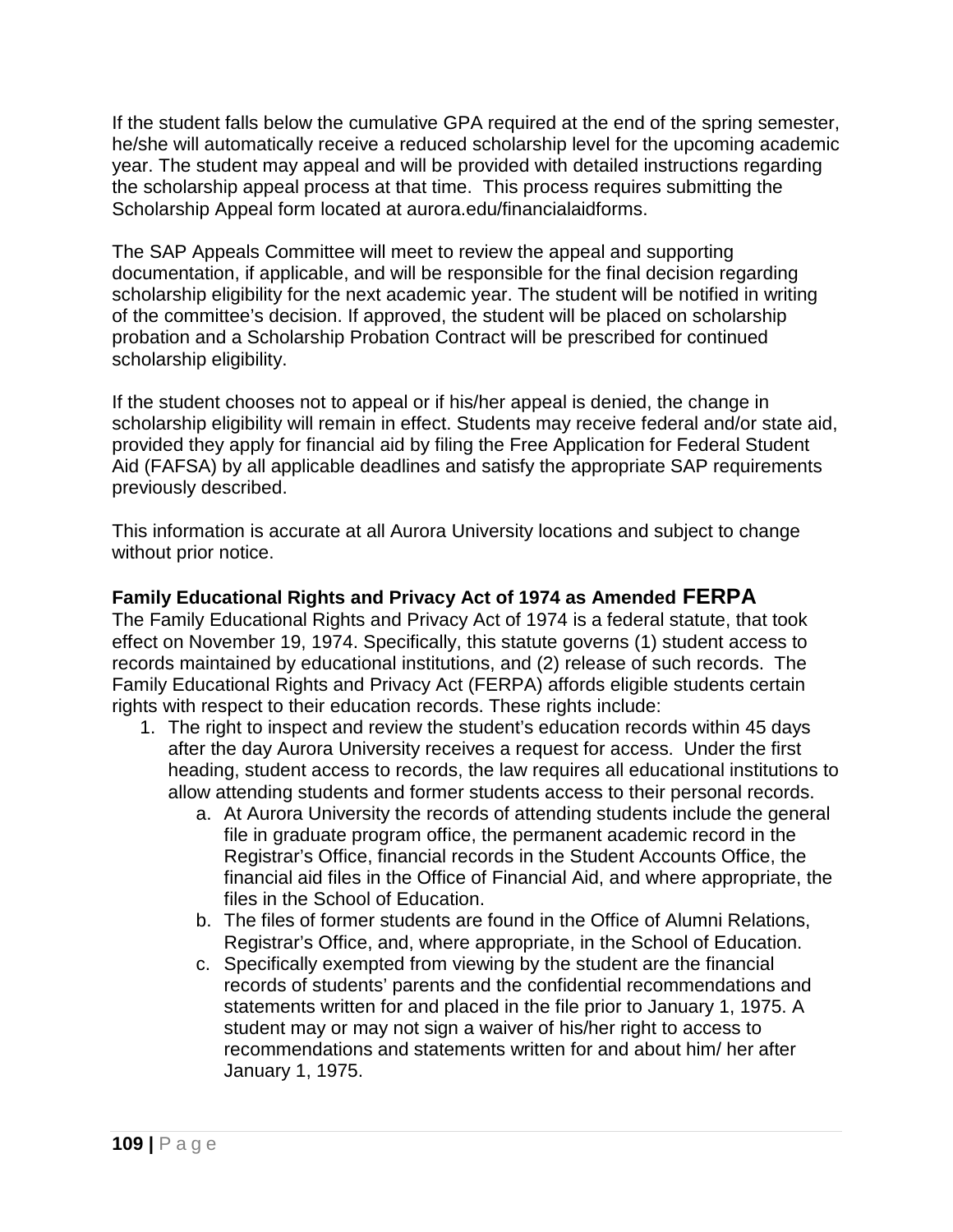- d. Copies of student records will be furnished upon written request of the student. Official transcripts of a student's college academic record are available. Student records for which copies are requested will be issued at a charge of \$.25 per page with a minimum charge of \$2.00.
- 2. The right to request the amendment of the student's education records that the student believes is inaccurate, misleading, or otherwise in violation of the student's privacy rights under FERPA. The law requires educational institutions to provide hearings for students to challenge any record that they consider inaccurate or misleading. Aurora University, in complying with this law, has established the following procedures for implementing it.
	- a. A student must present a written request to see the contents of his/her files to the appropriate office. An appointment will then be made for him/her to read his/her file in the presence of a member of the university staff. Identification will be required at the time of the appointment. A student may read the contents of these files, but may not remove or destroy any of the contents.
	- b. A University Judicial Board hearing may be requested by a student for the purpose of challenging any record he/she considers inaccurate or misleading, under the terms of General Campus Regulation Number 16. The decision of the University Judicial Board will be appropriately implemented in all such cases. If the decision is not to amend the record, the student will be allowed to place a written comment or explanation in his/her file. If the contested portion of the file is disclosed to anybody, the student's statement will also be disclosed.
- 3. The right to provide written consent before Aurora University discloses personally identifiable information (PII) from the student's education records, except to the extent that FERPA authorizes disclosure without consent. Under the second heading, the release of student records, the law requires prior written consent of the student before releasing personally identifiable data about him/ her from the records to other than a specified list of exceptions that includes school officials, whom the university has determined to have legitimate educational interests, officials of other schools in which a student seeks to enroll, parents of "income tax dependent" students, appropriate government officials, accrediting organizations, in response to a legal subpoena and to certain others if the knowledge of such information is necessary to protect the health or safety of the student or other persons.
	- a. Excepted from this requirement is "directory information," including the student's name, address, telephone number, email address, photograph/electronic image, date and place of birth, major field of study, grade level, participation in officially recognized activities and sports, weight and height of members of athletic teams, dates of attendance, enrollment status, degrees, honors, and awards received, and the most recent previous educational institution attended by the student.
	- b. Such information may be made public once the institution gives notice of the categories of information that it has designated as such "directory information" and allows a reasonable period of time after such notice has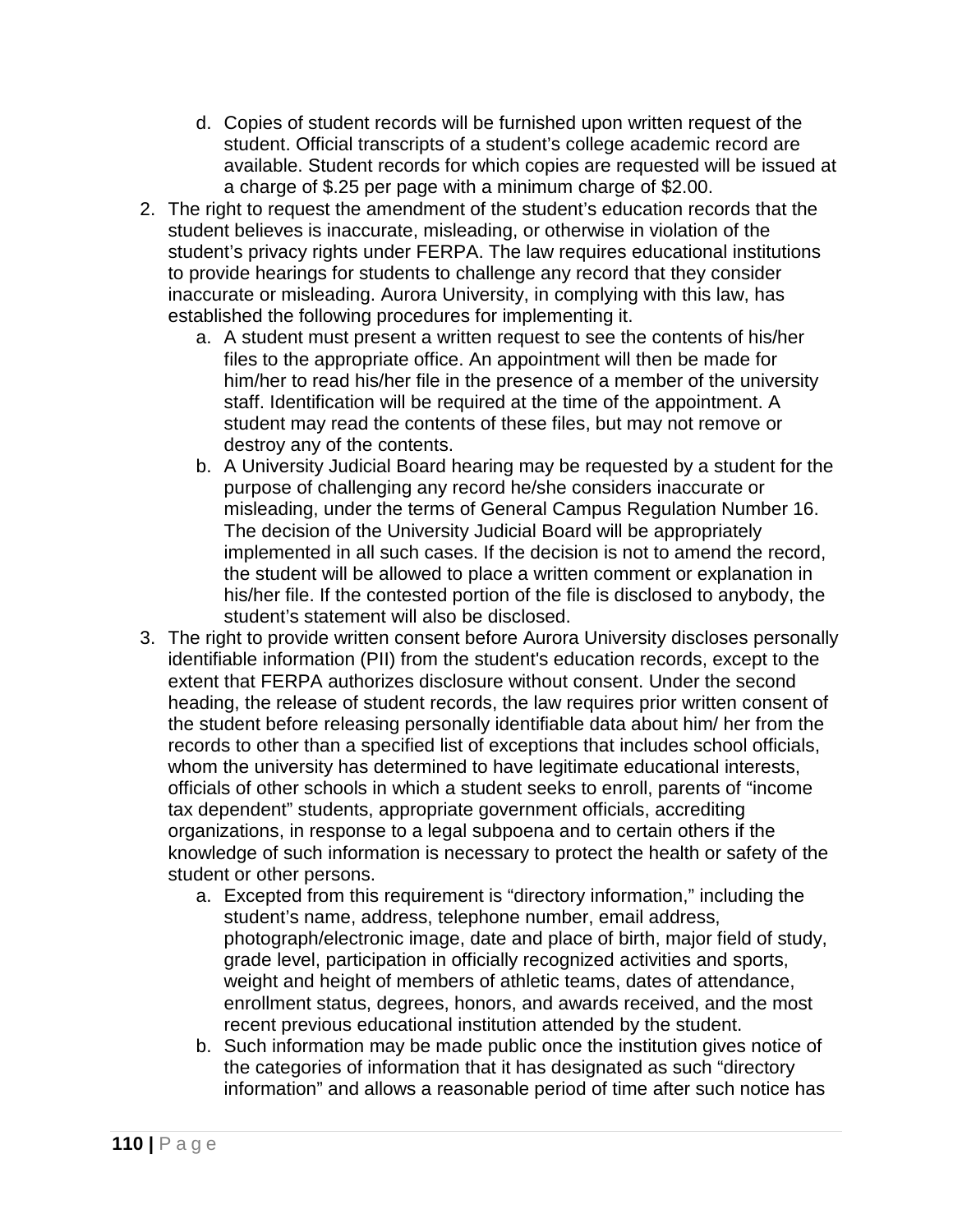been given for a student to inform the institution in writing that all of the information designated should not be released without his/her prior written consent. New requests or cancellations must be submitted by the end of the first week of classes for the given term. After that date, the university cannot guarantee that your directory information will not appear in a printed publication. This announcement constitutes such public notice.

- c. "School officials" include (a) persons employed by Aurora University in an administrative, supervisory, academic, research, or support staff position (including but not limited to law enforcement unit personnel, attorneys, counselors, and health staff); (b) persons serving on the board of trustees; or (c) persons (including students) serving on an official university committee, such as a disciplinary or grievance committee. A school official also may include a volunteer, contractor, consultant or other party outside of Aurora University (i) who performs an institutional service or function for which the university would otherwise use its own employees, (ii) who is under the direct control of the university with respect to the use and maintenance of education records, such as an attorney, auditor, or collection agent or a student volunteering to assist another university official in performing his or her tasks, and (iii) who is subject to the obligation not to disclose PII from any education record without the prior written consent of the student.
- d. "Legitimate educational interests" include performing a task or engaging in an activity related to (i) one's regular duties or professional responsibilities, (ii) a student's education, (iii) the discipline of a student, (iv) a service to or benefit for a student, (v) measures to support student success, and (vi) the safety and security of the campus.
- 4. The right to file a complaint with the U.S. Department of Education concerning alleged failures by the Aurora University to comply with the requirements of FERPA. The name and address of the office that administers FERPA is:

Family Policy Compliance Office U.S. Department of Education 400 Maryland Avenue, SW Washington, DC 20202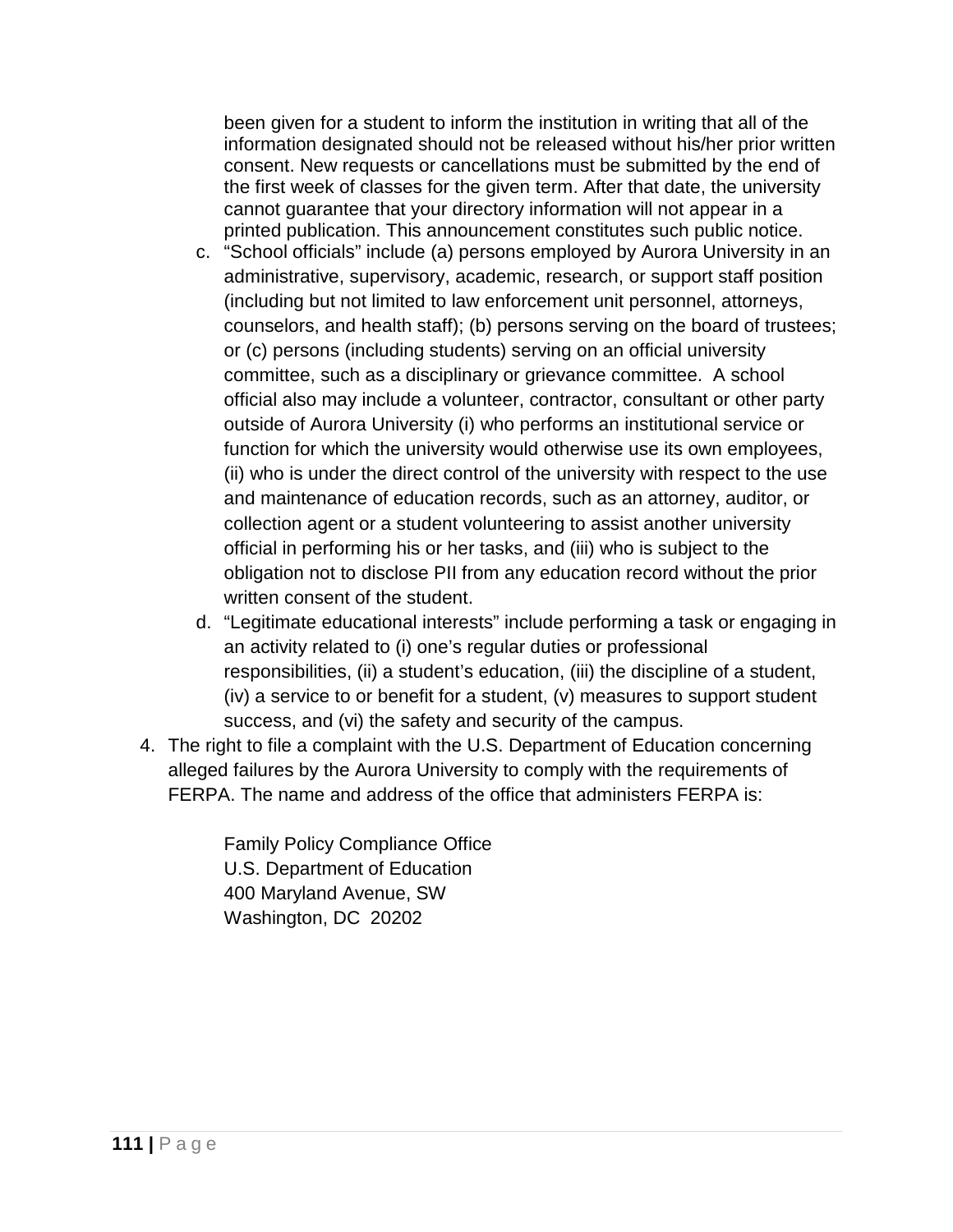## **DIRECTORIES 2019-2020**

## **BOARD OF TRUSTEES**

#### **BOARD OFFICERS:**

HILARY K. BRENNAN (AU '83), Chair CHRISS JOHNS, Vice-Chair JOHN D. AMMONS (AU '83), Vice-Chair DOUGLAS J. CRAFT (AU '75), Vice-Chair

#### **BOARD MEMBERS:**

MATTHEW CANNON (AU '94) CHAD A. DE KING (AU '83) AUSTIN DEMPSEY CHARLES B. DOSS JIM FUENTES RONALD M. HEM SHAWN E. JEFFERS (AU '75) BRIAN KONEN DR. CALVIN R. MYERS (AU '64) GERALD PALMER SCOTT PALMER (AU '72, Hon. '02) MYRON J. RESNICK

ANN SHEETS (GWC '77) JOHN D. SIMMS, JR. MICHELLE P. SIMMS BRIAN STADING (AU '85) DAVID K. STONE (AU '68) THOMAS T. STUHLEY ODIE WASHINGTON (AU '72) LINNEA WINDEL (AU '96) DR. REBECCA L. SHERRICK

#### **YOUNG ALUMNI TRUSTEE**

JONATHAN BIRKEY (AU 2019)

#### **BOARD MEMBERS, EMERITI:**

JAMES E. BENSON DAVID R. BERGMAN DONALD A. CHURCHILL (AU '68, '85) TELL COFFEY (AU '53) FARRELL FRENTRESS (GWC '64, '71) JOANNE HANSEN FLORENCE S. HART MICHAEL K. KEEFE

DR. DONALD E. KIESO (AU '58, Hon. '03) JOHN F. MCKEE RUTH MENDIUS (AU '67) F. R. MILLER (AU '61) DONALD A. SCHINDLBECK THOMAS R. SCOTT (GWC '61, '63) CALVIN B. THELIN FRANK K. VORIS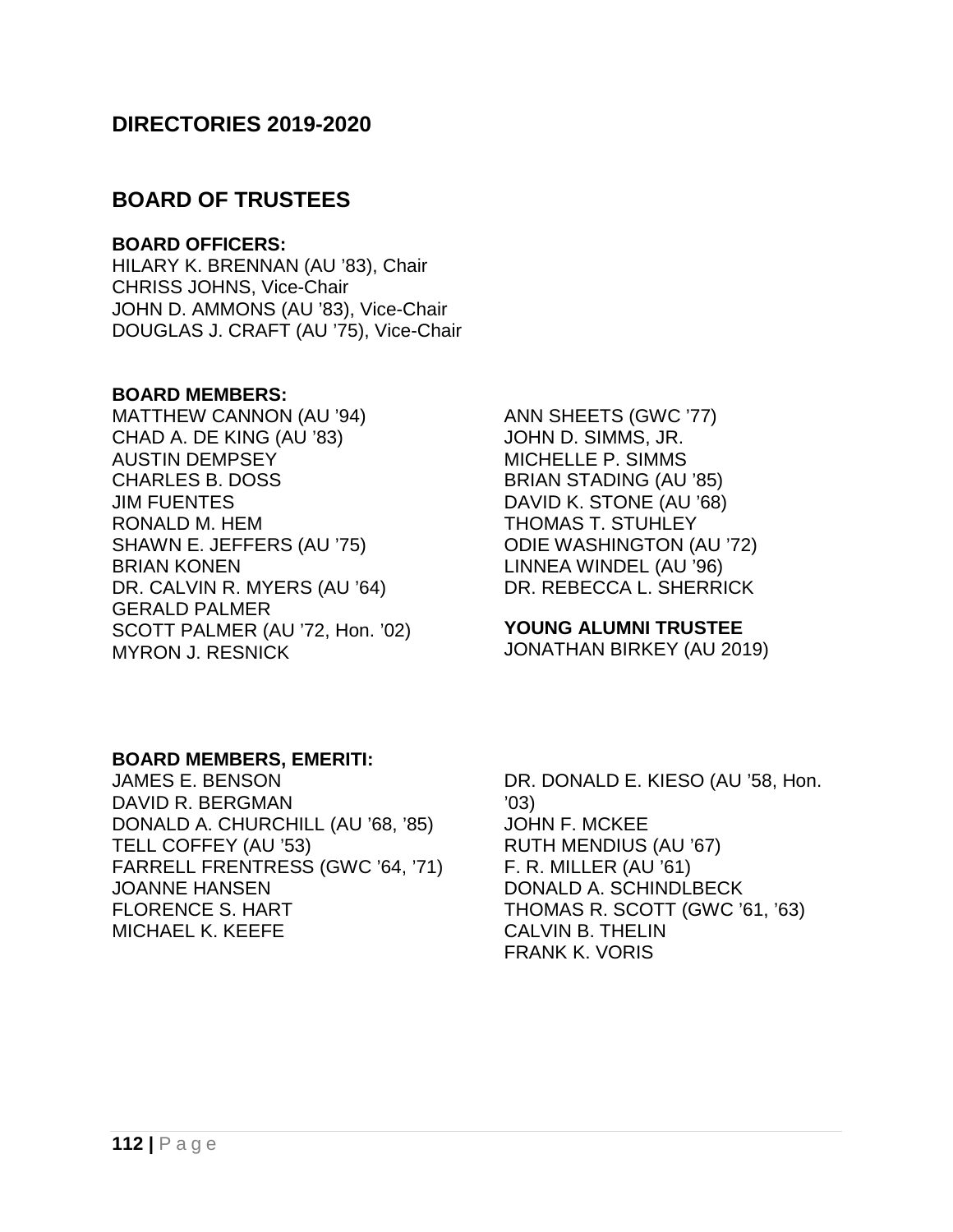# **ADMINISTRATION 2019-2020**

| <b>REBECCA SHERRICK,</b>                              |                                                 |  |
|-------------------------------------------------------|-------------------------------------------------|--|
| <b>PHD</b>                                            | President                                       |  |
| <b>REBECCA FLAMINIO</b>                               | <b>Executive Assistant to the President</b>     |  |
| <b>ACADEMIC AFFAIRS</b>                               |                                                 |  |
| FRANK BUSCHER, PHD                                    | Vice President for Academic Affairs             |  |
| <b>MARY TARLING, PHD</b>                              | Dean of Academic Administration                 |  |
| <b>KATHERINE CLARK,</b>                               |                                                 |  |
| <b>PHD</b>                                            | Director of University Library                  |  |
| <b>MELODY NABORS</b>                                  | Registrar                                       |  |
| <b>ACADEMIC AFFAIRS, Educational Units</b>            |                                                 |  |
| <b>TOBY ARQUETTE, PHD</b>                             | Dean, School of Business and Public Policy      |  |
| <b>BRENDA BARNWELL,</b>                               |                                                 |  |
| <b>DSW</b><br><b>JENNIFER BUCKLEY,</b>                | Dean, School of Social Work                     |  |
| <b>EDD</b>                                            | Dean, School of Education and Human Performance |  |
| <b>KAROL DEAN, PHD</b>                                | Dean, College of Arts and Sciences              |  |
| <b>JANICE STROM, PHD</b>                              | Dean of School of Nursing                       |  |
| <b>ENROLLMENT</b>                                     |                                                 |  |
| <b>JAMES LANCASTER</b>                                | <b>Vice President for Enrollment</b>            |  |
| DONNA LILJEGREN,                                      |                                                 |  |
| <b>EDD</b>                                            | Dean, AU Online                                 |  |
| <b>EMILY MORALES</b>                                  | <b>Associate Vice President for Enrollment</b>  |  |
| <b>CATHERINE</b>                                      |                                                 |  |
| <b>PETERSON</b>                                       | Dean of Woodstock Center                        |  |
| <b>ADMINISTRATION</b>                                 |                                                 |  |
| <b>CARMELLA MORAN</b>                                 | Vice President for Administration               |  |
| <b>ALUMNI RELATIONS</b>                               |                                                 |  |
| <b>THERESE</b>                                        |                                                 |  |
| <b>TOMASZKIEWICZ</b>                                  | Vice President for Alumni Relations             |  |
| <b>COMMUNITY RELATIONS</b>                            |                                                 |  |
| <b>SARAH RUSSE</b>                                    | Vice President for Community Relations          |  |
| <b>NATASHA RITSMA</b>                                 | Director of the Schingoethe Center              |  |
| <b>DEVELOPMENT</b>                                    |                                                 |  |
| <b>MARGARET HOWES</b>                                 | Vice President for Development                  |  |
| <b>FINANCE</b>                                        |                                                 |  |
| <b>SHARON MAXWELL, CPA</b> Vice President for Finance |                                                 |  |
| <b>JENNIFER HOFFMAN</b>                               | <b>University Controller</b>                    |  |
| <b>HUMAN RESOURCES</b>                                |                                                 |  |
|                                                       | Vice President for Human Resources / Title IX   |  |
| <b>MARY WEIS</b>                                      | Coordinator                                     |  |
| <b>MARKETING AND COMMUNICATIONS</b>                   |                                                 |  |
| DEBORAH MAUE                                          | Vice President for Marketing & Communications   |  |
|                                                       |                                                 |  |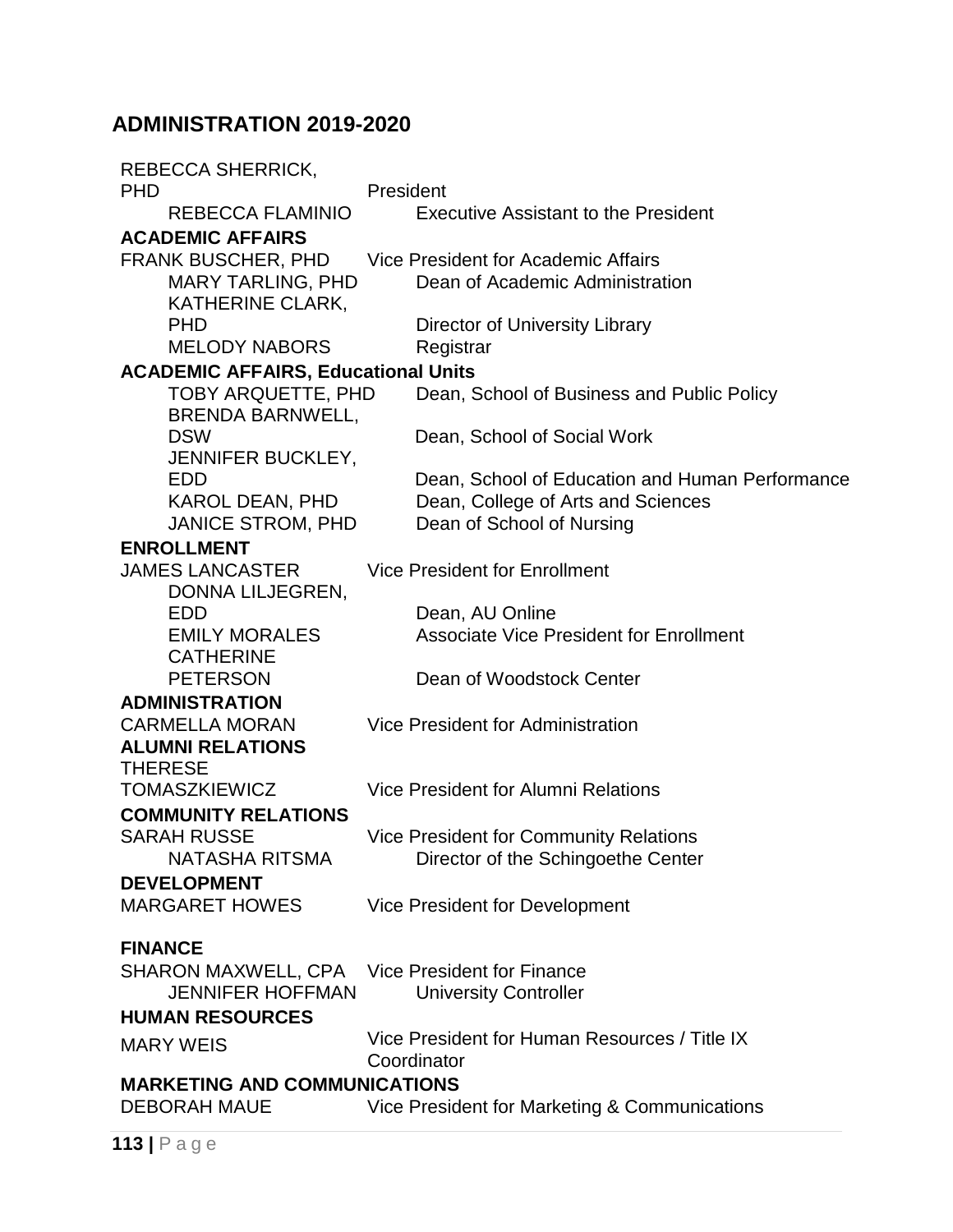#### **OPERATIONS**

| DAVID DIEHL<br><b>WILLIAM DAVIS</b><br><b>HEATHER GRANART</b><br><b>HURSTEL HOWARD</b><br><b>AMIR ST CLAIR</b> | <b>Chief Operating Officer</b><br>Deputy Director / Deputy Chief of Campus Public Safety<br><b>Executive Dean of Student Financial Services</b><br>Assistant Vice President / Chief Information Officer<br>Assistant Vice President / Director of Wackerlin Center |
|----------------------------------------------------------------------------------------------------------------|--------------------------------------------------------------------------------------------------------------------------------------------------------------------------------------------------------------------------------------------------------------------|
| <b>STUDENT LIFE</b>                                                                                            |                                                                                                                                                                                                                                                                    |
| LORA DE LACEY, PHD                                                                                             | <b>Executive Vice President</b>                                                                                                                                                                                                                                    |
| AMY GRAY, PHD                                                                                                  | Vice President for Student Success                                                                                                                                                                                                                                 |
| <b>JAMES HAMAD</b>                                                                                             | Assistant Vice President for Student Life/Athletic<br>Director                                                                                                                                                                                                     |
| ANN ALMASI-BUSH                                                                                                | Dean of Student Life                                                                                                                                                                                                                                               |
| <b>GEORGE WILLIAMS CAMPUS</b>                                                                                  |                                                                                                                                                                                                                                                                    |
| KATHY HERRICK, PHD                                                                                             | Vice President for Academic and Student Life, GWC                                                                                                                                                                                                                  |
| <b>KAILLEY HARMON</b>                                                                                          | <b>Assistant Vice President GWC</b>                                                                                                                                                                                                                                |
| <b>JENNIFER HERRICK</b>                                                                                        | Assistant Dean of Students/Director of Student Success<br><b>GWC</b>                                                                                                                                                                                               |
| <b>YVETTE SOMERVILLE</b>                                                                                       | Vice President for Operations, GWC                                                                                                                                                                                                                                 |
|                                                                                                                |                                                                                                                                                                                                                                                                    |

# **FULL-TIME FACULTY 2019–2020**

ADAMS, JULIE, Associate Professor of Biology, 2010 -- BS, 1999, University of Illinois at Urbana-Champaign; PhD, 2003, Bowling Green State University AGOSTINONE, FAITH, Professor of Education, 2002 -- BA, 1992, University of Tulsa; MA, 1994, University of Tulsa; EdD, 1998, Oklahoma State University ARENDT, ALISON, Assistant Professor of Social Work; Chair of Undergraduate Social Work, 2014 -- BA, 1996, Northern Illinois University; MSW, 2000, Aurora University BABB, JACQUELINE, Assistant Professor of Digital Marketing; Chair of Marketing, 2017 -- BS, 2000, University of Illinois; MS, 2009, Northwestern University, IL BARCLAY, BRIDGITTE, Associate Professor of English; Chair of English, 2011 -- BA, 2000, Evangel University; MA, 2002, Southern Connecticut State University; PhD, 2009, University of Texas at Arlington

BARSHINGER, JACK, University Professor, 2014 -- BS, 1974, Northern Illinois University; MS, 1978, Northern Illinois University; EdD, 1995, Northern Illinois University BELCHER, ELISSA, Assistant Professor of Nursing, 2018 -- BSN, 1997, Aurora University; MSN, 2008, University of Phoenix

BONIAK, RICHARD, Associate Professor of Environmental and General Science; Assistant Academic Dean - GWC; Assistant Chair of Biology, 2010 -- BS, 1998, Northern Illinois University; MS, 2000, Southern Illinois University Carbondale; PhD, 2007, Southern Illinois University Carbondale

BRADLEY, KATHLEEN, Professor of Education; Chair of Special Education, 2006 -- BA, 1975, Princeton University; MA, 1978, Roosevelt University; PhD, 2004, Northwestern University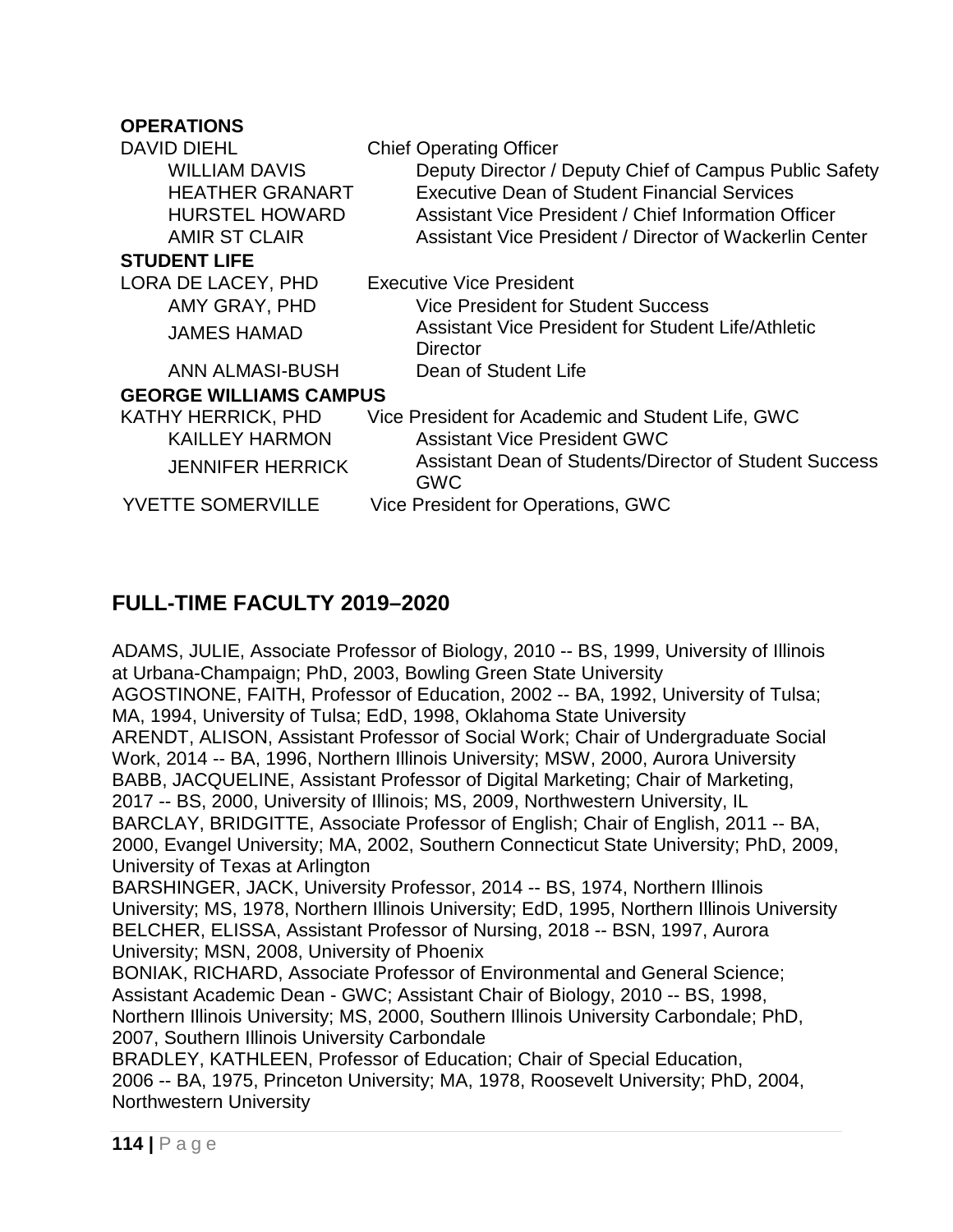BRENDEL, KRISTEN, Associate Professor of Social Work, 2011 -- BA, 1995, Benedictine University; MSW, 1998, Aurora University; PhD, 2011, Loyola University **Chicago** 

BRUHN, CHRISTINA, Associate Professor of Social Work; Co-Director of Assessment, 2009 -- BA, 1989, Kenyon College; MSW, 1996, University of Illinois at Chicago; PhD, 2003, University of Illinois at Chicago

BUTTERS, GERALD, Professor of History; Chair of History, 1999 -- BA, 1983, Washburn University; MA,

1989, University of Missouri; PhD, 1998, University of Kansas

CAIN, JAMES, Assistant Professor of Biology, 2014 -- BS, 2007, University of Illinois at Urbana-Champaign; MSEd, 2010, Southern Illinois University Carbondale; PhD, 2014, Southern Illinois University Carbondale

CARLISLE, SANDI, Assistant Professor of Recreation Administration; Coordinator of Human Performance Internships, 2019 – BS, 1981, St. Edward's University; MA, 1985, Texas State University; EdD, 2015 Northern Illinois University

CARR, ANDREW, Assistant Professor of Business and Finance; Chair of Undergraduate Business and Finance; Graduate Business Director, 2016 -- BA, 1982, Western Illinois University; MA, 1985, Sangamon State University; MBA, 1990, University of Chicago

CHEN, CHIH-CHIUN, Assistant Professor of Biology, 2016 -- BS, 1988, Fujen Catholic University; MS, 1991, National Yangming University; PhD, 2001, University of Illinois at **Chicago** 

COLÓN SANTANA, JUAN, Assistant Professor of Physics, 2016 -- BSc, 2007, University of Puerto Rico; PhD, 2012, University of Nebraska

COOK, EUGENIE, Assistant Professor of Nursing - GWC, 2018 -- BS, 1985, University of Illinois; BSN, 2010, Olivet Nazarene University; MSN, 2015, Olivet Nazarene **University** 

DABROS, MATTHEW, Assistant Professor of Political Science and Public Policy; Chair of Public Policy and Administration; MPA Director, 2016 -- BA, 2006, Aurora University; MA, 2008, Purdue University; MS, 2011, Purdue University; PhD, 2012, Purdue **University** 

DANNER, DONALD, Assistant Professor of Accounting, 2013 -- BS, 1970, Saint Louis University; MBA, 1979, University of Missouri

DAVIS, JANE, Professor of Biology; Chair of Human Animal Studies, 2006 -- BS, 1981, University of Illinois at Urbana-Champaign DVM, 1984, University of Illinois at Urbana-Champaign; MS, 1986, University of Illinois at Urbana-Champaign

DAVIS, JENNIFER, Assistant Professor of Nursing, 2017 -- BSN, 1990, Bradley University, Peoria, IL; MSN, 2017, Northern Illinois University

DIAL, DAVID, Associate Professor of Criminal Justice; Chair of Criminal Justice, 2012 -- BA,1967, San Jose State College; MPA, 1980, University of Colorado; MA, 2006, United States Naval Postgraduate School

DONAVON, LAURA, Visiting Assistant Professor of Graduate Social Work; Coordinator of Addictions and Forensics, 2011 -- BSW, 1998, Aurora University; MSW, 1999, Aurora **University** 

DUNN, PATRICK, Associate Professor of English, 2006 -- BA, 1998, University of Dubuque; MA, 2000, Northern Illinois University; PhD, 2005, Northern Illinois University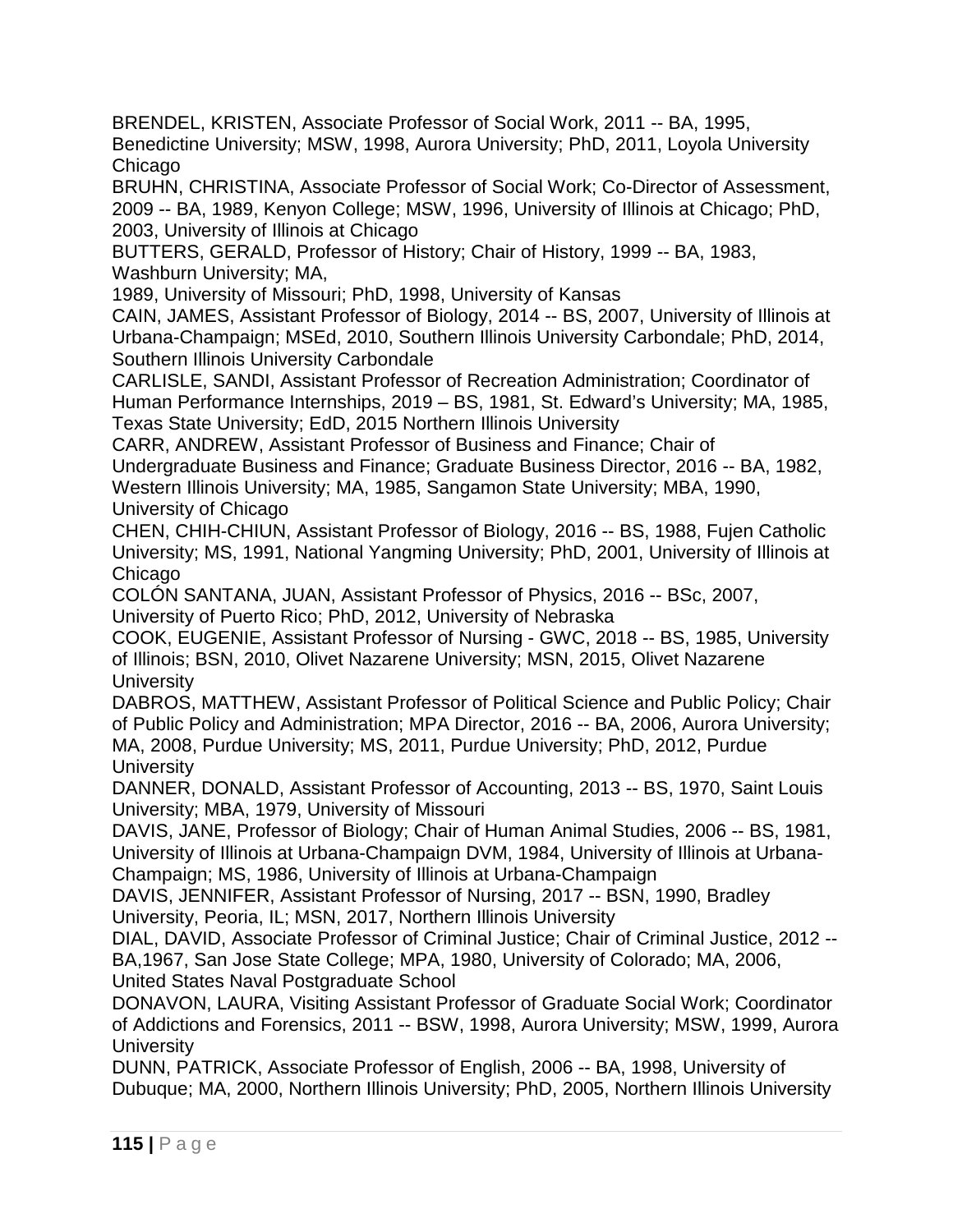DURKIN, SUE, Visiting Assistant Professor of Nursing, 2019 – BSN, University of Illinois Medical Center; MSN, 1998, Northern Illinois University; DNP, 2016 Lewis **University** 

ELLIOTT, SARA, Associate Professor of English, 2002 -- BA, 1989, Wheaton College; MA, 1992, Northern Illinois University; PhD, 1998, Northern Illinois University ELLIS, JULIE, Assistant Professor of Nursing, 2018 -- BSN, 2003, Northern Illinois University; MSN, 2012, Benedictine University

ESCOBEDO, LIBBY, Associate Professor of Art History, 2007 -- BA, 1994, University of California-Los Angeles; MA, 1997, Bryn Mawr College; PhD, 2001, Bryn Mawr College ESTRADA, CARLOS, Assistant Professor of Exercise Science, 2019 – BS, 2012, Southwestern Oklahoma State University; MS, 2015, University of Central Oklahoma; PhD, 2019, Oklahoma State University

FEDOTA, JOAN, Assistant Professor of Social Work; Assistant Dean of Social Work - GWC, 2014 -- BA, 1977, Northern Illinois University; MSW, 1980, Loyola University Chicago; EdD, 2000, National Louis University

FENNE, KARA, Assistant Professor of Nursing, 2016 -- BSN, 1992, University of Iowa; MSN, 2013, Clarke University

FERNAND, JONATHAN, Assistant Professor of Applied Behavior Analysis, 2018 -- BA, 2008, California State University; MA, 2012, California State University; PhD, 2017, University of Florida

FINCH, MELINDA, Visiting Assistant Professor of Nursing, 2019 – BA, Benedictine University; MSN, Loyola University, New Orleans

FLYNN, VALERIE, Professor of Psychology; Co-Director of Assessment, 1989 -- BA, 1979, University of Colorado; MA,1984, Columbia University Teachers College; PhD, 1998, Northern Illinois University

FORWARD, MARTIN, Professor of History, 2001 -- BA, 1973, University of Manchester; BA, 1975, University of Cambridge; MLit, 1982, University of Lancaster; PhD, 1995, University of Bristol

FOWLER, KIMBERLY, Assistant Professor of Nursing - GWC, 2017 -- BSN, 2015, Olivet Nazarene University; MSN, 2017, Olivet Nazarene University

FRANIUK, RENAE, Professor of Psychology, 2005 -- BS, 1996, University of Illinois at Urbana-Champaign; MA, 1998, University of Illinois at Urbana-Champaign; PhD, 2002, University of Illinois at Urbana-Champaign

FRANSEN, JEREMY, Assistant Professor of Exercise Science, 2019 – BA, 1995, College of St. Scholastica; MS, 2001, University of Nevada, Las Vegas; PhD, 2012, University of New Mexico

FREDENBURGH, LISA, Parolini Distinguished Associate Professor of Music; Director of Choral; Chair of Music, 2010 -- BA, 1986, Luther College; MM, 1992, University of Arizona; MM, 1995, University of Arizona; DMA, 1996, University of Arizona GARRIOTT, PAMELA, Visiting Assistant Professor of Special Education; Chair of

Special Education, 2016 -- BS, 1970, Indiana State University; MS, 1987, Indiana State University; PhD, 1992, Indiana University

GEREND, SARA, Associate Professor of English, 2008 -- BA, 1996, University of Wisconsin-Milwaukee; MA, 1998, University of California-Santa Barbara; PhD, 2004, University of California-Santa Barbara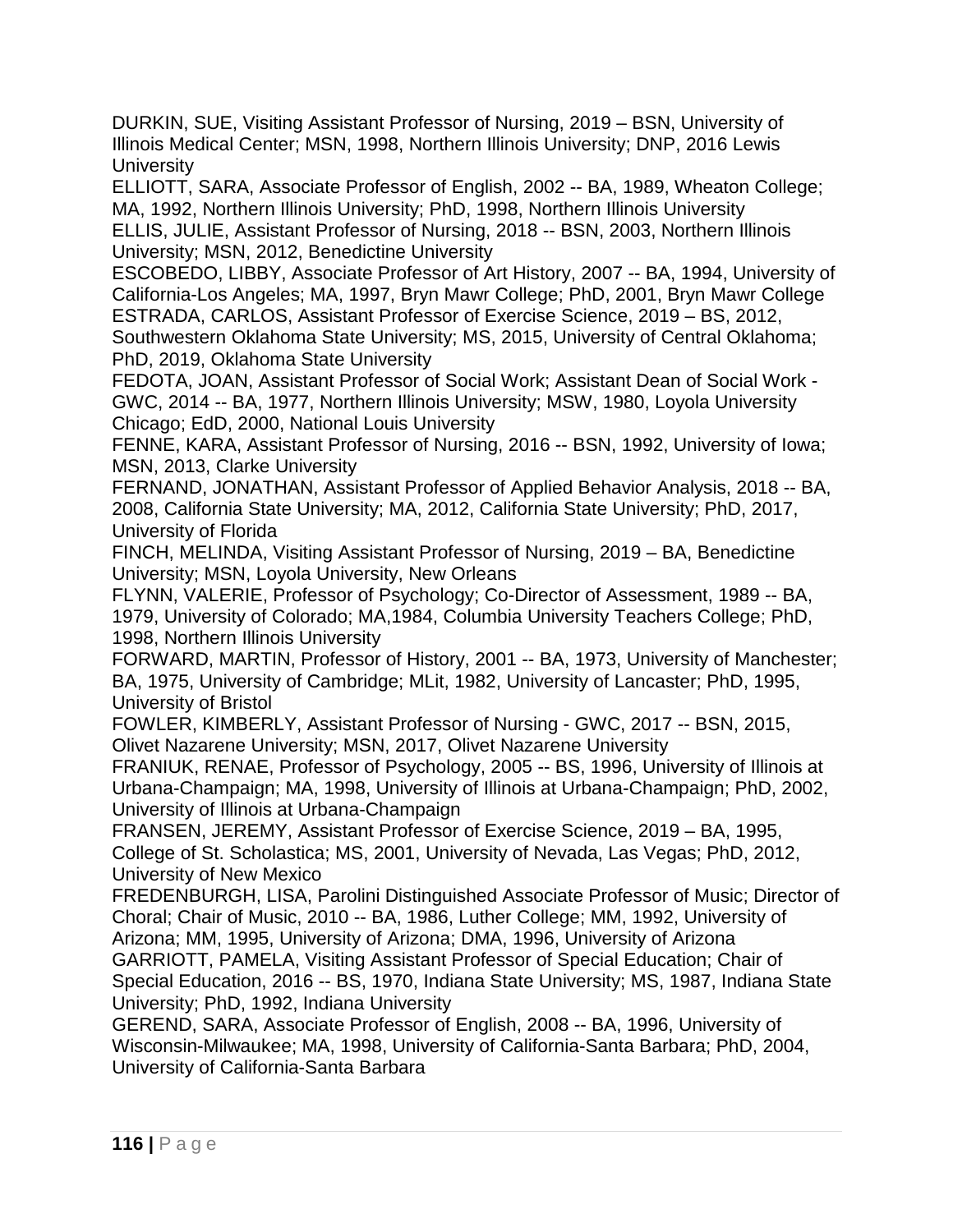GOALWIN, GREGORY, Assistant Professor of Sociology, 2018 -- BA, 2008, University of California-Riverside; MA History, 2010, University of California-Santa Barbara; MA Sociology, 2012, University of California-Santa Barbara; PhD, 2017, University of California-Santa Barbara

GORMAN, III, CORNELIUS F., Assistant Professor of Social Work; Coordinator Advanced Clinical Social Work Specialization, 2016 -- BA, 2003, Northern Illinois University; MSW, 2010, Aurora University; DSW, 2016, Aurora University

GRABOWSKI, ELIZABETH, Assistant Professor of Marketing, 2019 – BS, 2002, Northwestern University; MBA, 2009, Northwestern University

GRAHAM, KENDRA, Visiting Assistant Professor of Undergraduate Social Work, 2015 - - BSW, 1990, Lewis University; MSW, 1993, Aurora University

GREEN, SHAWN, Haase Distinguished Professor iof Marketing, 1991 -- BS, 1981, Bemidji State University; MBA, 1982, Mankato State

University; MS, 1990, University of Arizona; PhD, 1998, Union Institute

GRIES, JANICE, Assistant Dean of Nursing - GWC, 2013 --

BSN, 1978, Loyola University Chicago; MSN, 1980, Northern Illinois University; DNP, 2011, University of Illinois at Chicago

GWINNER, DONOVAN, Associate Professor of English, 2004 -- BA, 1991, University of Oregon; MA, 1994, University of Arizona; PhD, 2001, University of Arizona

HAPP, MARISSA, Associate Professor of Social Work; Coordinator of MSW Healthcare Specializations, 2013 -- BS, 1975, Northern Illinois University; MSW, 2000, Aurora **University** 

HARRIS, ASHLEY, Assistant Professor of Athletic Training; Clinical Education Coordinator, 2017 -- BS, 2007, University of Wisconsin; MEd, 2009, Boston University; PhD, 2017, Oklahoma State University

HARVEY, MEREDITH, Associate Professor of English - GWC, 2010 -- BA, 2000, Cal Polytechnic University; MA, 2003, Chapman University; PhD, 2010, Idaho State **University** 

HATCHER, DENISE L., Professor of Spanish; Chair of Foreign Languages, 2002 -- BA, 1989, Northern Illinois University; MA, 1994, Northern Illinois University; EdD, 2003, Northern Illinois University

HAYDEN, JENNIFER, Assistant Professor of Nursing, 2018 – BSN, 2010, Aurora University; MSN, 2016, Aurora University

HEARON, ELBERT, Assistant Professor of Business Analytics, 2018 – BA, 1982, Indiana University; MBA, 1991, University of Chicago; MS, 2010, DePaul University HEIM, ANGELA, Assistant Professor of Nursing - GWC, 2018 – BSN, 2000, University of Wisconsin; MSN, 2016, Alverno College

HERRMANN, KEITH, Visiting Assistant Professor of Physical Education, 2005 -- BS, 1995, Illinois State University; MAT, 2007, Aurora University

HIPP, DANIEL, Professor of English, 1999 -- BA, 1990, University of Illinois at Urbana-Champaign; MA, 1993, Villanova University; MA, 1995, Vanderbilt University; PhD, 1998, Vanderbilt University

HIPP, JULIE, Associate Professor of English; Director of Faculty Development, 2011 -- BA, 1994, University of Notre Dame; MA, 1996, University of Notre Dame; MA, 1998, Vanderbilt University; PhD, 2001, Vanderbilt University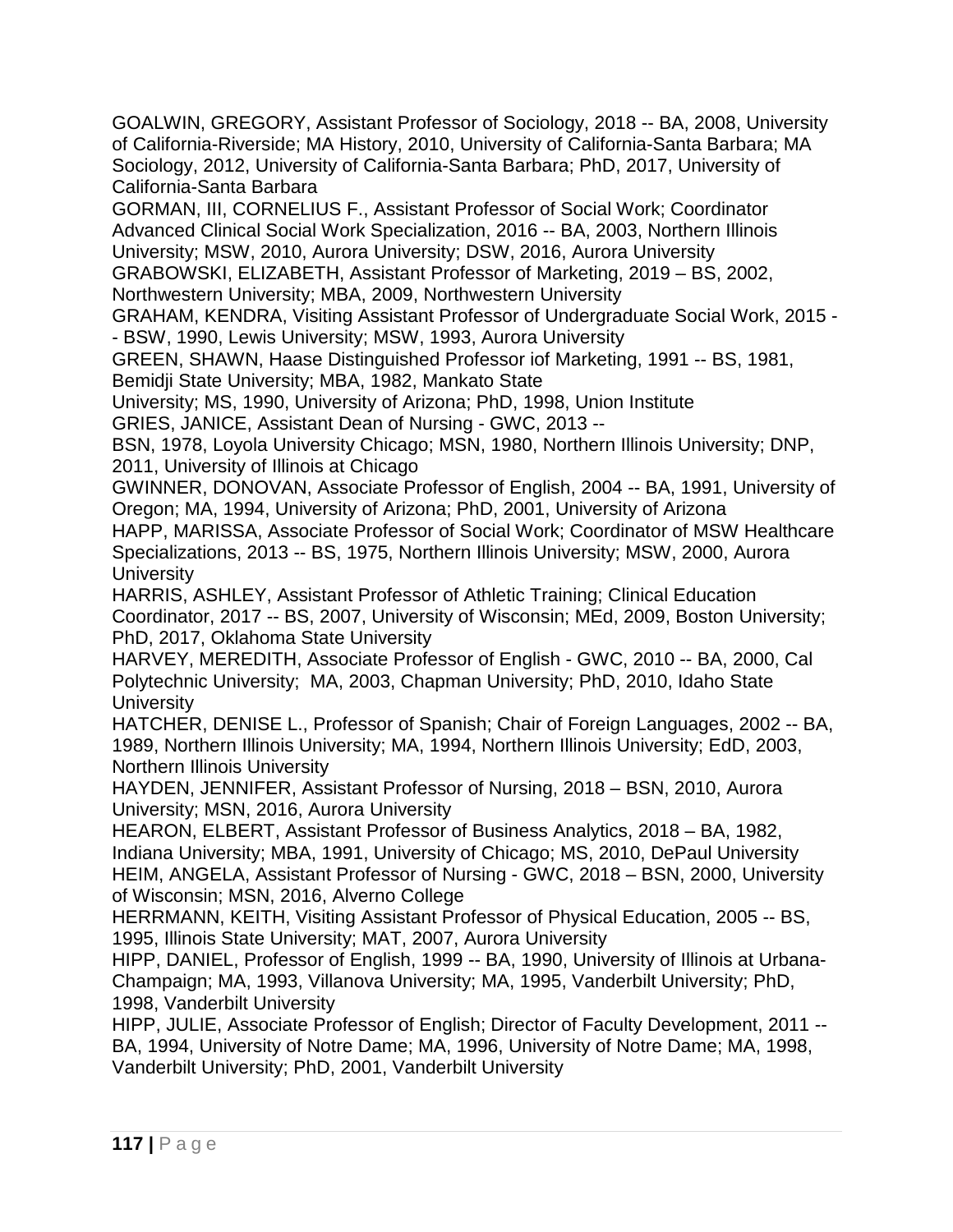HOBBS, DENISE, Visiting Assistant Professor of Education, 2015 -- BS, 1977, Northern Illinois University; MEd, 1984, National Louis University; EdD, 1999, Loyola University Chicago

HOWERTON, EDWARD, Associate Professor of Education, 2015 -- BA, 1988, University of Illinois at Chicago; MS, 1995, Northern Illinois University; EdD, 2004, Aurora University

HUTCHES, MARY BETH, Assistant Professor of Nursing; Chair of Undergraduate Nursing, 2016 -- BSN, 1987, Northern Illinois University; MSN, 1993, Saint Xavier University; DNP, 2012, Rush University

JARPE, MEGHAN, Assistant Professor of Graduate Social Work, 2019 – BA, 2005, University of Michigan; MSW, 2010, University of Pittsburgh

JOHANSON, AMI, Assistant Professor of Chemistry, 2018 – BS, 2003, University of North Carolina at Chapel Hill; PhD, 2009, Northwestern University

JOHNSON, KRISTEN, Assistant Professor of Therapeutic Recreation, 2017 -- BS, 1986, University of Iowa; MS, 1996, Aurora University

JOHNSON, SARA, Associate Professor of Psychology - GWC; Assistant Chair of Psychology, 2013 -- BS, 2003, University of Wisconsin-Stevens Point; MA, 2008,

Northern Illinois University; PhD, 2011, Northern Illinois University

JOYCE, STACY, Associate Professor of Theatre, 2014 -- BS, Illinois State University; MFA, 2005, Columbia University

KAJJUMBA, WOTAKA, Visiting Assistant Professor of Computer Science, 2019 – BS, 2002, Wayne State College; MS, 2008, Bellevue University

KAO, JAMES, Associate Professor of Art, 2013 -- BA, 1997, University of Chicago; BFA, 2004, School of the Art Institute of Chicago; MFA, 2006, School of the Art Institute of Chicago

KENNEDY, JENNIFER, Assistant Professor of Nursing - GWC 2017 – BSN, 2005, Northern Illinois University; MSN, 2011, Northern Illinois University

KIESO, DOUGLAS, Professor of Criminal Justice, 2001 -- BS, 1984, Northern Illinois University; MS, 1986, Northern Illinois University; JD, 1991, University of Illinois at Urbana-Champaign; PhD, 2003, University of California-Irvine

KING, KENNETH, Associate Professor of Education, 2019 – BS, 1985, Iowa State University; MS, 1990, Northern Illinois University; EdD, 1998, Northern Illinois University KNELLER, MATTHEW, Associate Professor of Communication; Director of General Education; Chair of General Education, 2003 -- BA, 2000, Aurora University; MA, 2003, Northern Illinois University; EdD, 2009, Northern Illinois University

KOBER, RALPH, Assistant Professor of Education; Director of MA Programs, 2016 – BA, 1982, University of Illinois at Chicago; MS, 1983, University of Illinois at Chicago; MS, 1992, Northern Illinois University; EdD, 2000, Northern Illinois University

KOHNKE, JENNIFER L, Associate Professor of Education, 2008 -- BA, 1994, Roosevelt University; MA, 1997, Roosevelt University; EdD, 2006, Roosevelt University

KOOI, BRANDON, Professor of Criminal Justice, 2006 -- BS, 1995, Illlinois State University; MS, 1997, Illinois State University; PhD, 2004, Michigan State University KUNSTBECK, THOMAS, Assistant Professor of Nursing, 2019 – BSN, 2016, Loyola University Chicago; MSN, 2019, Western Governor's University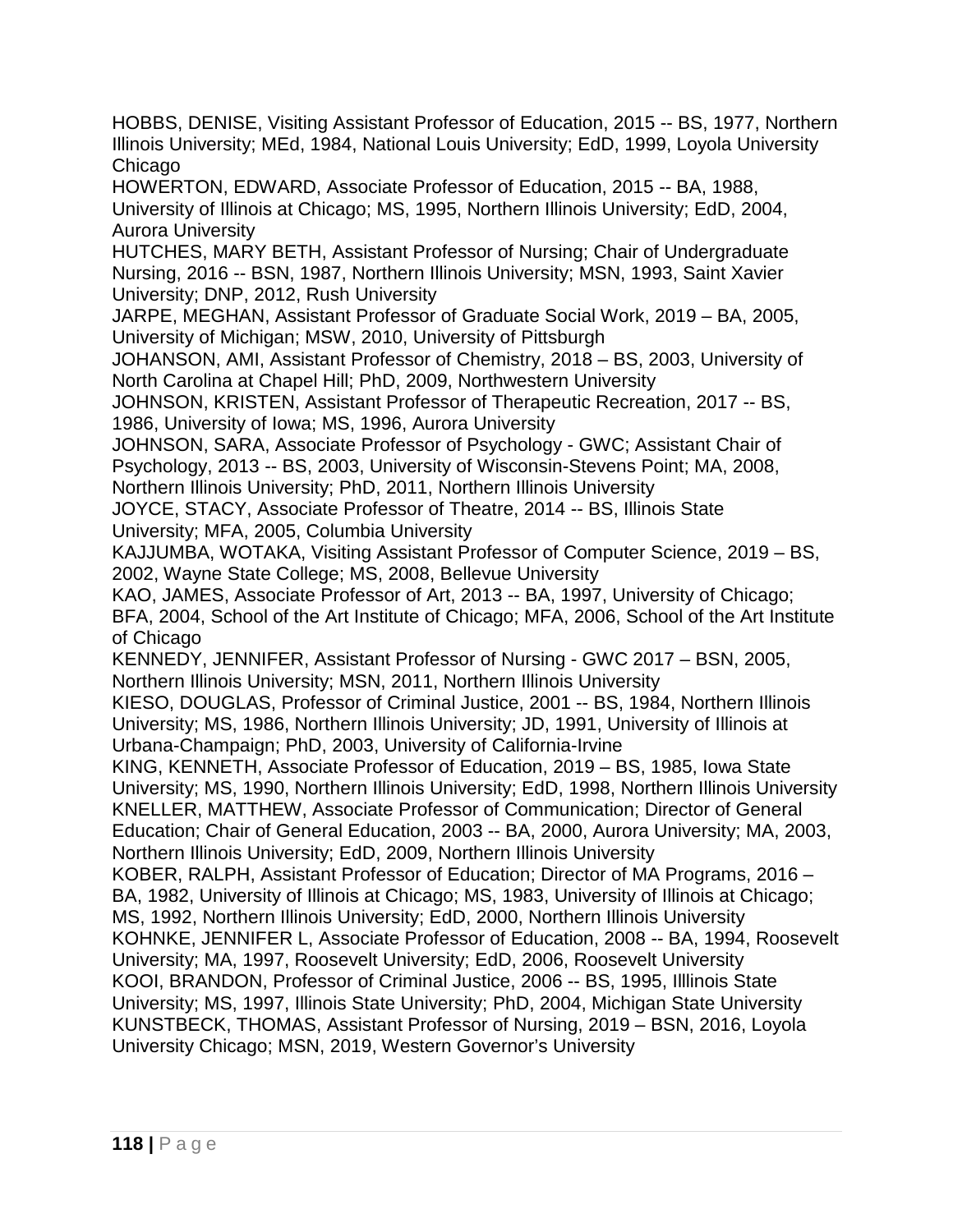LASH, DAVID, Assistant Professor of Computer Science, 2017 -- BS, 1981, Southern Illinois University; MS, 1983, University of Waterloo, Ontario, Canada; PhD, 1992, Illinois Institute of Technology

LEWIS, CALEB, Assistant Professor of Economics, 2018 – BA, 2006, Northern Illinois University; MA, 2009, Northern Illinois University; PhD, 2013, Northern Illinois University LIVORSI, DAWN, Assistant Professor of Social Work, 2016 – BA, 2000, University of Illinois at Chicago; MSW, 2004, Aurora University; DSW, 2016, Aurora University LLOYD, JOHNNY K. -- BS, 1975, Kentucky State University; MS, 1980, Wright State University; PhD, 1997, Northern Illinois University

MAISCH, GEORGINE, Assistant Professor of Nursing; Simulation Lab Coordinator, 2015 -- BSN, 1987, Widener University; MSN, 2012, Kaplan University

MARTIN, WILLIAM, Assistant Professor of Biology; Chair of Biology, 2016 -- BA, 1997, St. Norbert College; MS, 2000, University of Wisconsin-Madison; PhD, 2002, University of Wisconsin-Madison

MC CORMACK, JOHN, Assistant Professor of Religion, 2016 -- BA, 2004, Yale University; MA, 2006, Yale University; MA, 2009, University of Notre Dame; PhD, 2016, University of Notre Dame

MC ELHONEY, KYLE, Associate Professor of Chemistry, 2014 -- BS, 2008, Siena College; PhD, 2013, Tufts University

MEAD JASPERSE, SARAH, Assistant Professor of Applied Behavior Analysis; Director of Applied Behavior Analysis, 2018 – BA, 2005, Dartmouth College; MA, 2009, Harvard University; MA, 2010, Northeastern University; PhD, 2017, University of Florida METZ, JENNIFER, Assistant Professor of Sport Management; Chair of Sport Management, 2018 – BA, 1996, Loyola University Chicago; MA, 1998, Northern Illinois University; PhD, 2005, University of Illinois at Urbana-Champaign

MORAN, TIMOTHY, Professor of Accounting, 2003 -- BA, 1980, Loyola University Chicago; MBA, 1999, University of St. Francis; EdD, 2013, Northern Illinois University MYERS, JOHN, Assistant Professor of Biology - GWC, 2017 -- BA, 1987, Morehead State University; BS, 1991, National College of Chiropractic; DC, 1994, National College of Chiropractic

OBERMANN, MARGARET, Assistant Professor of Nursing – GWC, 2019 – BSN, 2007, Northern Illinois University; MSN, 2019, Northern Illinois University

PASTORELLO, CRISTIAN, Associate Professor of Music / Theory and Keyboard, 2011 -- BM, 2002, The Conservatory of Padua; MM, 2004, The Boston Conservatory; DMA, 2010, The University of Connecticut

PATEL, CHETNA, Professor of Chemistry; Smith Distinguished Chair of Science and Mathematics; Chair of Physical Sciencesto

John C. Dunham STEM Partnership School, 1996 -- BS/BA, 1986, University of Illinois at Chicago; PhD, 1991, University of Illinois at Chicago

PERKINS, DAVID, Assistant Professor of Accounting, 2016 -- BS, 2004, University of Illinois at Urbana-Champaign; MS, 2005, University of Illinois at Urbana-Champaign; Licensed, CPA, State of Illinois

PERTL, MELISSA, Assistant Professor of Nursing, 2015 -- ADN, 1986, Elgin Community College; BSN, 2003, Lewis University; MSN, 2009, Lewis University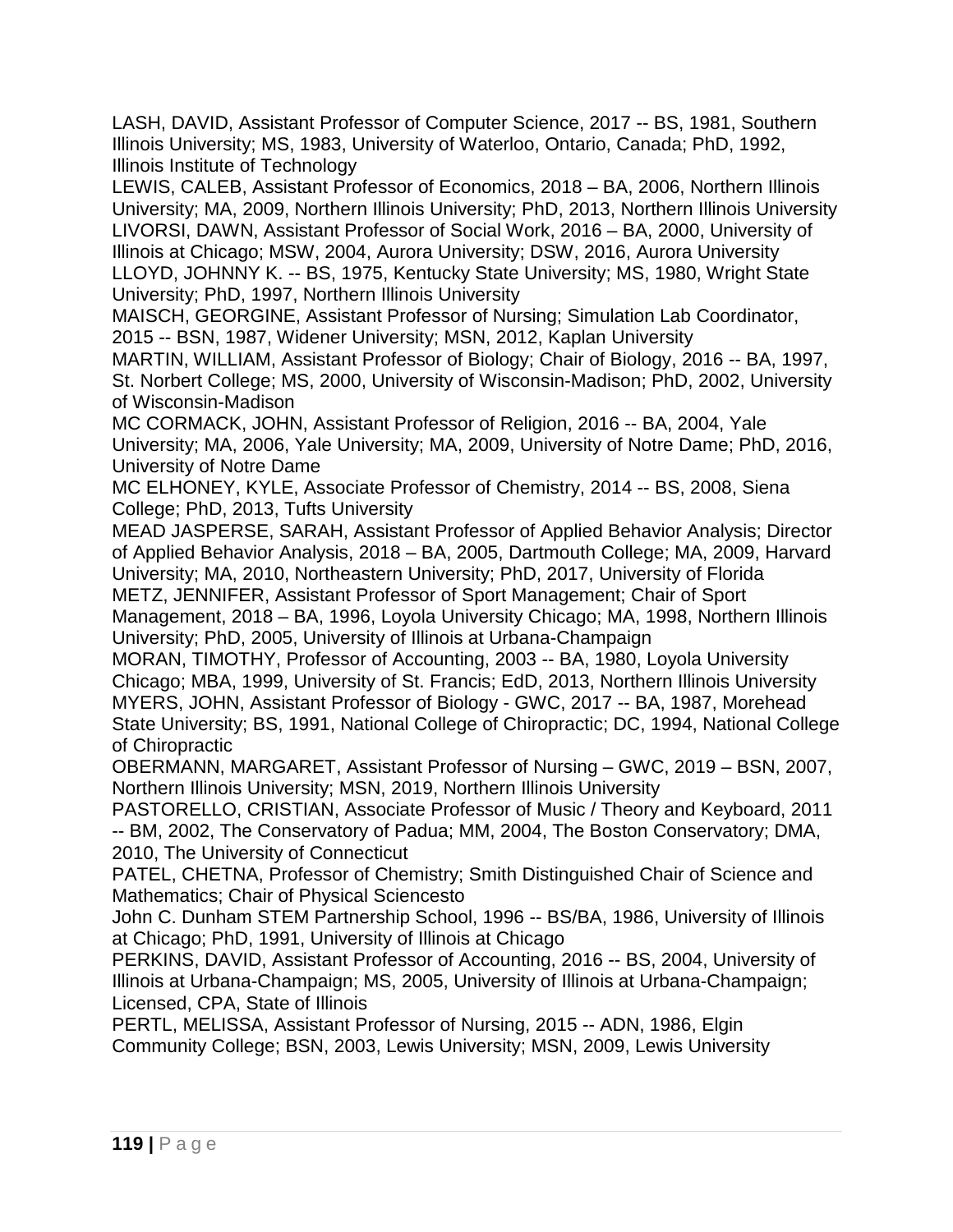PETERSEN, MARK, Assistant Professor of Public Policy and Administration; Co-Director of Dunham Scholars, 2017 -- BA, 2005, Fresno Pacific University; MA, 2008, Purdue University; PhD, 2012 Purdue University

PETKUS, JAMES, Assistant Professor of Computer Science and Mathematics, 2016 – BS, 2012, Aurora University; MS,2014, Northern Illinois University

PHELPS, DONALD W., Professor of Social Work, 2001 -- BS, 1985, Northern Illinois University; MSW, 1990, Aurora University; PhD, 1997, University of Illinois at Chicago PICKUP, AUSTIN, Assistant Professor of Education, 2014 -- BA, 2008, Western Kentucky University; MA, 2010, The University of Alabama; PhD, 2014, The University of Alabama

PLUMMER, MARK, Associate Professor of Music, 2009 -- BM, 1993, South Dakota State University; MM, 1998, Roosevelt University; DA, 2003, University of Northern Colorado

QIN, YAN, Assistant Professor of Business Administration, 2019 – BA, 2006, Fudan University, Shanghai, China; PhD, 2011, University of Florida

RADTKE, SARAH, Professor of Athletic Training; Chair of Athletic Training, Exercise Science and Faculty Senate, 2001 -- BS, 1998, University of Wisconsin-Stevens Point; MS, 2001, Northern Illinois University; EdD, 2008, Northern Illinois University

RAHN, REGINA, Associate Professor of Mathematics, 2011 -- BS, 1988, University of Illinois at Urbana-Champaign; MS, 1991, University of Illinois at Urbana-Champaign; PhD, 1995, University of Illinois at Urbana-Champaign

REIFURTH, KATHERINE, Assistant Professor of Sport Management, 2019 – BA, 2012, Northwestern University; MS, 2013, University of Texas at Austin; PhD, 2019, University of South Carolina

RESSL, WILLIAM, Assistant Professor of Social Work, 2014 -- BA, 1985, Lewis University; MDiv, 2003, Chicago Theological Seminary; MSW, 2004, Dominican University; PhD, 2013, Chicago Theological Seminary

ROACH, TODD, Assistant Professor of Biology, 2017 -- BS, 1999, Purdue University; BS, 2002, National University of Health Sciences; DC, 2004, National University of Health Sciences

ROACHE', DAVID, Assistant Professor of Communication; Co-Director of Dunham Scholars, 2018 – BA, 2009, Aurora University; MA, 2013, University of Illinois at Urbana-Champaign; PhD, 2018 University of Illinois at Urbana-Champaign

RODRIGUEZ ESTRADA, ALMA, Associate Professor of Biology, 2013 -- BS, 2002, University of Veracruz; MS, 2005, Pennsylvania State University; PhD, 2008, Pennsylvania State University

ROWE-JOHNSON, MEAGHAN, Assistant Professor of Psychology, 2018 – BS, 2009, University of Wisconsin-La Crosse; MA, 2012, Loyola University Chicago; PhD, 2018, University of Iowa

RUBIN, MAUREEN, Associate Professor of Social Work; Director of Graduate Studies School of Social Work, 2019 – BA, 1987, University of Madras, India; MA, 1989,

University of Madras, India; MSW, 1996, University of Illinois at Urbana-Champaign; PhD, 2004, University of South Carolina

RUDEK, DAVID, Professor of Psychology; Chair of Psychology, 2007 -- BA, 1998, Saint Louis University; MA, 2001, Loyola University Chicago; PhD, 2004, Loyola University Chicago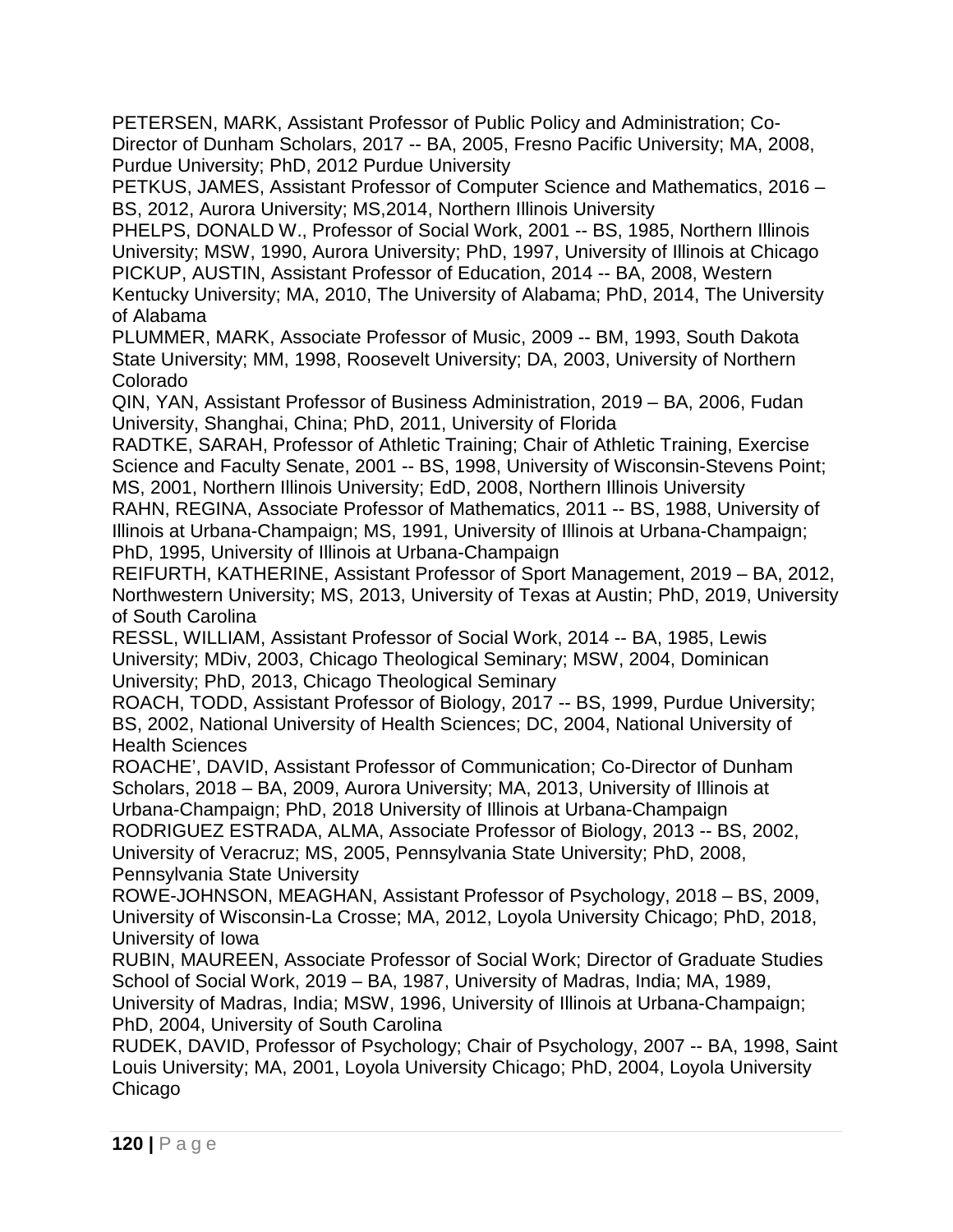SCHROTH, TERRI, Associate Professor of Foreign Languages; Director of International Programs and Travel, 2011 -- BA, 1999, St. Norbert College; MA, 2002, Arizona State University; EdS, 2007, Louisiana State University; PhD, 2010, Louisiana State **University** 

SCURTE, JESSICA, Assistant Professor of Graphic Design, 2018 – BFA, 2007, Iowa State University; MA, 2011, University of Phoenix

SEARLE-GULLI, STACY, Associate Professor of Theatre; Chair of Theatre, 2014 -- BA, 2003, Northern Kentucky University; MFA, 2006, The University of Alabama

SEERUP, WENDY, Visiting Assistant Professor of Undergraduate Social Work - GWC, 2017 -- BS, 1987, University of Illinois at Urbana-Champaign; MSW, 2000, University of Illinois at Urbana-Champaign

SERRANO, EVA, Associate Professor of Foreign Languages; Emeritus Dean of Latino/a Initiatives, 2019 – BA, 1983, Mundelein College of Loyola University; MBA, 1986, University of Dallas; EdD, 2009, Northern Illinois University

SHAPIRO, TERRY, Associate Professor of Psychology, 2009 -- BS, 1970, University of Illinois at Urbana-Champaign; PhD, 1977, University of Iowa

SILLITTI, SHARON, Assistant Professor of Nursing, 2017 -- BSN, 2008, Aurora University; MSN, 2013, Aurora University

SODERSTROM, MARK, Associate Professor of History, 2011 -- BA, 2004Central Michigan University; MA, 2005, Central Michigan University; PhD, 2011, Ohio State **University** 

SOUTHALL, AUBREY B., Assistant Professor of Education; Chair of Secondary Education and ESL/Bilingual, 2016 -- BS/BA, 2009, University of Georgia; MEd, 2010, University of Georgia; EdS, 2012, Georgia State University; PhD, 2016, Georgia State **University** 

STEVENS-MARCHIGIANI, DEBORAH, Professor of Education; Chair of Initial Licensure, Elementary Education, Early Childhood Education and Special Education ESL/Bilingual, 2001 -- BA, 1980, Marquette University; MA, 1981, Governors State University; PhD, 1992, Loyola University Chicago

STRASSBERG, BARBARA, University Professor of Sociology; Chair of Sociology, 1991 -- MA, 1970, Jagiellonian University, Krakow, Poland; PhD, 1975, Jagiellonian University, Krakow, Poland

TAYLOR, DAVID B., Visiting Assistant Professor of Education - Principal Endorsement, 2016 -- BS, 1981, Illinois State University; MEL, 2003, Aurora University

TEDROW, TODD, Assistant Professor of Social Work - GWC; Assistant Chair of Social Work - GWC and Woodstock, 2016 -- BA, 1991, University of Iowa; MA, 1997, University of Chicago; DSW, 2016, Aurora University

THOMAS, JERALD, Professor of Education, 2003 -- BA, 1987, Aurora University; MSEd,1998, Northern Illinois University; EdD, 2004, Northern Illinois University VARGAS, LAURA, Assistant Professor of Social Work; Coordinator of Child Welfare Specialization, 2019 – BS, 1993, Illinois State University; MSW, 1996, University of Illinois at Urbana-Champaign; EdD, 2004, Northern Illinois University

VIVIRITO, JESSICA, Associate Professor of Education; Chair of EdD Program, 2008 -- BA, 1997, DePaul University; MSEd, 2001, Northern Illinois University; MSEd, 2008, Northern Illinois University; EdD, 2012, Northern Illinois University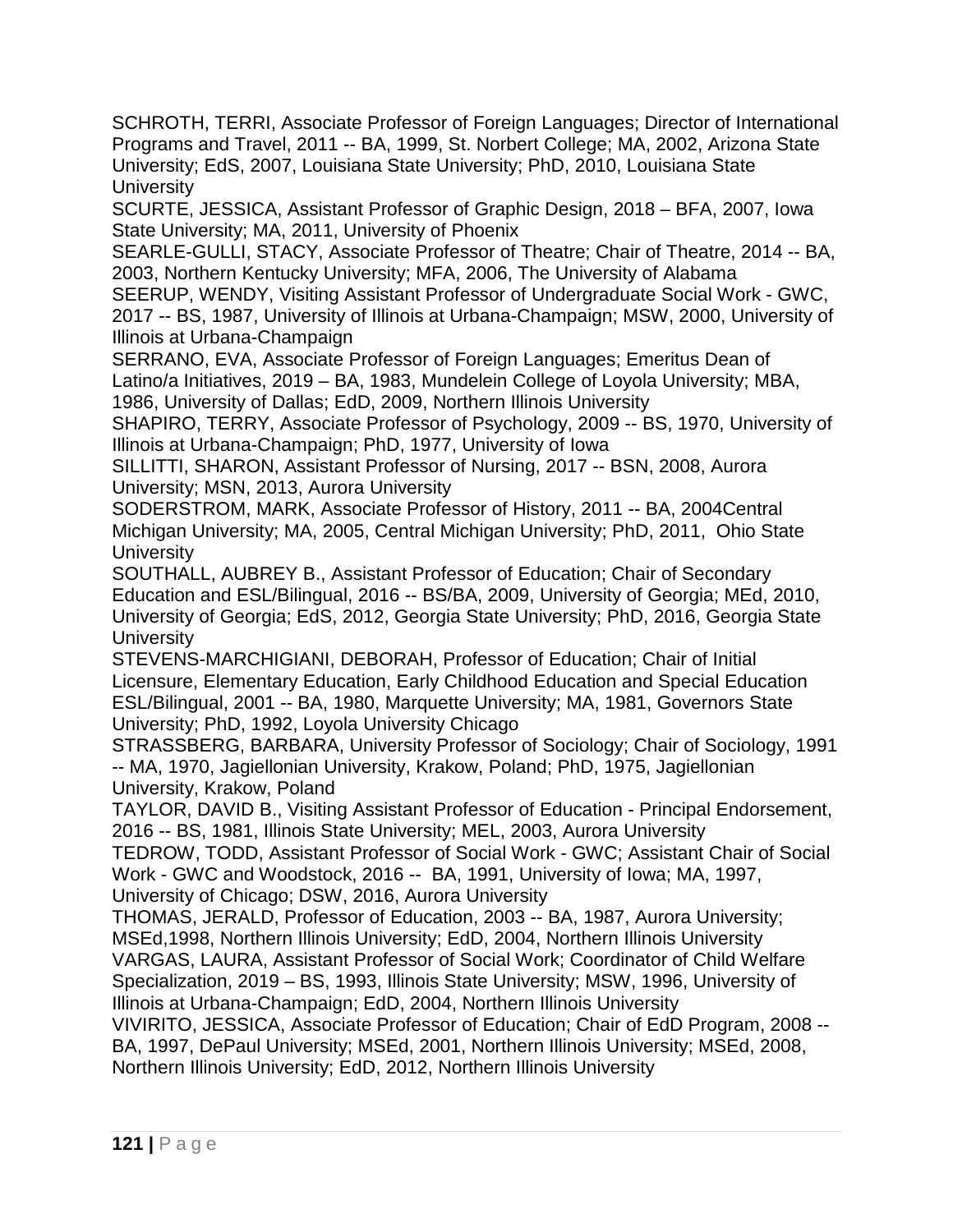WALKER, STEPHEN, Associate Professor of Applied Behavioral Analysis, 2013 -- BS, 2005, University of North Texas; MS, 2009, University of North Texas; PhD, 2013, University of Florida

WALTER, MARK, Associate Professor of Philosophy; Chair Religion and Philosophy, 2006 -- BA, 1990, University of Pittsburgh; MA, 2000, DePaul University; PhD, 2003, DePaul University

WELLS, CHRISTOPHER, Associate Professor of Parks and Recreation; Chair of Parks and Recreation Leadership, 2008 -- BA, 2005, Judson College: MS, 2007, Aurora **University** 

WHEELER, DARIUS, Assistant Professor of Mathematics, 2017 -- BS, 2008, Delaware State University; MS, 2010, Delaware State University; MS, 2011, Northwestern University; PhD, 2017, Northwestern University

WHITE, LYNN, Kieso Distinguished Professor of Accounting; Chair of Undergraduate and Graduate, 2018 – BS, 1980, University of Illinois at Urbana-Champaign; MAS, 1984, University of Illinois at Urbana-Champaign; PhD, 1996, University of Illinois, Chicago

WHITUS, STEPHANIE, Professor of Criminal Justice, 2007 -- BS, 1993, University of Texas, Tyler; MPA, 1996, University of Texas, Tyler; PhD, 2006, Sam Houston State **University** 

WICKS, PAMELA, Associate Professor of Communication; Chair of Communication, Marketing and Graphic Design, 2011 -- BA, 1997, Aurora University; MA, 2005,

Northern Illinois University; EdD, 2010, Northern Illinois University

WYMAN, SEBASTIAN, Associate Professor of Mathematics; Chair of Mathematics, English and Computer Science, 2013 -- BS, 2007, Case Western Reserve University; MS, 2010, University of Florida; PhD, 2013, University of Florida

YELTON, STEPHANIE, Assistant Professor of Nursing, 2018 – BSN, 2008, Aurora University; MSN, 2017, Benedictine University

ZINZER, SCOTT, Assistant Professor of Mathematics, 2017 -- BS, 2009, Aurora University; MA, 2011, Arizona State University; PhD, 2015, Arizona State University

# **FACULTY/DEAN EMERITI**

ALCORN, SANDRA, Dean of the School of Social Work and Professor of Social Work, 1986-2003; Dean Emeritus - GWC, 2003 -- BA, 1962, Wheaton College; MSW, 1965, University of Pittsburgh; PhD, 1984, University of Illinois at Chicago

ARTEBERRY, JOAN K., Professor of Nursing and Communication, 1979-2002; Professor Emeritus of Nursing and Communication, 2002 -- BSN, 1961, University of Wisconsin-Madison; MSN, 1966, University of Illinois Medical Center; PhD, 1974, University of Illinois at Urbana-Champaign

BABEL, RAYONIA A., Reference Librarian, Phillips Library, (Associate Professor), 1971-2000; Associate Professor Emeritus, Phillips Library, 2001 -- BA, 1970, Northern Illinois University; MA, 1971,Northern Illinois University

BANASZAK, RONALD, Professor of Education, 2000-2013; Professor Emeritus of Education, 2013 -- BA, 1966, Roosevelt University; MA, 1972, Northeastern Illinois University; PhD, 1980, Indiana University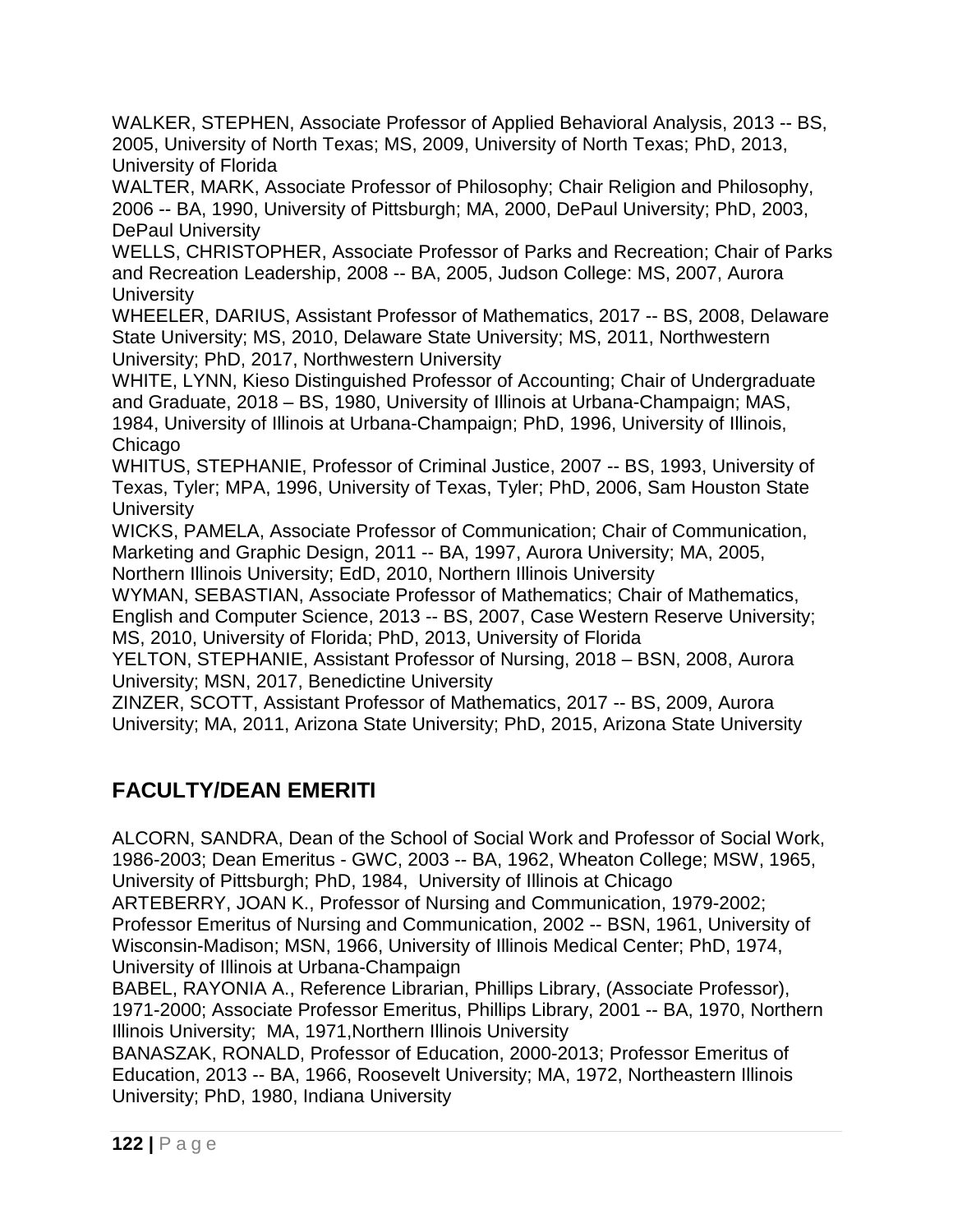BENSON, RONALD G., Dean, John and Judy Dunham School of Business and Professional Studies; Professor of Management, 1999-2001; Dean Emeritus, John and Judy Dunham School of Business and Professional Studies, 2001 -- BSIE, 1965, University of Iowa; MA, 1969, University of Iowa; PhD, 1975, University of Iowa BERG, ROALD O., Associate Professor of Mathematics and Education, 1967-1999; Associate Professor Emeritus, 1999 -- BA, 1956, Aurora College, MEd, 1967, University of Florida

BOER, HENRY, Professor of Education, 2001-2016; Professor Emeritus of Education, 2016 -- BS, 1966, Illinois State University; MS, 1968, Northern Illinois University; PhD, 1978, Southern Illinois University

BONKOWSKI, SARA E., Professor of Social Work, 1986-2001; Professor Emeritus of Social Work, 2001 -- BS, 1960, University of Illinois at Urbana-Champaign; MS, 1973, Northern Illinois University; MSW, 1975, University of Illinois at Chicago; PhD, 1981, University of Illinois at Chicago

BROTCKE, DEBORAH, Professor of Education, 1992-2016; Professor Emeritus of Education, 2016 -- BA, 1971; MSEd, 1985, Northern Illinois University; EdD, 1991, Northern Illinois University

CHRISTIANSEN, RAYMOND S., Head of Media Services, Phillips Library; Associate Professor, 1977-2003; Associate Professor Emeritus, University Library, 2003 -- BA, 1971, Elmhurst College; MSEd, 1974, Northern Illinois University

CHURCH, LAUREL, Poetry Artist in Residence, Professor of Communication, 1985-2003; Professor Emeritus of Communication, 2001 -- BA, 1966, University of Illinois at Urbana-Champaign; MA, 1968, University of Illinois at Urbana-Champaign; PhD, 1975, University of Illinois at Urbana-Champaign

CRANE, CAROL D., Associate Professor of Biology, 1968-1971; 1978-2006; Professor Emeritus of Biology, 2006 -- BS, 1965, Aurora College; MA, 1968, University of North **Carolina** 

DILLON, ROBERT A., Associate Professor of Mathematics, 1977-2006; Professor Emeritus of Mathematics, 2006 -- AB, 1963, Wheaton College; MA, 1968, University of Illinois at Urbana-Champaign; MA, 1978, Ball State University

DUNCAN, WILLAM B., Vice President and Chief Academic Officer - GWC; Assistant Professor of Recreation Administration, 1970-2011; Senior

Vice President Emeritus - GWC, 2011 -- BA, 1966, University of

California; MS, 1968, George Williams College; EdD, 1980, Northern Illinois University DUNN, CAROL R., Vice President for Enrollment, 2000-2009; Director of Adult and Continuing Education, 1982-1985; Vice President for Enrollment Emeritus, 2009 -- BA, 1963, Oberlin College; MAT, 1964, Harvard University, EdD, 1984, Northern Illinois **University** 

EDWARDS, MARVIN, Professor of Education ,2002-2017; Professor Emeritus of Education, 2017 -- BS, 1967, Eastern Illinois University; MS, 1969, Chicago State University; CAS, 1973, Northern Illinois University; EdD, 1974, Northern Illinois **University** 

FEE, JOAN, Professor of Education; Chair EdD Program, 2003-2016; Professor Emeritus of Education, 2016 -- BA, 1969, College of William and Mary; MA, 1974, University of Chicago; PhD, 1979, University of Chicago

FROST, DAVID, Associate Professor of Business, 2006-2016; Professor Emeritus of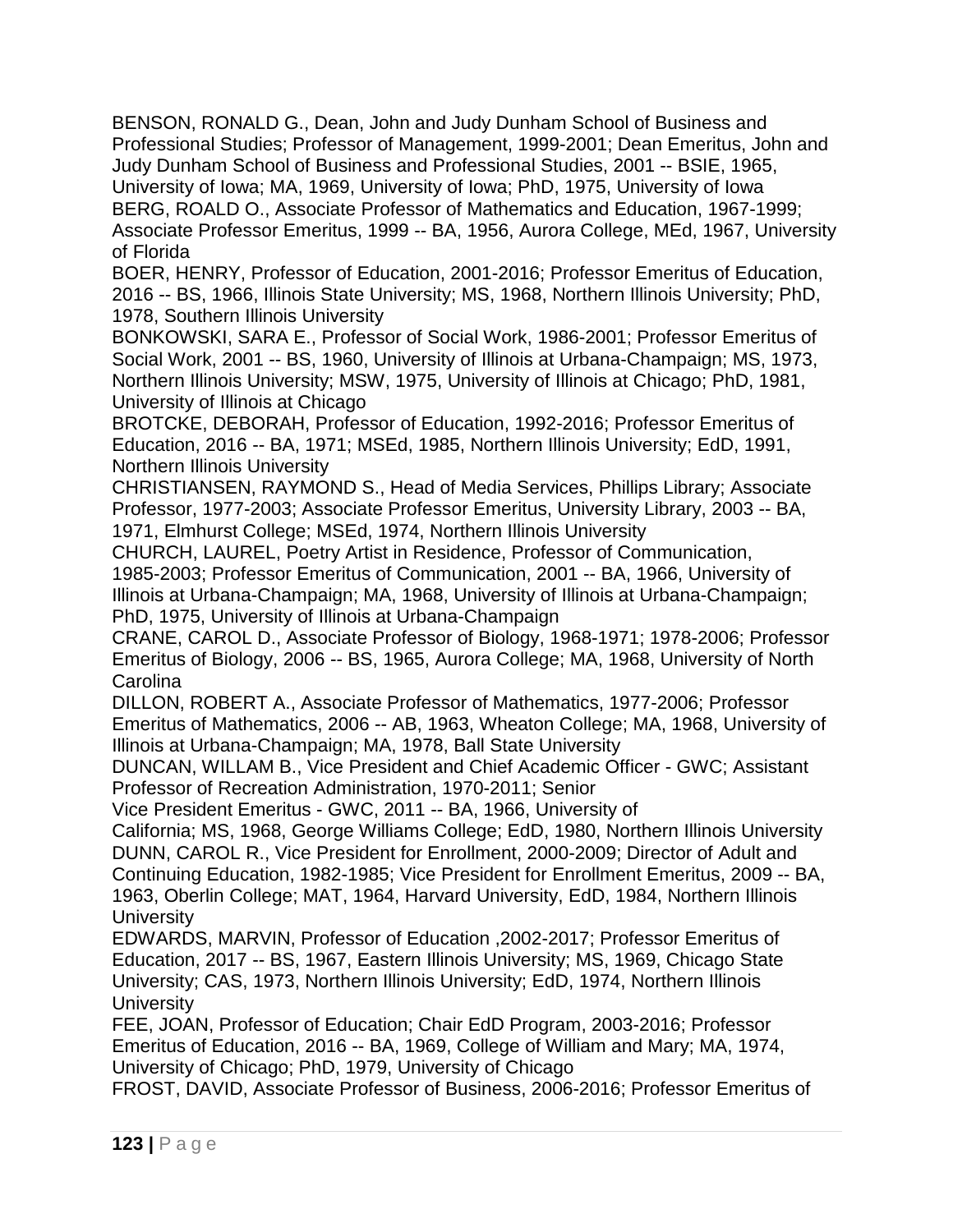Business, 2016-BA, 1972, Pomona College; MBA, 1976, Harvard University FULLER, DONALD A., Professor of English, 1963-1999; Professor Emeritus of English, 1999 -- BA, 1960, Aurora College; MAT, 1961, Yale University; MA, 1963, University of Michigan; PhD, 1983, Northern Illinois University

GLENN, MARY, Associate Professor of Nursing, 1984-2004; Associate Professor Emeritus, School of Nursing, 2004 -- BSN, 1959, St. Ambrose College; MS, 1966, University of Illinois at Chicago; PhD,1987, University of Illinois at Chicago

GUDENAS, JOHN, Professor of Computer Science, 1991-2010; Professor Emeritus of Computer Science, 2010 -- BS, 1968, Illinois Benedictine College; MS, 1971, Illinois Institute of Technology; PhD, 1995, Illinois Institute of Technology

JANASKIE, CRYSTAL R., Assistant Dean, Director of Academic Advisement and Associate Professor of Economics and Business, 1959-1977; Professor Emerita of Economics and Business, 1977 -- BS, 1955, Aurora College; MBA, 1960, University of Chicago

JEWEL, GARY D., Director, Graduate Programs, 1994-1996; Dean, College of Education 1996-2003; Executive Director, Institute for Collaboration, 2003-2005; Part-Time Instructor 2005-2012; Dean Emeritus, College of Education, 2012 -- BS, 1961, Illinois State University; MS,1965, Illinois State University

KRAUSE, CHRISTINA, Associate Professor of Psychology, 1996-2016; Associate Professor Emeritus of Psychology, 2016 -- BA, 1989, Aurora University; MA, 1992, Northern Illinois University; PhD, 1996, Northern Illinois University

LAY, STEVEN R., Professor of Mathematics, 1971-1990; Professor Emeritus of Mathematics, 1990 -- BA, 1966, Aurora College; MA, 1968, University of California-Los Angeles; PhD, 1971, University of California-Los Angeles

LEASK, J. KENNETH, Professor of Psychology, 1966-2001; Professor Emeritus of Psychology, 2001 -- BA, 1962, Michigan State University; MA, 1967, Northern Illinois University; EdD, 1989, Northern Illinois University

LOCKLIN, MARYANNE, Director, School of Nursing; Associate Professor of Nursing, 1995-2006; Associate Professor and Director Emeritus, School of Nursing, 2006 -- BS, 1979, Elmhurst College; MS, 1983, Rush University; DNS, 1994, Rush University

LOCKWOOD, BARBARA, Associate Professor of Nursing, 2003-2016; Associate

Professor Emeritus of Nursing, 2016 -- BSN, 1970, University of Colorado; MSN, 1973, University of Colorado; PhD, 2009, University of Illinois at Chicago

LOWERY, STEPHEN P., Professor of Art, 1986-2013; Professor Emeritus of Art, 2013 - - BFA, 1966, Herron School of Art; MFA, 1971, Tulane University

MELLES, JOHN J., Professor of Physics and Engineering Science, 1974-2006;

Professor Emeritus of Physics, 2006 -- BS, 1965, South Dakota State University; MS, 1968, University of Nebraska; PhD, 1973, University of Missouri

MILLER, MARY A. HARPER, Dean, School of Nursing; Professor of Nursing,

1996-2001; Dean Emeritus, School of Nursing, 2001 -- BSN, 1963, Union College; MS, 1964, Loma Linda University; PhD, 1987, University of Colorado

MORRISON, JOHN, Professor of Social Work, 1987-2008; Professor Emeritus of Social Work, 2008 -- BA, 1960, Roberts Wesleyan College; MSW, 1966, Adelphi University; DSW, 1978, Hunter College, City University of New York

MULL, CAROLYN, Professor of Nursing, 1987-2003; Professor Emeritus of Nursing,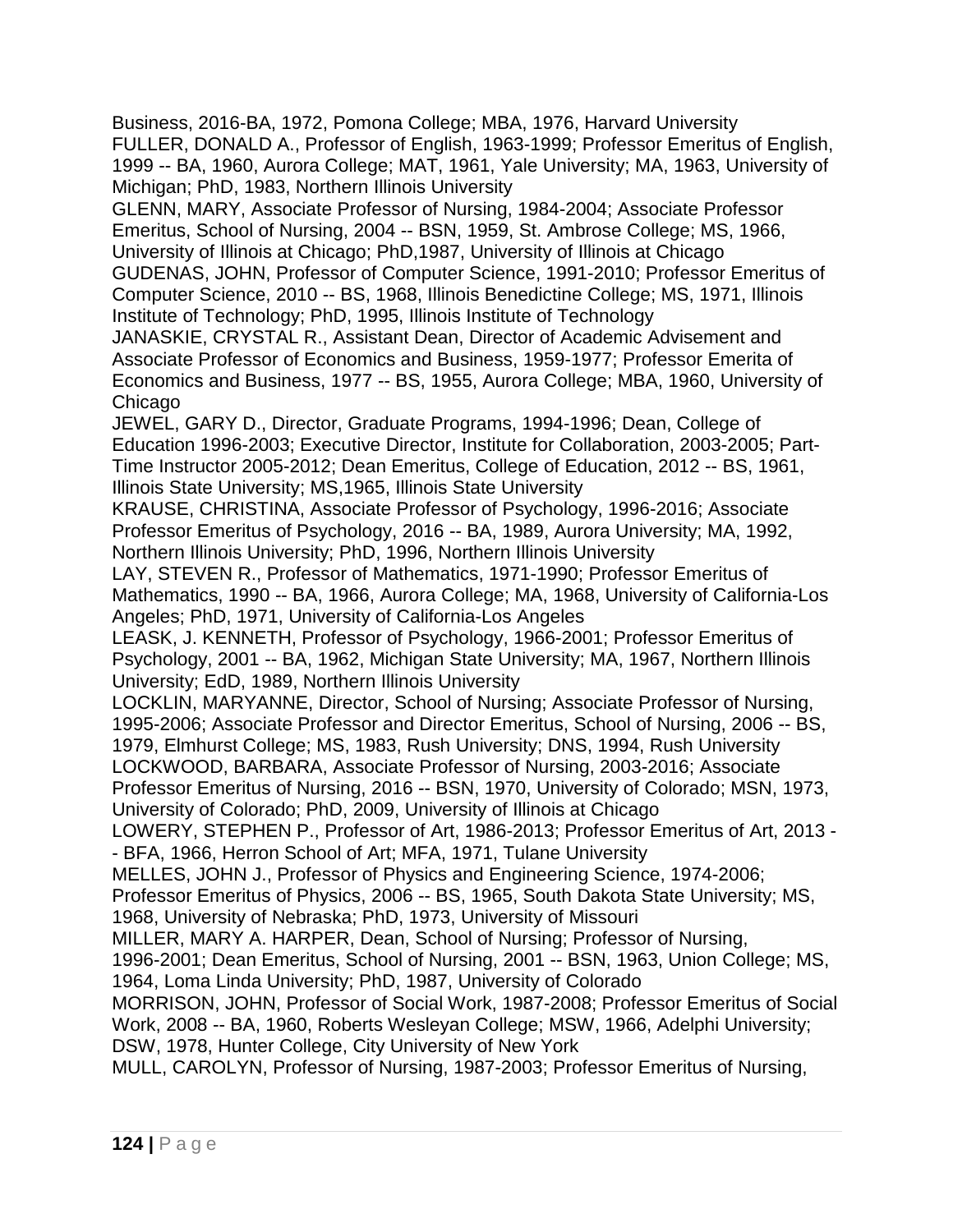2003 -- BA, 1969, Bethel College; BSN, 1983, Aurora College; MS, 1985, University of Illinois at Chicago; PhD, 1988, University of Illinois at Chicago

NELSON, KAY, Associate Professor of English and Communication, 1991-2003; Associate Professor Emeritus of English, 2003 -- BA, 1964, Elmira College; MA, 1969, University of Chicago; PhD, 1978, University of Chicago

OLBINSKI, LINDA, Dean, School of Professional Studies - GWC, 2002-2010; Director of Continuing Education, 2010-2012; Dean Emeritus - GWC, 2012 -- BA, 1973, Western Illinois University; MS, 1987, University of Wisconsin-Milwaukee; PhD, 1998, Marquette **University** 

OLENIK, KENNETH A., Associate Professor of Sociology, 1966-1996; Professor Emeritus of Sociology, 1996 -- BA, 1955, University of Nebraska; MDiv, 1958, Trinity Evangelical Divinity School

PALMER, SUSAN L., Professor of History; Curator of Jenks Collection, 1973-2010; Professor Emeritus of History, 2010 -- BA, 1971, Aurora College; MA, 1973, Northern Illinois University; PhD, 1987, Northern Illinois University

PEICHL, CHARLOTTE G., Associate Professor of Music, 1974-1994; Associate Professor Emeritus of Music, 1994 -- BM, 1951, North Central College; MM, 1952, Northwestern University

PIET, MARIANNE, Associate Professor of Social Work, 1996-2006; Associate Professor Emeritus of Social Work, 2007-BA, 1984; MSW, 1986, University of Illinois at Chicago; DSW, 1998, Loyola University Chicago

RAMER, RONALD, Associate Professor of Philosophy/Interdisciplinary Studies, 1991-2010; Associate Professor Emeritus, 2010 -- BA, 1963, City University of New York; MA, 1965, City University of New York; MA, 1967, Michigan State University; PhD, 1973, Syracuse University

ROSS, SUSAN, Professor of Social Work, 1995-2010; Professor Emeritus of Social Work, 2010 -- BS, 1968, Iowa State University; MSW, 1974, George Williams College; EdD, 1985, Northern Illinois University

SAWDEY, MICHAEL, Professor of Fine Arts, 1985-2011; Professor Emeritus of Fine Arts, 2011 -- BA, 1966, University of Michigan; MA, 1968, University of Illinios at Urbana-Champaign; PhD, 1974, University of Illinois at Urbana-Champaign SCARSETH, SONJA, Catalog Librarian, Phillips Library, (Associate Professor),

1964-1998; Associate Professor Emeritus, University Library, 1998 -- AB, 1953, Luther College; MLS, 1954, University of Michigan

SCHRAGE, HAROLD, BSW Program Director 1987-1991; Field Coordinator of Field Placement 1991-1992; Professor Emeritus of Social Work, 1994 -- BS, 1951, University of Wisconsin; MSSW, 1952, University of Wisconsin; PhD, 1971, University of Minnesota

SOMMERS, DEANNA, Associate Professor of Nursing, 2006-2016; Associate Professor Emeritus of Nursing, 2016 -- AS, 1989, University of New York State-Albany; BSN, 1994, Wayne State University; MSN, 1998, Wayne State University

TAYLOR, HANNI U., Professor of English, 1978-2006; Professor Emeritus of English, 2006 -- 5 eme, 1967, Alliance Francaise, Paris; MA, 1967, Phillipps Universitat, Germany; PhD, 1986, Northern Illinois University

VANKO, JOHN G., Associate Professor of Education, 1996-2008; Associate Professor